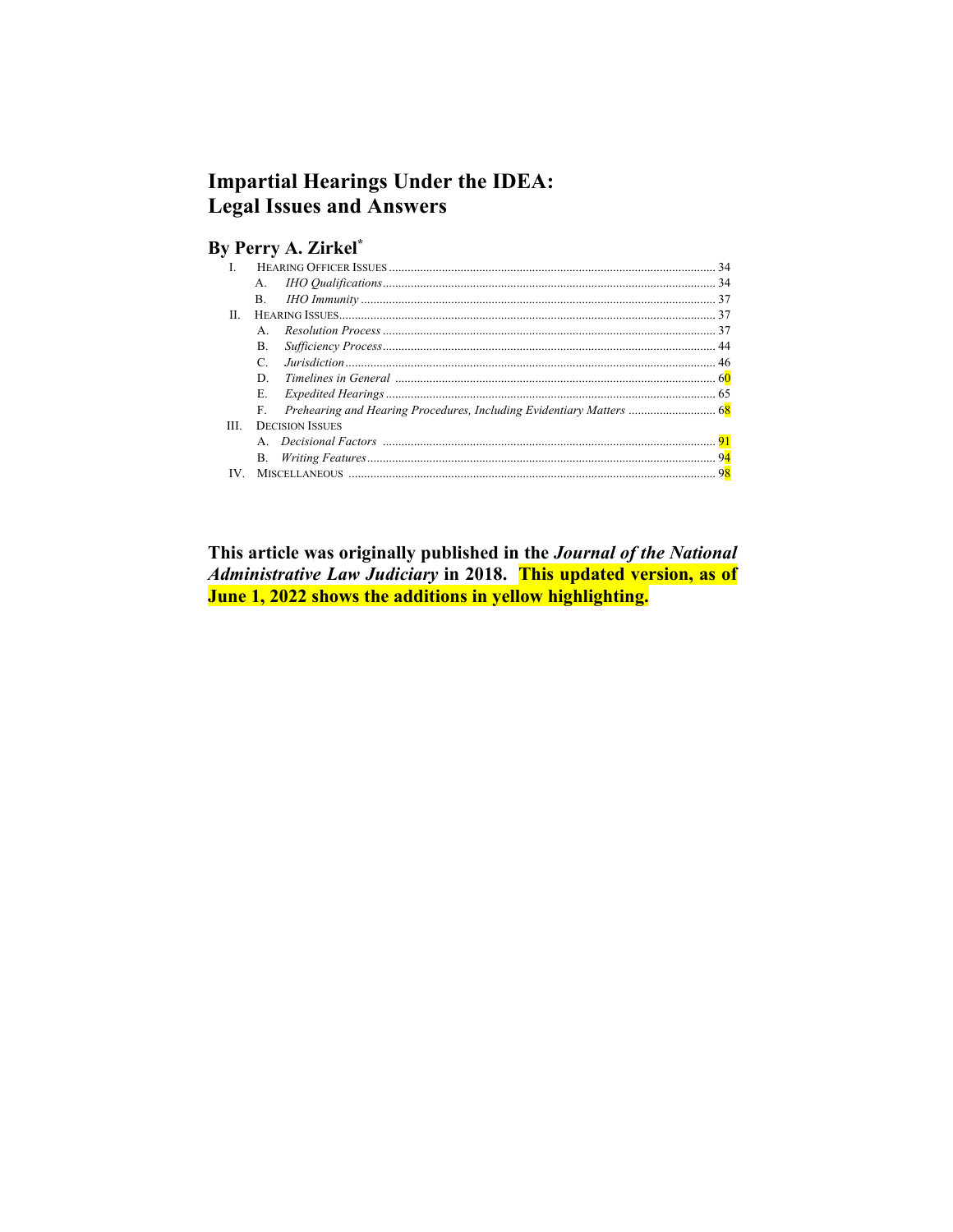This updated question-and-answer document is specific to impartial hearing officers (IHOs) and the hearings that they conduct under the Individuals with Disabilities Education Act (IDEA).<sup>1</sup> The coverage does not extend to the alternate third-party dispute decisional mechanism under the IDEA, the complaint resolution process (CRP) except to the extent that this alternative mechanism intersects with IHO issues.2 Similarly, the scope only extends secondarily to the IHO's remedial authority, which is the subject of separate comprehensive coverage.<sup>3</sup> The sources are largely limited to the pertinent IDEA legislation and regulations, court decisions, and the U.S. Department of Education's Office of Special Education's (OSEP) policy letters. 4 Thus, the answers are subject to revision or

<sup>\*</sup> Perry A. Zirkel is university professor emeritus of education and law at Lehigh University. He has a Ph.D. in Education Administration, a J.D. from the University of Connecticut, and an L.L.M. from Yale. Although remaining solely responsible for the contents, the author expresses his appreciation to editor-in-chief Yoori Chung for her diligent work in assuring the stylistic compliance of the article with the applicable manuals.

<sup>1</sup> Individuals with Disabilities Education Act, 20 U.S.C. §§ 1400.1 *et seq*. (2017). For the IDEA regulations, see 34 C.F.R. §§ 300.1 *et seq*. Office of Special Education and Rehabilitative Services (OSERS) Assistance to States for the Education of Children with Disabilities, 34 C.F.R. §§ 300.1 *et seq*. (2018).

<sup>2</sup> For a legal overview of CRP, see Perry A. Zirkel, *Legal Boundaries for the IDEA Complaint Resolution Process: An Update*, 313 EDUC. L. REP. 1 (2015). For a systematic comparison of the two mechanisms, see Perry A. Zirkel, *A Comparison of the IDEA's Dispute Resolution Processes: Complaint Resolution and Impartial Hearings*, 326 EDUC. L. REP. 1 (2016). For the primary features of the state CRP systems, see Kristin Hansen & Perry A. Zirkel, *Complaint Procedure Systems under the IDEA: A State-by-State Survey*, 31 J. SPECIAL EDUC. LEADERSHIP 108 (Sept. 2018).

<sup>3</sup> Perry A. Zirkel, *The Remedial Authority of Hearing and Review Officers under the Individuals with Disabilities Education Act: The Latest Update*, 37 J. NAT'L ASS'N ADMIN. L. JUDICIARY 505 (2018); *see also* Perry A. Zirkel, *Tuition and Related Reimbursement under the IDEA: A Decisional Checklist*, 282 EDUC. L REP. 785 (2012); Perry A. Zirkel, *Compensatory Education: The Next Annotated Update of the Law*, 336 EDUC. L. REP. 654 (2016).

<sup>4</sup> OSEP is the specific organizational unit within the U.S. Department of Education that administers the IDEA. Although OSEP policy letters do not have the binding effect on IHOs of either the IDEA or, within their jurisdictions, court decisions, they provide a nationally applicable interpretation that courts often find persuasive. *See, e.g.*, Perry A. Zirkel, *The Courts' Use of OSEP Policy Interpretations in IDEA Cases,* 344 EDUC. L. REP. 671 (2017). *But cf*. Seth B. v. Orleans Parish Sch. Dist., 810 F.3d 961, 968 (5th Cir. 2015) (relying on the relevant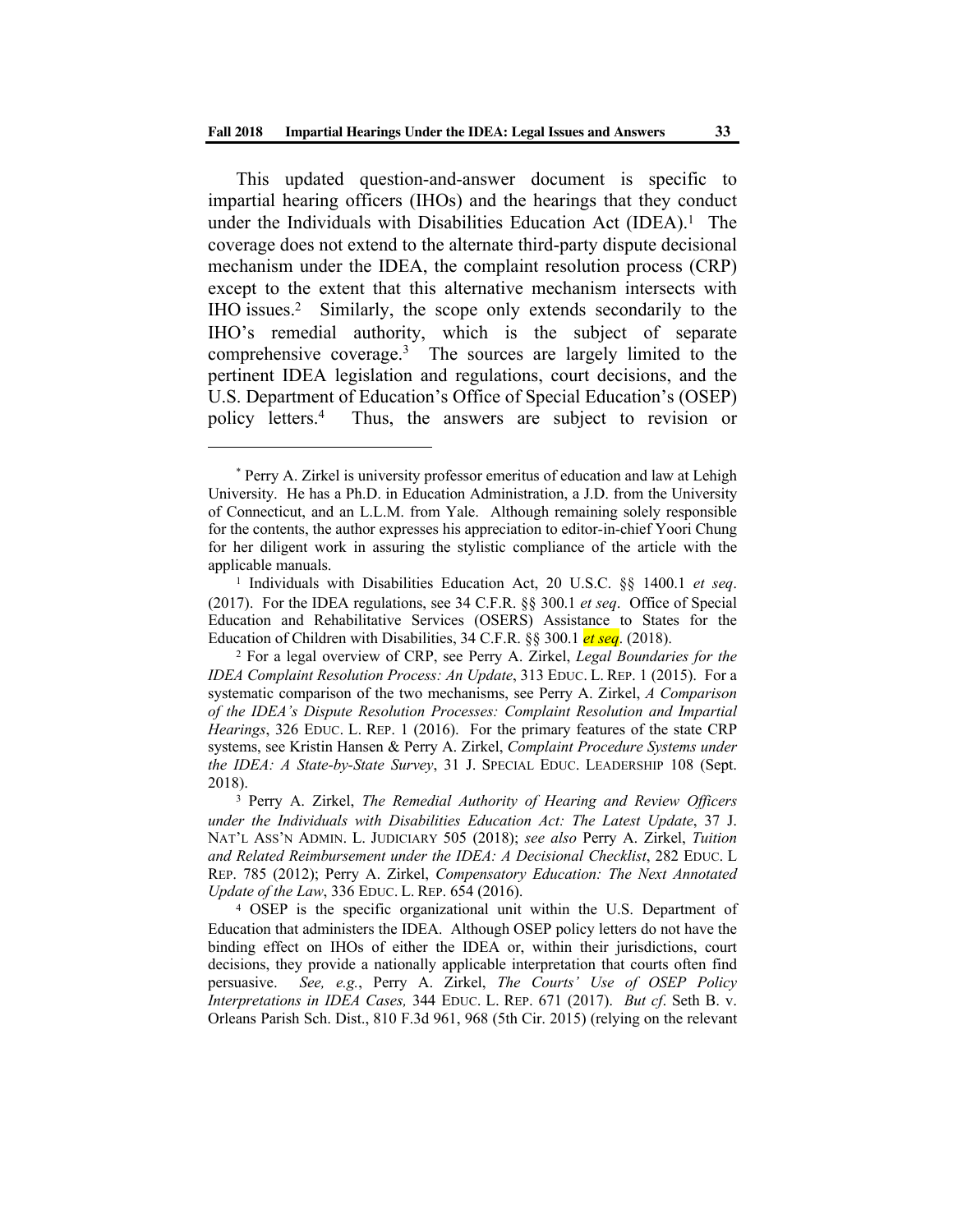qualification based on (1) applicable state laws;<sup>5</sup> (2) additional legal sources beyond those cited; and (3) independent interpretation of the cited and additional pertinent legal sources. The author welcomes corrections and additions from interested parties so that the document is as accurate, comprehensive, and current as possible.

Intended primarily for IHOs but ultimately for any interested individuals, the items are organized into various subject categories within two successive broad groups. Its purpose is to be a useful reference as a starting point for applicable authority, subject to the interpretation and extension of this authority by the IHO or other interested individual. For the specific overall organization, see the Table of Contents on the previous page, although presumably the "Find" feature will be the usual way of locating the applicable question and answer.

#### I. HEARING OFFICER ISSUES

### *A. IHO Qualifications*

### I-1. Does the IDEA provide any standards for IHO competence?

Yes, the 2004 amendments provided, for the first time, competence standards, which are broadly focused on knowing special education law, conducting hearings, and writing decisions.<sup>6</sup> Specifically, the IDEA competency standards require IHOs to:

> (1) possess knowledge of, and the ability to understand, the provisions of [the IDEA], Federal and State regulations pertaining to [the IDEA], and legal interpretations of [the IDEA] by Federal and State courts; (2) possess the knowledge and ability to conduct hearings in accordance with appropriate,

regulation rather than the "questionable" OSEP interpretation). The citations for policy letters herein include the parallel ed.gov URLs when available for improved accessibility to the reader.

<sup>5</sup> For a systematic overview, see Perry A. Zirkel, *State Laws for Due Process Hearings Under the Individuals with Disabilities Education Act*, 38 J. NAT'L ASS'N ADMIN. L. JUDICIARY 3 (2018).

 $6$  20 U.S.C. § 1415(f)(3)(A).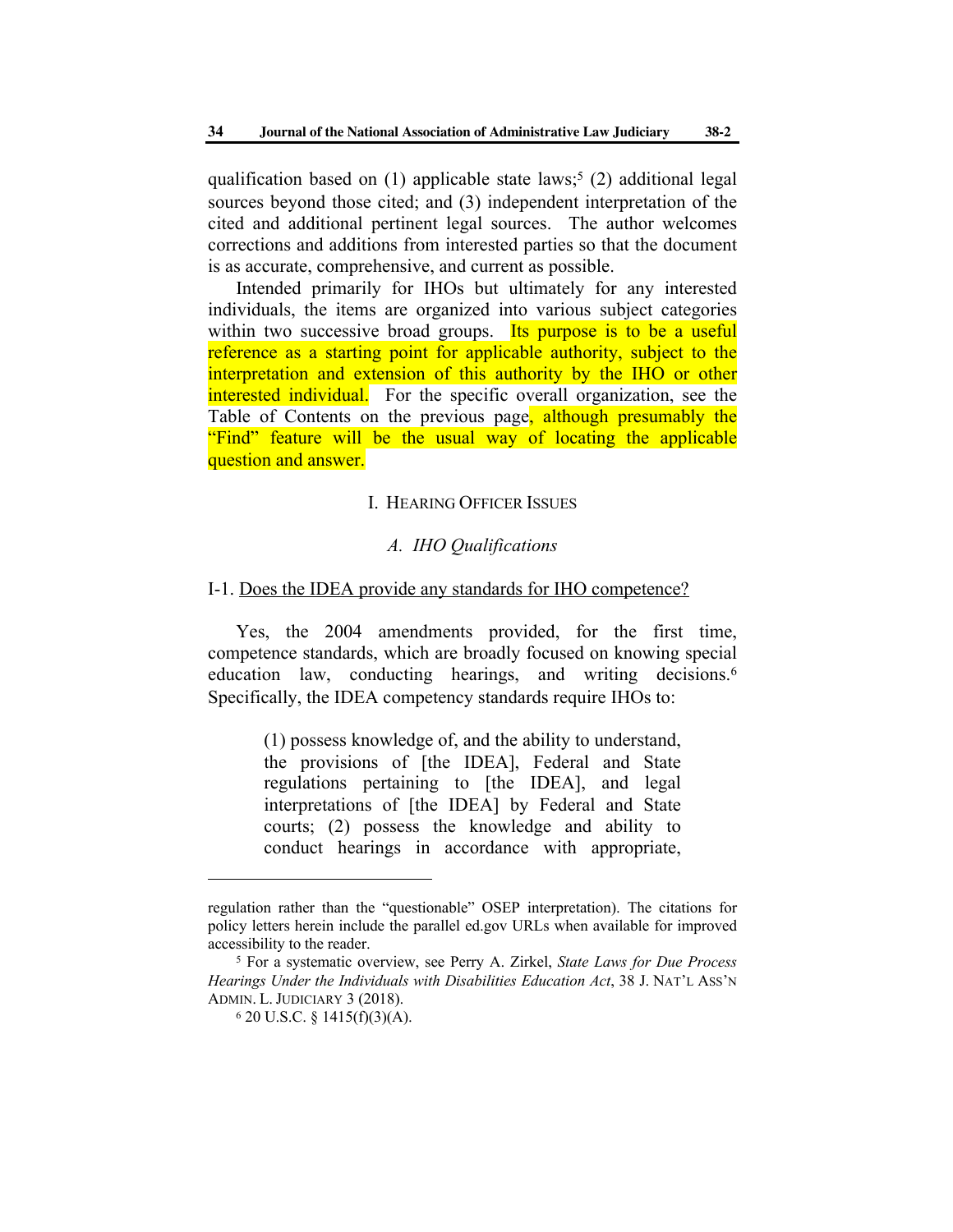standard legal practice; and (3) possess the knowledge and ability to render and write decisions in accordance with appropriate, standard legal practice.<sup>7</sup>

I-2. Similarly, does the IDEA provide specific training requirements for IHOs that are enforceable in individual cases?

No, training requirements are a matter of state law. <sup>8</sup> Thus far, the courts have not interpreted these state law provisions as incorporated in the IDEA.9

I-3. What about the IDEA's impartiality requirements?

<sup>&</sup>lt;sup>7</sup> *Id*. In the few pertinent cases prior to these statutory standards, the courts rejected challenges to IHO competency because they were beyond the scope of the IDEA. *E.g.*, Carnwath v. Grasmick, 115 F. Supp. 2d 577, 580 (D. Md. 2000); Cavanagh v. Grasmick, 75 F. Supp. 2d 446, 457 (D. Md. 1999). After enactment of this standard, the case law has been very limited and rather deferential. *E.g.*, M.V. v. Conroe Indep. Sch. Dist., 75 IDELR ¶ 134 (S.D. Tex. 2019); Renee J. v. Hous. Indep. Sch. Dist., 333 F. Supp. 3d 674, 698–99 (S.D. Tex. 2018), *aff'd on other grounds*, 913 F.3d 523 (5th Cir. 2019); Bohn *ex rel*. Cook v. Cedar Rapids Cmty. Sch. Dist., 69 IDELR ¶ 8 (N.D. Iowa 2016); *cf*. Whitaker v. Bd. of Educ. for Prince George's Pub. Sch., 77 IDELR ¶ 64 (D. Md. 2020) (declining to specifically address this mattder in light of plaintff's failure to show any prejudicial effect).

<sup>8</sup> *E.g.*, Assistance to States for the Education of Children With Disabilities and the Early Intervention Program for Infants and Toddlers with Disabilities, 64 Fed. Reg. 12,406, 12,613 (Mar. 12, 1999) (to be codified at 34 C.F.R. pt. 300). In the commentary accompanying the 2006 IDEA regulations, OSEP added that each SEA's general supervisory responsibility includes ensuring that its IHOs are sufficiently trained to meet the three newly specified qualifications. Assistance to States for the Education of Children With Disabilities and Preschool Grants for Children With Disabilities, 71 Fed. Reg. 46,540, 46,705 (Aug. 14, 2006) (to be codified at 34 C.F.R. pt. 300); *see also* Letter to Keenan, 20 IDELR 1166A (OSEP 1993). For state laws that specify training requirements for IHOs, see Zirkel, *supra* note 5, at 17.

<sup>9</sup> *E.g.*, C.S. *ex rel*. Struble v. Cal. Dep't of Educ., 50 IDELR ¶ 63 (S.D. Cal. 2008); Adams v. Sch. Bd. of Anoka-Hennepin Indep. Sch. Dist. No. 11, 38 IDELR ¶ 6 (D. Minn. 2002); *Carnwath v. Grasmick*, 115 F. Supp. 2d at 583; Carnwath v. Bd. of Educ., 33 F. Supp. 2d 431, 434 (D. Md. 1998); *cf*. D.A. *ex rel.* Adams v. Fairfield-Suisun Unified Sch. Dist., 58 IDELR ¶ 105 (E.D. Cal. 2012) (SEA is not responsible in California for IHO training and competence); Canton Bd. of Educ. v. N.B., 343 F. Supp. 2d 123, 127 (D. Conn. 2004) (lack of systemic violation). *But cf*. C.E. v. Chappaqua Cent. Sch. Dist., 695 F. App'x 621, 624 (2d Cir. 2017) (applying "grandfathered" state law criteria in upholding competence of IHO).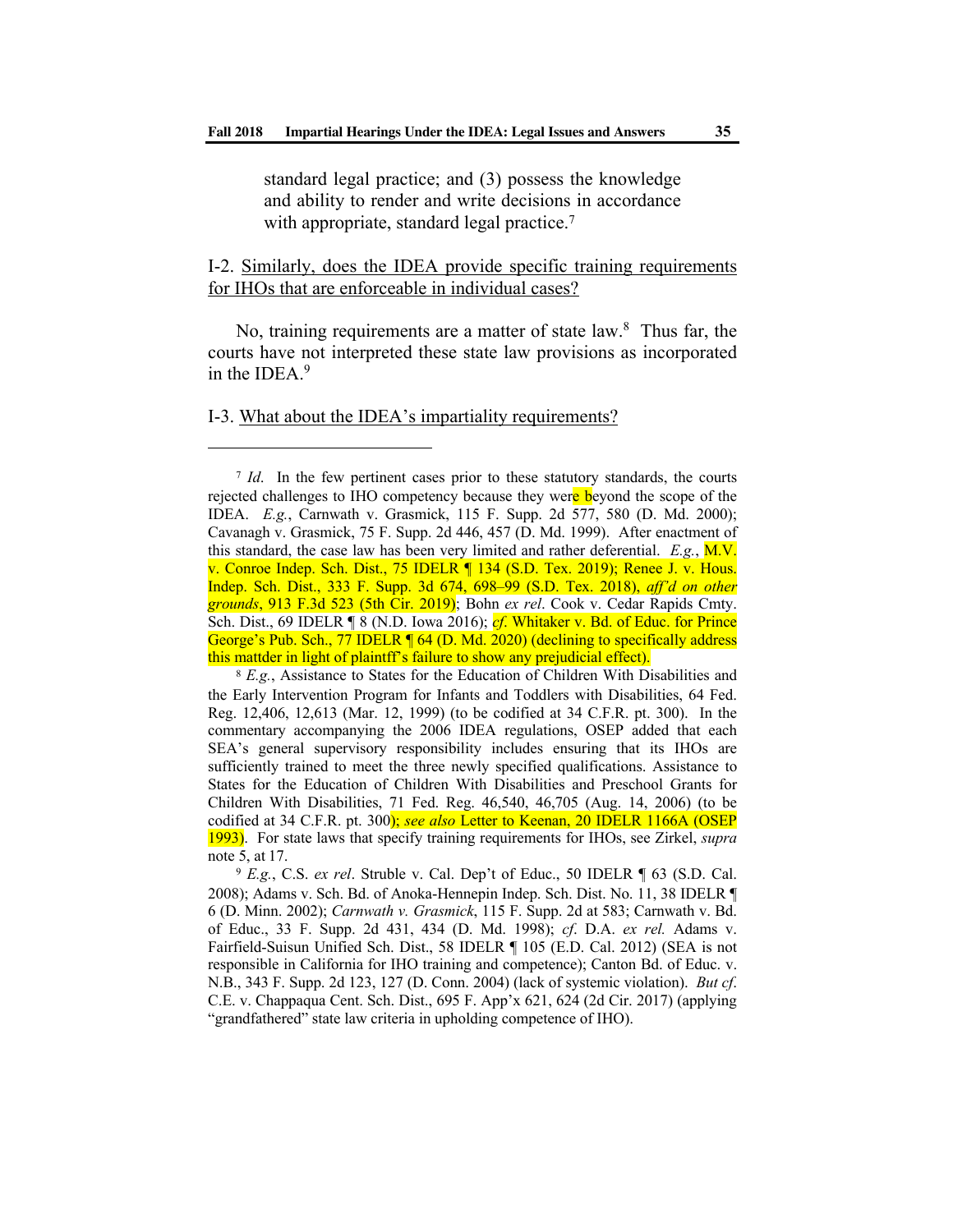In contrast to competence and training, IHO impartiality has been the subject of extensive litigation. Courts have been notably deferential, providing wide latitude to IHOs and generally not requiring the appearance of impropriety standard that applies to judges.10 The leading, but still not *per se,* exception for such deference, is for *ex parte* communications.<sup>11</sup> The overlapping issue of recusal is largely a matter of state law,12 although an occasional court decision has identified applicable criteria or procedures for appellate review.<sup>13</sup> Finally, the courts have rejected challenges of bias based on box scores of hearing or review officer decisions in favor of either party.<sup>14</sup>

I-4. Would a school district's notification to the IHO that final selection is contingent on the parent's approval violate the IDEA?

Not according to OSEP's interpretation, because the IDEA does not provide parents with a veto right in the appointment of IHOs.<sup>15</sup> However, this interpretation does not seem to take into careful consideration that only a few state laws provide for party participation

<sup>10</sup> *E.g.*, Perry A. Zirkel, *The Legal Boundaries for Impartiality of IDEA Hearing Officers: An Update*, 21 PEPPERDINE DISP. RESOL. L.J. 257 (2021); Peter Maher & Perry A. Zirkel, *Impartiality of Hearing and Review Officers under the Individuals with Disabilities Education Act: A Checklist of Legal Boundaries,* 83 N.D. L. REV. 109, 120 n.62 (2007); Elaine Drager & Perry A. Zirkel, *Impartiality under the Individuals with Disabilities Education Act*, 86 EDUC. L. REP. 11, 12–13 (1994). For state laws that provide additional IHO impartiality requirements, including the higher standard, see Zirkel, *supra* note 5, at 17.

<sup>11</sup> E.g., Hollenbeck v. Bd. of Educ., 699 F. Supp. 658, 668 (N.D. Ill. 1988). *But cf*. Cmty. Consol. Sch. Dist. No. 93 v. John F. *ex rel.* James F., 33 IDELR ¶ 210

<sup>(</sup>N.D. Ill. 2000) (based on proof of lack of actual bias, rejected *ex parte* challenge). 12 *E.g*., Zirkel, *supra* note 5, at 14–16 (within subcategories of IHO qualifications and assignment and Party right to strike), <sup>13</sup> *E.g.*, Falmouth Sch. Comm. v. Mr. & Mrs. B., 106 F. Supp. 2d 69, 73 (D.

Mass. 2000).

<sup>14</sup> *E.g.,* R.E. v. N.Y.C. Dep't of Educ., 785 F. Supp. 2d 28, 39 (E.D.N.Y. 2011), *rev'd on other grounds*, 694 F.3d 167 (2d Cir. 2012); C.G. v. N.Y.C. Dep't of Educ., 752 F. Supp. 2d 355, 361 (S.D.N.Y. 2010); J.N. v. Pittsburgh Sch. Dist., 536 F. Supp. 2d 564, 579 (W.D. Pa. 2008).

<sup>15</sup> Letter to Stadler, 24 IDELR 973 (OSEP 1996).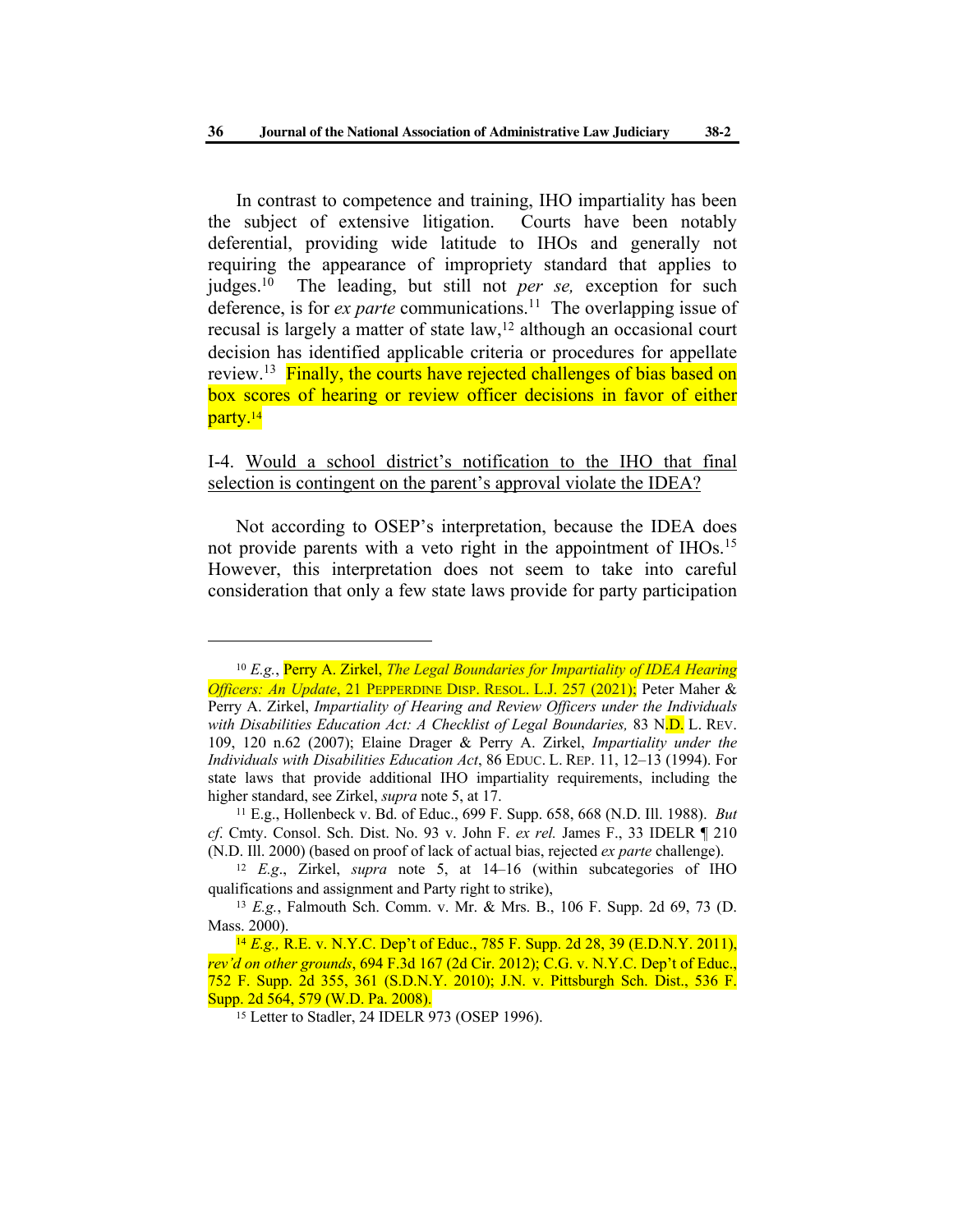in the selection process. 16

 *IHO Immunity*

I-5. Do IHOs have the same sweeping, absolute immunity that judges have?

Yes, within the scope of their authority as  $IHOs$ .<sup>17</sup>

#### II. HEARING/DECISION ISSUES

### *A. Resolution Sessions*

II-1. Does the resolution process (in 34 C.F.R. § 300.510) apply when a local education agency (LEA) files a due process complaint?

No, OSEP has explained that this process is not required in such

<sup>16</sup> *E.g.*, Zirkel, *supra* note 5, at 19–20. The approach in these few states is more limited than mutual selection. *E.g.*, 105 ILL. COMP. STAT. ANN. 5/14-8.02a(f)(5) (2018) (permitting each party the right to one substitution in the rotational assignment of the IHO).

<sup>17</sup> *E.g.*, Donohue v. Lloyd, 76 IDELR ¶ 252 (S.D.N.Y. 2020); Oskowis v. Ariz. Dep't of Educ., 72 IDELR ¶ 216 (D. Ariz. 2018); Henry *ex rel*. M.H. v. Lane, 69 IDELR ¶ 277 (W.D. Pa. 2017); T.O. *ex rel*. Hayes v. Cumberland Cnty. Bd. of Educ., 69 IDELR ¶ 182 (E.D.N.C. 2017), *aff'd on other grounds*, 696 F. App'x 640 (4th Cir. 2017); Luo v. Owen J. Roberts Sch. Dist., 68 IDELR ¶ 245 (E.D. Pa. 2016); Luo v. Baldwin Union Free Sch. Dist., 60 IDELR ¶ 281 (E.D.N.Y. 2013), *aff'd on other grounds*, 556 F. App'x 1 (2d Cir. 2013); Singletary v. Dep't of Health & Human Serv., 848 F. Supp. 2d 588, 593 (E.D.N.C. 2012), *aff'd on other grounds*, 502 F. App'x 340 (4th Cir. 2013); B.J.S. v. State Educ. Dep't, 699 F. Supp. 2d 586, 593 (W.D.N.Y 2010); Stassart v. Lakeside Joint Sch. Dist., 53 IDELR ¶ 51 (N.D. Cal. 2009); J.R. *ex rel*. W.R. v. Sylvan Union Sch. Dist., 49 IDELR ¶ 253 (E.D. Cal. 2008); DeMerchant v. Springfield Sch. Dist., 47 IDELR ¶ 94 (D. Vt. 2007); Weyrick v. New Albany-Floyd Cnty. Consol. Sch. Corp., 42 IDELR ¶ 169 (S.D. Ind. 2004); Sand v. Milwaukee Pub. Sch., 46 IDELR ¶ 161 (E.D. Wis. 2006); Walled Lake Consol. Sch. v. Doe, 42 IDELR ¶ 3 (E.D. Mich. 2004); *cf*. AAA v. Clark Cnty. Sch. Dist., 80 IDELR ¶ 133 (D. Nev. 2022); Avaras v. Clarkstown Cent. Sch. Dist., 73 IDELR **[ 50 (S.D.N.Y. 2018)**; R.S. v. Bd. of Educ. of Shenendehowa Cent. Sch. Dist., 71 IDELR **[85 (N.D.N.Y. 2017);** M.O. v. Ind. Dep't of Educ., 635 F. Supp. 2d 847, 851–54 (N.D. Ind. 2009) (IDEA review officers).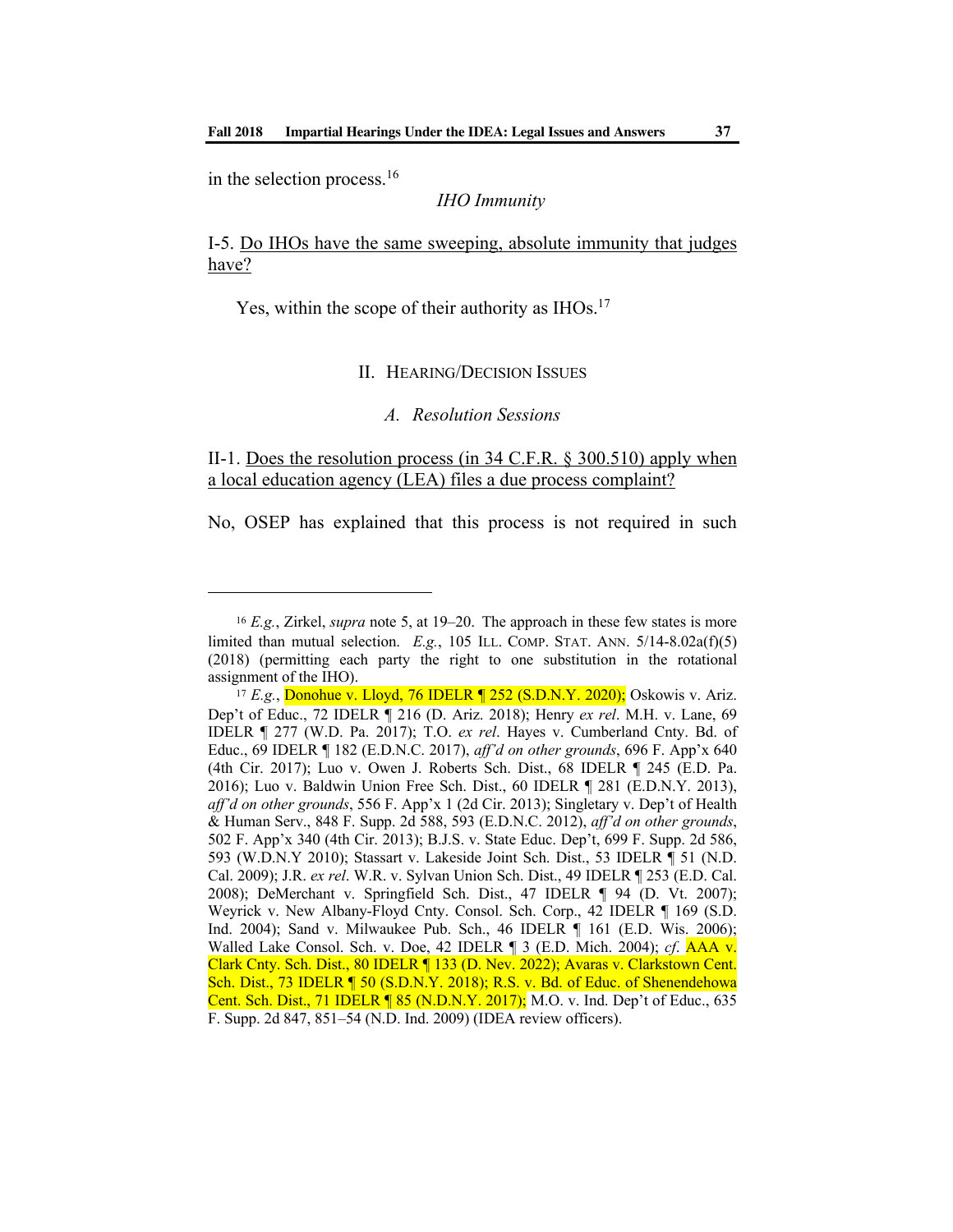cases.18 Rather, the forty-five-day period starts when the state education agency (SEA) and the parent receive the school district's complaint.19 According to OSEP, the parent's right to a sufficiency challenge and obligation to respond to the district's complaint are the same as for the district in the reverse situation.<sup>20</sup> For cases in which the parent raises a sufficiency challenge, OSEP added: "one way for an LEA to amend a due process complaint that is not sufficient is for the parent to agree in writing and be given an opportunity to resolve the LEA's due process complaint through a resolution meeting."21

### II-2. Are the discussions in resolution sessions confidential?

According to OSEP's interpretation, the only confidentiality provisions that apply are the student records provisions in 34 C.F.R. § 300.610 and the Family Educational Rights and Privacy Act (FERPA).22 Absent a voluntary agreement between the parties for confidentiality, OSEP's position is that either party may introduce evidence of these discussions at the hearing.<sup>23</sup> Although the admissibility and the weight of such evidence remain within the IHO's discretion, the limited case law supports the OSEP conclusion. 24 Finally, although OSEP's opinion is that "[a] State could not . . .

<sup>18</sup> Dispute Resolution Procedures Under Part B of the Individuals with Disabilities Education Act, 61 IDELR ¶ 232, at item D-2 (OSEP 2013) [hereinafter *Dispute Resolution Procedures*], https://www2.ed.gov/policy/speced/guid/idea/ memosdcltrs/acccombinedosersdisputeresolutionqafinalmemo-7-23-13.pdf.

<sup>19</sup> *Id*.

<sup>20</sup> *Id*.

<sup>21</sup> *Id*.

<sup>&</sup>lt;sup>22 Id</sup>.<br><sup>23</sup> Letter to Cohen, 67 IDELR ¶ 217 (OSEP 2015), https://www2.ed.gov/policy/speced/guid/idea/memosdcltrs/15-004400r-il-cohendph-9-9-15.pdf; *Dispute Resolution Procedures*, *supra* note 18, at item D-17; Assistance to States for the Education of Children With Disabilities and Preschool Grants for Children with Disabilities, 71 Fed. Reg. 46,540, 46,704 (Aug. 14, 2006) (to be codified at 34 C.F.R. pt. 300); *see also* Letter to Baglin, 53 IDELR ¶ 164 (OSEP 2008) (LEA may not require a parent to sign a confidentiality agreement as a condition for having a resolution session, but the parties could agree to confidentiality), https://www2.ed.gov/policy/speced/guid/idea/letters/2008- 4/baglin103008dueprocess4q2008.pdf.

<sup>24</sup> *E.g*., Friendship Edison Pub. Charter Sch. v. Smith, 561 F. Supp. 2d 74, 83 (D.D.C. 2008).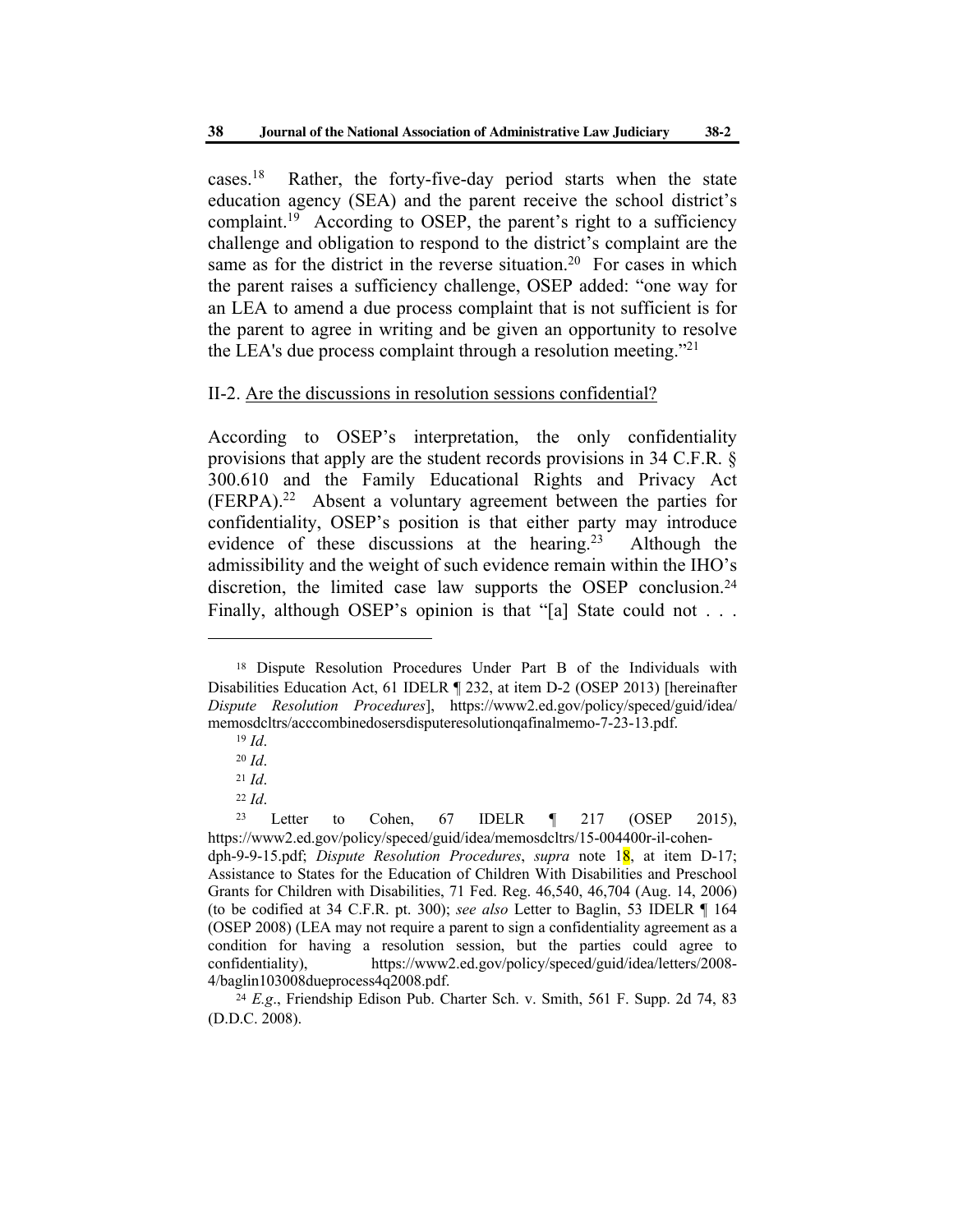require that the participants in a resolution meeting keep the discussions confidential, $^{225}$  some states have adopted laws saying so.<sup>26</sup>

II-3. After filing for the hearing, may the parent unilaterally waive the resolution session?

No. Like mediation, which must be voluntary for each party,  $27$ waiving the resolution session must be mutual (and in writing).<sup>28</sup> Moreover, the regulations require delay of the due process hearing if the parent fails to participate in the resolution session in the absence of such mutual agreement, and they also authorize the IHO to dismiss the case upon the district's motion if the parent's refusal to participate persists for the thirty-day period despite the district's documented reasonable efforts to obtain parental participation.<sup>29</sup>

II-4. Do difficulties communicating with the parents excuse a district's delay in conducting the resolution session within the required fifteenday period?<sup>30</sup>

No, according to the federal district court in the District of Columbia, at least if the parent has legal representation.<sup>31</sup>

II-5. After convening the resolution session, may the district refuse to discuss the issues raised in a parent's due process complaint, instead only offering to convene an IEP team meeting to address these issues?

<sup>25</sup> Assistance to States for the Education of Children with Disabilities and Preschool Grants for Children With Disabilities, 71 Fed. Reg. at 46,704.

<sup>26</sup> *E.g.*, OHIO ADMIN. CODE 3301-51-05(K)(9)(a)(3).

<sup>27</sup> OSERS Assistance to States for the Education of Children with Disabilities, 34 C.F.R. § 300.506(b)(1) (2018).

<sup>28</sup> *Id*. § 300.532(c)(3); *see also* Spencer v. District of Columbia, 416 F. Supp. 2d 5, 12 (D.D.C. 2006).

<sup>29</sup> OSERS Assistance to States for the Education of Children with Disabilities, 34 C.F.R. § 300.510(b)(3)–(4).

<sup>&</sup>lt;sup>30</sup> The regulations require holding the meeting within 15 days of the filing of the complaint and completing the resolution process within 30 days of the filing. *Id*. § 300.510(a)(1), 300.510(b)(1).

<sup>31</sup> Massey v. District of Columbia, 400 F. Supp. 2d 66, 72 (D.D.C. 2005).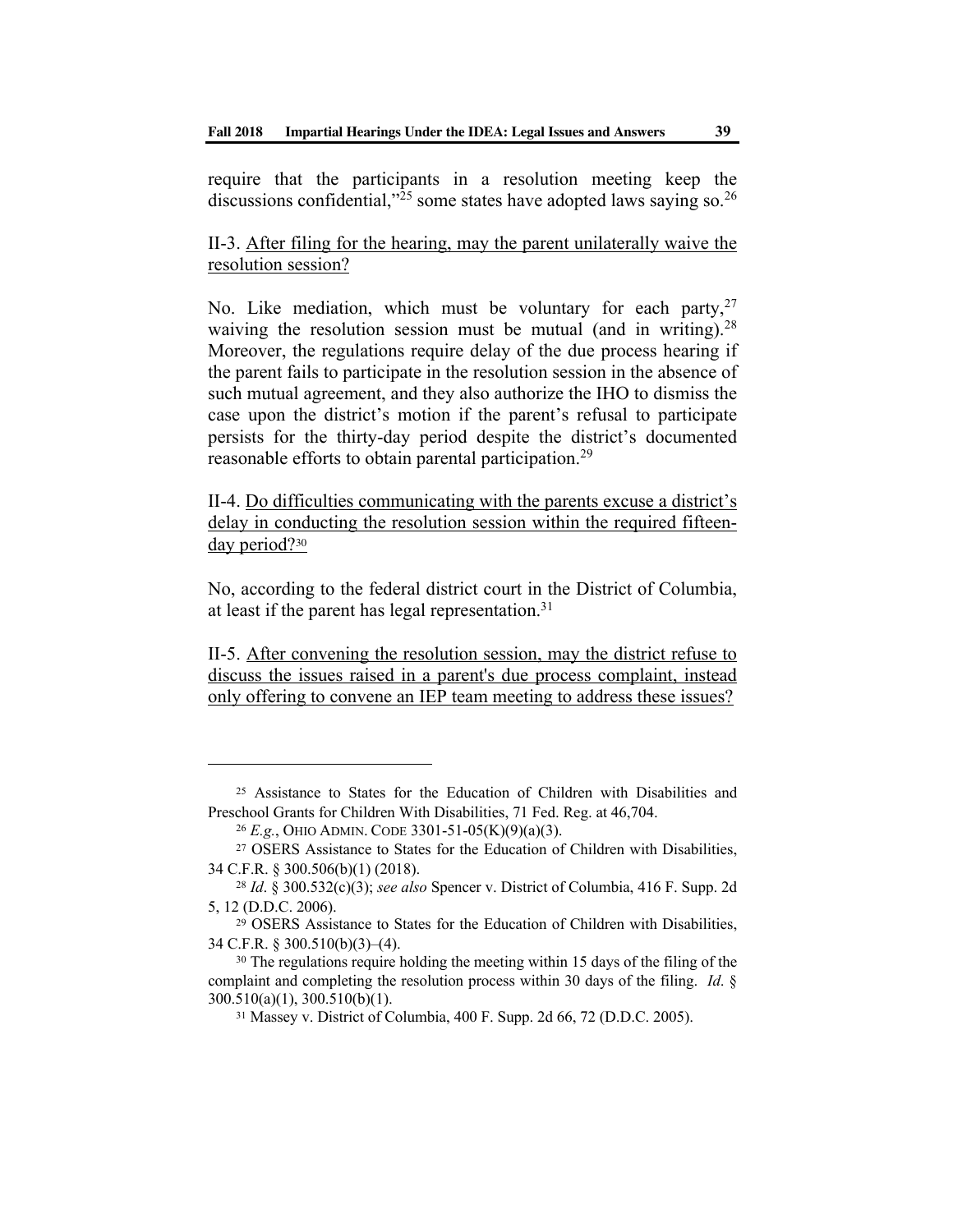No, according to OSEP, this position would violate the IDEA.<sup>32</sup>

II-6. In a case where the parent filed for the hearing and either party refused to participate in the resolution session, must the other party seek the IHO's intervention?

Yes, according to OSEP.<sup>33</sup>

II-7. Would a parent's refusal to participate in the resolution session in person justify an IHO's dismissal of her due process complaint?

No, according to OSEP, without considering whether the parent had valid reasons for refusing to physically attend the meeting.<sup>34</sup> Indeed, if the parent informs the district in advance of the meeting that circumstances prevent attendance in person, the district must offer the parent alternative means of participation, such as telephone or videoconferencing.35

II-8. Would a state law that permits postponement of the resolution timeline when the SEA or LEA receives the parent's due process complaint shortly before or during an extended holiday break be consistent with the IDEA?

No, not according to OSEP.<sup>36</sup> The specified period is fifteen calendar

 $32$  Letter to Casey, 61 IDELR  $\parallel$  203 (OSEP 2013), https://www2.ed.gov/policy/speced/guid/idea/letters/2013- 1/casey03272013resolutionsession1q2013.pdf.

<sup>33</sup> *Dispute Resolution Procedures*, *supra* note 18, at item D-13.

<sup>&</sup>lt;sup>34</sup> Letter to Walker, 59 IDELR  $\parallel$  262 (OSEP 2012), https://www2.ed.gov/policy/speced/guid/idea/memosdcltrs/12006705resmtgs3q2012 .pdf.<br> $35$  Letter to Savit, 64 IDELR ¶ 250 (OSEP 2014),

https://www2.ed.gov/policy/speced/guid/idea/memosdcltrs/savit-dcps-policies1-1- 19-2016.pdf; Letter to Eig, 59 IDELR ¶ 81 (OSEP 2012).

<sup>36</sup> Letter to Anderson, 110 LRP 70096 (OSEP Nov. 10, 2010), https://www2.ed.gov/policy/speced/guid/idea/letters/2010-

<sup>4/</sup>anderson111010dph4q2010.pdf; *see also Dispute Resolution Procedures*, *supra*  note  $18$ , at item D-10.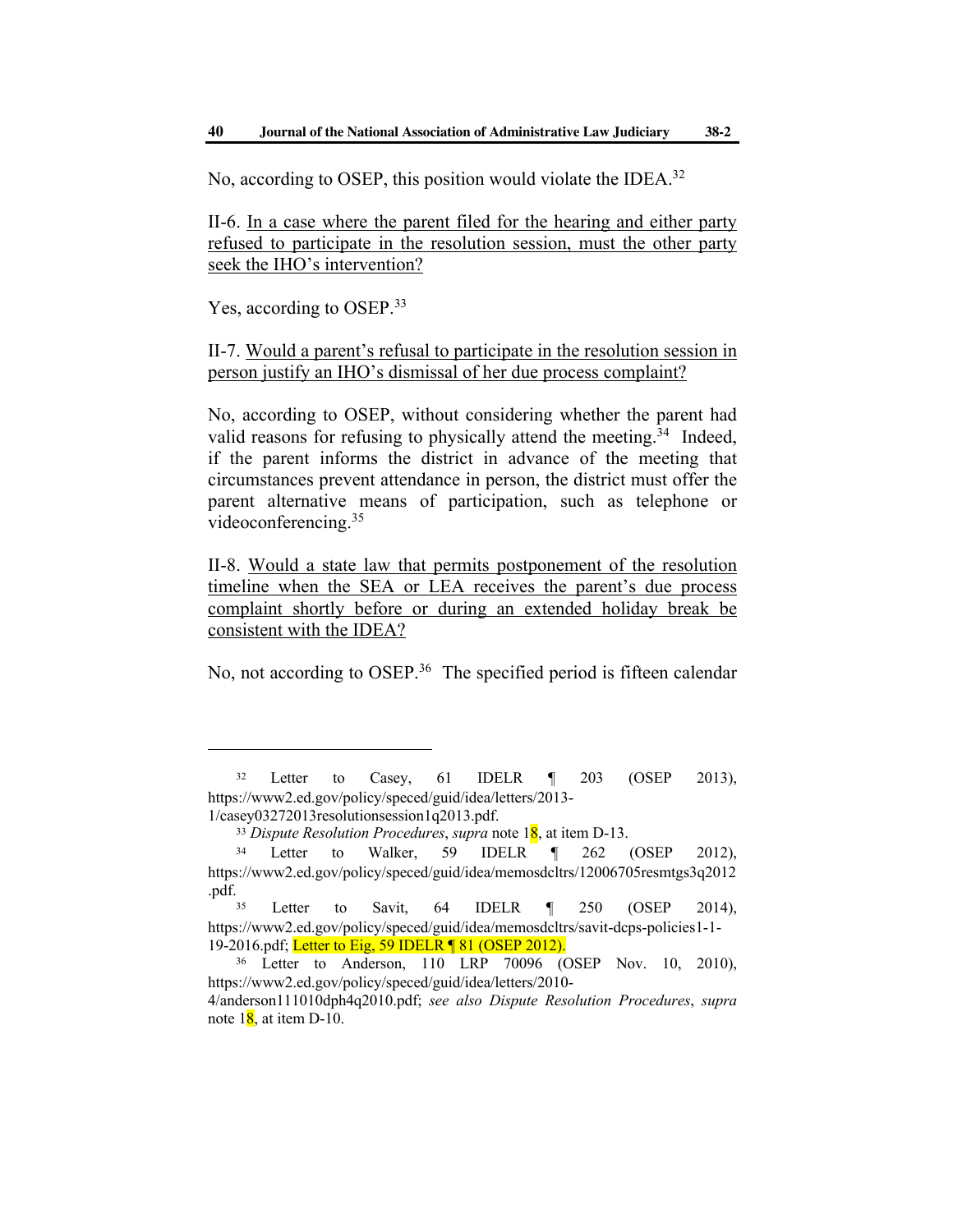days,37 and the only exceptions are the alternate agreements between the parent and the LEA either to waive the resolution meeting or to utilize the mediation process.38

II-9. May the parties mutually agree to extend the fifteen-day resolution period to resolve an expedited due process complaint?

No, according to OSEP. The agency based its conclusion that this deadline was absolute on the lack of any such waiver authority in 34 C.F.R. § 300.532(c) and the overriding purpose of promptness in the applicable disciplinary cases.39

II-10. If fifteen days after the parent's filing for a due process hearing, the school district fails to convene or participate in the resolution session, what may the parents do to move the matter forward?

The parent may seek the IHO's intervention to start the timeline for the hearing.40 Additionally, a federal district court ruled that this parental right is voluntary; thus, the parent's choice not to exercise it did not excuse the district's failure.<sup>41</sup>

<sup>37</sup> Individuals with Disabilities Education Act, 20 U.S.C. § 1415(f)(1)(b) (2018); OSERS Assistance to States for the Education of Children with Disabilities, 34 C.F.R. § 300.510(a) (2018). 38 *See supra* text accompanying notes 28–29.

<sup>39</sup> *Dispute Resolution Procedures*, *supra* note 18, at item E-4; *see also* Letter to Gerl, 51 IDELR ¶ 166 (OSEP 2008), https://www2.ed.gov/policy/speced/guid/idea/letters/2008- 2/gerl050108dueprocess2q2008.pdf.

<sup>40</sup> OSERS Assistance to States for the Education of Children with Disabilities, 34 C.F.R. § 300.510(b)(5); *see also* Assistance to States for the Education of Children With Disabilities and Preschool Grants for Children With Disabilities, 71 Fed. Reg. 46,540, 46,702 (Aug. 14, 2006) (to be codified at 34 C.F.R. pt. 300). For varying judicial consequences, *compare* O.O. *ex rel.* Pabo v. District of Columbia, 573 F. Supp. 2d 41 (D.D.C. 2008) (concluding that LEA's failure to convene a resolution session constituted harmless error), *with* J.M.C. *ex rel.* E.G.C. v. La. Bd. of Elementary & Secondary Educ., 584 F. Supp. 894, 896 (M.D. La. 2008) (ruling that where LEA failed to convene the resolution session within fifteen days, the settlement agreement before due process hearing was not enforceable).

<sup>&</sup>lt;sup>41</sup> Haw. Dep't of Educ. v. T.G. ex rel. Cheryl G., 56 IDELR ¶ 97 (D. Haw. 2011).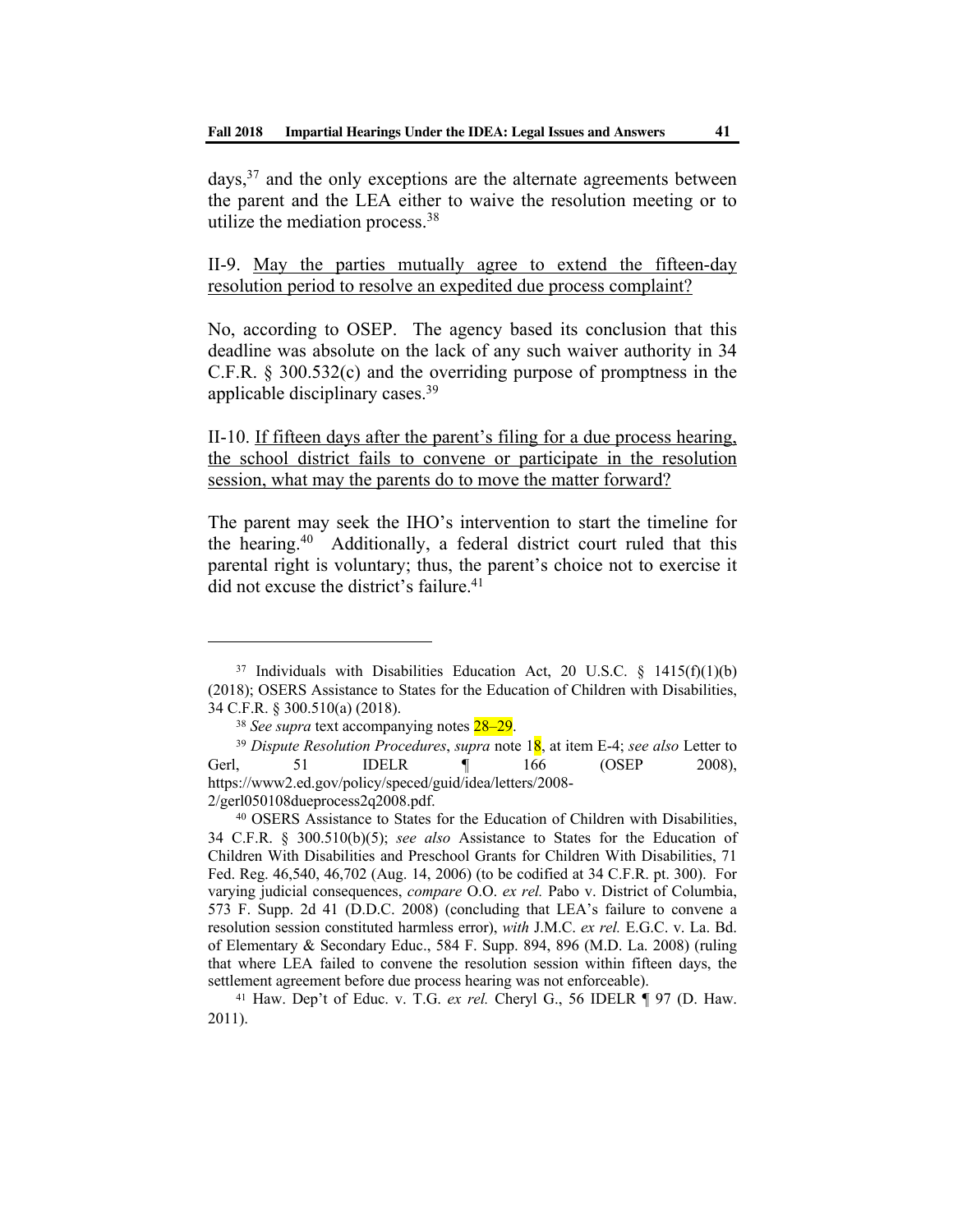II-11. If, after the parent files for a hearing, the parties neither waive nor hold the resolution session after thirty-one days, what happens on day thirty-one?

According to OSEP, the forty-five-day timeline for conducting the hearing and issuing a decision starts on day thirty-one.<sup>42</sup>

II-12. Does insufficiency of the complaint postpone the timeline or negate the requirement for the resolution session?

Not according to OSEP. More specifically, the commentary accompanying the regulations declared: "We agree with S. Rpt. No. 108–185, p. 38 [i.e., the IDEA's legislative history], which states that the resolution meeting should not be postponed when the LEA believes that a parent's complaint is insufficient."<sup>43</sup>

II-13. Does a non-attorney parent advocate's presence at the resolution session trigger the district's qualified right to attend with its attorney?

Not according to OSEP, even if the advocate is entitled under state law to represent the parent/student at a due process hearing.<sup>44</sup>

II-14. What is the legal result if a parent fails or refuses to participate in the resolution session upon the district's timely attempt to schedule the session within fifteen days?

<sup>42</sup> Letter to Worthington, 51 IDELR ¶ 281 (OSEP 2008), https://www2.ed.gov/policy/speced/guid/idea/letters/2008-

<sup>1/</sup>worthington031708dph1q2008.pdf. However, mitigating this eventuality, OSEP also stated that the SEA has the responsibility to enforce the LEA's affirmative obligation to convene the resolution meeting within fifteen days of receiving the parent's complaint. *Id*. Moreover, state regulations may contribute to the conclusion that the failure to waive or hold the resolution session precludes holding the impartial hearing. Colbert Cnty. Bd. of Educ. v. B.R.T. *ex rel.* Cagle, 51 IDELR ¶ 16 (N.D. Ala. 2008).

<sup>43</sup> Assistance to States for the Education of Children With Disabilities and Preschool Grants for Children With Disabilities, 71 Fed. Reg. at 46,698.

<sup>44</sup> Letter to Lawson, 55 IDELR ¶ 232 (OSEP 2010), https://www2.ed.gov/policy/speced/guid/idea/letters/2010- 1/lawson020210dueprocess1q2010.pdf.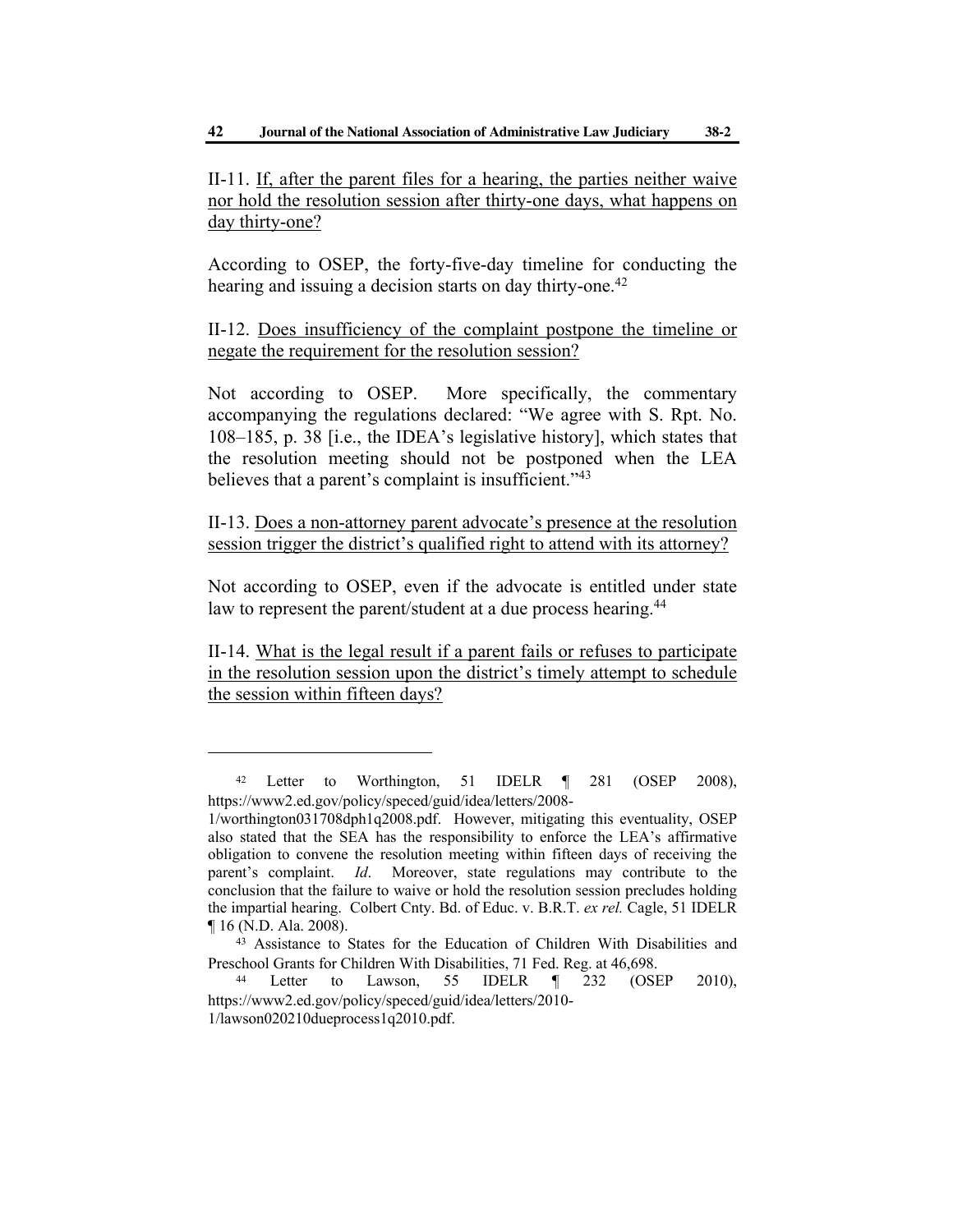According to OSEP, the district's obligation is to "continue to make diligent efforts throughout the remainder of the [thirty]-day resolution period to convince the parent to participate in a resolution meeting." Examples of such efforts include "detailed records of telephone calls made or attempted and the results of those calls and copies of correspondence sent to the parents and any responses received." Moreover, at the conclusion of this thirty-day period, the LEA "may request that a hearing officer dismiss the complaint when the LEA is unable to obtain the participation of a parent in a resolution meeting, despite making reasonable efforts to obtain the parent's participation and documenting its efforts."45

II-15. For violations of the resolution-session requirements, must the other party seek the intervention of the IHO?

Yes, according to OSEP, "[t]he appropriate party must seek the hearing officer's intervention to either dismiss the complaint or to initiate the hearing timeline, depending on the circumstances."46

II-16. Does a district's delay in conducting the resolution session constitute a denial of the IDEA obligation to provide a free appropriate public education (FAPE)?

Not necessarily.<sup>47</sup>

II-17. Must the district representative at the resolution session have final and absolute authority to resolve the complaint?

Not quite, according to an unpublished decision. In rejecting the superintendent and special education director in the circumstances of this case, the court concluded that said representative "satisfies the statutory requirement only if he or she, in fact, has the authority—by express delegation or otherwise—to make the decision about what the LEA will or will not do to resolve the issues presented in the IDEA

<sup>45</sup> *Dispute Resolution Procedures*, *supra* note 18, at item D-7.

<sup>46</sup> *Id*. at item D-13.

<sup>47</sup> *E.g.*, J.D.G. v. Colonial Sch. Dist., 748 F. Supp. 2d 361 (D. Del. 2010) (no denial of FAPE where parents contributed to the delay and no harm to child).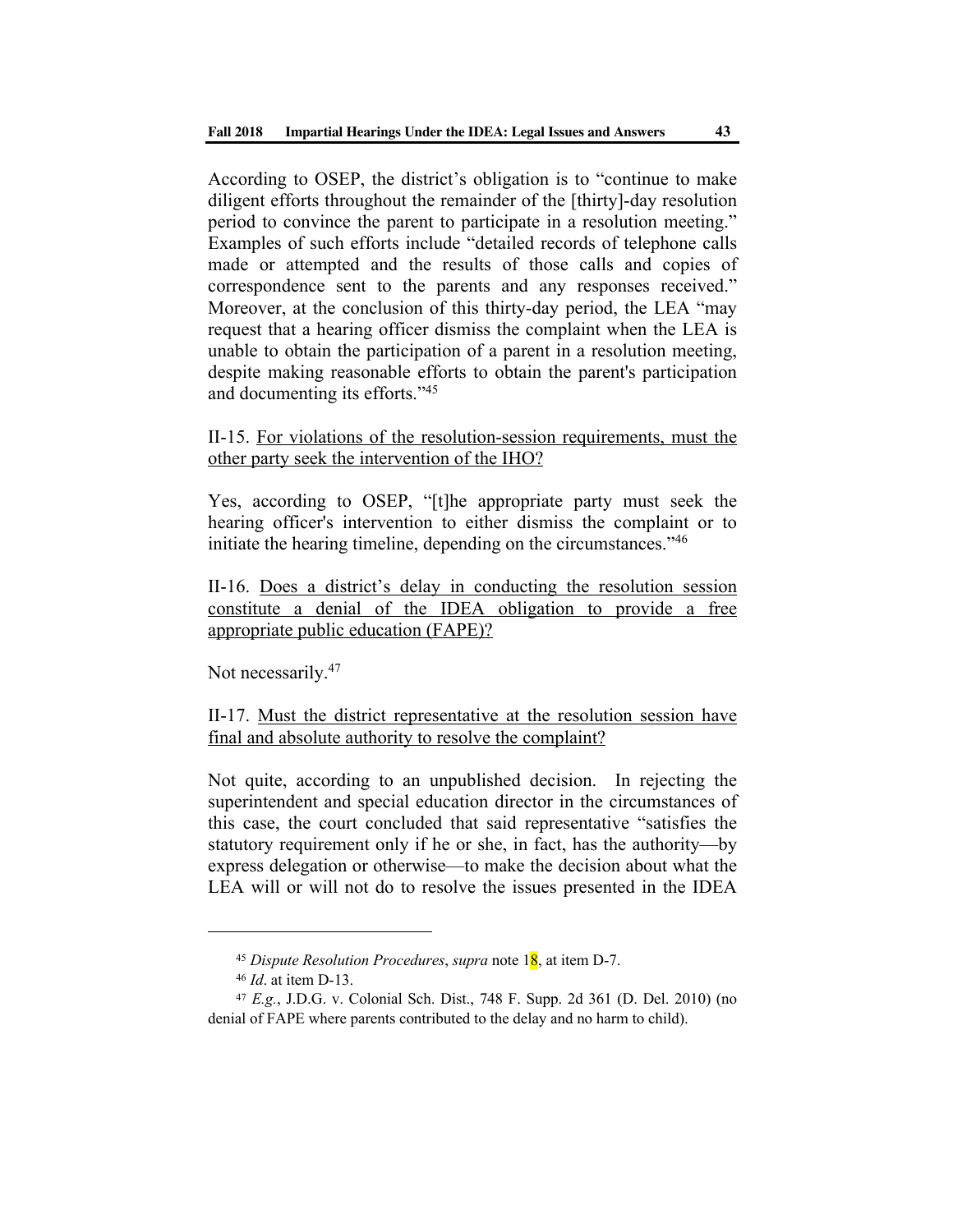complaint."48

II-18. Would the district's violation of this requirement be the basis for an IHO order based on denial of FAPE?

No, according to the same decision, without an evidentiary basis that this procedural violation impeded the child's substantive right to FAPE.49

II-19. Does the IDEA permit the district to unilaterally amend the IEP during the resolution session to cure the basis for a tuition reimbursement claim?

No.<sup>50</sup>

### *B. Sufficiency Process*

II-20. Does the filing party's failure to provide a proposed resolution to the problem automatically render the complaint insufficient?

No, because this specification for the complaint only applies to the extent known and available to the party at the time of filing.<sup>51</sup> Moreover, based on the determination of insufficiency being a matter of the IHO's discretion, <sup>52</sup> OSEP has concluded, "the inclusion or omission of a proposed resolution should not be read to create a conflict with, or limitation upon, an impartial hearing officer's authority and ability to formulate an appropriate equitable remedy."<sup>53</sup>

<sup>48</sup> J.Y. *ex rel.* E.Y. v. Dothan City Bd. of Educ., 63 IDELR ¶ 33 (M.D. Ala. 2014).

<sup>49</sup> *Id*.

<sup>&</sup>lt;sup>50</sup> The Second Circuit clarified that its previous statement to that effect was merely dicta and, upon direct consideration, is contrary to the IDEA. Bd. of Educ. of Yorktown Cent. Sch. Dist. v. C.S., 990 F.3d 152 (2d Cir. 2021).

<sup>&</sup>lt;sup>51</sup> OSERS Assistance to States for the Education of Children with Disabilities, 34 C.F.R. 300.508(b)(6).

<sup>&</sup>lt;sup>52</sup> Assistance to States for the Education of Children with Disabilities, 71 Fed. Reg. at 46,699.

<sup>53</sup> Letter to Zirkel, 81 IDELR ¶ 22 (OSEP 2022).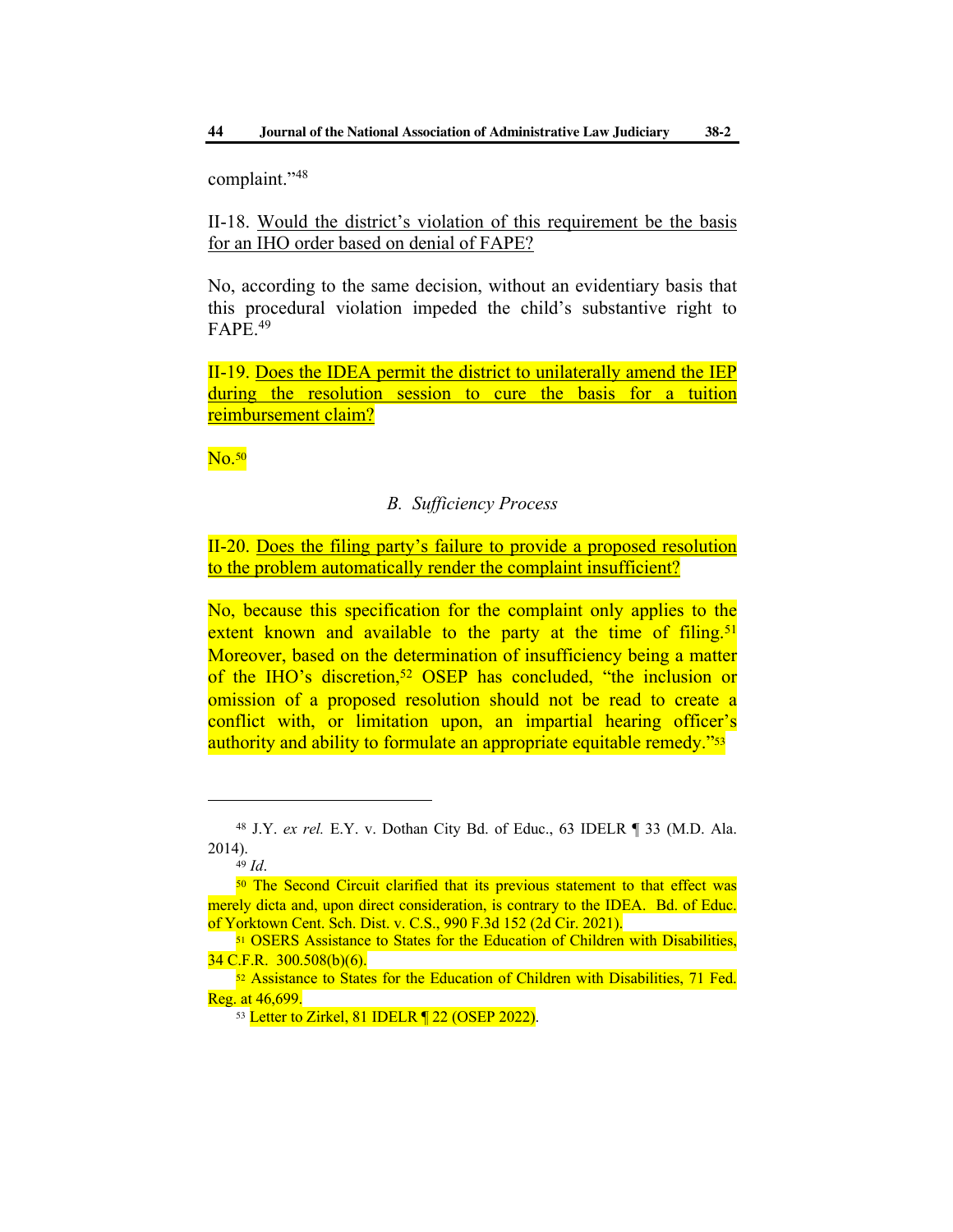II-21. Does the IDEA require the noncomplaining party to specify the basis for its insufficiency motion?

 $No.<sup>54</sup>$ 

II-22. What steps are available to the complaining party if an IHO rules that the due process complaint is insufficient?

Citing the pertinent IDEA regulations and the comments accompanying them, OSEP answered that 1) the IHO must identify the specific insufficiencies in the notice; 2) the filing party may amend its complaint if the other party provides written consent and has an opportunity for mediation or a resolution session; 3) the IHO may, if the filing party does not exercise this amendment option, dismiss the insufficient complaint; and 4) the party may re-file if within the twoyear limitations period.55

II-23. If the filing party, with written consent from the other party, amends its complaint, do the fifteen-day timeline for the resolution meeting, the thirty-day resolution period and the party participation requirement re-commence?

Yes, according to OSEP.<sup>56</sup>

II-24. Have courts been supportive of strict IHO interpretations of the IDEA's sufficiency requirements?

The limited case law to date leaves the answer to this question unsettled. The Third Circuit upheld an IHO's dismissal of a case where the parent unsuccessfully argued that the Supreme Court's characterization in *Schaffer v. Weast<sup>57</sup>* of the IDEA's pleading requirements as "minimal" allowed less than strict compliance with all

<sup>54</sup> OSERS Assistance to States for the Education of Children with Disabilities, 34 C.F.R. § 300.508(d) (2018).

<sup>55</sup> *Id*. § 300.507(d); *Dispute Resolution Procedures*, *supra* note 18, at item C-4. <sup>56</sup> *Id*.

<sup>57</sup> Schaffer *ex rel.* Schaffer v. Weast, 546 U.S. 49 (2005).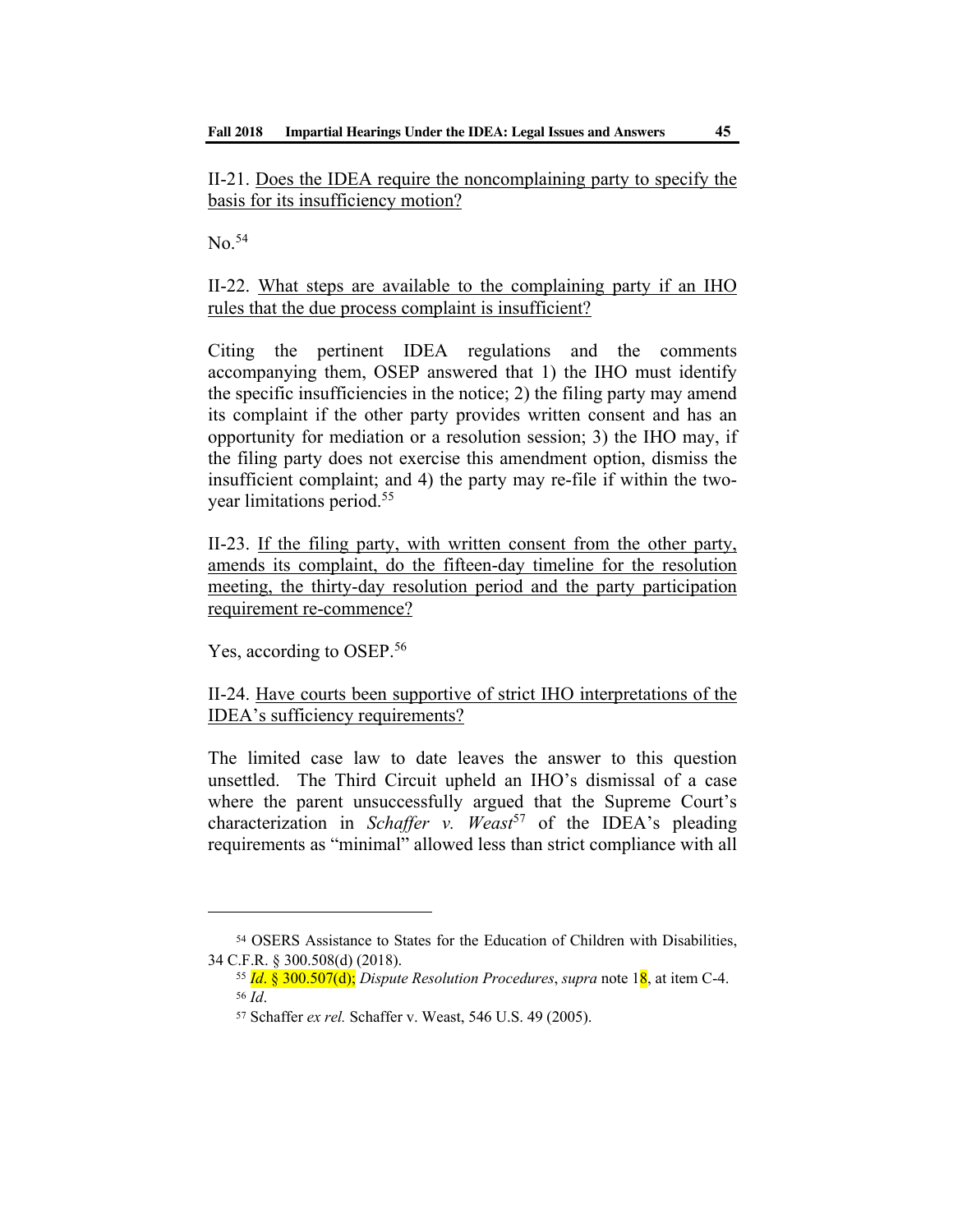of the required elements of the complaint.58 Yet, in another unpublished decision, the federal district court in New Hampshire reversed an IHO's dismissal for insufficiency, alternatively citing with approval this dictum in *Schaffer* and the school district's failure to contest the matter within the prescribed fifteen-day window.59 Providing a third approach, the Eighth Circuit held, in an unpublished decision, that the IDEA does not provide for judicial review of IHO sufficiency decisions.<sup>60</sup>

### II-25. Conversely, do courts favor a strict interpretation of the IDEA's requirements for the defendant's response to the complaint?

No, to the extent that the federal district court in the District of Columbia has ruled that a default judgment, i.e., dismissal with prejudice, would generally not be—without affecting the student's substantive rights—an appropriate sanction for failure to adhere to requirement.<sup>61</sup>

### *C. Jurisdiction*

II-26. Do IHOs have jurisdiction for violations of the prehearing, including sufficiency, process?

<sup>58</sup> M.S.-G. v. Lenape Reg'l High Sch. Dist. Bd. of Educ., 306 F. App'x 772 (3d Cir. 2009); *cf*. D.F. v. Collingswood Borough Bd. of Educ., 596 F. App'x 49 (3d Cir. 2015) (affirming dismissal for insufficiency based on IDEA pleading standards, without specifying them); H.T. *ex rel.* V.T. v. Hopewell Valley Reg'l Bd. of Educ., 66 IDELR ¶ 48 (D.N.J. 2015) (ruling that court lacked jurisdiction but upholding, based on abundance of caution due to not clearly settled issue, IHO's denial decision); Lago Vista Indep. Sch. Dist. v. S.F. *ex rel.* Steven F., 50 IDELR ¶ 104 (W.D. Tex. 2007) (ruling that IHO exceeded his authority by addressing claim not properly raised in the hearing complaint).

<sup>59</sup> Alexandra R. *ex rel. Burke* v. Brookline Sch. Dist., 53 IDELR ¶ 93 (D.N.H. 2009); *see also* Escambia Cnty. Bd. of Educ. v. Benton, 406 F. Supp. 2d 1248 (N.D. Ala. 2005); Anello v. Indian River Sch. Dist., 47 IDELR ¶ 104 (Del. Fam. Ct. 2007). 60 Knight *ex rel.* J.N.K. v. Wash. Sch. Dist., 416 F. App'x 594 (8th Cir. 2011);

*see also* G.R. *ex rel. Russell* v. Dall. Sch. Dist. No. 2, 823 F. Supp. 1120, 1123 (D. Or. 2011). According to *Knight*, the proper resolution for the IHO is to dismiss the case without, not with, prejudice. *Knight*, 416 F. App'x at 595.

<sup>61</sup> Jalloh *ex rel.* R.H. v. District of Columbia, 535 F. Supp. 2d 13, 19–20 (D.D.C. 2008); Sykes v. District of Columbia, 518 F. Supp. 2d 261, 266–67 (D.D.C. 2007).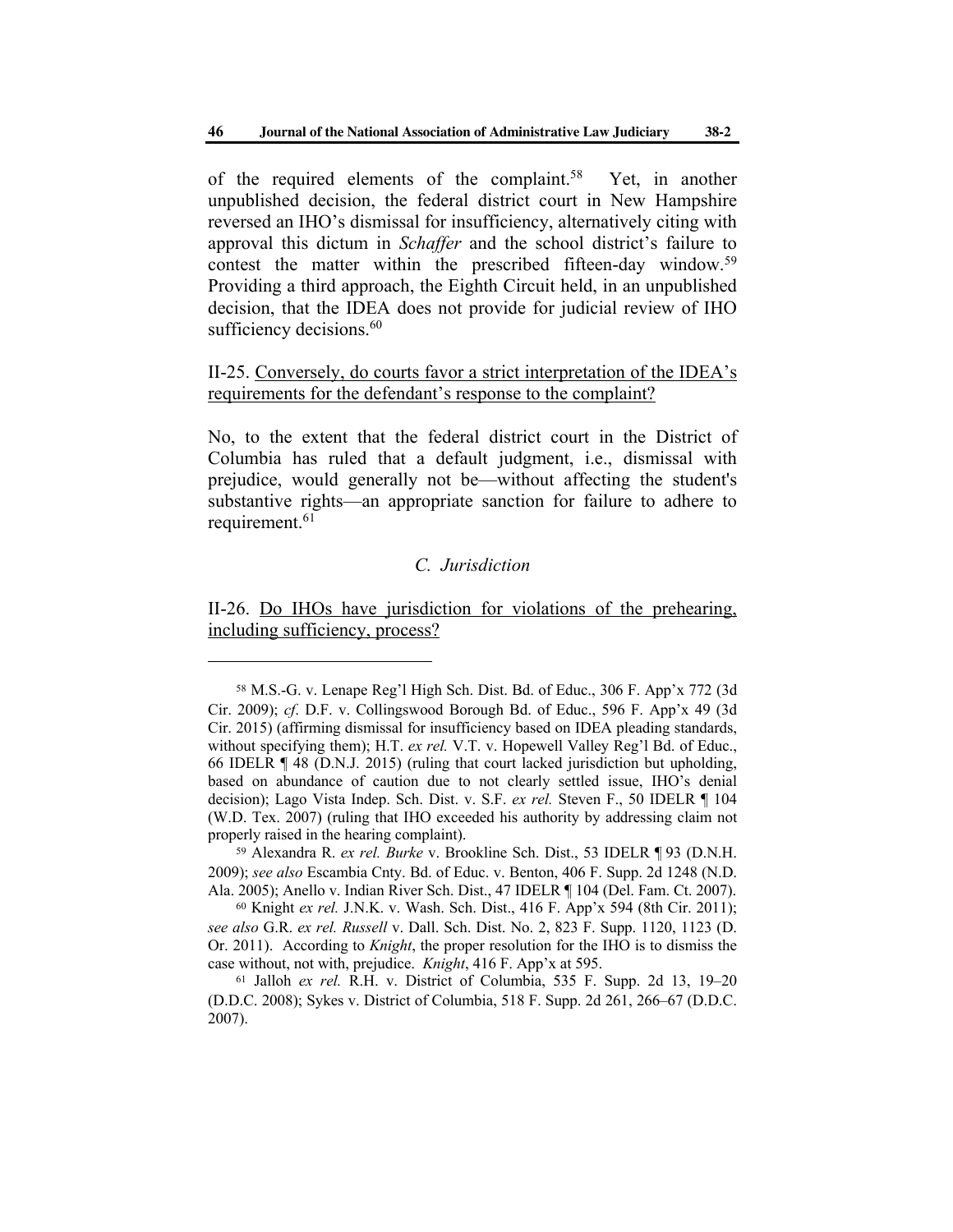Yes, at least for a district's failure to send a prior written notice to the parent regarding the subject matter of the parent's due process complaint and the failure to provide a response to the complaint within the resulting required ten days.<sup>62</sup>

II-27. Other than unilateral placement (i.e., tuition reimbursement) cases, do IHOs have jurisdiction for the IDEA claims of a child who resides in, but is not enrolled, in the school district?

The issue is not clearly settled. According to a federal district court decision in the District of Columbia, the answer is yes.<sup>63</sup> The court based its conclusion on the language of the IDEA that triggers a school district's obligations, including Child Find, on residency, not enrollment.<sup>64</sup> Other courts have extended this answer even if the child's residency changes.<sup>65</sup> OSEP agrees with this answer.<sup>66</sup> However, the Eighth Circuit answered the question no at least under a Minnesota law that requires the impartial hearing to be "'conducted by and in the school district responsible for assuring that an appropriate program is provided.'"67 The court reasoned that such challenges were moot because the new school district is responsible for providing the hearing.68 The federal administrative agency subsequently

3/inzelbuch092413evaluation3q2013.pdf.

 $62$  Letter to Inzelbuch,  $62$  IDELR  $\P$  122 (OSEP 2013), https://www2.ed.gov/policy/speced/guid/idea/letters/2013-

<sup>63</sup> D.S. v. District of Columbia, 699 F. Supp. 2d 229 (D.D.C. 2010); *see also* L.R.L. *ex rel.* Lomax v. District of Columbia, 896 F. Supp. 2d 69 (D.D.C. 2012).

<sup>64</sup> This obligation is different from the child find and proportional-services obligations for children voluntarily placed in private schools, which are based on the school's location, not the child's residency. *See infra* note 77 and accompanying text.65 *E.g.*, D.H. *ex rel*. R.H. v. Lowndes Cnty. Sch. Dist., 57 IDELR ¶ 162 (M.D.

Ga. 2011); Alexis R. v. High Tech Middle Media Arts Sch., 53 IDELR ¶ 15 (S.D. Cal. 2009); Grand Rapids Pub. Sch. v. P.C., 308 F. Supp. 2d 815 (W.D. Mich. 2004). 66 Letter to Goetz & Reilly, 57 IDELR ¶ 80 (OSEP 2010),

https://www2.ed.gov/policy/speced/guid/idea/letters/2010-

<sup>4/</sup>goetzreilly100410dph4q2010.pdf. 67 Thompson v. Bd. of Special Sch. Dist. No. 1, 144 F.3d 574, 578 (8th Cir. 1998) (quoting MINN. STAT. § 120.173(b)(3)(e), renumbered § 125A.50 (2018)).

<sup>68</sup> *Id*. at 578–79.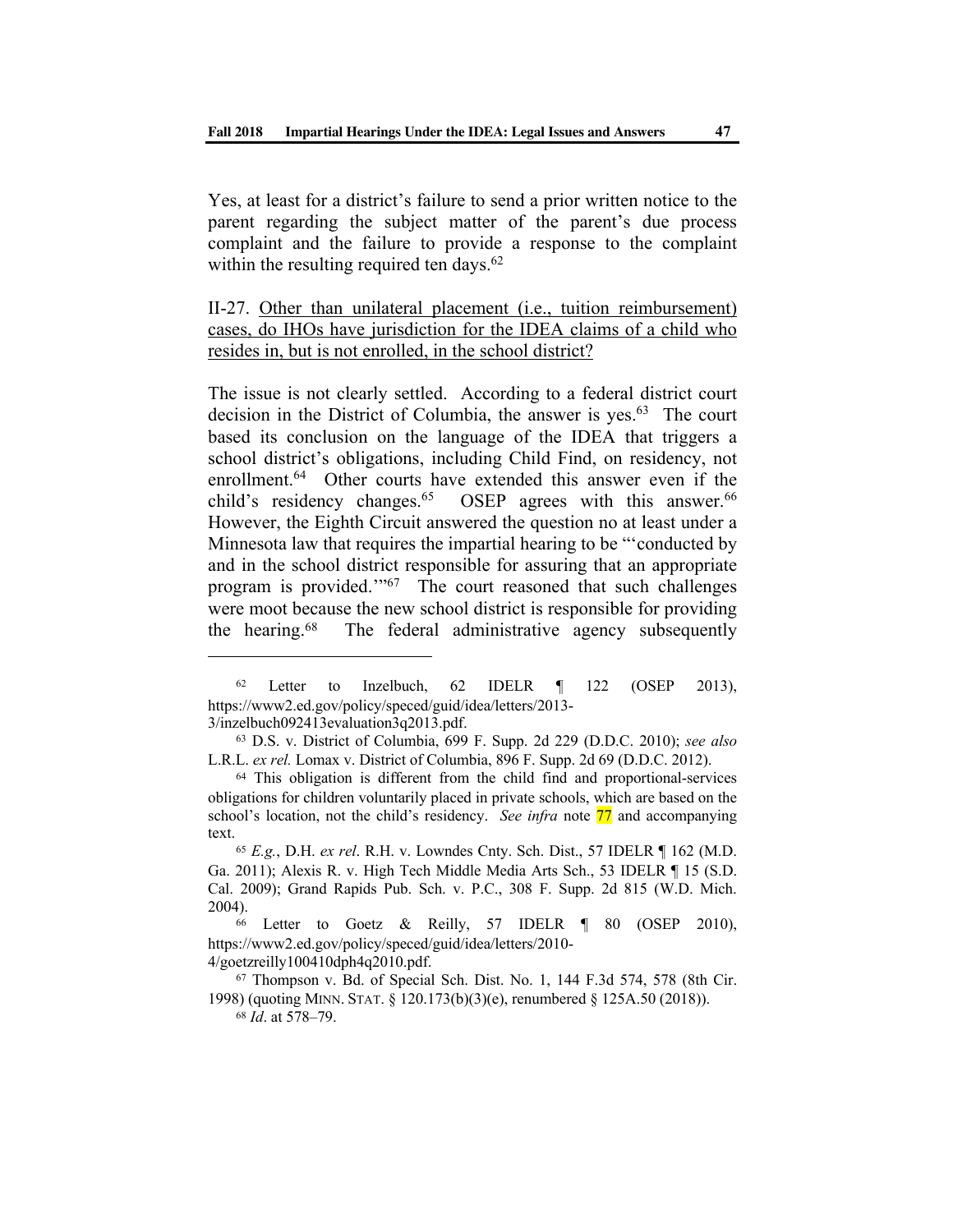explained that, "absent additional legal authority," it could not take action contrary to change this jurisdictional difference.<sup>69</sup>

Conversely, a decision within the Eighth Circuit addressed the issue of whether the IHO has jurisdiction for the case when the parents moved their residence to outside the district and did not file for the hearing until after moving. $70$ 

II-28. Who has the authority to determine whether a parent's hearing request constitutes a new issue compared to the parent's previous adjudicated request?

According to OSEP commentary accompanying the 1999 IDEA regulations, this jurisdictional issue is for the IHO—not the school district (or the SEA)—to decide.<sup>71</sup>

II-29. Do IHOs have jurisdiction for issues raised by the noncomplaining party during the pre-hearing or hearing process?

Similarly, according to the OSEP commentary accompanying the 2006 IDEA regulations, "such matters should be left to the discretion of [IHOs] in light of the particular facts and circumstances of a case."72

II-30. Do IHOs have jurisdiction for cases that the parent has previously subjected to CRP?

Yes, and they are not bound by the CRP rulings.<sup>73</sup> However, whether

<sup>73</sup> *E.g.*, Grand Rapids Pub. Sch. v. P.C., 308 F. Supp. 2d 815 (W.D. Mich. 2004); Lewis Cass Intermediate Sch. Dist. v. M.K., 290 F. Supp. 2d 832 (W.D.

<sup>69</sup> Letter to Goetz & Reilly, 58 IDELR ¶ 230 (OSERS 2012).

<sup>70</sup> A.H. v. Independence Sch. Dist., 466 S.W.3d 17 (Mo. Ct. App. 2015).

<sup>71</sup> Assistance to States for the Education of Children With Disabilities and the Early Intervention Program for Infants and Toddlers with Disabilities, 64 Fed. Reg. 12,406, 12,613 (Mar. 12, 1999) (to be codified at 34 C.F.R. pt. 300); Letter to Wilde, 113 LRP 11932 (OSEP Oct. 3, 1990); *see also Dispute Resolution Procedures, supra* note 18, at item C-16.

<sup>72</sup> Assistance to States for the Education of Children With Disabilities and Preschool Grants for Children With Disabilities, 71 Fed. Reg. 46,540, 46,706 (Aug. 14, 2006) (to be codified at 34 C.F.R. pt. 300).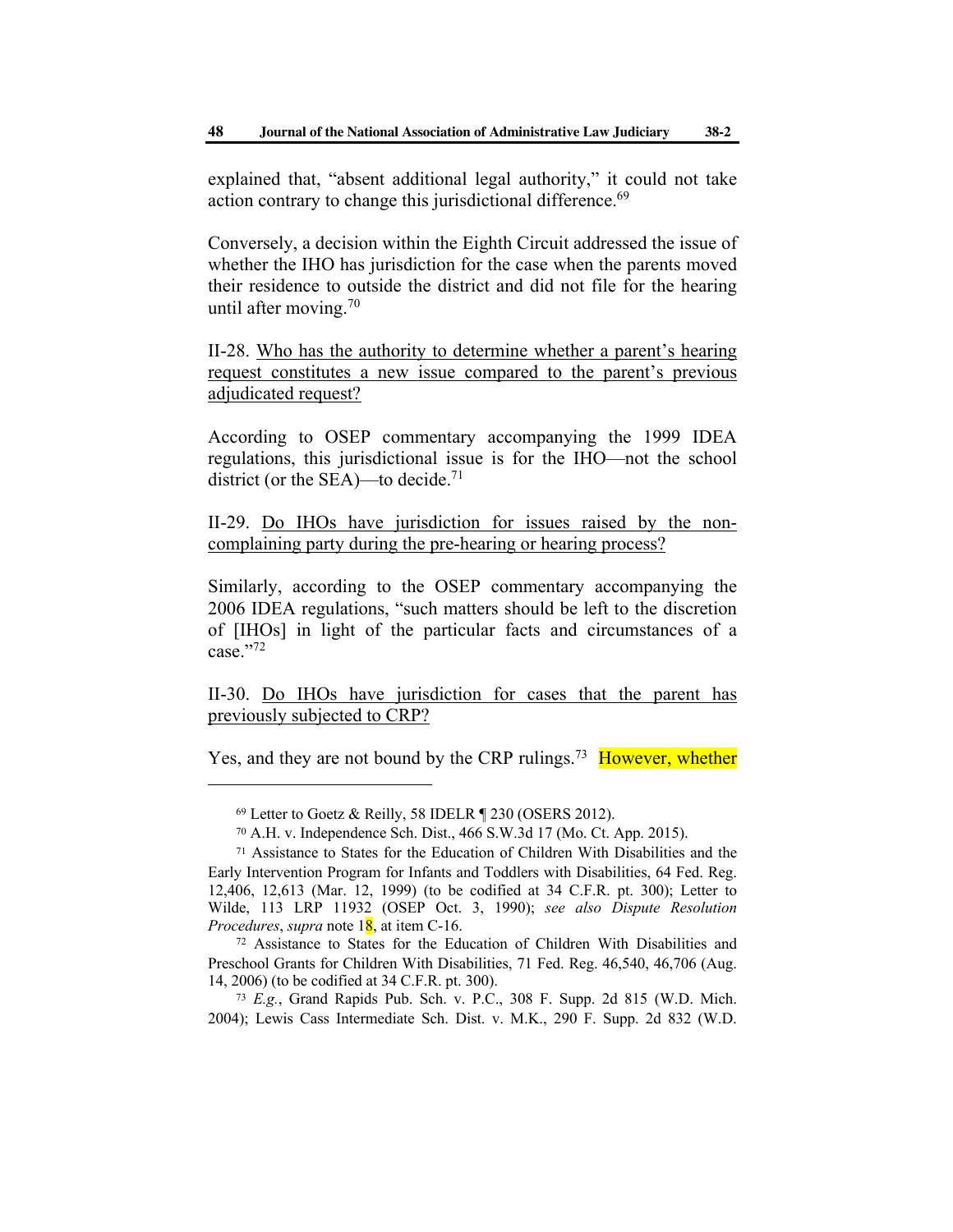the IHO has jurisdiction in such cases as the appellate mechanism for the SEA's CRP rulings is not entirely settled, being subject to state law,<sup>74</sup> OSEP interpretations,<sup>75</sup> and occasional court decisions.<sup>76</sup>

II-31. Do IHOs have jurisdiction over FAPE issues for students whom parents have voluntarily placed in private, including parochial, schools (in contrast with those unilaterally placed for tuition reimbursement)?

No, except for the Child Find obligation of the school district where the private school is located.<sup>77</sup> Arguably, an additional exception is the extent that a few courts have interpreted state laws, such as those providing for dual enrollment, as extending LEA obligations for special education and related services to parentally-placed children in private schools.78

 $74$  A few states, including Colorado and Maryland, have laws expressly providing the IHO mechanism for appealing CRP decisions. Perry A. Zirkel, *State Laws and Guidance for Complaint Procedures under the Individuals with Disabilities Education Act*, 368 EDUC. L. REP. 24, 43–44 (2019).

<sup>75</sup> *E.g., Dispute Resolution Procedures*, *supra* note 18, at item B-32.

<sup>76</sup> *E.g.*, Va. Off. of Prot. & Advoc. v. Va. Dep't of Educ., 262 F. Supp. 2d 648 (E.D. Va. 2003).

<sup>77</sup> OSERS Assistance to States for the Education of Children with Disabilities, 34 C.F.R. § 300.140 (2018). For applications of this regulation, see, for example, C.F. *ex rel.* Flick v. Del. Cnty. Intermediate Unit, 70 IDELR ¶ 250 (E.D. Pa. 2017); W. v. Sch. Bd., 307 F. Supp. 2d 1363 (S.D. Fla. 2004); Gary S. v. Manchester Sch. Dist., 241 F. Supp. 2d 111 (D.N.H. 2003)

<sup>78</sup> *E.g.*, Veschi v. Nw. Lehigh Sch. Dist., 772 A.2d 469 (Pa. Commw. Ct. 2001), *appeal denied*, 788 A.2d 382 (Pa. 2001); Dep't of Educ. v. Grosse Point Sch., 701 N.W.2d 195 (Mich. Ct. App. 2005); R.M.M. *ex rel.* Morales v. Minneapolis Pub. Sch., 67 IDELR ¶ 65 (Minn. Ct. App. 2016). In its commentary accompanying the 2006 IDEA regulations, OSEP opined that "[w]hether dual enrollment alters the rights of parentally-placed private school children with disabilities under State law is a State matter." Assistance to States for the Education of Children with Disabilities and Preschool Grants for Children With Disabilities, 71 Fed. Reg. at 46,590.

Mich. 2003); Donlan v. Wells Ogunquit Cmty. Sch. Dist., 226 F. Supp. 2d 261 (D. Me. 2002); Letter to Douglas, 35 IDELR ¶ 278 (OSEP 2001), https://www2.ed.gov/policy/speced/guid/idea/letters/2001-

<sup>2/</sup>douglas041901dueprocess.pdf; Letter to Governors & Chief State Sch. Officers, 34 IDELR ¶ 264 (OSEP 2000), https://www2.ed.gov/policy/speced/guid/idea/letters/2000-

<sup>3/</sup>memo82900authorizationsec.pdf; Letter to Lieberman, 23 IDELR 351 (OSEP 1995).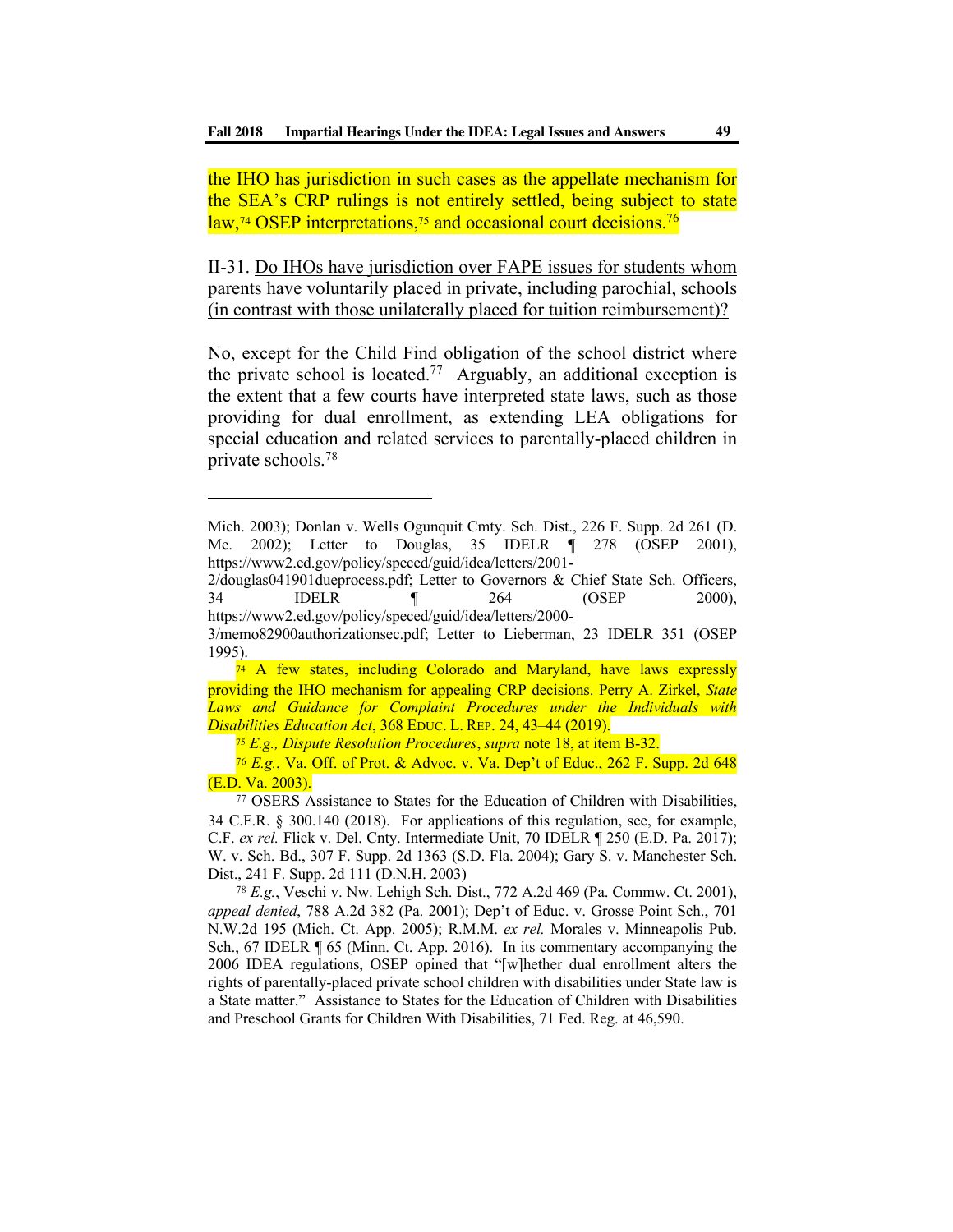II-32. Do IHOs have jurisdiction to decide the child's residency as a threshold issue antecedent to the IDEA merits of the case?

Yes, according to limited authority to date.<sup>79</sup>

II-33. Do IHOs have jurisdiction for Child Find claims, although the IDEA is ambiguous or silent about this issue?

Yes, according to a Ninth Circuit decision.<sup>80</sup>

II-34. Do IHOs have jurisdiction for safety concerns with the child's IEP?

 $Yes.<sup>81</sup>$ 

II-35. Do IHOs have jurisdiction for  $(a)$  district's promotion and retention decisions, or (b) disputes about the student's grades?

(a) No, according to OSEP, unless related to FAPE or placement, such as where "a student does not receive the services that are specified on his or her IEP that were designed to assist the student in meeting the promotion standards."82 Moreover, such matters may be regarded as within the school district's exclusive authority.83

(b) No, with the exception of those disputes more appropriately characterized as IEP implementation issues.<sup>84</sup>

II-36. Do IHOs have jurisdiction for claims of systemic IDEA violations?

<sup>79</sup> *E.g.*, A.P. v. Lower Merion Sch. Dist., 294 F. Supp. 3d 406 (E.D. Pa. 2018).

<sup>80</sup> Compton Unified Sch. Dist. v. Addison, 598 F.3d 1191 (9th Cir. 2010).

<sup>81</sup> Lillbask *ex rel.* R.H. v. Conn. Dep't of Educ., 397 F.3d 77 (2d Cir. 2005).

<sup>82</sup> Letter to Anonymous,  $35$  IDELR  $\parallel$   $35$  (OSEP 2000), https://www2.ed.gov/policy/speced/guid/idea/letters/2000- 4/redact110900promotion.4q2000.pdf.

<sup>83</sup> *Cf*. Saucon Valley Sch. Dist. v. Robert O., 785 A.2d 1069 (Pa. Commw. Ct. 2001) (ruling the IHO's remedy was ultra vires for gifted student).

<sup>84</sup> *E.g*., M.A. v. Wall Twp. Bd. of Educ., 80 IDELR ¶ 7 (D.N.J. 2021).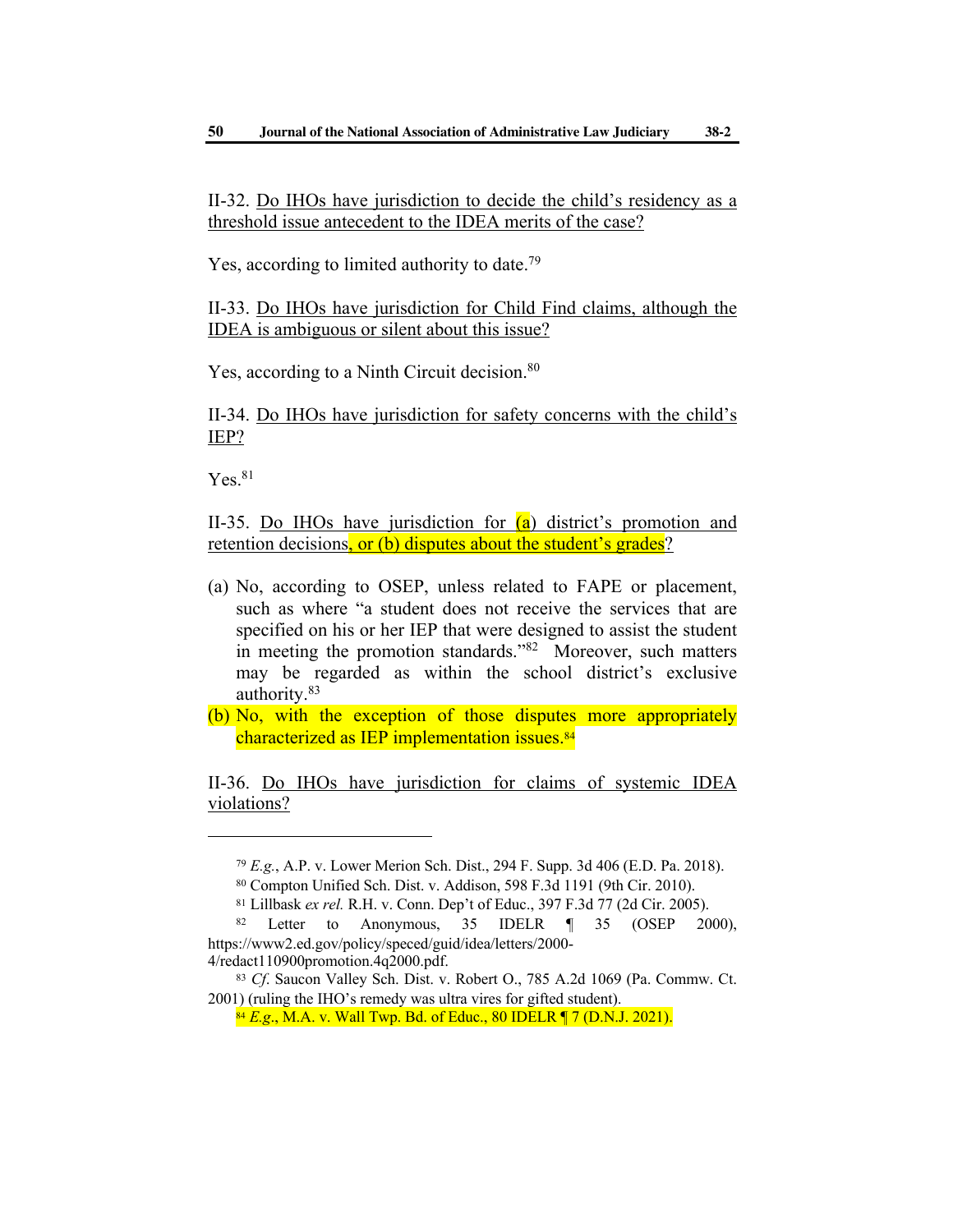Although there may be exceptions where the issue is relatively limited, and a single plaintiff is bringing the claim, the IHO generally does not have jurisdiction for class-action type claims.<sup>85</sup>

II-37. Do IHOs have jurisdiction for SEAs as defendants?

No, except for cases in which the SEA is providing direct services to <mark>the child</mark>.<sup>86</sup>

II-38. Do IHOs have jurisdiction to determine and order the stay-put for a child with disabilities?

 $Yes.<sup>87</sup>$ 

II-39. Do IHOs have jurisdiction for parental challenges to an IEP that the parent agreed to or an IEP that is not the most recent one?

Yes, according to OSEP, provided that the filing is within the prescribed statute of limitations.88

II-40. Do IHOs have jurisdiction to override a parent's refusal to provide consent for initial services or for a parent's subsequent revocation of consent for continued services?

No, the regulations are rather clear that these matters are no longer

<sup>85</sup> *E.g.*, N.J. Prot. & Advoc. v. N.J. Dep't of Educ., 563 F. Supp. 2d 474 (D.N.J. 2008).

<sup>86</sup> *E.g.*, Chavez v. N.M. Pub. Educ. Dep't, 621 F.3d 1275 (10th Cir. 2010); Coningsby v. Or. Dep't of Educ., 68 IDELR ¶ 159 (D. Or. 2016).

<sup>87</sup> *E.g.*, Assistance to States for the Education of Children With Disabilities and Preschool Grants for Children With Disabilities, 71 Fed. Reg. 46,540, 46,704 (Aug. 14, 2006) (to be codified at 34 C.F.R. pt. 300); *see also* Letter to Stohrer, 17 IDELR 55 (OSEP 1990); Letter to Chassy, 30 IDELR | 51 (OSEP 1997). For stay-put generally, including rulings showing that exhaustion does not apply to stay-put, see Perry A. Zirkel, *"Stay-Put" under the IDEA: An Updated Annotated Overview*, 330 EDUC. L. REP. 8 (2016). For the strong status of the IHO's stay-put order upon a party's challenge to it in court, see Abington Heights Sch. Dist. v. A.C., 63 IDELR ¶ 97 (E.D. Pa. 2014).

<sup>88</sup> Letter to Lipsitt, 52 IDELR ¶ 47 (OSEP 2008).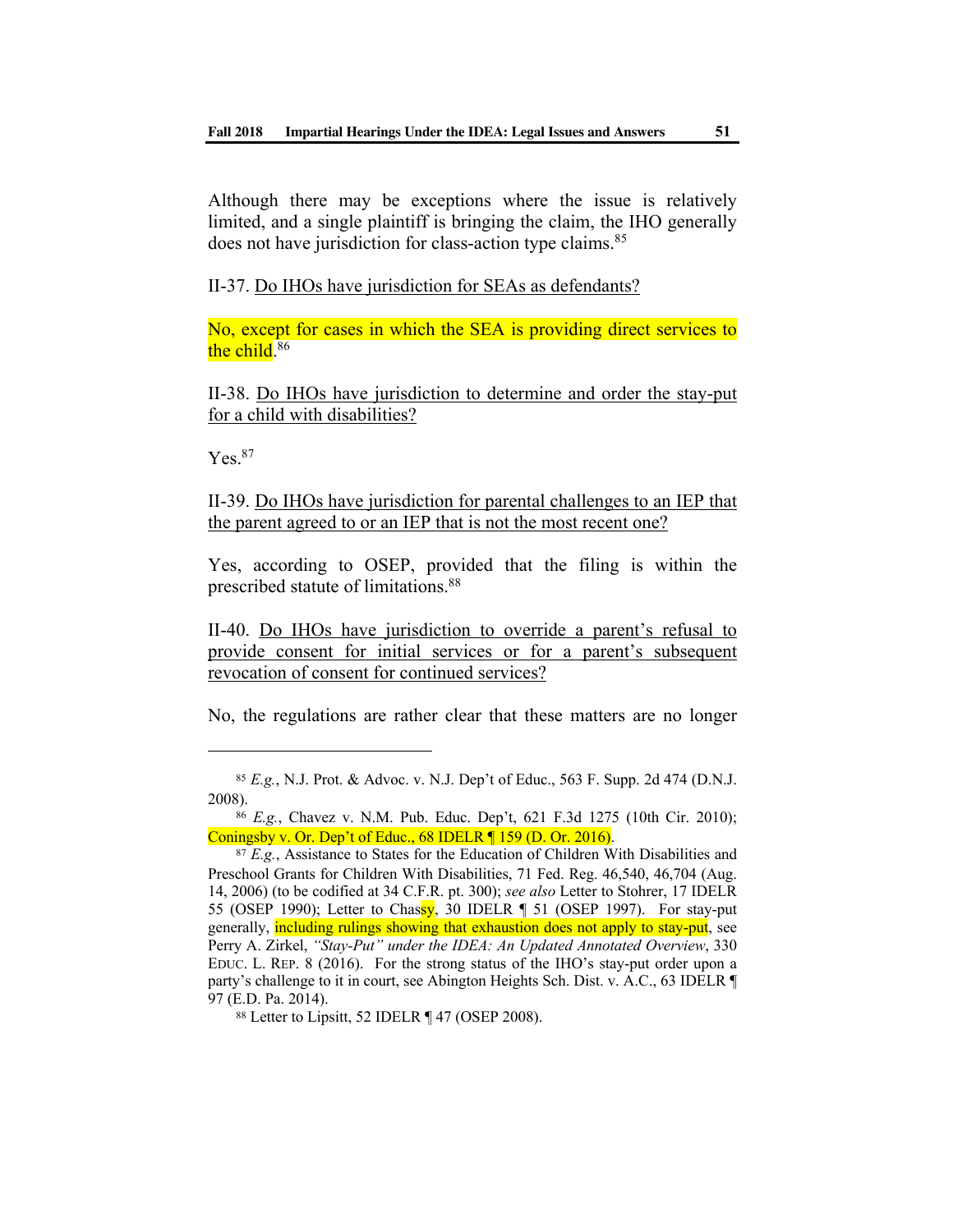within the IHO's jurisdiction.<sup>89</sup> However, on the opposite side, the commentary to the amended IDEA regulations add this clarification for selective refusals:

> If, however, the parent and the [district] disagree about whether the child would be provided with FAPE if the child did not receive a particular special education or related service, the parent may use the due process procedures in subpart E of these regulations to obtain a ruling that the service with which the parent disagrees is not appropriate for their child.<sup>90</sup>

In contrast, other changes in placement (i.e., after initial services but not revocation) that require consent under state law are within the IHO's jurisdiction.<sup>91</sup>

II-41. What if the parent's refusal is for consent for an initial evaluation and the child is either parentally placed in a private school or is home-schooled?

Similarly, the IHO does not have jurisdiction to override the parent's refusal.92

II-42. Do IHOs have jurisdiction in disputes between two parents, who both have legal authority to make educational decisions for the child, with regard to consent or revocation of consent for special education services?

<sup>89</sup> OSERS Assistance to States for the Education of Children with Disabilities, 34 C.F.R. § 300.300(b)(3)(i), (4)(ii) (2018).

<sup>90</sup> Assistance to States for the Education of Children With Disabilities and Preschool Grants for Children With Disabilities, 73 Fed. Reg. 73,006, 73,011 (Dec. 1, 2008) (to be codified at 34 C.F.R. pt. 300), https://www.govinfo.gov/content/pkg/FR-2008-12-01/pdf/FR-2008-12-01.pdf.

<sup>&</sup>lt;sup>91</sup> Letter to Anonymous, 80 IDELR 123 (OSEP 2021). This OSEP guidance is specific to state laws, because the IDEA does not generally require consent for such other placement changes. 92 *Id*. § 300.300(d)(4); *see also* Fitzgerald v. Camdenton R-III Sch. Dist., 439

F.3d 773 (8th Cir. 2006); Durkee v. Livonia Cent. Sch. Dist., 487 F. Supp. 2d 313 (W.D.N.Y. 2007).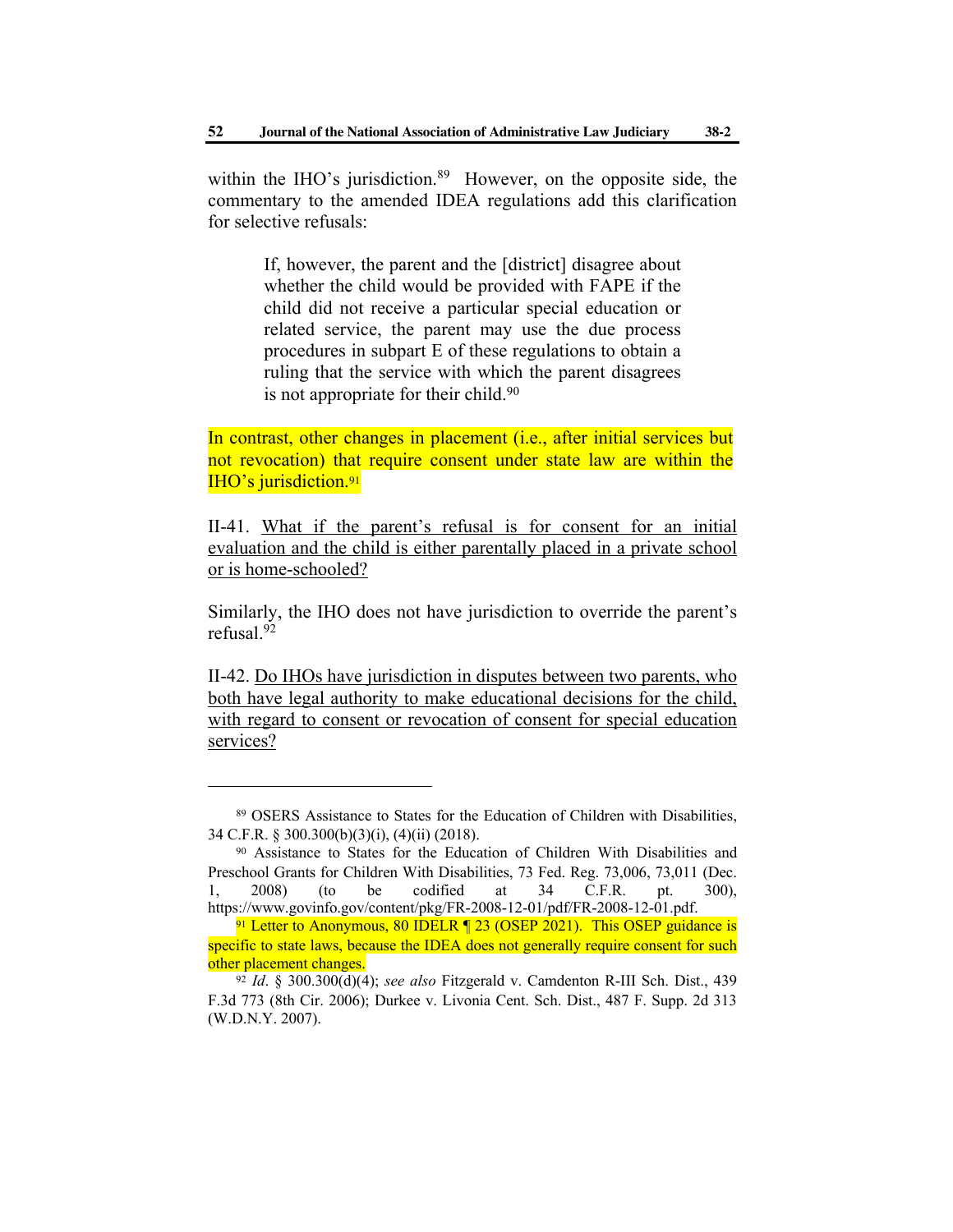No, according to OSEP's interpretation. IHOs do not have jurisdiction for any disputes between parents as compared to disputes between parents and "public agencies."93 In such cases, the IDEA allows either parent to provide or revoke consent, with their disagreements being subject exclusively (i.e., not under the IDEA) to the resolution mechanisms available "based on State or local law."94 Such consent disputes when concerned with evaluation, rather than services, may be another matter.<sup>95</sup>

### II-42. Do IHOs have jurisdiction for issues arising concerning the education records of the child?

Although various hearing and review officers have broadly answered this question with a "no," often based on the coverage of FERPA, 96 the more defensible answer would appear to be "it depends" in light of the overlapping coverage of the IDEA. More specifically, if the student records issue concerns the identification, evaluation, FAPE, or placement of the child, it would appear to be within the concurrent jurisdiction of the IHO, $97$  with one possible exception—if the issue concerns amending the child's records (based, for example, on inaccurate or misleading information), the IDEA regulations may be interpreted as reserving the matter exclusively for the FERPA hearing

<sup>93</sup> OSERS Assistance to States for the Education of Children with Disabilities, 34 C.F.R. § 300.507(a).

<sup>&</sup>lt;sup>94</sup> Letter to Cox, 54 IDELR  $\parallel$  60 (OSEP 2009), https://www2.ed.gov/policy/speced/guid/idea/letters/2009-

<sup>3/</sup>cox082109revocationofconsent3q2009.pdf; *see also* Letter to Ward, 56 IDELR ¶ 237 (OSEP 2010),

https://sites.ed.gov/idea/files/idea/policy/speced/guid/idea/letters/2010- 3/ward083110revocofconsent3q2010.pdf.

<sup>95</sup> *E.g.*, J.H. v. Northfield Pub. Sch. Dist., 52 IDELR ¶ 165 (D. Minn. 2009); Zeichner v. Mamaroneck Union Free Sch. Dist., 881 N.Y.S.2d 883 (Sup. Ct. 2009).

<sup>96</sup> *E.g.*, Nw. R-1 Sch. Dist., 40 IDELR ¶ 221 (Mo. SEA 2004); Fairfax Cnty. Pub. Sch., 38 IDELR ¶ 275 (Va. SEA 2003); Bourne Pub. Sch., 37 IDELR ¶ 261 (Mass. SEA 2002).  $\frac{97}{2}$  OSERS Assistance to States for the Education of Children with Disabilities,

<sup>34</sup> C.F.R. §§ 300.507(a), 300.613–21. Additionally, a federal court concluded that the IDEA reference (at Individuals with Disabilities Education Act, 20 U.S.C. §  $1415(b)(1)$   $(2018)$ ) to "all records" is more expansive than "education records" under FERPA. Pollack *ex rel*. B.P. v. Reg'l Sch. Unit 75, 65 IDELR ¶ 206 (D. Me. 2015).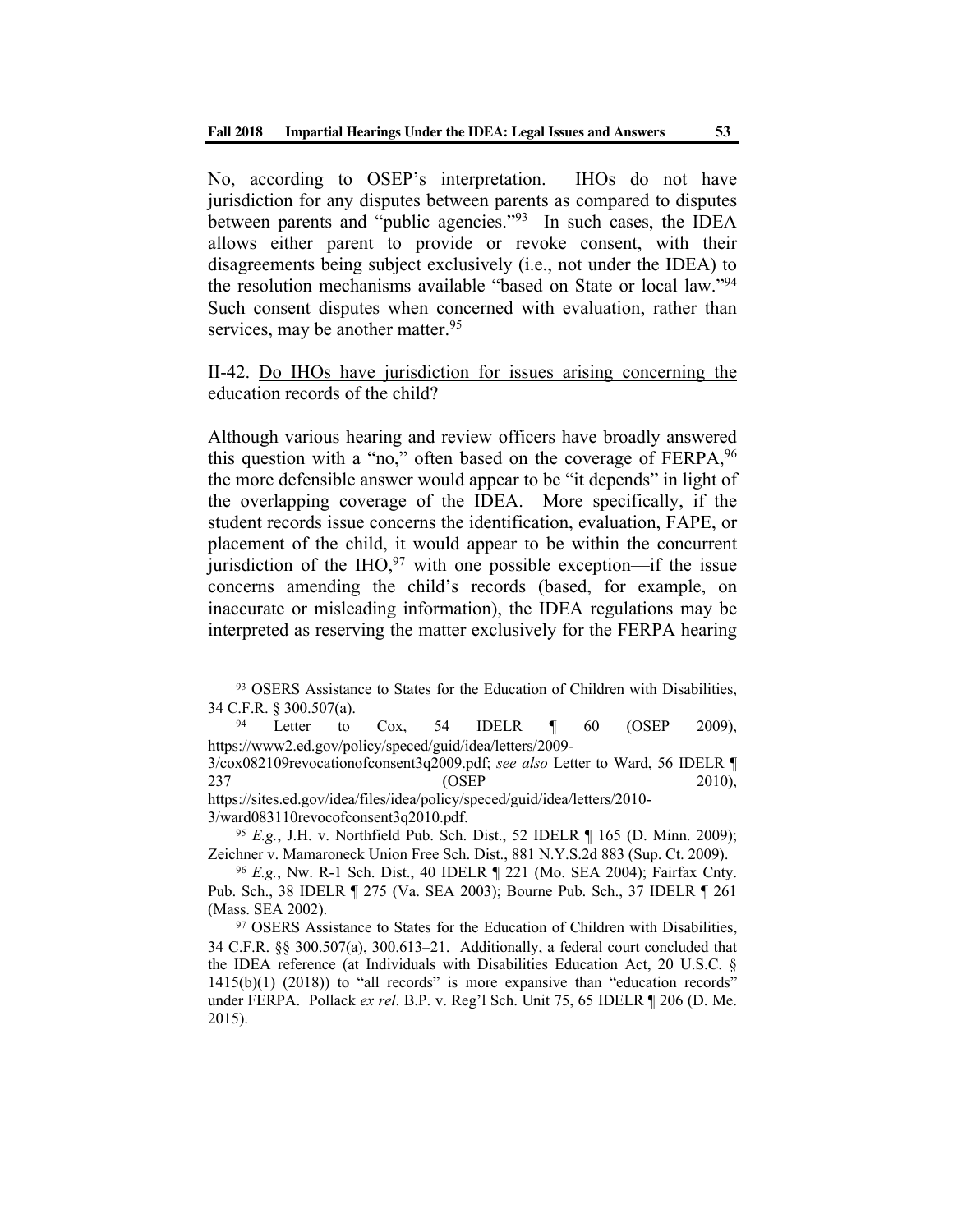procedure.<sup>98</sup> Conversely, a "stand-alone" student records claim for an IDEA-eligible child would fail if it had no direct connection to the specified subject matter jurisdiction of IHOs.<sup>99</sup>

II-44. Do IHOs have jurisdiction where the district offered, and the parent refused, a settlement prior to the hearing that offered all the relief that the parents sought?

Yes, according to an unpublished Fifth Circuit decision that reasoned, apparently properly, that the effect under the IDEA may be to preclude attorneys' fees recovery but not subject matter jurisdiction.<sup>100</sup>

II-45. Do IHOs have jurisdiction for enforcement of private settlement agreements?

The limited case law is unsettled on this question. Some jurisdictions support an affirmative answer,<sup>101</sup> but other courts say no.<sup>102</sup> OSEP

<sup>98</sup> OSERS Assistance to States for the Education of Children with Disabilities, 34 C.F.R.  $\S$  300.619- $621$ . The additional scope of education records that, alternatively, "are otherwise in violation of the privacy or other rights of the child" extends the boundaries of the exception potentially to swallow the rule. *Id*. § 300.619. The opposing interpretation is that these regulations require, exhaustionlike, resort to the FERPA hearing procedure as a prerequisite for IHO jurisdiction.

<sup>99</sup> D.O. v. Jackson Twp. Sch. Dist. Bd. of Educ., 79 IDELR ¶ 43 (N.J. Super. Ct. App. Div. 2021).

<sup>100</sup> A.O. v. El Paso Indep. Sch. Dist., 368 F. App'x 539 (5th Cir. 2010).

<sup>101</sup> *E.g.*, Mr. J. v. Bd. of Educ., 32 IDELR ¶ 202 (D. Conn. 2000); State v. v. Mo. Dep't of Elementary & Secondary Educ., 307 S.W.2d 209 (Mo. Ct. App. 2010); *cf*. Springfield Local Sch. Dist. Bd. of Educ. v. Jeffrey B., 55 IDELR ¶ 158 (N.D. Ohio 2010); D.B.A. *ex rel.* Snerlling v. Special Sch. Dist. No. 1, Civ. No. 10-1045 (PAM/FLN), 2010 WL 5300946 (D. Minn. Dec. 20, 2010) (upholding IHO's authority to enforce mediated settlement agreement within limited circumstances); State *ex rel.* St. Joseph Sch. v. Mo. Dep't of Elementary & Secondary Educ., 307 S.W.3d 209 (Mo. Ct. App. 2010) (ruling that IHO had jurisdiction to decide whether settlement agreement existed and, if so, whether either party failed to comply with it); I.K. v. Sch. Dist. of Haverford Twp., 961 F. Supp. 2d 674 (E.D. Pa. 2013), *aff'd*, 567 F. App'x 135 (3d Cir. 2014); A.S. v. Off. for Disp. Resol., 88 A.3d 256 (Pa. Commw. Ct. 2014) (ruling that IHO had jurisdiction to decide whether settlement agreement existed); Smith v. Quakertown Cmty. Sch. Dist., 65 IDELR ¶ 180 (Pa. Commw. Ct. 2015) (ruling that IHO had jurisdiction for interrelated claim for additional compensatory education).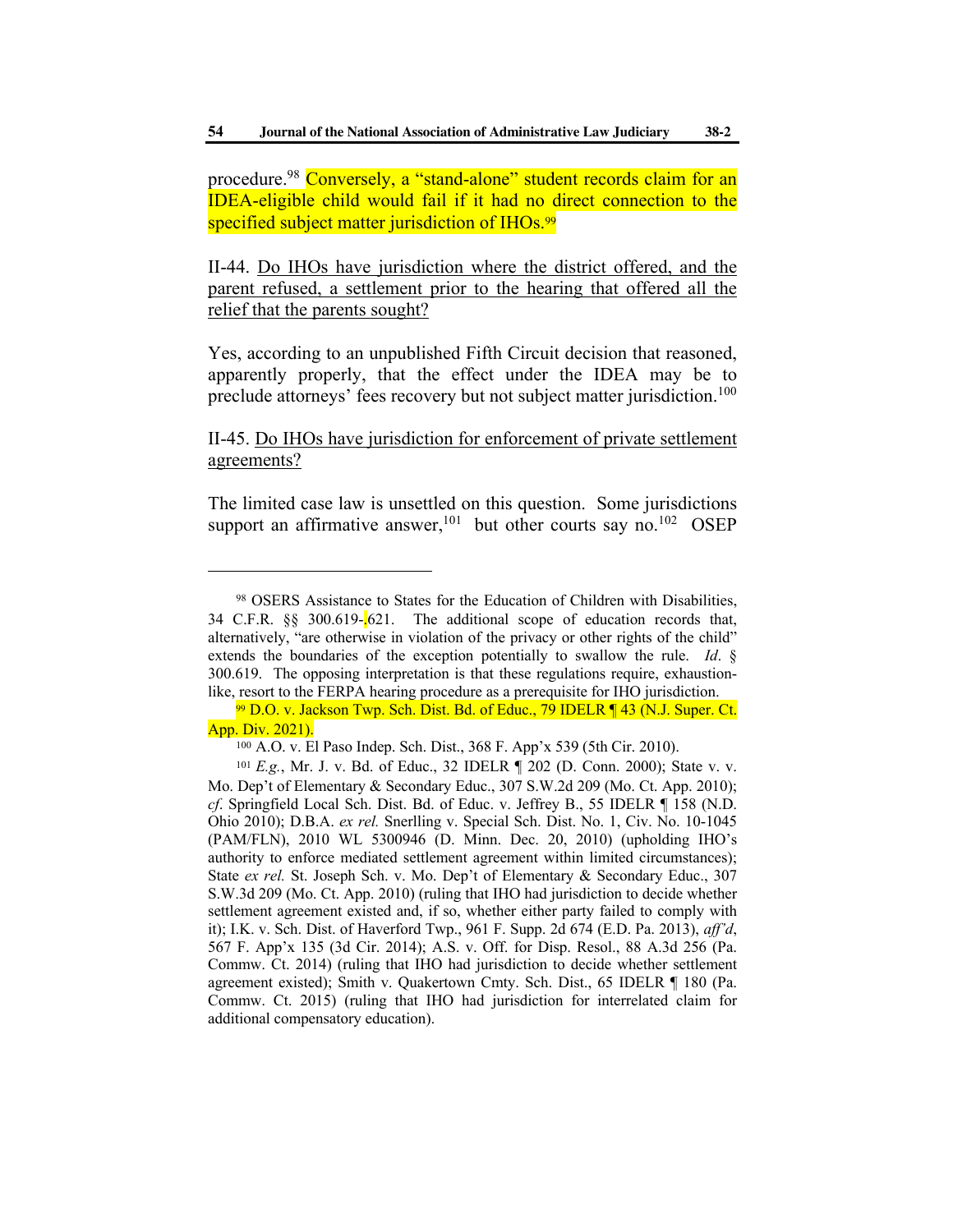has stated that 1) the IDEA only provides for judicial enforcement of settlement agreements as part of mediation or the resolution process, and 2) a state may have uniform rules specific to an IHO's authority or lack of authority to review and enforce settlement agreements reached outside of the mediation or resolution processes.<sup>103</sup> Whether exhaustion applies to judicial enforcement of settlement agreements is a separate issue, which depends in part on the terms of the settlement agreement.104

II-46. Do IHOs have jurisdiction for homeschooled students under the IDEA?

Generally not, because although not directly on point the limited OSEP and the court interpretations appear to consider homeschooled students as beyond the IDEA entitlement with a limited exception.<sup>105</sup> The exception, which is for state laws that treat home schools as

<sup>102</sup> *E.g.*, H.C. v. Colton-Pierrepont Cent. Sch. Dist., 341 F. App'x 687 (2d Cir. 2009); W. Chester Area Sch. Dist. v. A.M., 164 A.3d 620 (Pa. Commw. Ct. 2017); J.K. v. Council Rock Sch. Dist., 833 F. Supp. 2d 436, 450 (E.D. Pa. 2011); Sch. Bd. of Lee Cnty. v. M.C. *ex rel*. B.C., 35 IDELR ¶ 273 (Fla. Dist. Ct. App. 2001); *cf*. Justin R. v. Dep't of Educ., 56 IDELR ¶ 290 (D. Haw. 2011) (not for enforcement if beyond the specified areas of subject matter jurisdiction). The *West Chester Area School District* decision also addressed whether the IHO had jurisdiction to address the parent's duress claim for the settlement agreement, concluding that such jurisdiction existed under Pennsylvania law. *W. Chester Area Sch. Dist.*, 164 A.3d at

<sup>627.&</sup>lt;br><sup>103</sup> Letter to Shaw, 50 IDELR ¶ 78 (OSEP 2007), https://www2.ed.gov/policy/speced/guid/idea/letters/2007-

<sup>4/</sup>shaw121207dph4q2007.pdf. For an example of a state law that expressly provides for this broad, albeit not exclusive, enforcement authority, see 7-1 VT. CODE R. §  $2365.1.6.14(c)$ .

<sup>104</sup> F.H. v. Memphis City Sch., 64 F.3d 638 (6th Cir. 2014).

<sup>&</sup>lt;sup>105</sup> *E.g.*, Letter to Sarzynski, 29 IDELR 904 (OSEP 1997); Letter to Williams, 18 IDELR 742 (1992); Letter to Farris, 213 IDELR 142 (OSEP 1988); Letter to Wierda, 213 IDELR 148 (OSEP 1988) (seeming to suggest that the IDEA rights of homeschoolers does not extend beyond the equitable services obligation); *cf*. Bd. of Educ. of Harford Cnty., 205 F.3d 1332 (4th Cir. 2000) (ruling that parents' initiation of homeschooling during judicial review mooted their request for attorneys' fees under the IDEA); Durkee v. Livonia Cent. Sch. Dist., 487 F. Supp. 2d 313 (W.D.N.Y. 2007) (ruling that district may not, via a due process hearing, override homeschooling parents' refusal to consent to an evaluation).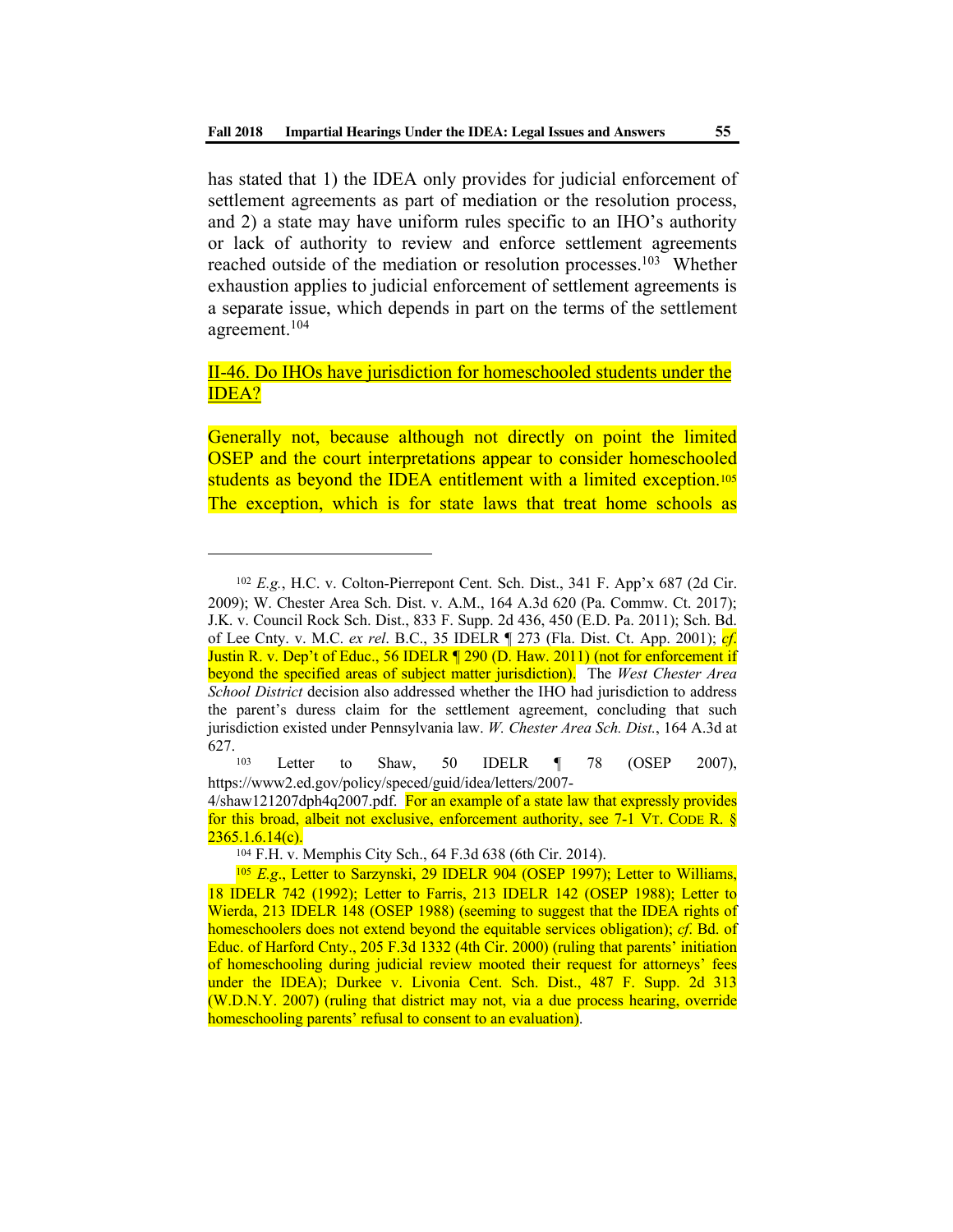private schools,<sup>106</sup> would trigger IHO jurisdiction only for the child find obligations of the district of location.<sup>107</sup>

II-47. Do IHOs have jurisdiction to enforce a previous IHO decision, an issue typically arising when the parent claims that the school district failed to implement the order(s) of the previous decision?

No. The prevailing view is that the two appropriate forums are the state CRP under the IDE $A^{108}$  and, alternatively via various legal bases, the courts,  $109$  rather than the IHO process.  $110$ 

<sup>109</sup> The usual procedure is a § 1983 action. *E.g.*, Jeremy H. v. Mount Lebanon Sch. Dist.*,* 95 F.3d 272, 279 (3d Cir. 1996); Robinson v. Pinderhughes, 810 F.2d 1270, 1274-75 (4th Cir. 1987); **K.W. v. District of Columbia, 385 F. Supp. 3d 29** (D.D.C. 2019); Dominique L. v. Bd. of Educ. of City of Chi., 56 IDELR ¶ 65 (N.D. Ill. 2011); L.J. *ex rel*. V.J. v. Audubon Bd. of Educ., 47 IDELR ¶ 100 (D.N.J. 2006). However, the § 1983 avenue may be open only to parents, not districts. *E.g.*, Metro. Sch. Dist. v. Buskirk*,* 950 F. Supp. 899, 903 (S.D. Ind. 1997). Another alternative is under Section 504 and the ADA. *E.g.*, Stropkay v. Garden City Union Free Sch. Dist., 593 F. App'x 37 (2d Cir. 2014); A. v. Hartford Bd. of Educ., 976 F. Supp. 2d 164 (D. Conn. 2013); T.B. *ex rel*. Brenneise v. San Diego Unified Sch. Dist., 56 IDELR ¶ 152 (S.D. Cal. 2011). Where the district belatedly implemented the IHOs

<sup>106</sup> *E.g*., Hooks v. Clark Cnty. Sch. Dist., 228 F.3d 1036 (9th Cir. 2000); M.C.G. v. Hillsborough County Sch. Bd., 927 So.2d 224 (Fla. Dist. Ct. App. 2006).

<sup>&</sup>lt;sup>107</sup> OSERS Assistance to States for the Education of Children with Disabilities, 34 C.F.R. § 300.140(a)–(b) (2018).

<sup>108</sup> *E.g.*, Wyner v. Manhattan Beach Unified Sch. Dist., 223 F.3d 1026, 1028-29 (9thCir. 2000); B.D. v. District of Columbia, 75 F. Supp. 3d 225 (D.D.C. 2014); Bd. of Educ. of Wappingers Cent. Sch. Dist., 47 IDELR ¶ 115 (N.Y. SEA 2006); Crown Point Cent. Sch. Dist., 46 IDELR ¶ 269 (N.Y. SEA 2006); Newtown Bd. of Educ., 41 IDELR ¶ 201 (Conn. SEA 2004); *see also Dispute Resolution Procedures*, *supra*  note 18, at item C-26. *But cf*. Lake Travis Indep. Sch. Dist. v. M.L. *ex rel*. D.L., 50 IDELR ¶ 105 (W.D. Tex. 2007) (allowing IHO enforcement based on state law). However, parents need not exhaust the state's CRP before seeking judicial enforcement of an IHO order. Porter v. Bd. of Trustees, 307 F.3d 1064, 1074 (9th Cir. 2002). Moreover, CRP—in contrast to a court—does not have jurisdiction for an IHO's refusal to hear or decide an issue. Letter to Hathcock, 19 IDELR 631 (OSEP 1993); *cf*. Letter to Jacobs, 48 IDELR ¶ 287 (OSEP 2007) (interpreting the IDEA to allow appeals of IHO decisions to court—or. presumably, to the second tier in the two-tier states—but not to the SEA where the IHO does not work under the auspices of a "public agency," such as when a separate state office of administrative law conducts the hearing), https://www2.ed.gov/policy/speced/guid/idea/letters/2007- 4/jacobs102507dph4q2007.pdf.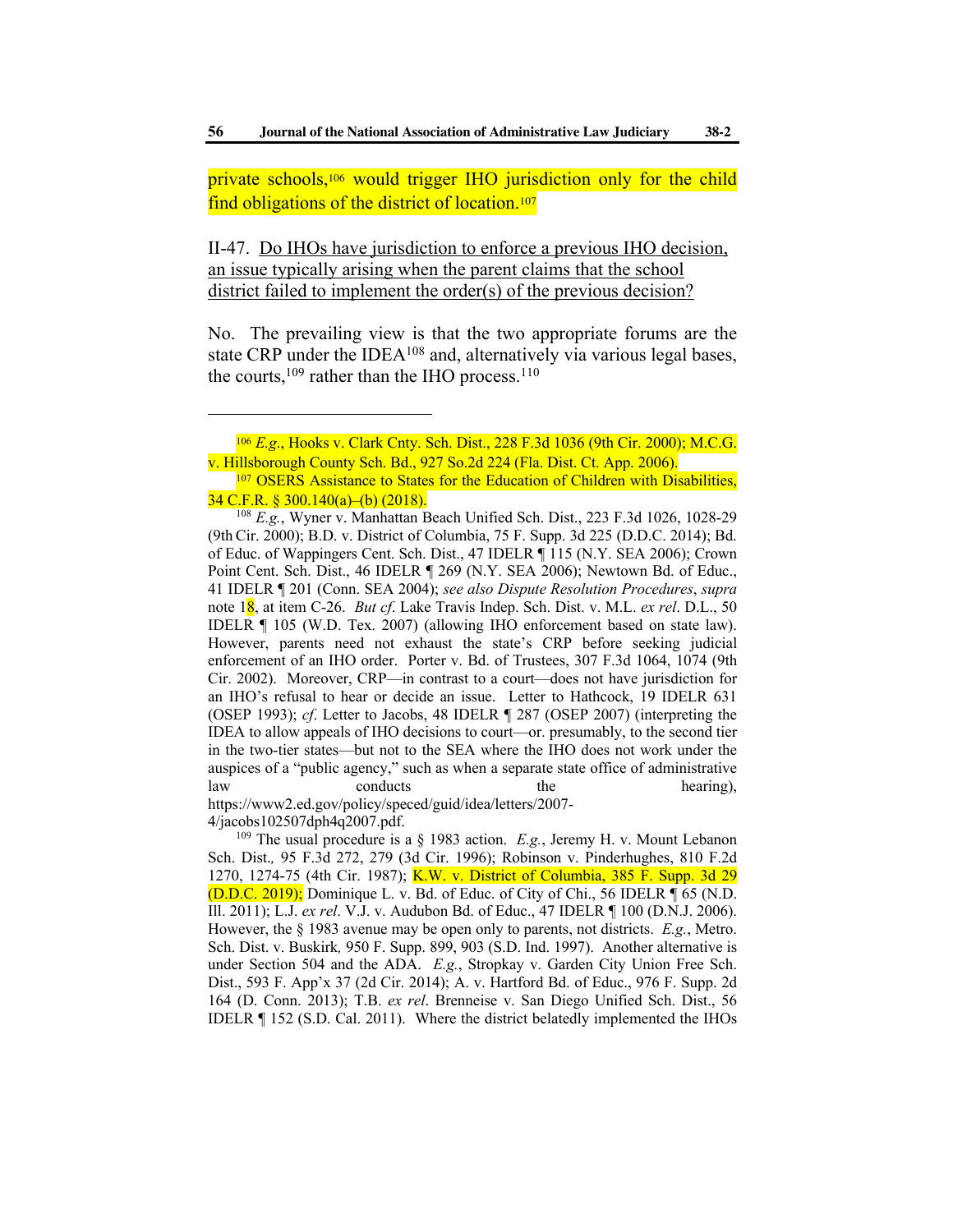II-48. Do IHOs have the authority—whether viewed as a matter of jurisdiction or remedies—to raise and resolve an issue *sua sponte*, i.e., on their own without either party raising it?

This issue is unsettled. An OSEP policy interpretation seems to suggest a "yes" answer for the particular issue of the child's "stayput."111 On the other hand, the limited case law arguably answers "no" to this question more generally whether viewed as a matter of the underlying issue or the predicate remedy, whether for declaratory<sup>112</sup> or

<sup>111</sup> Letter to Armstrong, 28 IDELR 303 (OSEP 1997). The question to OSEP contained the at least partial *sua sponte* condition that "stay put is not raised as an issue during the pre-hearing stages," but the answer did not specifically differentiate this contingency.

orders, a federal court ruled that the parents lacked standing for such an enforcement action. A.S. v. Harrison Twp. Bd. of Educ., 66 F. Supp. 3d 539, 550 (D.N.J. 2014). Finally, the courts are split as to whether the IDEA is a viable avenue for judicial enforcement. *E.g.*, B.D. v. District of Columbia, 817 F.3d 792 (D.C. Cir. 2016) (discussing the case law to date and rejecting the view that a particular provision of the IDEA provides such a cause of action).

<sup>&</sup>lt;sup>110</sup> However, the concurring judge in a recent federal appeals court decision pointed to the U.S. Department of Education's brief in a previous case to conclude that the IHO route "might" be viable. B.D. v. District of Columbia, 817 F.3d 792, 803–04 (D.C. Cir. 2016). Moreover, where the district is the initiating party, the answer may vary. *Compare* Fresno Unified Sch. Dist. v. K.U., 63 IDELR ¶ 250 (E.D. Cal. 2014), *with* Bd. of Educ. v. Ill. State Bd. of Educ., 741 F. Supp. 2d 920 (N.D. Ill. 2010). For the related issue of whether the IHO has the jurisdiction to reopen the case upon the request of either party for enforcement purposes, see Bd. of Educ. of Ellenville Cent. Sch. Dist., 28 IDELR 337 (N.Y. SEA 1998). For the applicable time period for implementation, see Letter to Voigt, 64 IDELR ¶ 220 (OSEP 2014), https://www2.ed.gov/policy/speced/guid/idea/memosdcltrs/acc-11- 020700r-pa-voigt-dueprocesshearingdecisions.pdf.

<sup>112</sup> *E.g.*, C.W.L. v. Pelham Union Free Sch. Dist., 149 F. Supp. 3d 451 (S.D.N.Y. 2015); Saki *ex rel*. Saki v. Haw. Dep't of Educ., 50 IDELR ¶ 103 (D. Haw. 2008); Mifflin Cnty. Sch. Dist. v. Special Educ. Due Process Appeals Bd., 800 A.2d 1010 (Pa. Commw. Ct. 2002); Bd. of Educ. v. Redovian, 18 IDELR 1092 (N.D. Ohio 1992). The third case provides only limited authority, because the court was addressing the authority of the second-tier review panel, not the IHO, and its rationale included that doing so "without the benefit of a full factual record and adjudication on the issue [would result in] in a premature interruption of the administrative process." *Mifflin Cnty. Sch. Dist. v. Special Educ. Due Process Appeals Bd.,* 800 A.2d at 1014.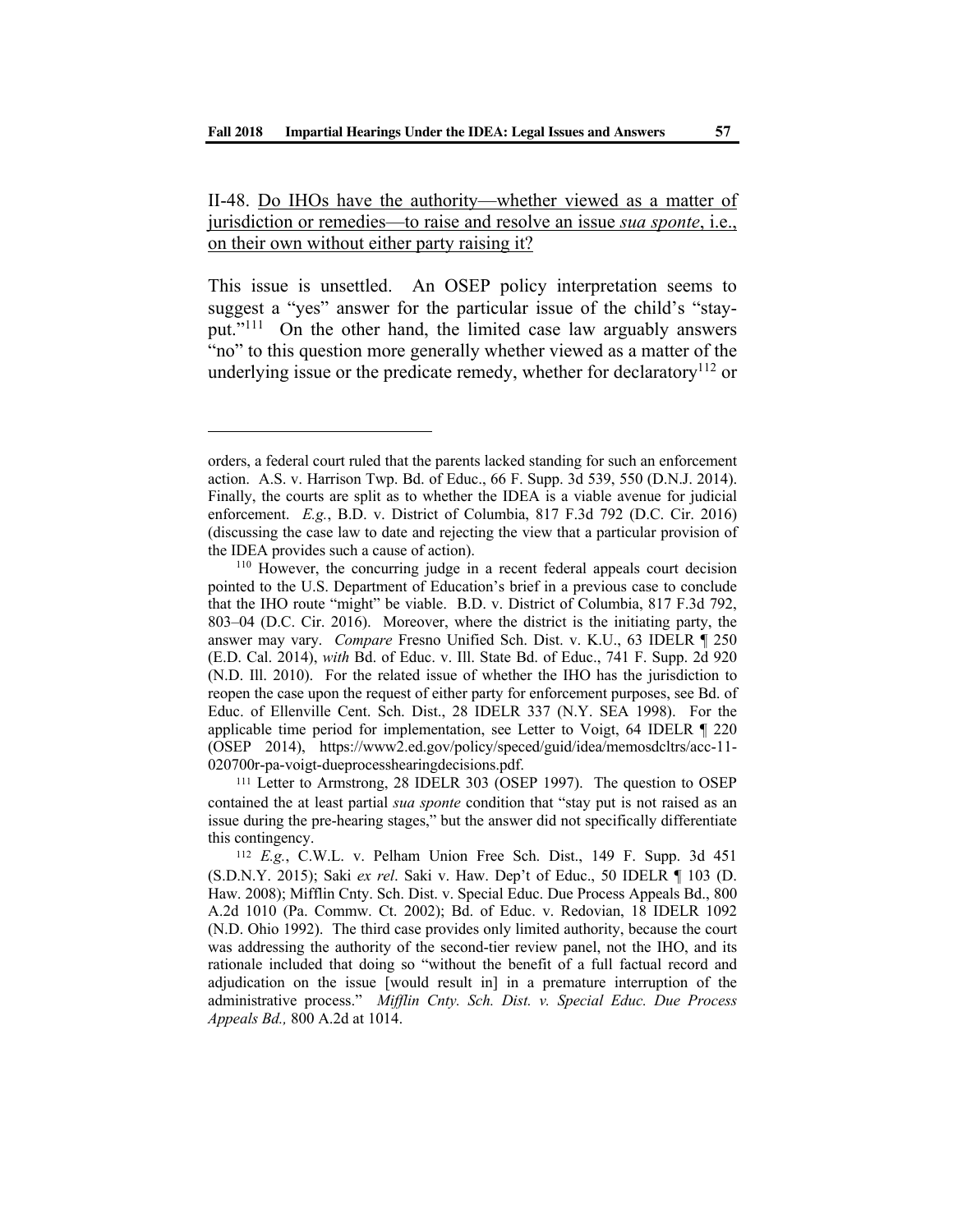injunctive<sup>113</sup> relief. Moreover, whether the complaint sufficiently raised the issue depends on various factors, at least in the Second Circuit.<sup>114</sup>

II-49. Does expiration of the forty-five-day period prior to the start of the hearing, including any extensions, deprive the IHO of jurisdiction for the case?

No, according to a federal district court decision in Hawaii. Contrary to the IHO's interpretation, the court concluded that this automatic divestiture of jurisdiction would "fl[y] in the face of the very spirit of the IDEA" and could result in a "serious injustice" to the rights of the parent and child with a disability.<sup>115</sup>

II-50. In a disciplinary hearing, where manifestation determination is at issue, does the IHO have jurisdiction to determine whether the student violated the school's code of conduct?

Yes. More specifically, according to OSEP, "there may be instances where a hearing officer, in his discretion, would address whether such a violation has occurred."116

<sup>113</sup> *E.g.*, Dep't of Educ., Haw. v. Leo W., 226 F. Supp. 3d 1081 (D. Haw. 2015); District of Columbia v. Walker, 109 F. Supp. 3d 58 (D.D.C. 2015); Lofisa S. *ex rel*. S.S. v. Haw. Dep't of Educ., 60 IDELR ¶ 191 (D. Haw. 2013), *aff'd mem*., 692 F. App'x 842 (9th Cir. 2017); Sch. Bd. of Martin Cnty. v. A.S., 727 So.2d 1071 (Fla. Ct. App. 1999); Slack v. Del. Dep't of Educ., 826 F. Supp. 115 (D. Del. 1993); *cf.* Neshaminy Sch. Dist. v. Karla B. *ex rel*. Blake B., 26 IDELR 827 (E.D. Pa. 1997) (exhaustion rationale); Mars Area Sch. Dist. v. Laurie L., 827 A.2d 1249 (Pa. Commw. Ct. 2003) (review officer level). *But cf*. Albuquerque Pub. Sch. v. Sledge, 74 IDELR ¶ 290 (D.N.M. 2019) (affirming a placement remedy that the parent "did not know to propose" in the complaint). The first decision was the only one specific to IHOs, and it is ambiguous as to whether the basis was *functus officio* rather than *sua sponte*.

<sup>114</sup> *E.g.,* H.W. v. N.Y.S. Educ. Dep't, 65 IDELR ¶ 136 (E.D.N.Y. 2015) (citing C.F. v. N.Y.C. Dep't of Educ., 746 F.3d 68, 78 (2d Cit. 2014)).

<sup>115</sup> Paul K. *ex rel*. Joshua K. v. Haw., 567 F. Supp. 2d 1231, 1236 (D. Haw. 2008).

<sup>116</sup> Letter to Ramirez, 60 IDELR ¶ 230 (OSEP 2012); *cf*. District of Columbia v. Doe, 611 F.3d 888 (D.C. Cir. 2010) (ruling that this issue is within IHO's authority if matter of FAPE).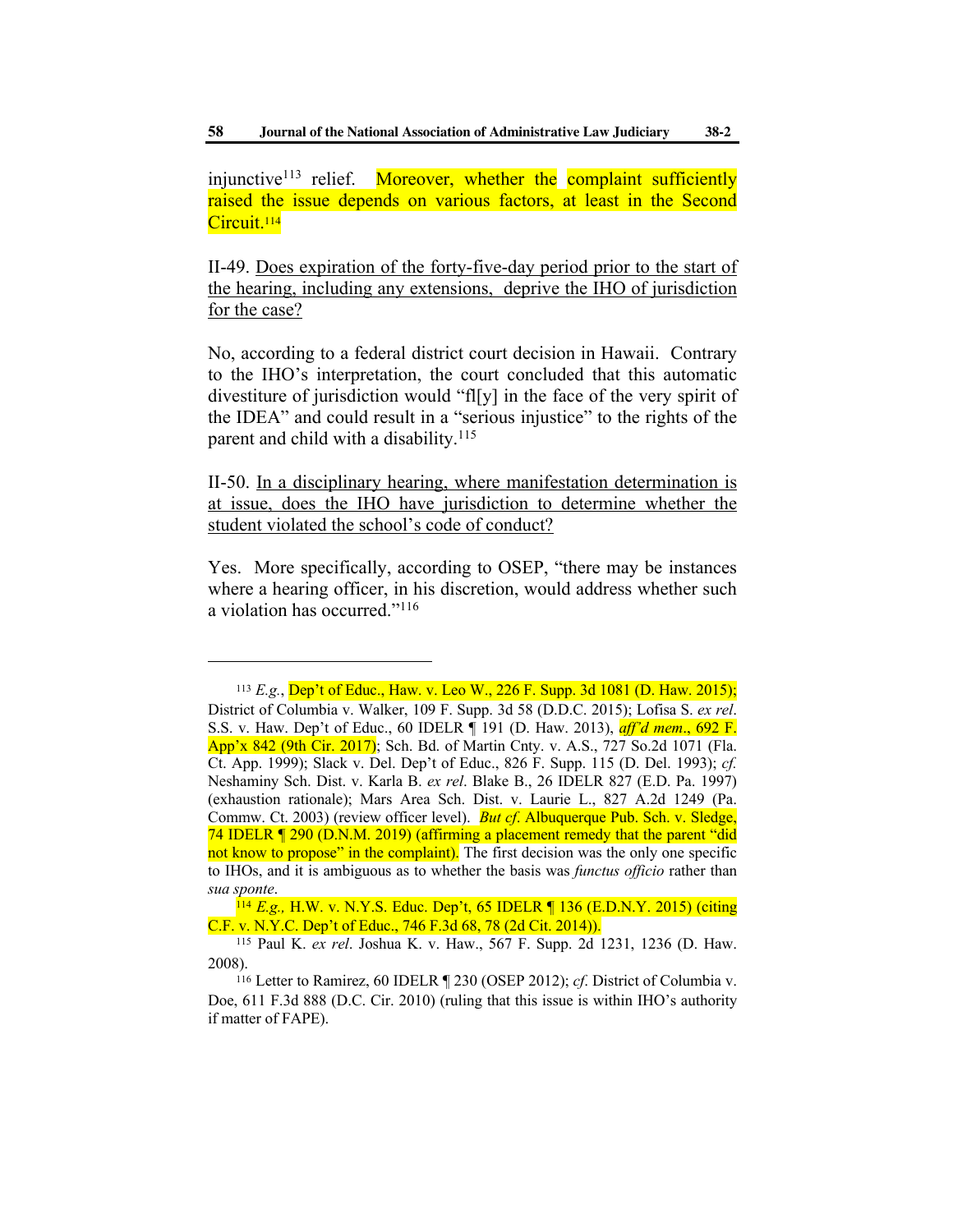II-51. Do IHOs have the authority to dispose of a case on the grounds of mootness?

Yes, but they should make sure that the case meets the applicable relatively narrow standard for mootness.<sup>117</sup>

II-52. Do IHOs have jurisdiction when the parent names a SEA as a defendant?

According to OSEP, this issue is within the IHO's discretionary authority. More specifically, the IHO "has the authority to determine, based on the individual facts and circumstances in the case, whether the SEA is a proper party to the due process hearing."<sup>118</sup> The limited case law establishes at least that SEAs are not necessary parties at due process hearings.<sup>119</sup>

II-53. May a state, through its procedures, or the IHO limit the issues to those previously raised at the IEP team level?

Not according to OSEP, because such limits "would impose additional procedural hurdles on the right to a due process hearing that are not contemplated by the IDEA."120

II-54. Do IHOs have remedial authority for the extent of related

<sup>117</sup> *E.g.*, Morris v. District of Columbia, 38 F. Supp. 3d 57 (D.D.C. 2014).

<sup>118</sup> Letter to Anonymous, 69 IDELR ¶ 189 (OSEP 2017), https://www2.ed.gov/policy/speced/guid/idea/memosdcltrs/dcl-anonymous-dueprocess-01-02-2017.pdf. For the overlapping case law, including the aforementioned *Chavez* decision that OSEP indirectly cited, see Perry A. Zirkel, *State Education Agencies as Defendants under the IDEA and Related Federal Laws: A Compilation of the Court Decisions*, 336 EDUC. L. REP. 667 (2016).

<sup>119</sup> *E.g*., Wachlarowicz v. Sch. Bd. of Indep. Sch. Dist. No. 832, 40 IDELR ¶ 209 (D. Minn. 2003) (collected cases).

<sup>120</sup> Letter to Lenz, 37 IDELR ¶ 95 (OSEP 2002), https://www2.ed.gov/policy/speced/guid/idea/letters/2002-1/lenz030602notice.pdf; *see also* Letter to Dowaliby, 38 IDELR ¶ 14 (OSEP 2002), https://www2.ed.gov/policy/speced/guid/idea/letters/2002-2/dowaliby062602- 2q2002.pdf; Letter to Zimberlin, 34 IDELR ¶ 150 (OSEP 2000), https://www2.ed.gov/policy/speced/guid/idea/letters/2000- 4/zimberlin101900dueprocess.4q2000.pdf.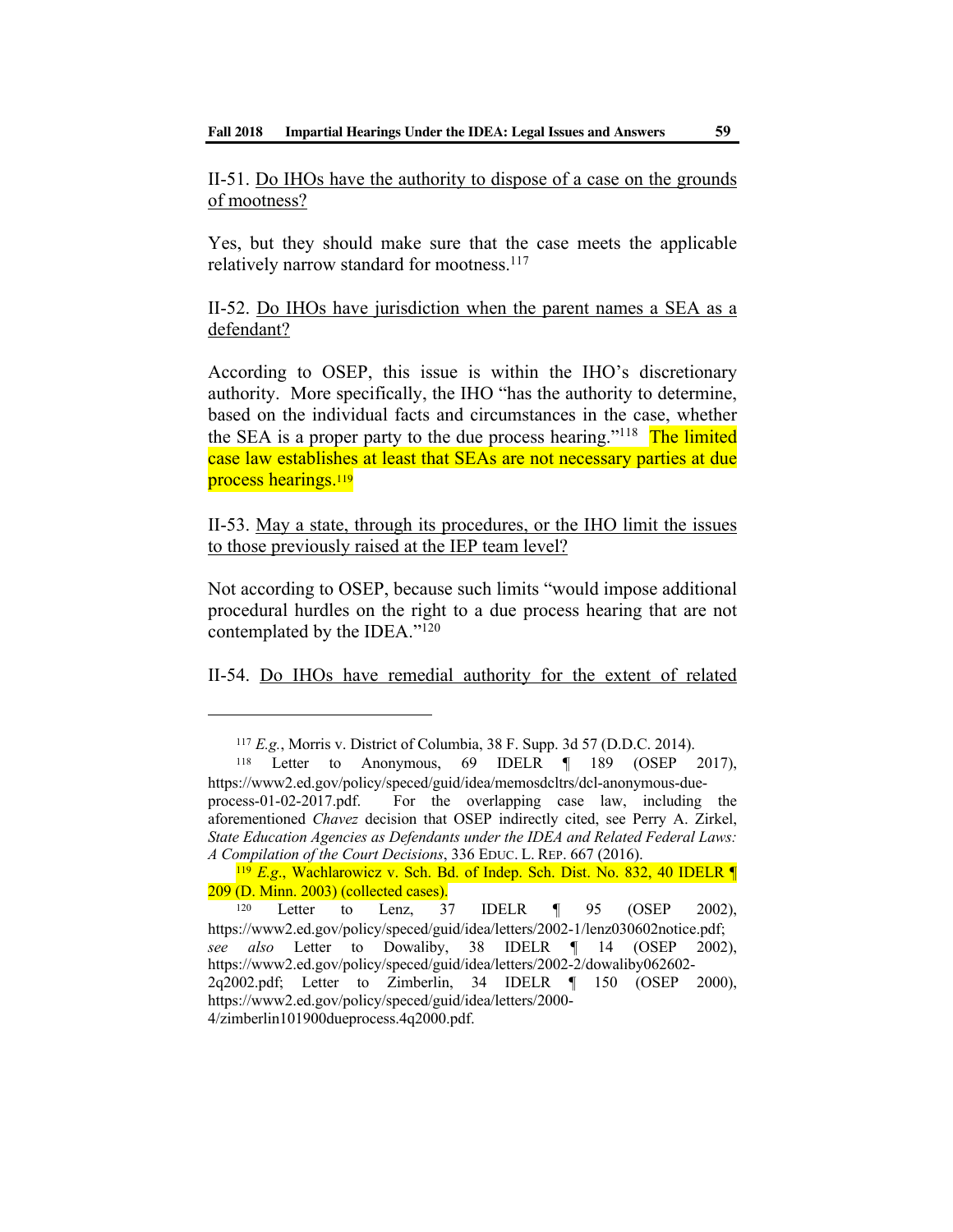services determined by another agency via an interagency agreement under state law?

Yes, according to a Ninth Circuit decision. However, the answer ultimately depends not only on the IDEA but also the state (which, in this case, was California) law.121

II-55. Do IHOs have jurisdiction for claims under Section 504 of the Rehabilitation Act (§ 504) or the Americans with Disabilities Act (ADA)?

In most states, the IHO, if within the system under the IDEA, does not have jurisdiction for § 504/ADA claims regardless of whether they are on behalf of a child with an IEP or a child who is only covered by § 504/ADA; however, a few states (e.g., Massachusetts, New Jersey, and Pennsylvania) are full exceptions, and others provide for jurisdiction in certain specialized situations (e.g., if the  $\S$  504 or ADA issue is intertwined with the IDEA issue(s) or if the school district makes special contractual arrangements with the state IDEA IHO system).<sup>122</sup>

### *D. Timelines in General*

II-56. Does the total time limit amount to 75 days?

Not necessarily, due to variance in the regulatory provisions for the resolution period, which could cause it to be less or more than 30 days, and in the applications of the excusal provision extending beyond the 45-day limit for the post-resolution period.<sup>123</sup>

<sup>121</sup> Douglas v. Cal. Off. of Admin. Hearings, 650 F. App'x 312 (9th Cir. 2016).

<sup>122</sup> *E.g.,* Perry A. Zirkel, *Impartial Hearings under Section 504: A State-by-State Surve*y, 279 EDUC. L. REP. 1 (2012); Perry A. Zirkel, *The Public Schools' Obligation for Impartial Hearings under Section 504*, 22 WIDENER L.J. 135 (2012). For a recent interpretation that Tennessee's ambiguous law provides IHOs with jurisdiction for § 504 claims of IDEA-eligible students, see P.G. v. Genesis Learning Ctrs., 74 IDELR ¶ 223 (M.D. Tenn. 2019).

<sup>123</sup> OSERS Assistance to States for the Education of Children with Disabilities, 34 C.F.R. §§ 300.510(c), 300.515(c) (2019); *see also* Letter to Zirkel, 81 IDELR ¶ 22 (OSEP 2022). Attributable in part to these provisions, the average length of time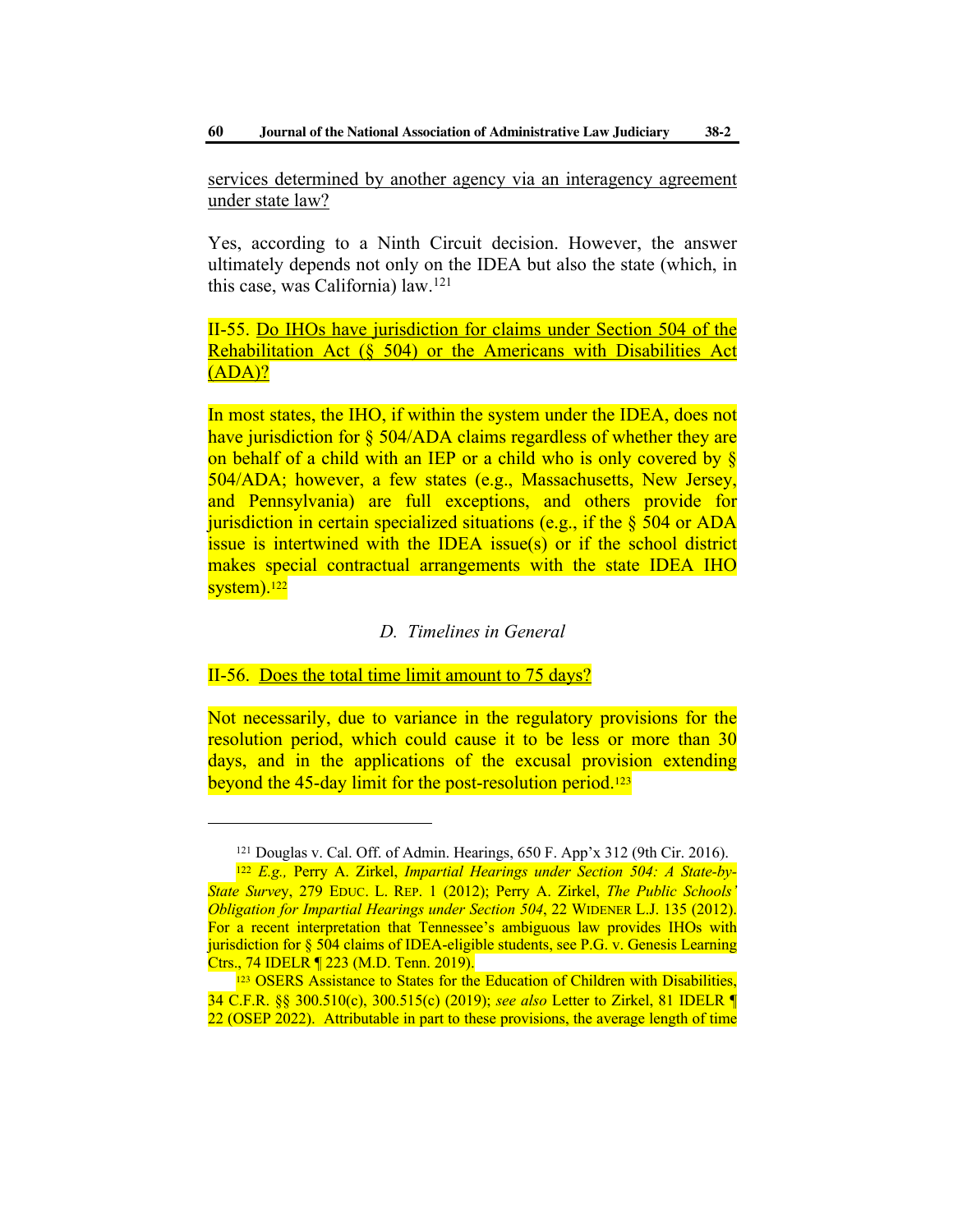II-57. If the district allegedly failed to respond to the parents' due process complaint within the required ten-day period, what is the appropriate avenue of relief?

According to OSEP, the appropriate recourse is for the parents to proceed with the hearing, with the IHO having the discretion to identify and resolve this issue.<sup>124</sup>

II-58. What is the statute of limitations for filing for a due process hearing under the IDEA?

In short, two years unless state law prescribes a different period.<sup>125</sup> However, the interpretation and application of the statutory language, which the regulations repeat without elaboration, are complicated. The complications include (1) determination of the triggering point of when the parent or district had actual or constructive notice of the alleged action; (2) the scope of the two specified exceptions; and (3) the potentially broadening effect of the alleged action and its redressability. 126

II-59. Does the IDEA's statute of limitations for an impartial hearing call for a "look back" approach from the filing date?

No, the starting point is the date that the filing party "knew of should have known" (KOSHK) of the alleged violation.<sup>127</sup>

II-60. Have courts generally interpreted the exceptions for the

from filing to decision in many jurisdictions is well beyond 75 days. Diane M. Holben & Perry A. Zirkel, *Due Process Hearings under the Individuals with Disabilities Education Act,: Justice Delayed …*, 73 ADMIN. L. REV. 833, 848–53  $(2021).$ 

<sup>124</sup> Letter to Inzelbuch, *supra* note 62. Given its overlapping subject matter and breadth, this OSEP letter is also included in the Jurisdiction section. *Id.*

<sup>125</sup> Individuals with Disabilities Education Act, 20 U.S.C. § 1415(b)(6)(B), (f)(3)(C)-(D) (2018). <sup>126</sup> For a systematic synthesis of the case law, see Perry A. Zirkel, *The Statute of* 

*Limitations for an Impartial Hearing Under the IDEA: A Guiding Checklist*, 363 EDUC. L. REP. 483 (2019).

<sup>127</sup> 20 U.S.C. § 1415(f)(3)(C).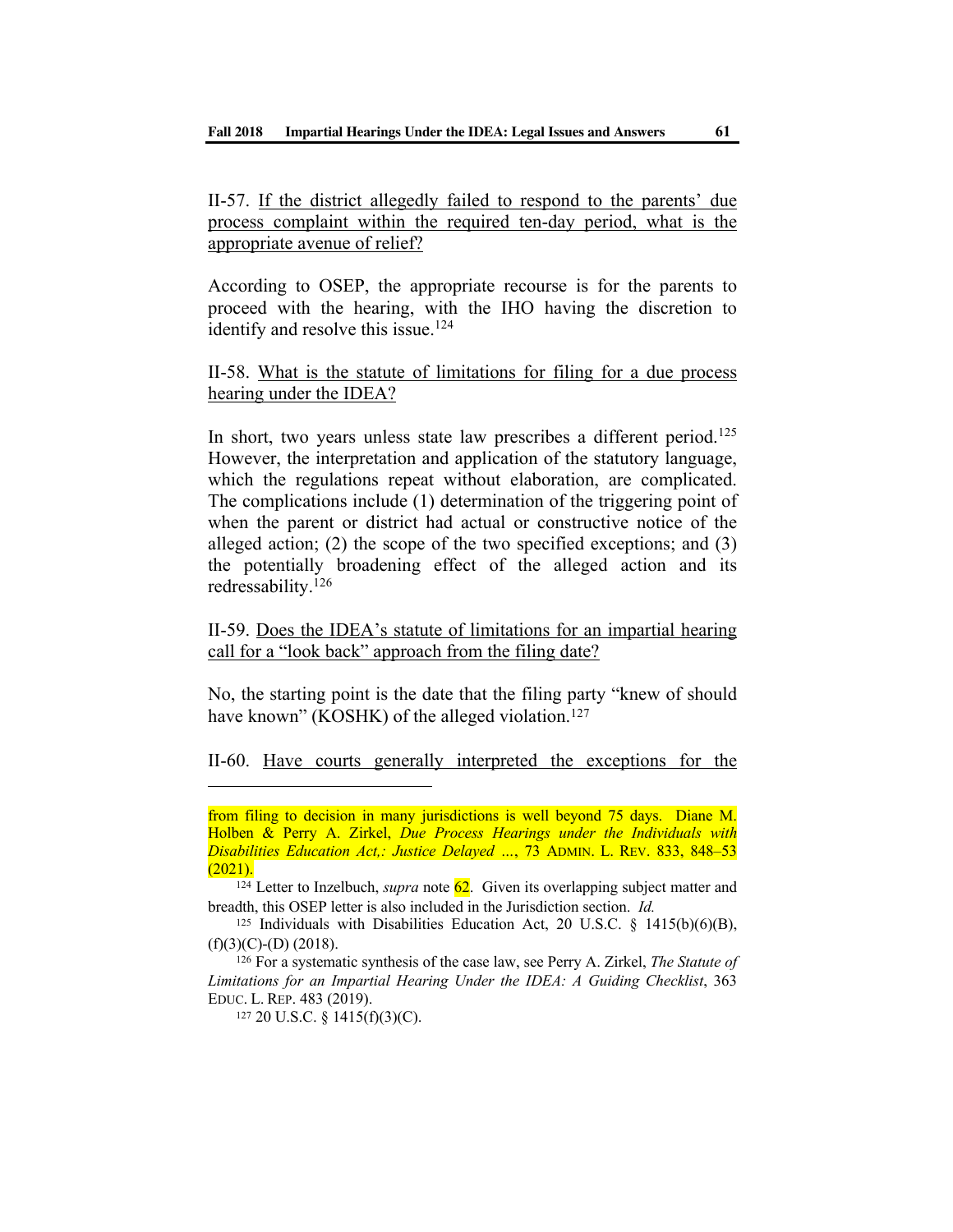### limitations period broadly or narrowly?

Although the case law is limited and not uniform, the majority of courts have taken a rather narrow view.128

II-61. If the IHO exceeds the forty-five-day regulatory deadline, is a reviewing court likely to provide the challenging party with remedial relief?

Not in the majority of the cases, because the courts treat it as a procedural violation, which often does not result in harm to the student. For example, in a Seventh Circuit case where the court upheld the IHO's decision that the district had provided an appropriate program for the child, the parent's claim was to no avail.<sup>129</sup> Conversely, in the minority of cases where the court either uses a per se approach or the court concludes that this procedural violation is prejudicial, the result may be tuition reimbursement or compensatory education.<sup>130</sup> Other consequences to the defendant may be attorneys' fees,<sup>131</sup> an exception to the exhaustion doctrine,<sup>132</sup> or possibly

<sup>128</sup> *E.g*., Zirkel, *supra* note 126, at 487 nn.34 & 36.

<sup>129</sup> Heather S. v. Wis., 125 F.3d 1045 (7th Cir. 1995); *see also* Pangerl v. Peoria Unified Sch. Dist., 780 F. App'x 505 (9th Cir. 2019); C.W. v. Rose Tree Media Sch. Dist., 395 F. App'x 824 (3d Cir. 2010); J.D. v. Pawlet Sch. Dist., 224 F.3d 60 (2d Cir. 2000); Amann v. Stow, 982 F.3d 644 (1st Cir. 1992); Oskowis v. Ariz. Dep't of Educ., 76 IDELR 1 292 (D. Ariz. 2020); Wilkins v. District of Columbia, 571 F. Supp. 2d 163 (D.D.C. 2008); E.M. v. Pajaro Valley Sch. Dist., 48 IDELR ¶ 39 (E.D. Cal. 2007); G.W. v. New Haven Unified Sch. Dist., 46 IDELR ¶ 103 (N.D. Cal. 2006); Grant *ex rel*. Sunderlin v. Indep. Sch. Dist. No. 11, 43 IDELR ¶ 219 (D. Minn. 2005).

<sup>130</sup> Miller v. Monroe Sch. Dist., 131 F. Supp. 3d 1107 (W.D. Wash. 2015); Blackman v. District of Columbia, 277 F. Supp. 71 (D.D.C. 2003) (awarding tuition reimbursement); Haw. Dep't of Educ. v. T.G. *ex rel*. Cheryl G., 56 IDELR ¶ 97 (D. Haw. 2011) (adopting per se denial of FAPE approach for outright denial to provide a hearing but remanding reimbursement issue for determination of appropriateness of unilateral placement); *cf.* Rose *ex rel*. Rose v. Chester Cnty. Intermediate Unit, 24 IDELR 61 (E.D. Pa. 1996), *aff'd mem*., 114 F.3d 1173 (3d Cir. 1997) (finding violation but unclear to what extent, if any, it was the basis for the denial of FAPE and reimbursement).

<sup>131</sup> *E.g.*, Engwiller v. Pine Plains Cent. Sch. Dist., 110 F. Supp. 2d 236 (S.D.N.Y. 2000); *cf*. Scorah v. District of Columbia, 322 F. Supp. 2d 12 (D.D.C. 2004) (unclear extent as the basis for the attorneys' fees award); Bd. of Educ. of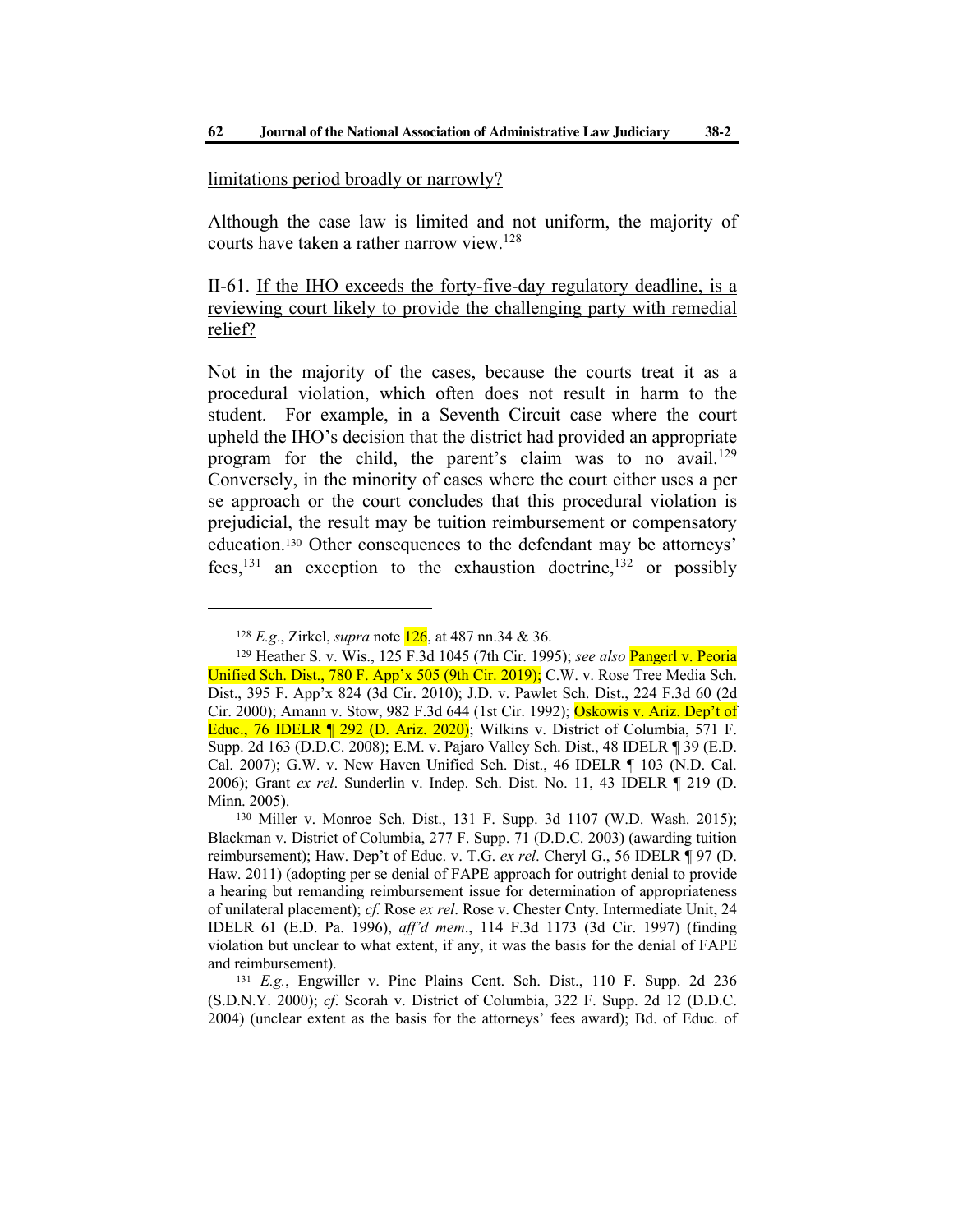compensatory damages under  $\S$  504.<sup>133</sup> Regardless of the judicial consequences, OSEP continues to emphasize the SEA's responsibility to monitor compliance with this timeline, with the limited exception being for allowable extensions.<sup>134</sup>

II-62. Do the IDEA regulations' allowance for extensions excuse any such alleged delay?

Yes, but 1) the extensions must be requested by a party (not unilaterally by the IHO) and for specific periods of time;<sup>135</sup> and 2) the defendant agency—whether the LEA or the SEA—ultimately must show the documentation and justification for the extensions.<sup>136</sup>

### II-63. Does the IHO have discretion to deny such requests?

Yes, subject to state law,<sup>137</sup> denying continuances is within an IHO's

Green Local Sch. Dist. v. Redovian, 18 IDELR 1092 (N.D. Ohio 1992) (suggesting possible attorneys' fees where no denial of FAPE).

<sup>133</sup> K.J. *ex rel*. K.J., Jr. v. Greater Egg Harbor Reg'l High Sch. Bd. of Educ., 65 IDELR ¶ 179 (D.N.J. 2015) (suggesting possible § 504 liability).

<sup>134</sup> *Dispute Resolution Procedures*, *supra* note 18, at item C-21.

<sup>135</sup> OSERS Assistance to States for the Education of Children with Disabilities, 34 C.F.R.  $\frac{8}{300.515(c)}$  (2019). According to OSEP, the IHO may not pressure the parties for an extension request; need not grant the party's voluntary request, and if granting it, must provide the parties with notice of not only this ruling but also the specific date for the final decision. Letter to Kerr, 22 IDELR 364 (OSEP 1994). More recently, OSEP emphasized that the extension must be for a specific period even if the requesting party does not specify a time period. *Dispute Resolution Procedures, supra* note 18, at item C-22.

<sup>136</sup> *E.g.*, Lillbask *ex rel*. Mauclaire v. Sergi, 117 F. Supp. 2d 182, 189 (D. Conn. 2000); *cf.* L.C. v. Utah State Bd. of Educ., 125 F. App'x 252, 261 (10th Cir. 2005) (considering circumstances in determining whether the length was reasonable). For related dicta as to the possible consequences of abusing the extension exception, see *Doe v. East Greenwich School Department*, 899 A.2d 1258 (R.I. 2006). For an overview of the various state laws with specific provisions for extensions, including required reasons, see Zirkel, *supra* note 5, at 21–22.

<sup>137</sup> *E.g.*, J.S. *ex rel*. John S. v. N.Y.C. Dep't of Educ., 69 IDELR ¶ 153 (S.D.N.Y. 2017); A.S. v. William Penn Sch. Dist., 63 IDELR ¶ 62 (E.D. Pa. 2014) (upholding IHO's discretion to refuse postponement under applicable state

<sup>132</sup> *E.g.*, McAdams v. Bd. of Educ., 216 F. Supp. 2d 86 (E.D.N.Y. 2002); *cf*. M.G. v. N.Y.C. Dep't of Educ., 15 F. Supp. 3d 296 (S.D.N.Y. 2014) (theoretically but not established in this case).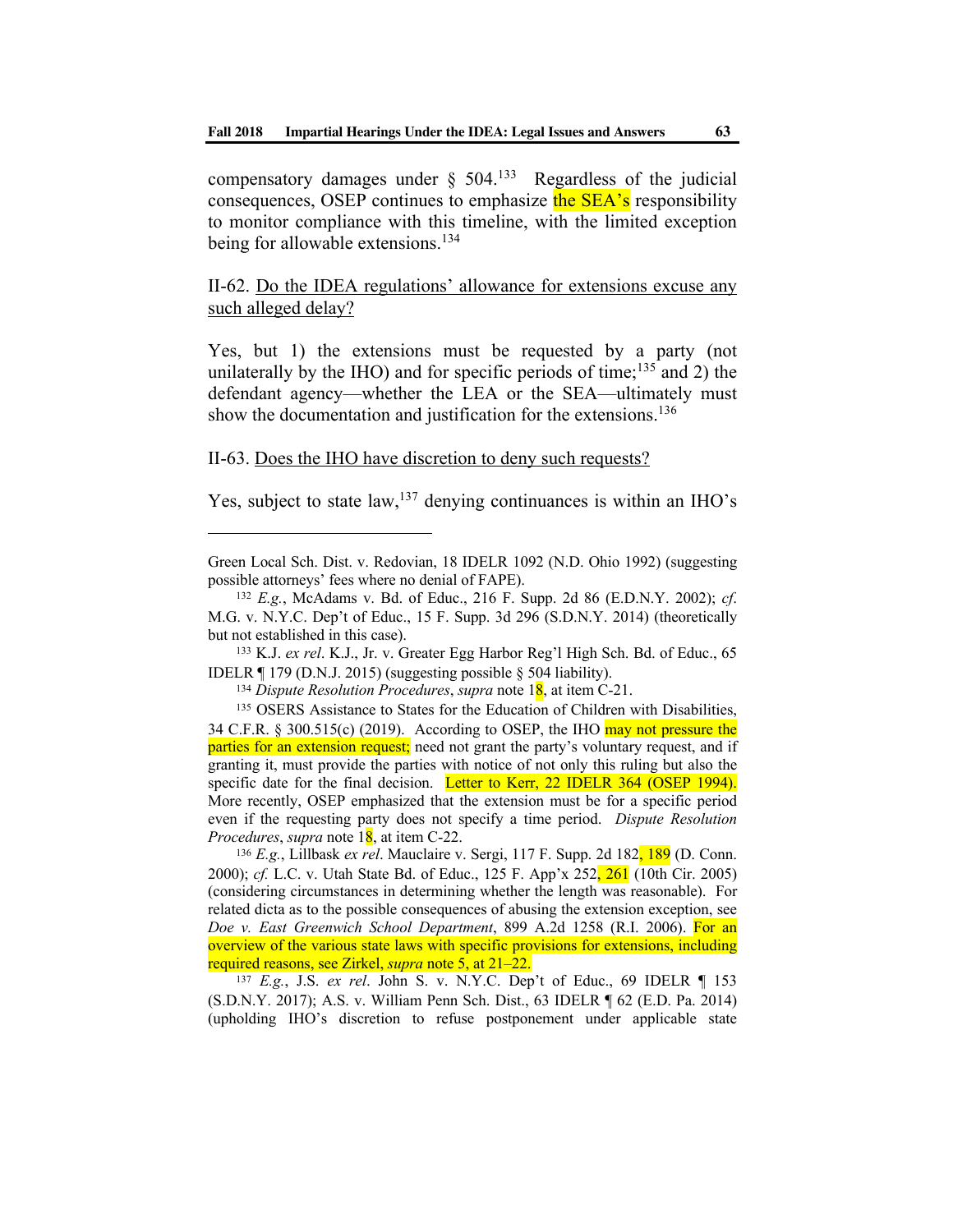good faith discretion with due consideration to unrepresented parents.138

II-64. May states specify timelines that differ from those that the IDEA specifies for situations not expressly authorized in the IDEA?

Not, under the preemption doctrine, $139$  if they provide less protection to the child, unless the IDEA expressly provides for state variation, as it does for the limitations periods<sup>140</sup> or for evaluation.<sup>141</sup>

II-65. Does the SEA's monitoring responsibility to assure correction of noncompliance within one year limit the IHO's remedial order for compensatory education to one year?

No, not in light of the statute of limitations and broad IHO remedial authority under the IDEA. OSEP recently appeared to agree with the inapplicability or at least relaxed applicability of the regulation requiring the state to correct noncompliance "as soon as possible, and in no case later than one year"<sup>142</sup> by opining that "hearing decisions" must be implemented within the timeframe prescribed by the [IHO] or, if there is no timeframe prescribed by the [IHO], within a

regulation); J.R. *ex rel*. W.R. v. Sylvan Union Sch. Dist., 49 IDELR ¶ 253 (E.D. Cal. 2008) (refusing district's request to enjoin IHO's extension to parent under state

<sup>&</sup>quot;good cause" standard). 138 *E.g.*, P.J. v. Pomona Unified Sch. Dist., 248 F. App'x 774 (9th Cir. 2007); J.D. *ex rel.* Davis v. Kanawha Cnty. Bd. of Educ., 53 IDELR ¶ 225 (S.D. W. Va. 2009), *aff'd mem*., 357 F. App'x 515 (4th Cir. 2009); D.Z v. Bethlehem Area Sch. Dist., 2 A.3d 712 (Pa. Commw. Ct. 2010); O'Neil v. Shamokin Area Sch. Dist., 41 IDELR ¶ 154 (Pa. Commw. Ct. 2004); *cf*. Lake Washington Sch. Dist. No. 414 v. Off. of Superintendent of Pub. Instruction, 634 F.3d 1065 (9th Cir. 2011) (denying district's standing to challenge short continuance); Horen v. Bd. of Educ. of Toledo Pub. Sch. Dist., 655 F. Supp. 2d 794 (N.D. Ohio 2009) (rejecting 14th Amendment procedural due process claim).

<sup>&</sup>lt;sup>139</sup> The doctrine, which is based on the supremacy clause in the Constitution, applies at least if the conflict, and Congressional intent for supplanting state law, is "clear and manifest." *E.g.*, N.Y. State Conference of Blue Cross & Blue Shield Plans v*.* Travelers Ins. Co*.,* 514 U. S. 645, 655 (1995).

<sup>140</sup> OSERS Assistance to States for the Education of Children with Disabilities, 34 C.F.R. §§ 300.507(a)(2), 300.516(b).

<sup>141</sup> *Id*. § 300.301(c).

<sup>142</sup> *Id*. § 300.600(e).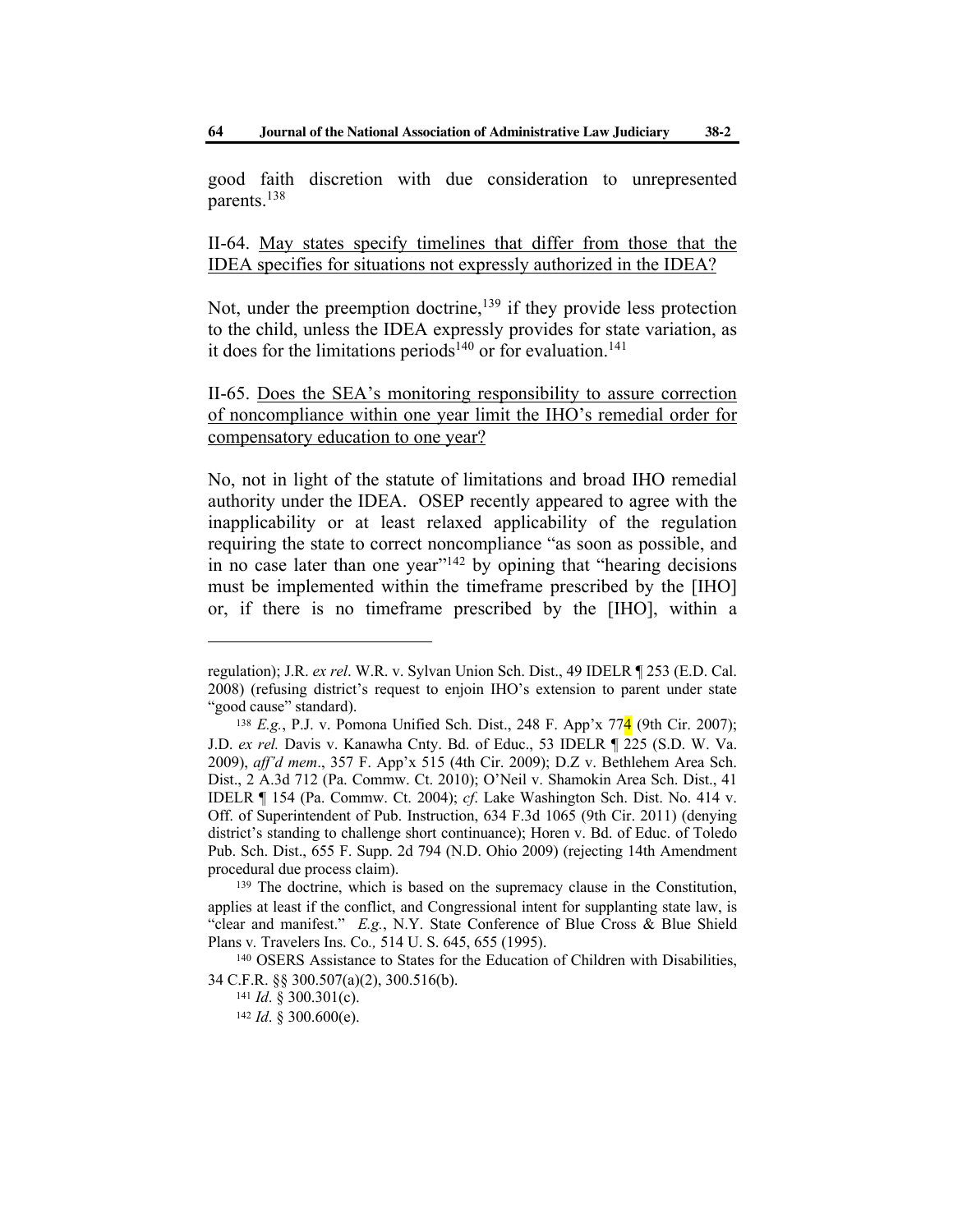reasonable timeframe set by the State as required by 34 CFR §§ 500.111–300.514."143 Nevertheless, it is effective practice for IHOs write their remedial orders in such a way that the state can verify the district's initiation of implementation and plan for completion of the award.

### *E. Expedited Hearings*

II-66. Under what circumstances is the parent entitled to an expedited hearing?

The IDEA regulations require the opportunity for an expedited hearing when the parent challenges a manifestation determination or any other aspect of a district-imposed disciplinary change in placement or interim alternate educational setting.<sup>144</sup>

II-67. Under what circumstances are school districts entitled to an expedited hearing?

The school district must have the opportunity for such a hearing upon requesting an interim alternate educational setting based on substantial likelihood of the current placement resulting in injury to the child or others.145

### II-68. What is the timeline for an expedited hearing?

Unless the state has adopted different procedural rules, the deadlines are as follows, starting with the receipt of the complaint: resolution session – within seven days; hearing – within twenty school days; decision – within ten school days of the hearing.<sup>146</sup> The actual total

<sup>143</sup> Letter to Zirkel, 68 IDELR ¶ 142 (OSEP 2016).

<sup>144</sup> OSERS Assistance to States for the Education of Children with Disabilities, 34 C.F.R. § 300.532(c)(1).

<sup>145</sup> *Id*.; *see also* Letter to Huefner, 47 IDELR ¶ 228 (OSEP 2007), https://www2.ed.gov/policy/speced/guid/idea/letters/2007-

<sup>1/</sup>huefner030807stayput1q2007.pdf.<br><sup>146</sup> OSERS Assistance to States for the Education of Children with Disabilities, 34 C.F.R. § 300.532(c)(2)–(4). The references to school days would seem to conflict during the summer months with the general requirement for issuance of the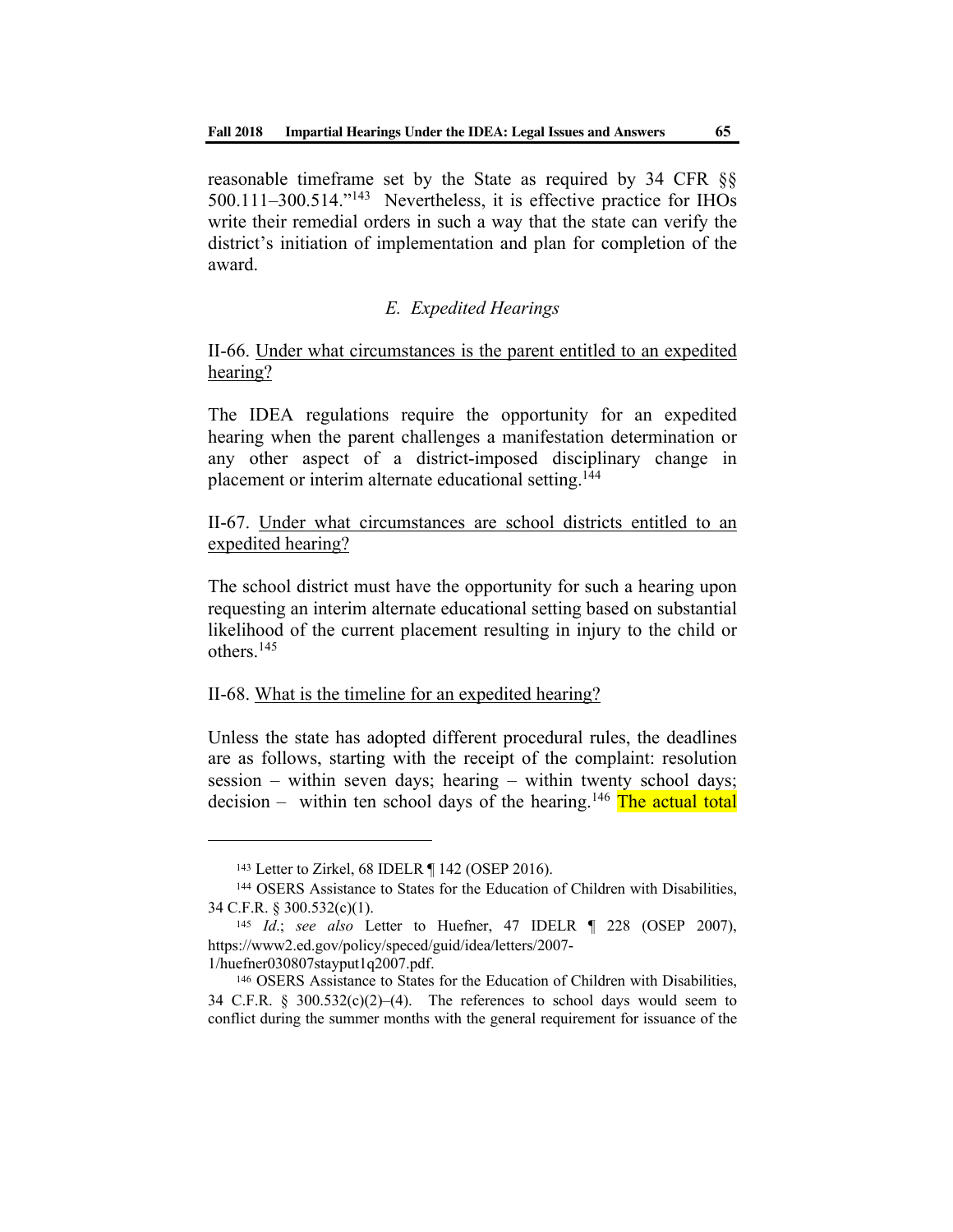length varies due to the wide variance in district calendars as it applies to the meaning of "school days."<sup>147</sup> Moreover, according to OSEP, the reference to "school days" for the second and third parts of this specified schedule includes days during the summer period for school districts that "operate summer school programs for both students with, and students without, disabilities," but not when the summer programming is only ESY.148 Moreover, OSEP clarified that the overall forty-five-day deadline, upon completion of the resolution period, applies regardless of whether the summer days count for these two steps.<sup>149</sup>

II-69. Do the IDEA provisions for specific IHO extensions apply, whether directly upon the request of one or both parties or via state law, to expedited hearings?

Apparently not, because—as summarized in the previous item—the IDEA regulation for expedited hearings provides its own timeline and the express allowance for state law variations preserves these deadlines.<sup>150</sup> OSEP recently reached this conclusion, reasoning that "[t]here is no provision in the Part B regulations that would give a hearing officer conducting an expedited due process hearing the authority to extend the timeline for issuing this determination at the request of a party to the expedited due process hearing."151 More

decision within forty-five calendar days after completion of the resolution-session period. *Id.* § 300.515(a). However, the absence of extensions, or postponements, in the regulations for expedited hearings potentially mitigates this possible conflict.

<sup>&</sup>lt;sup>147</sup> Letter to Zirkel, 81 IDELR ¶ 22 (OSEP 2022).

<sup>148</sup> Letter to Fletcher, 72 IDELR ¶ 275 (OSEP 2018), https://www2.ed.gov/policy/speced/guid/idea/memosdcltrs/osep-letter-to-fletcher-08-23-2018.pdf; *see also Dispute Resolution Procedures*, *supra* note 18, at item E-5.

<sup>149</sup> Letter to Cox, 59 IDELR ¶ 140 (OSEP 2012), https://www2.ed.gov/policy/speced/guid/idea/memosdcltrs/06-22-

<sup>12</sup>expdph3q2012.pdf.

<sup>150</sup> OSERS Assistance to States for the Education of Children with Disabilities, 34 C.F.R. § 300.532(c)(4). However, the accompanying preserved cross-referenced regulations for non-expedited hearings do not include the one concerning extensions. *Id*. § 300.515(c).

<sup>151</sup> Letter to Snyder, 67 IDELR ¶ 96 (OSEP 2015), https://www2.ed.gov/policy/speced/guid/idea/memosdcltrs/15-012744-ca-snyderexdueprocess-clearance.pdf; *see also Dispute Resolution Procedures*, *supra* note 18, at item E-4.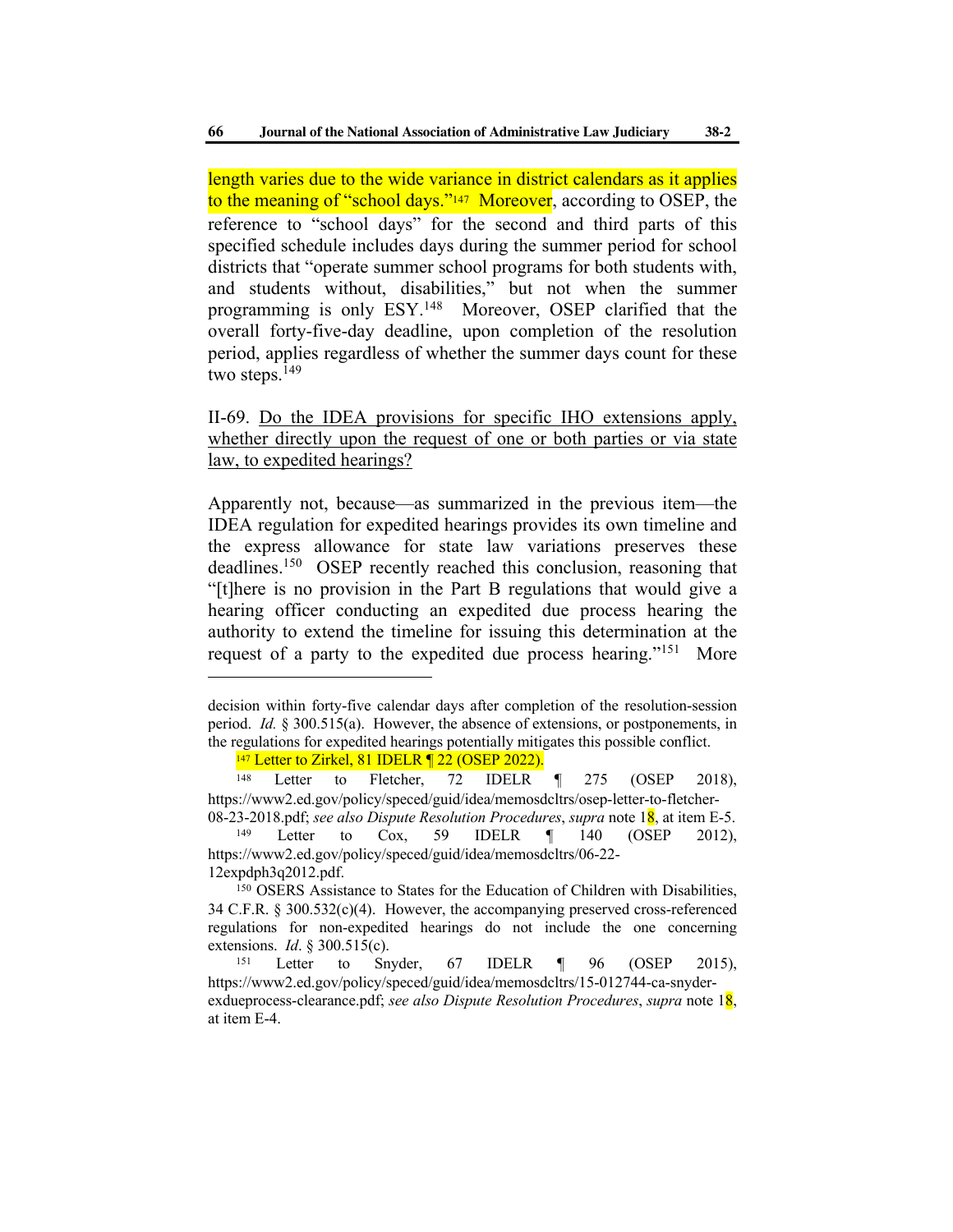recently, OSEP reaffirmed this conclusion, emphasizing that waiver of the IDEA timeline for expedited hearings is not permissible.<sup>152</sup>

II-70. In expedited hearings, does the usual five-day disclosure rule apply or does a special two-day rule replace it?

Although the proposed IDEA regulations contained a two-day exception for expedited hearings, the final version retained the fiveday rule without exception.<sup>153</sup> The Agency's stated reasoning was that "limiting the disclosure time to two days would significantly impair the ability of the parties to prepare for the hearing, since one purpose of the expedited hearing is to provide protection to the child."154 In an analogous case under state law, a federal court in New Jersey remanded the case back to the IHO for a new hearing based on the prejudicial effect of not providing the requisite five-day notice.<sup>155</sup>

II-71. For expedited hearings, may a party challenge the sufficiency of the complaint or may an IHO otherwise extend the timeline for completion?

No, according to OSEP.156

II-72. Do the requirements for expedited hearings apply if the hearing request encompasses both the requisite disciplinary circumstances and one or more other issues?

In light of the qualified discretion accorded to IHOs, OSEP opines that in such cases "a hearing officer could decide that it is prudent to bifurcate the hearing, thus allowing for an expedited hearing on the

<sup>&</sup>lt;sup>152</sup> Letter to Zirkel, 68 IDELR  $\parallel$  142 (OSEP 2016), https://www2.ed.gov/policy/speced/guid/idea/memosdcltrs/oseplettertozirkel8-22- 16.pdf.

<sup>153</sup> OSERS Assistance to States for the Education of Children with Disabilities, 34 C.F.R. § 300.532(c)(1) (incorporating *id*. § 300.512(a)(3) without exception).

<sup>154</sup> Assistance to States for the Education of Children With Disabilities and Preschool Grants for Children With Disabilities, 71 Fed. Reg. 46,540, 46,726 (Aug. 14, 2006) (to be codified at 34 C.F.R. pt. 300).

<sup>155</sup> B.G. v. Ocean City Bd. of Educ., 64 IDELR ¶ 105 (D.N.J. 2014).

<sup>156</sup> *Dispute Resolution Procedures*, *supra* note 18, at item E-6.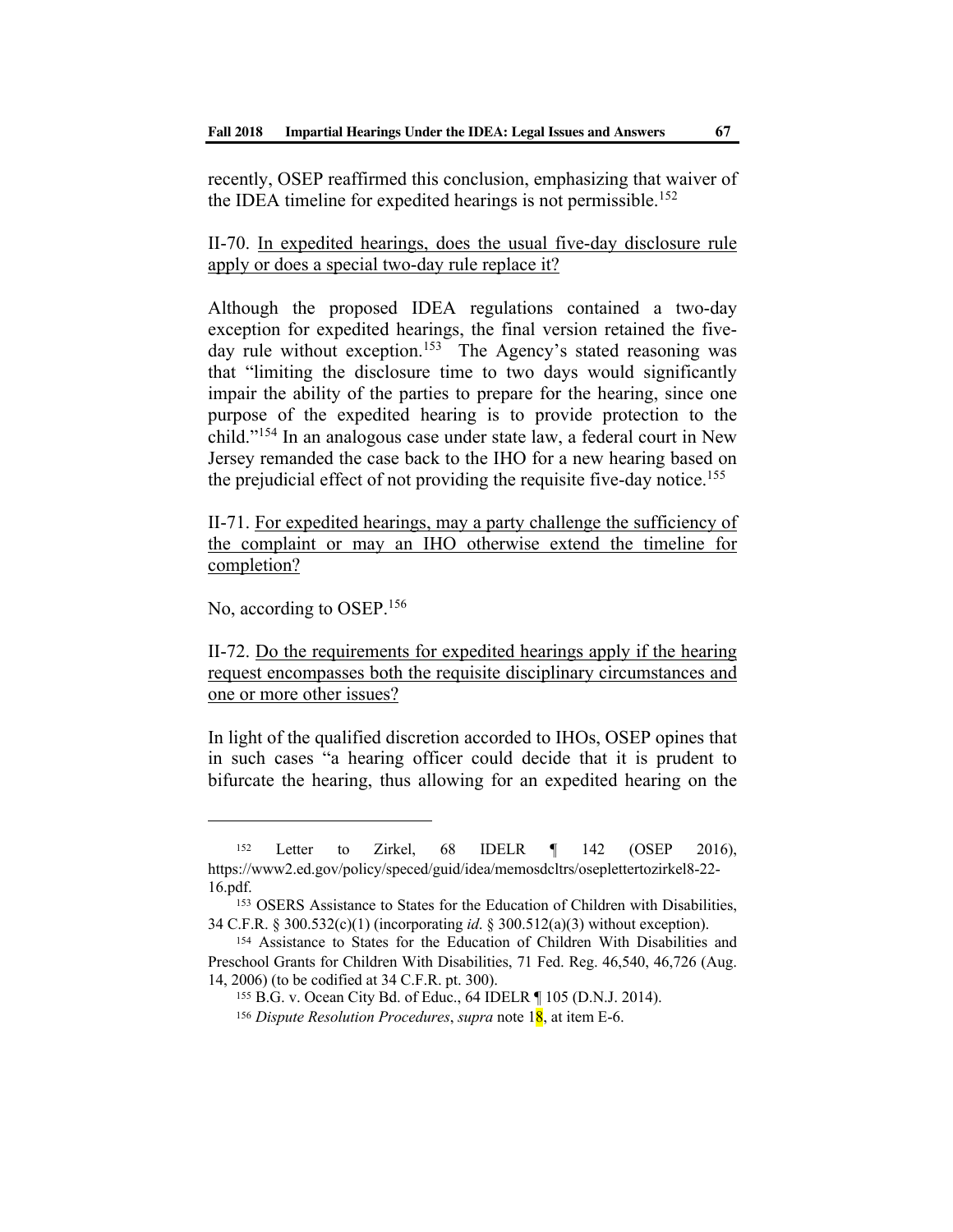discipline and removal issues, and a separate hearing on any other issues."<sup>157</sup>

II-73. Do the two remedies that the IDEA regulations specify for expedited hearings limit the IHO from other relief?

No, not according to OSEP. The regulations authorize the IHO to restore the student's placement or order a 45-day interim alternate educational setting agency.158 The agency issued guidance concluding that these two remedies do not preclude an IHO from "ordering relief that is appropriate to remedy the alleged violations based on the facts and circumstances of each individual complaint."<sup>159</sup>

## *F. Prehearing and Hearing Procedures, Including Evidentiary Matters*

II-74. Does a school district practice of providing the IHO with a copy of the student's records immediately upon receiving notice of the IHO's appointment violate the IDEA, including its incorporated FERPA requirements?

Not according to OSEP, regardless of whether the parent or the district was the filing party. $160$ 

II-75. Are discovery procedures available in IDEA due process hearings?

The IDEA does not provide for discovery (beyond the five-day rule),<sup>161</sup> and only a minority of state laws provide for it in IDEA

<sup>157</sup> Letter to Snyder, *supra* note 151.

<sup>&</sup>lt;sup>158</sup> OSERS Assistance to States for the Education of Children with Disabilities, 34 C.F.R. § 300.532(b).<br><sup>159</sup> Letter to Zirkel, 74 IDELR ¶ 171 (OSEP 2019).

<sup>160</sup> Letter to Stadler, 24 IDELR 973 (OSEP 1996).

<sup>161</sup> *E.g.*, B.H. *ex rel*. S.H. v. Joliet Sch. Dist. No. 86, 54 IDELR ¶ 121 (N.D. Ill.  $2010$ ) (distinguishing the five-day disclosure provision of the IDEA); Horen v. Bd. of Educ. of Toledo Pub. Sch. Dist., 655 F. Supp. 2d 794, 806 (N.D. Ohio 2009) (observing that discovery is counter to the timeline for IHOs).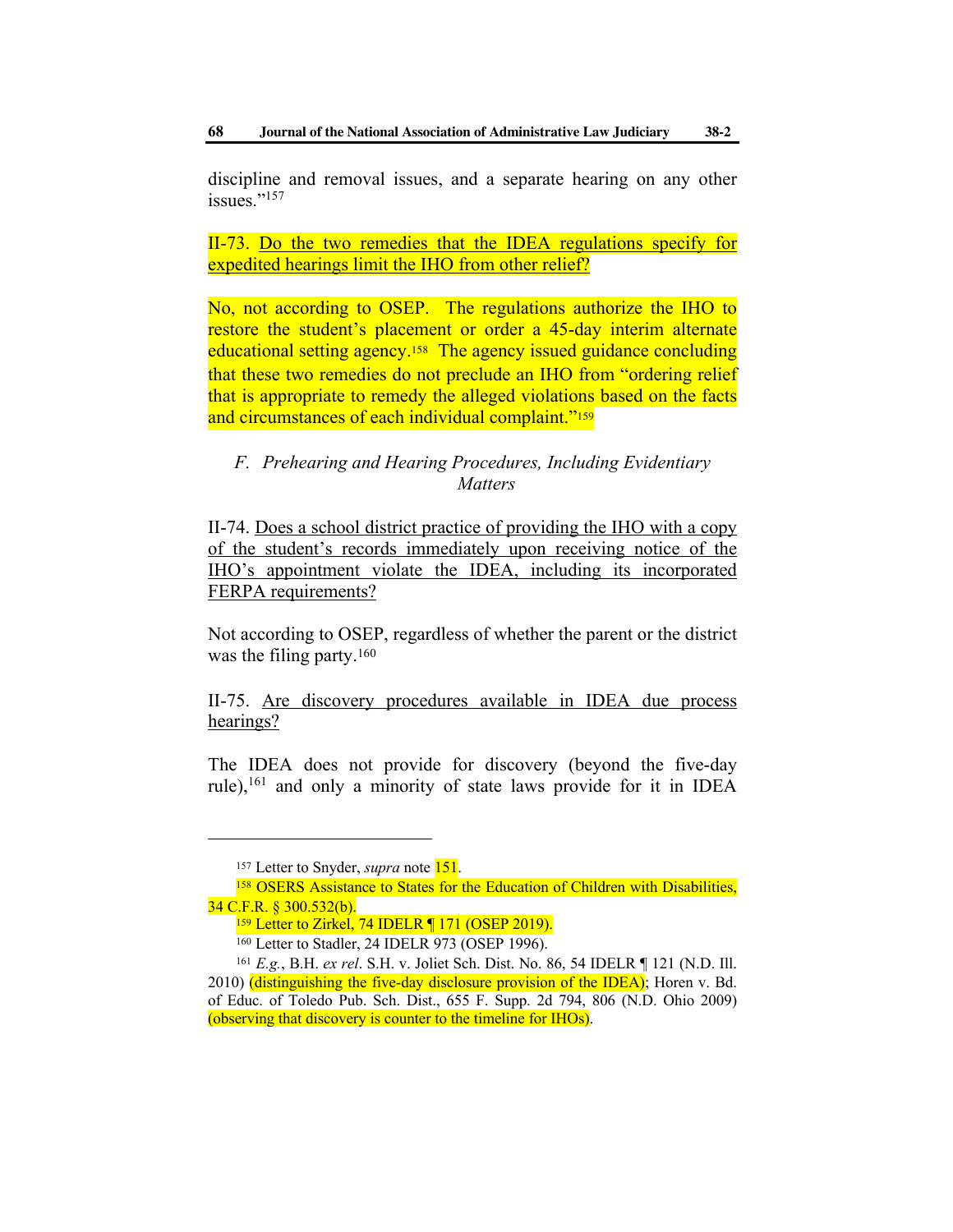hearings.<sup>162</sup> If state law is silent in this matter, OSEP has stated that whether discovery procedures are available and, if so, their nature and extent are within the discretion of the IHO.<sup>163</sup> In a Florida case, the appellate court held that in the absence of state law the IHO lacked authority to order discovery.<sup>164</sup> However, a year later the Florida's legislature repealed the exemption of IDEA hearings from the statute providing such authority.<sup>165</sup> In the minority of jurisdictions that allow for discovery in IDEA cases, such as Florida and Massachusetts, related legal issues come to the fore.<sup>166</sup>

### II-76. Does the IDEA require a prehearing conference?

No, although it is generally regarded as best practice for IHOs, and some state laws require it.<sup>167</sup>

II-77. Does the IDEA specify the time or place for the hearing?

No, except that the time and place be reasonably convenient to the parents and the child.168

II-78. Must the IHO enter a default judgment against the district for failing to file a sufficient response to the parents' complaint within ten days of service?

<sup>162</sup> Zirkel, *supra* note 5, at 14–16 (identifying 19 states that have some form of discovery though not necessarily the full procedures of civil courts).

<sup>163</sup> Letter to Stadler, 24 IDELR 973 (OSEP 1996).

<sup>164</sup> S.T. *ex rel.* S.F. v. Sch. Bd. of Seminole Cnty., 783 So. 2d 1231 (Fla. Dist. Ct. App. 2001).

<sup>165</sup> FLA. STAT. § 120.569(2)(f) (2018). 166 *E.g.*, Andover Pub. Sch., 68 IDELR ¶ 208 (Mass. SEA 2016) (partially granting parent's discovery request, specifically allowing for the redacted IEPs and 504 plans, but not the other specified information, for other students in the child's proposed placement). 167 *E.g.*, Andrew Lee & Perry A. Zirkel, *State Laws for Pre-Hearing Phase of* 

*Due Process Hearings under the Individuals with Disabilities Education Act*, 40 J. NAT'L ASS'N ADMIN. L. JUDICIARY 1, 18 (2021) (finding that approximately a dozen state laws require prehearing conferences).<br><sup>168</sup> OSERS Assistance to States for the Education of Children with Disabilities,

<sup>34</sup> C.F.R. § 300.515(d) (2019).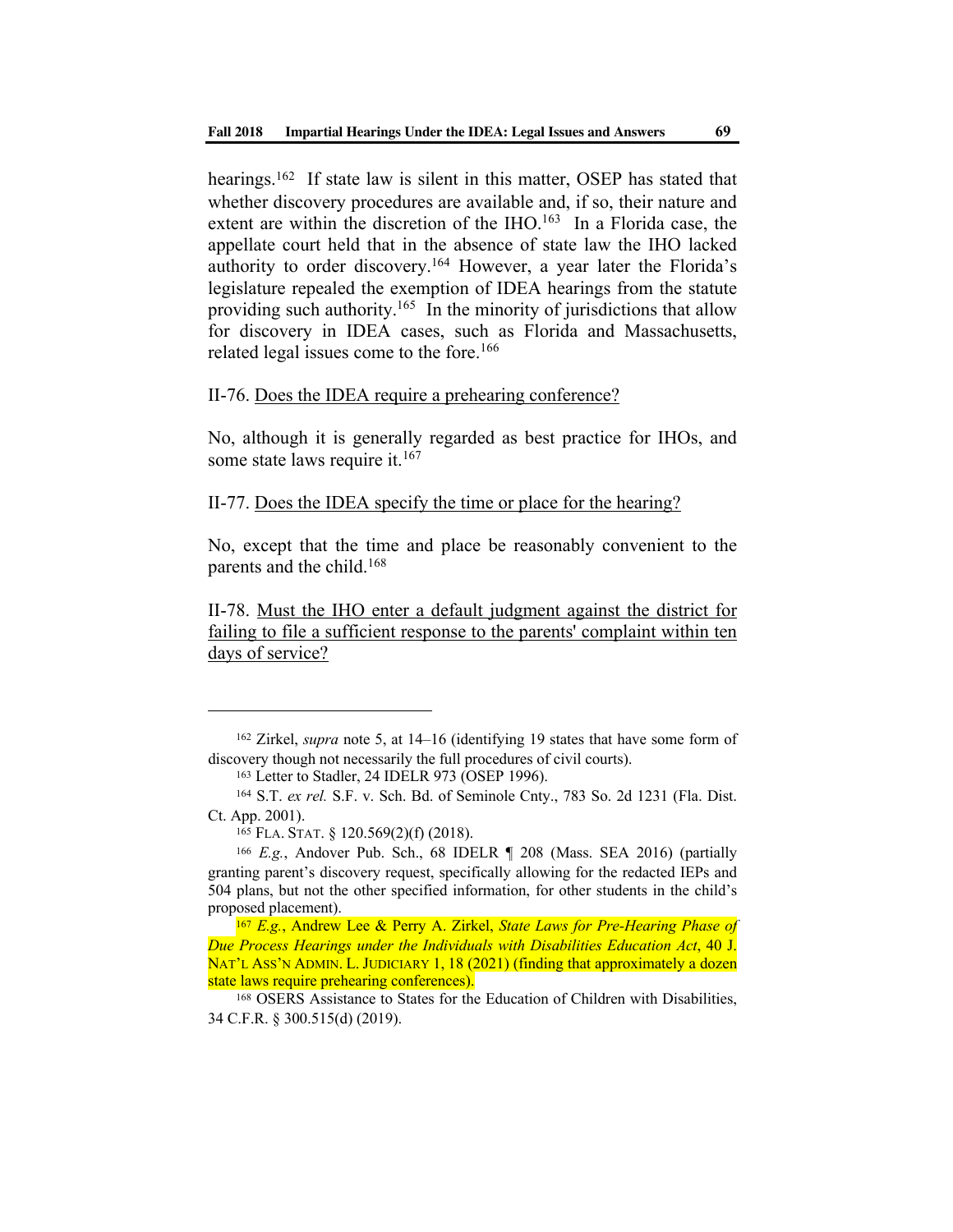No, as the Ninth Circuit explained, the IDEA only requires the district to "send to the parent a response" to the complaint and, thus, "[a] due process hearing is the redress for an unsatisfactory response."169

II-79. What is the proper procedure if the district fails to file any response at all to the complaint?

According to the Ninth Circuit, rather than go forward with the hearing, the IHO "must order a response and shift the cost of the delay to the school district, regardless of who is ultimately the prevailing party."170 Moreover, the Ninth Circuit advised that the IHO should raise the issue sua sponte even if the parent does not make a motion on this matter.171

## II-80. Does the IDEA allow the filing party to amend the complaint?

Yes, but only if (a) the other party consents in writing to the amendment and has the opportunity to resolve the due process complaint through the resolution meeting; or (b) the IHO grants permission no later than five calendar days before the first hearing session.<sup>172</sup>

II-81. Do IHOs have authority to dismiss a case and, if so, with prejudice?

IHOs certainly have the authority for dismissal in certain

<sup>169</sup> G.M. *ex rel*. Marchese v. Dry Creek Joint Elementary Sch. Dist., 595 F. App'x 698, 699 (9th Cir. 2014).

<sup>170</sup> M.C. *ex rel*. M.N. v. Antelope Valley Union High Sch. Dist., 858 F.3d 1189, 1199–1200 (9th Cir. 2017).

<sup>171</sup> *Id*. at 1200 n.6.

<sup>172</sup> OSERS Assistance to States for the Education of Children with Disabilities, 34 C.F.R. § 300.508(d)(3). However, in the comments accompanying the 2006 regulations, OSEP suggested that IHOs exercise "appropriate discretion" for pro se parents or minor revisions. Assistance to States for the Education of Children With Disabilities and Preschool Grants for Children with Disabilities, 71 Fed. Reg. 46,540, 46,691 (Aug. 14, 2006) (to be codified at 34 C.F.R. pt. 300).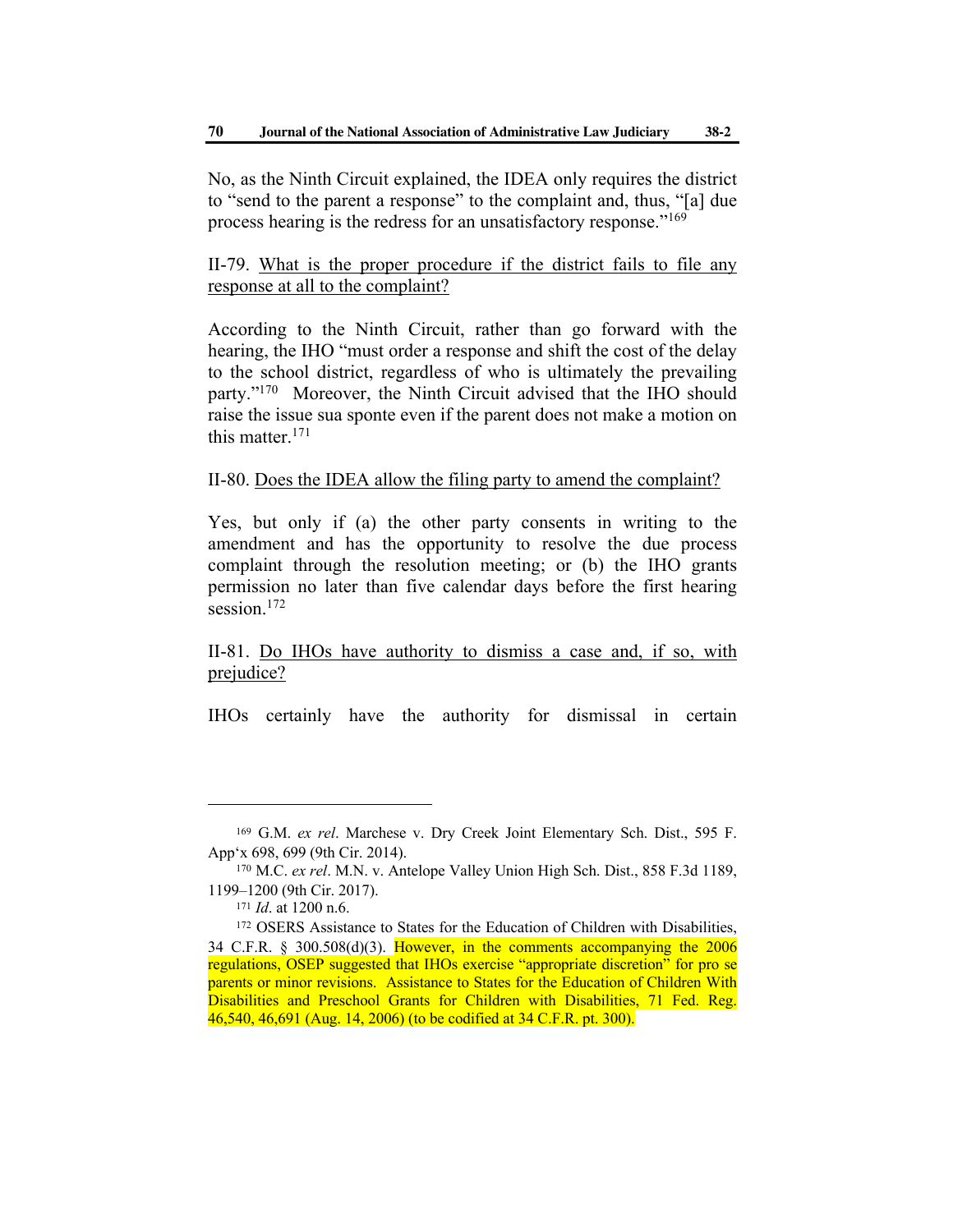circumstances.<sup>173</sup> First, the IDEA regulations  $\frac{\text{supply}}{\text{some of these}}$ circumstances, such as explicitly authorizing dismissals with regard to parents' failure to participate in resolution sessions<sup>174</sup> and implicitly authorizing dismissals with regard to complaints that the hearing officer deems to be insufficient.<sup>175</sup>

Second, some state laws provide IHOs with authority for dismissals with or without prejudice.<sup>176</sup> For example, Georgia authorizes the IHO to write a decision for dismissal with prejudice when the party with the burden of production does not meet its burden of persuasion<sup>177</sup> and to issue a dismissal without prejudice upon a party's motion for voluntary dismissal for cause.<sup>178</sup>

Third, courts have delineated other circumstances, such as a federal court decision upholding dismissal with prejudice where the parents repeatedly violated the IHO's hearing orders<sup>179</sup> and another federal court decision ruling that dismissal with prejudice should be reserved for extreme cases, with close calls—especially for *pro se* parents—

<sup>173</sup> *E.g*., Timothy E. Gilsbach, *Special Education Due Process Hearing Requests under the IDEA: A Hearing Should Not Always Be Required*, 2015 B.Y.U. EDUC. & L.J. 187 (2015).

<sup>174</sup> OSERS Assistance to States for the Education of Children with Disabilities, 34 C.F.R. § 300.510(b)(4).

<sup>175</sup> *Id*. § 300.508(c). As a general matter, OSEP has opined that "apart from the hearing rights set out at § 300.308, decisions regarding the conduct of Part B due process hearings are left to the discretion of hearing officers." Letter to Anonymous, 23 IDELR 1073, 1075 (OSEP 1995).

<sup>176</sup> *E.g.*, Edward S. *ex rel*. T.S. v. W. Noble Sch. Corp., 63 IDELR ¶ 34 (N.D. Ind. 2014); Stancourt v. Worthington City Sch. Dist. Bd. of Educ., 44 IDELR ¶ 166 (Ohio Ct. App. 2005) (upholding dismissal with prejudice under state law); *cf*. T.W. v. Spencerport Cent. Sch. Dist., 891 F. Supp. 2d 438 (W.D.N.Y. 2012) (review officer dismissal with prejudice under state law standards). For a systematic analysis of state law provisions for special education hearings, including those that provide for dismissals and summary judgments, see Zirkel, *supra* note 5.

<sup>177</sup> *E.g.*, GA. COMP. R. & REGS. 616-1-2.35 (2010).

<sup>178</sup> *Id*. 160-4-7-.12(3)(m).

<sup>179</sup> *Edward S.*, 63 IDELR ¶ 34; *cf*. Oskowis v. Sedona-Oak Creek Unified Sch. Dist., 73 IDELR | 226 (D. Ariz. 2019 (upholding dismissal without a hearing for repeated baseless claims). For further examples under the rubric of the IHO's sanctioning authority, see *infra* note 218.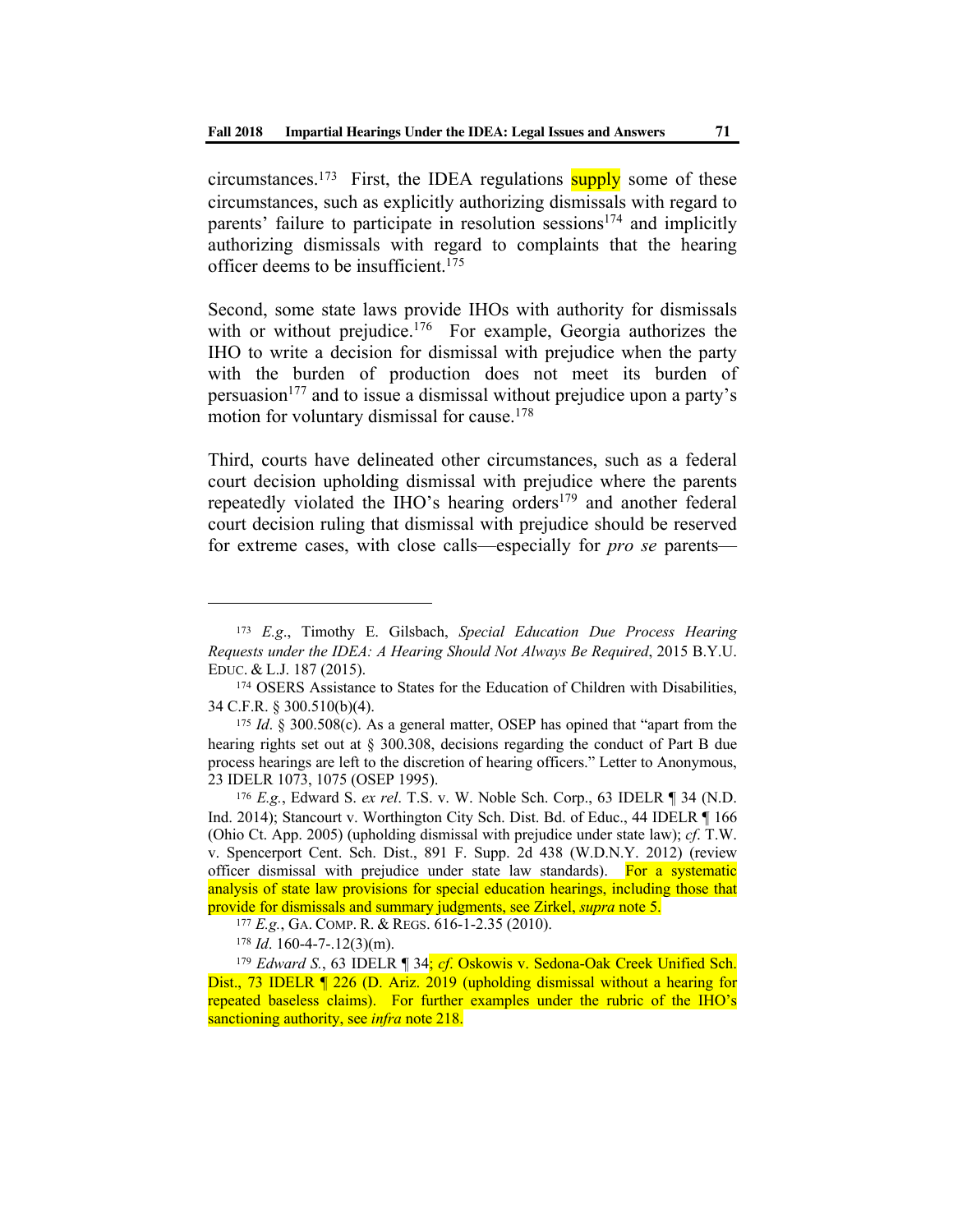being against this sanction.<sup>180</sup> An occasional court decision has relied on state law provisions, such as the incorporation of Federal Rules of Civil Procedure,<sup>181</sup> but without a careful analysis of the possibly preempting IDEA language.

Finally, however, indirectly raising preemption questions for contrary state laws, OSEP recently issued the following interpretation:

To the extent any summary proceedings in a hearing on a due process complaint—other than a sufficiency determination—limit, or conflict with, either party's rights, including the right to present evidence and confront, cross-examine, and compel the attendance of witnesses, we believe such proceedings can be used only when both parties consent to use the summary process  $(e.g., cross-motions for summary judgment).<sup>182</sup>$ 

In general, as a matter of best practice, it would appear to be advisable to limit such summary decisions to exceptional circumstances and, in such cases, to 1) hold a hearing where the basis is a factual matter of material dispute; $183$  2) limit dismissals with prejudice to cases of rather egregious conduct by the filing party, whether separately sanctionable or not;184 and 3) issue a written opinion with factual findings and legal conclusions sufficient to withstand judicial review.185 Finally, for the

<sup>180</sup> Nickerson-Reti v. Lexington Pub. Sch., 893 F. Supp. 2d 276 (D. Mass. 2012); *cf*. Mylo v. Bd. of Educ. of Balt. Cnty., 948 F.2d 1282 (4th Cir. 1991) (ruling, specific to judicial action, that the sanction for the parent should not generally extend to dismissal for the student).

<sup>181</sup> Miller v. Charlotte-Mecklenburg Schs. Bd. of Educ., 79 IDELR 198 (W.D.N.C. 2021); *cf*. Smith v. Parham, 72 F. Supp. 2d 570 (D. Md. 1999) (directed verdict based on less specific state law).

<sup>&</sup>lt;sup>182</sup> Letter to Zirkel, 81 IDELR 122 (OSEP 2022). For a Massachusetts hearing officer decision that found this guidance unpersuasive in the context of the applicable state rules, see Marshfield Pub. Schs., 122 LRP 15957 (Mass. SEA 2022).

<sup>183</sup> *E.g.*, Hazelton Area Sch. Dist., 36 IDELR ¶ 30 (Pa. SEA 2001).

<sup>184</sup> *E.g.*, Bd. of Educ. of Hillsdale Cmty. Sch., 32 IDELR ¶ 62 (Mich. SEA 1999).

<sup>185</sup> For examples of IHO decisions that did not meet this sufficiency test, see Wehrspann v. Dubuque Cmty Sch. Dist., 118 LRP 33775, *adopted*, 72 IDELR ¶ 212 (N.D. Iowa 2018); A.B. v. Clarke Cnty. Sch. Dist., 52 IDELR ¶ 259 (M.D. Ga.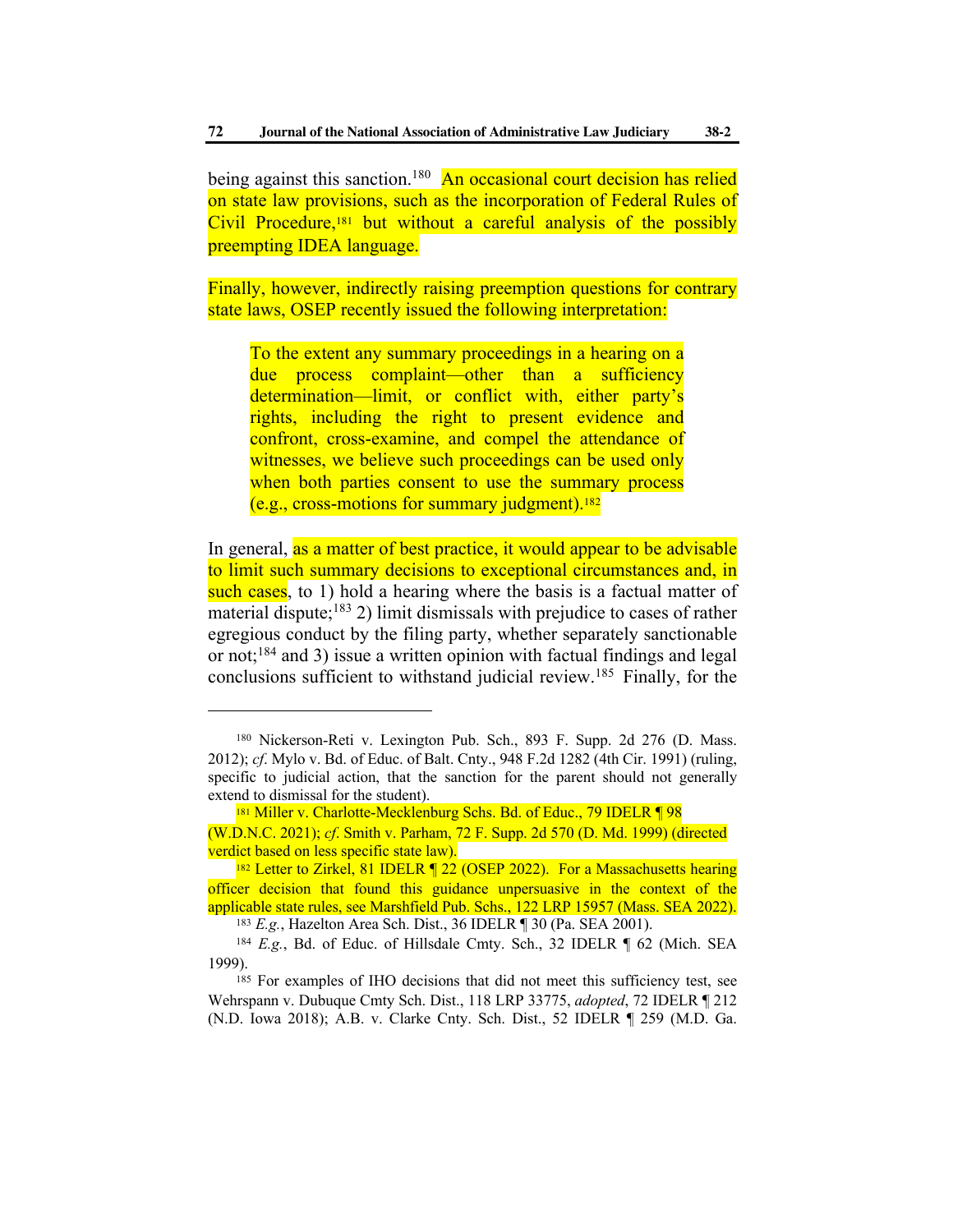variation of a contingent order of dismissal with prejudice, a federal district court upheld the authority under an IHO's equitable powers when state law does not expressly prohibit such an order, with the possible abuse of discretion based on the circumstances.<sup>186</sup>

II-82. Does the same answer apply to motions for summary judgment?

Basically yes. First, the use of these terms in the context of IDEA hearings is often without the same relatively clear distinction that applies in the judicial context, especially because discovery often does not apply in the same full sense.<sup>187</sup> Second, several state laws, especially those where IHOs are central panel ALJs, expressly provide for summary judgments as part of their standard civil procedure practice.188 A recent federal court decision upheld IHO use of summary judgment dispositions in such states as not violating the parent's rights under the IDEA for confrontation and cross examination.<sup>189</sup>

II-83. Do IHOs have wide discretion with regard in conducting the hearing, including determining the scope of evidence?

Yes.190 For example, the weighing of testimony, even in the absence

<sup>2009).</sup> Of course, even where the decision is sufficiently specific, it is subject to being reversed on appeal to court. *E.g.*, Alexandra R. *ex rel.* Burke v. Brookline Sch. Dist., 53 IDELR ¶ 93 (D.N.H. 2009).

<sup>186</sup> Silva v. District of Columbia, 57 F. Supp. 3d 62 (D.D.C. 2014). In this case, the court concluded that the contingent order of dismissal with prejudice was not an abuse of discretion where the filing party withdrew her complaint one week before the hearing and the IHO allowed thirty days for either refilling or requesting recusal. However, the court recommended that additional findings of facts and statements of appeals rights "might have been helpful to all parties." *Id*. at 68.

<sup>187</sup> *E.g.*, Lee & Zirkel*, supra* note 167, at 7.

<sup>188</sup> *Id*. at 17.

<sup>&</sup>lt;sup>189</sup> Miller v. Charlotte-Mecklenburg Pub. Schs. Bd. of Educ., 79 IDELR ¶ 98 (W.D.N.C. 2021).

<sup>190</sup> In the commentary accompanying the IDEA regulations, OSEP's illustrations of IHO's broad procedural discretion include 1) determining appropriate expert witness testimony (Assistance to States for the Education of Children With Disabilities and Preschool Grants for Children with Disabilities, 71 Fed. Reg. 46,540, 46,691 (Aug. 14, 2006) (to be codified at 34 C.F.R. pt. 300)); 2) ruling upon compliance with timelines and the statute of limitations (*id*. at 46,705-46,706); 3)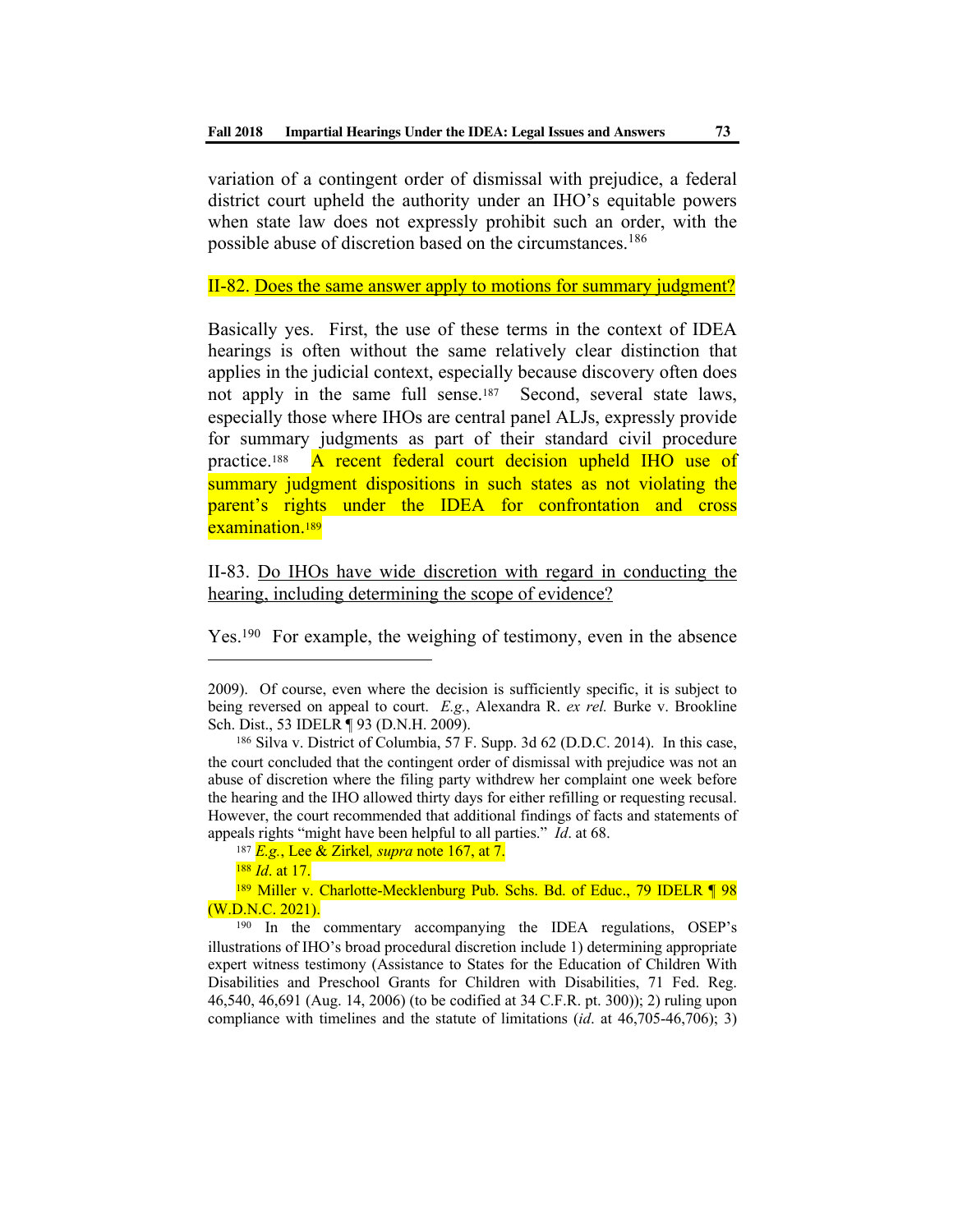of rebuttal or objection, is within the IHO's authority.191 The generally applicable judicial standard of review is abuse of discretion, which usually favors the IHO.<sup>192</sup> However, the federal district court for the District of Columbia has required IHOs to provide parents with a flexible opportunity for providing evidence to support the remedies of tuition reimbursement and compensatory education where the parents prove the requisite entitlement for such relief.193 Similarly, courts have provided ample latitude to IHOs in maintaining an efficient completion of the case, keeping the parties focused on the issues.194

# II-84. Do IHOs have the authority to determine procedural issues that the IDEA does not address?

Yes, according to OSEP, just as long as "such determinations are

<sup>193</sup> A.G. v. District of Columbia, 794 F. Supp. 2d 133 (D.D.C. 2011); Gill *ex rel*. W.G. v. District of Columbia, 751 F. Supp. 2d 104 (D.D.C. 2010), *further proceedings*, 770 F. Supp. 2d 112 (D.D.C. 2011); Henry v. District of Columbia, 750 F. Supp. 2d 94 (D.D.C. 2010).

<sup>194</sup> *E.g.*, J.D. v. Pa. Virtual Charter Sch., 77 IDELR ¶ 287 (E.D. Pa. 2020); A.M. v. District of Columbia, 933 F. Supp. 2d 193 (D.D.C. 2013).

determining whether the non-complaining party may raise other issues at the hearing not specified in the complaint (*id*. at 46706); and 4) providing proper latitude for pro se parties (*id*. at 46,699).

<sup>191</sup> McAllister v. District of Columbia, 53 F. Supp. 3d 55 (D.D.C. 2014).

<sup>192</sup> *E.g.*, O'Toole v. Olathe Unified Sch. Dist. No. 233, 144 F.3d 692, 709 (10th Cir. 1998); E.P. *ex rel*. J.P. v. Howard Cnty. Pub. Sch. Sys., 70 IDELR ¶ 176 (D. Md. 2017), *aff'd mem*., 727 F. App'x 55 (4th Cir. 2018); Price v. Upper Darby Sch. Dist., 68 IDELR ¶ 214 (E.D. Pa. 2016); D.Z. v. Bethlehem Area Sch. Dist., 2 A.3d 712, 721 (Pa. Commw. Ct. 2010); *cf.* D.D-S. v. Southold Union Free Sch. Dist., 57 IDELR ¶ 164 (E.D.N.Y. 2011*), aff'd on other grounds*, 506 F. App'x 80, 292 Ed.Law Rep. 592 (2d Cir. 2012) (applying relaxed approach in light of general inapplicability of the rules of evidence); Sch. Bd. of Norfolk v. Brown, 769 F. Supp. 2d 928 (E.D. Va. 2010) (upholding time limits and extensions favoring parents); Jalloh *ex rel.* R.H. v. District of Columbia, 535 F. Supp. 2d 13 (D.D.C. 2008) (upholding IHO's admission of evidence); Renollett v. Indep. Sch. Dist. No. 11, 42 IDELR ¶ 201 (D. Minn. 2005), *aff'd on other grounds*, 440 F.3d 1007 (8th Cir. 2006) (upholding IHO's limiting the issues, per state law for timely hearings). *But cf*. J.C. *ex rel*. J.R. v. N.Y.C. Dep't of Educ., 66 IDELR ¶ 239 (S.D.N.Y. 2015); S.W. *ex rel*. W.W. v. Florham Park Bd. of Educ., 70 IDELR ¶ 46 (D.N.J. 2017) (prejudicial exclusion). For further support of the prevailing view, see the commentary accompanying the regulations. s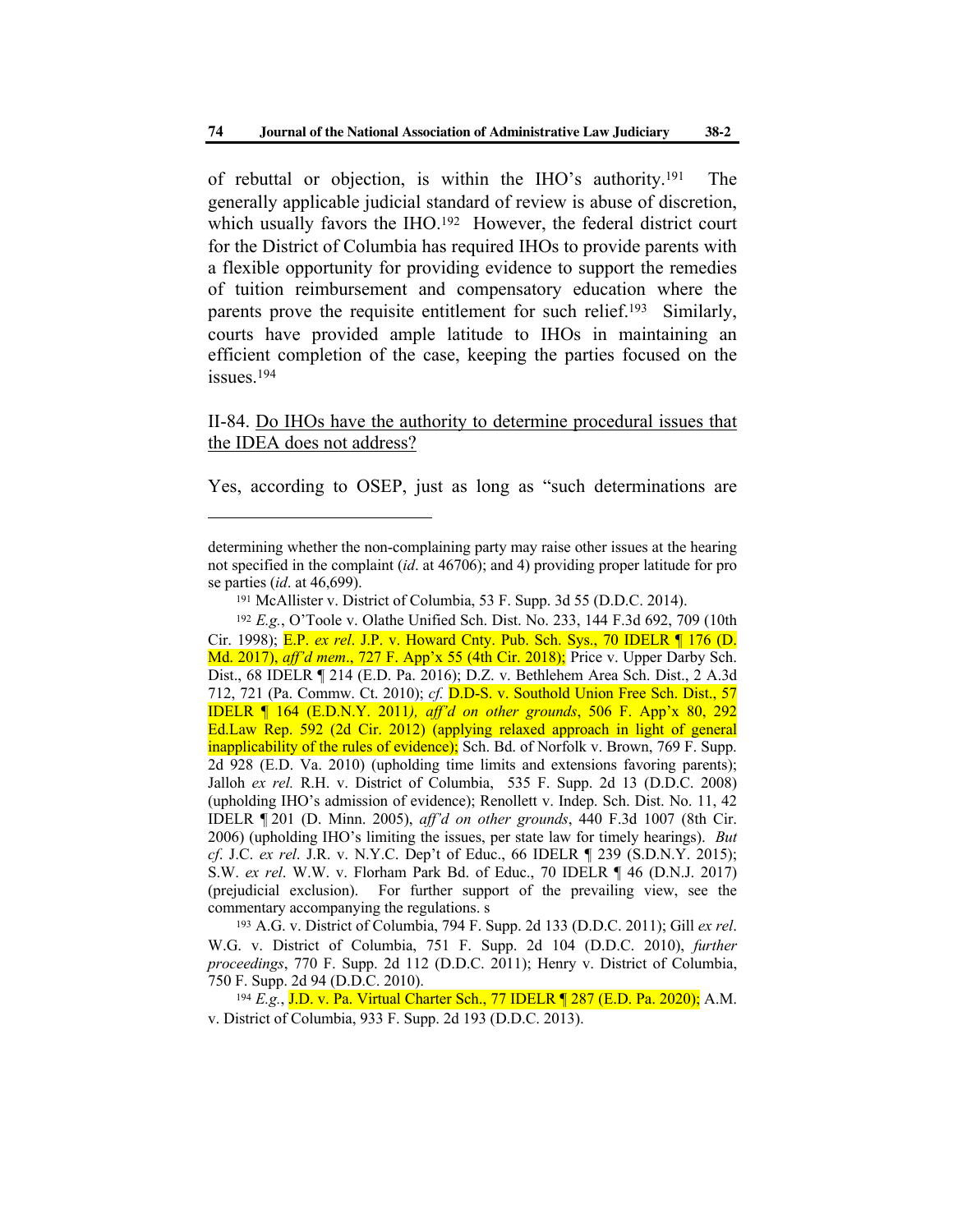made in a manner that is consistent with a parent's or a public agency's right to a timely due process hearing."195

II-85. What are the key factors that IHOs should carefully consider and reasonably explain in their credibility determinations?

Although various factors may apply depending on the circumstances, they include the extent of the witness's pertinent experience with the child<sup>196</sup> and the witness's relevant expertise.<sup>197</sup>

II-86. Do the Federal Rules of Evidence, such as Rule 702 concerning the standard for expert witnesses, apply to IDEA impartial hearings?

Not directly, because they apply to federal courts; state courts may

<sup>195</sup> Letter to Cohen, *supra* note 23 (citing Assistance to States for the Education of Children With Disabilities and Preschool Grants for Children with Disabilities, 71 Fed. Reg. at 46,704).

<sup>196</sup> *E.g.*, Sebastian M. v. King Philip Reg'l Sch. Dist., 685 F.3d 79 (1st Cir. 2012); Bd. of Educ. of Twp. High Sch. Dist. No. 211 v. Michael R. *ex rel*. Lindsey R., 44 IDELR ¶ 36 (N.D. Ill. 2005), *aff'd*, 486 F.3d 267 (7th Cir. 2007); *cf*. W. Windsor-Plainsboro Reg'l Sch. Dist. Bd. of Educ. v. J.S. *ex rel*. M.S., 44 IDELR ¶ 159 (D.N.J. 2005) (ruling that exclusive reliance on parents' experts as "utterly persuasive" was unsupported in the record and, thus, not entitled to any deference). The child's teachers and other regular service providers merit special attention in this regard. *E.g.*, Heather S. v. Wis., 125 F.3d 1045, 1057 (7th Cir. 1997); Arlington Cnty. Sch. Bd. v. Smith, 230 F. Supp. 2d 704, 730 (E.D. Va. 2002). However, this factor is not without limits and is partly jurisdictional. K.S. *ex rel.* P.S. v. Fremont Unified Sch. Dist., 545 F. Supp. 2d 995, 1004–1005 (N.D. Cal. 2008). For example, in the Ninth Circuit, the view was that according deference to the testimony of school personnel based on the child-experience factor, without careful consideration of the parents' witnesses, would not only create a discriminatory standard but also obviate the need for an impartial hearing. *Id.* For another example of the non-bright limits, compare the majority and minority (and lower court) opinions in the Fourth Circuit's 2-to-1 decision in *County School Board of Henrico County v. Z.P*., 399

F.3d 298 (4th Cir. 2005). 197 This overlapping factor often extends to the child's teachers and other district professional personnel, but not exclusively or arbitrarily. *E.g.*, K.S. *ex rel.* P.S. v. Fremont Unified Sch. Dist., 679 F. Supp. 2d 1046 (N.D. Cal. 2009), *aff'd*, 426 F. App'x 536 (9th Cir. 2011); *see also* Marshall Joint Sch. Dist. No. 2 v. C.D. *ex rel.* Brian D., 616 F.3d 632, 641 (7th Cir. 2010) (distinction between medical and educational professionals).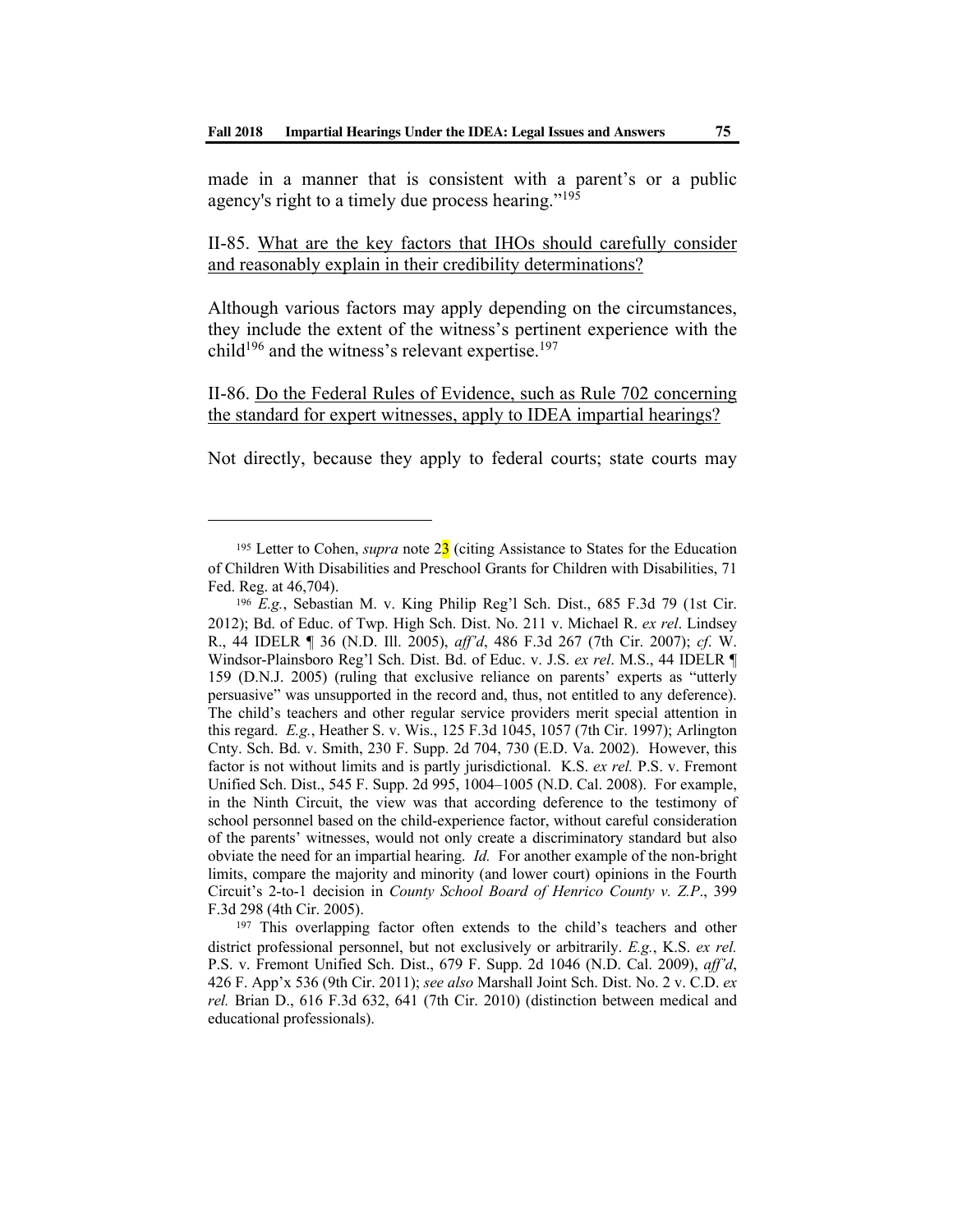follow a different standard.<sup>198</sup> If state law does not specify the applicable procedural rules for IHOs, the Federal Rules would appear to provide guidance by analogy within the broad discretion of IHOs.199 In general, the IDEA does not require detailed procedures and formal rules  $of$  evidence.<sup>200</sup>

### II-87. May an IHO limit the number of days for the hearing?

Yes, according to OSEP, just as long as the IHO provides the parties with the hearing rights that the regulations prescribe.<sup>201</sup> Although OSEP has referred to the IHO's responsibility "to accord each party a meaningful opportunity to exercise these rights during the course of the hearing,"202 the courts' aforementioned abuse of discretion standard provides ample latitude to the IHO to rule in favor of efficiency, particularly in light of the forty-five day regulatory deadline.203 More recently, OSEP has opined that a state best-practice

Due process does not require formal rules of evidence and procedure. Detailed rules of procedure are no panacea against lengthy, contentious, wasteful, divisive, or delay-causing arguments. Indeed, highly formalized systems of legal procedure can be fodder for delay. Due process is not always served by bringing every dispute into a mini-courtroom where only lawyers can navigate the myriad rules. A formalized system could serve to disenfranchise and exclude the very people meant to be served,

<sup>198</sup> *E.g.*, People v. Basler, 710 N.E.2d 431 (Ill. Ct. App. 1999) (ruling that Illinois state courts follow the *Frye*, not *Daubert*, standard for expert witnesses).

<sup>199</sup> *E.g.*, Assistance to States for the Education of Children With Disabilities and Preschool Grants for Children With Disabilities, 71 Fed. Reg. at 46,691. For a more complete analysis, see Perry A. Zirkel, *Expert Witnesses in Impartial Hearings under the IDEA*, 298 EDUC. L. REP. 648 (2014).

<sup>200</sup> *E.g.*, Lillbask *ex rel.* Mauclaire v. Sergi, 117 F. Supp. 2d 182, 192 (D. Conn. 2000), *aff''d*, 397 F.3d 77 (2d Cir. 2005):

namely the parents and the educators.<br><sup>201</sup> Letter to Kerr, 22 IDELR 364 (OSEP 1994). For the prescribed hearing rights, see OSERS Assistance to States for the Education of Children with Disabilities, 34 C.F.R. § 300.512 (2019).

<sup>202</sup> Letter to Anonymous, 23 IDELR 1073 (OSEP 1995).

<sup>203</sup> *E.g.*, B.S. *ex rel.* K.S. v. Anoka Hennepin Pub. Sch., 799 F.3d 1217 (8th Cir. 2015) (upholding prehearing order of nine hours per party based on circumstances of the case, including state law); M.V. v. Conroe Indep. Sch. Dist., 75 IDELR 134 (S.D. Tex. 2019) (upholding IHO allocation of four hours for each side in absence of finding of absoluteness or prejudice); T.M. v. District of Columbia, 75 F. Supp. 3d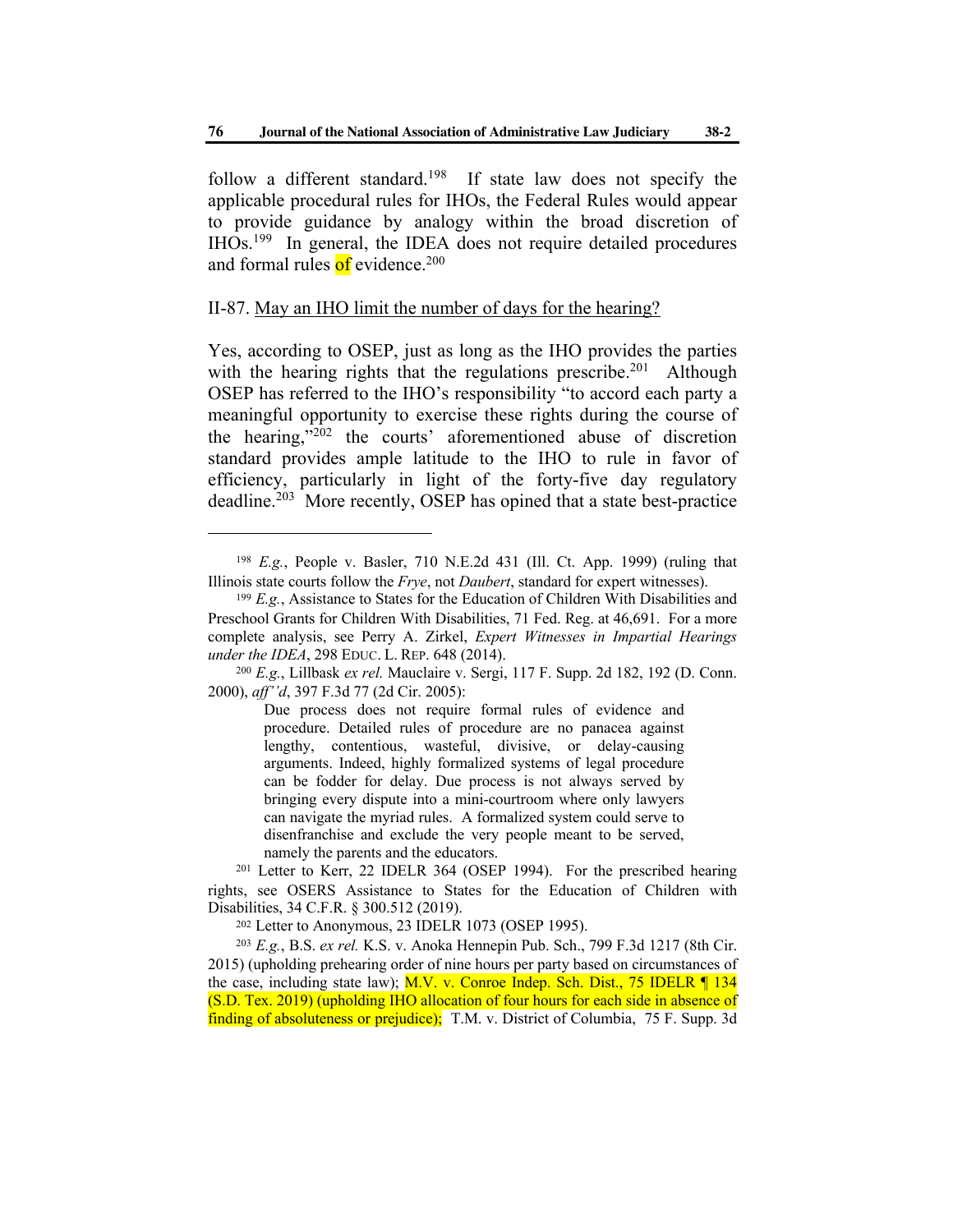guideline limiting a hearing to three sessions of six hours per session does not violate the IDEA just as long as it allows the IHO to make an exception.204

II-88. In a case that has more than one hearing session, does the fiveday disclosure rule apply as of the first session or may the IHO extend it to a subsequent session in which the evidence may be proffered?

Although the case law is slim, the more flexible interpretation would appear to be within the IHO's discretion.<sup>205</sup>

II-89. Do IHOs have the discretion to determine the consequences of not meeting the five-day disclosure deadline?

A literal reading of the regulation would suggest an answer of No.206 However, the authority to date supports an answer of Yes, including, but not limited, to prohibiting the introduction of the evidence or allowing the rescheduling of the hearing.<sup>207</sup>

<sup>233 (</sup>D.D.C. 2014) (viewing limitation on cross-examination as reasonable in the context of hearing specified in prehearing order as maximum of four days); A.M. v. District of Columbia, 933 F. Supp. 2d 193, 207 (D.D.C. 2013) (viewing the IHO's reduction of repetitive testimony and *sua sponte* questions in completing hearing in one day as efficiency rather than incompetence or bias); *cf.* L.S. v. Bd. of Educ. of Lansing Sch. Dist. 158, 65 IDELR ¶ 225 (N.D. Ill. 2015); Sch. Bd. of Norfolk v. Brown, 769 F. Supp. 2d 928, 938 (E.D. Va. 2010) (upholding IHO's enforcement of time limits set with parties' agreement).

<sup>204</sup> Letter to Kane,  $65$  IDELR  $\parallel$  20 (OSEP 2015), https://www2.ed.gov/policy/speced/guid/idea/memosdcltrs/acc-13-017562r-mnkane-dph.pdf.

<sup>205</sup> *See e.g*., C.P. *ex rel.* F.P. v. Clifton Bd. of Educ., 77 IDELR ¶ 46 (D.N.J. 2020).

<sup>206</sup> OSERS Assistance to States for the Education of Children with Disabilities, 34 C.F.R. § 300.512(a)(3) (2019) ("Any party to a hearing . . . has the right to . . . [p]rohibit the introduction of any evidence . . . that has not been disclosed to that party at least five business days before the hearing.). *But cf*. *id*. § 300.512(b)(2). ("The [IHO] may bar [evaluations not meeting five-day deadline]). 207 *E.g.*, Assistance to States for the Education of Children With Disabilities and

the Early Intervention Program for Infants and Toddlers with Disabilities, 64 Fed. Reg. 12,406, 12,614 (Mar. 12, 1999) (to be codified at 34 C.F.R. pt. 300); Letter to Steinke, 18 IDELR 739 (OSEP 1992); *see also* Pottsgrove Sch. Dist. v. D.H., 72 IDELR ¶ 271 (E.D. Pa. 2018); E.P. *ex rel*. J.P. v. Howard Cnty. Pub. Sch. Sys., 70 IDELR ¶ 176 (D. Md. 2017), *aff'd mem*., 727 F. App'x 55 (4th Cir. 2018); L.B. v.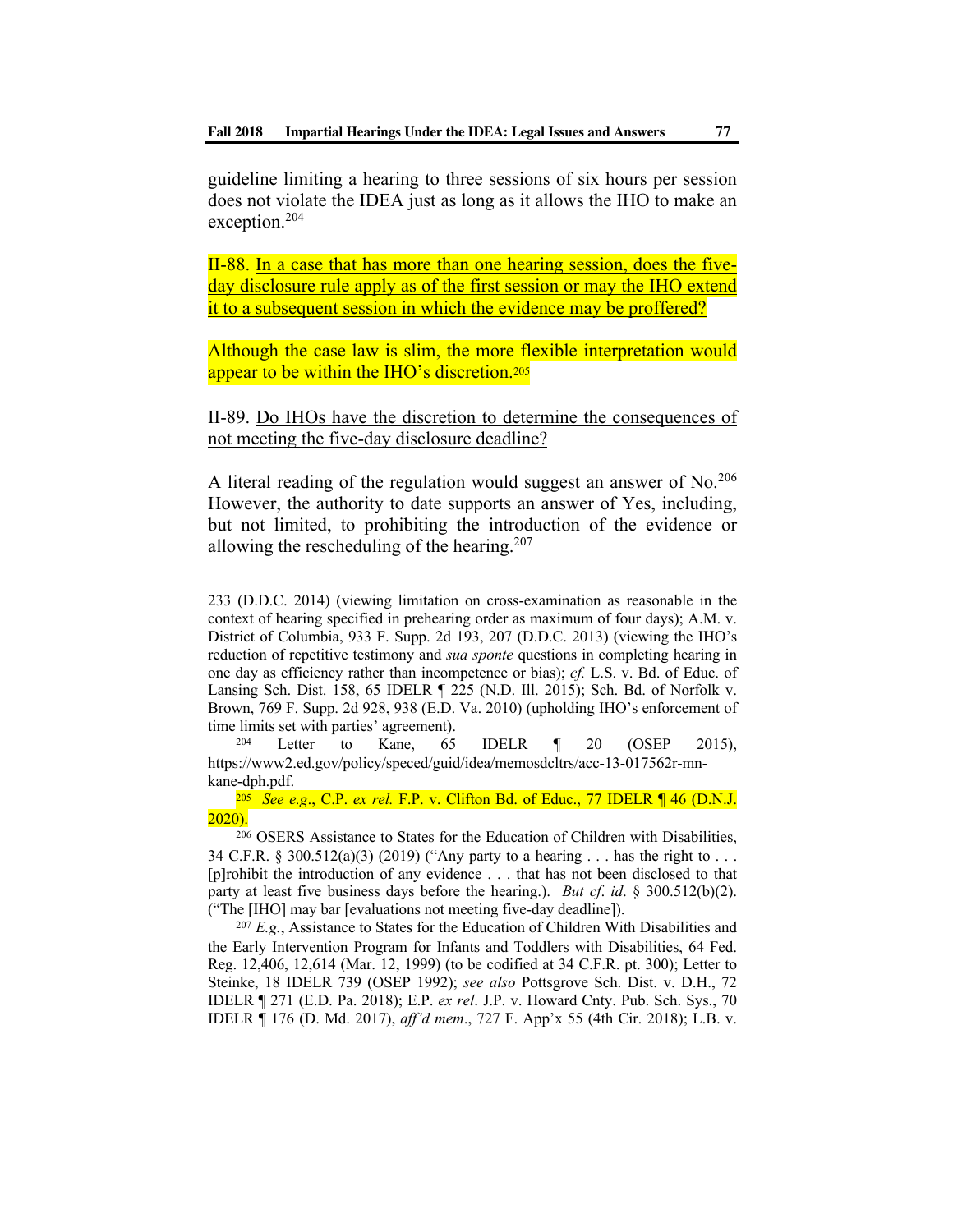II-90. Do state rules that provide specific procedures (e.g., numbered and redacted exhibits) or consequences (e.g., dismissal upon re-filing after fatally failing to meet the deadline in the first hearing) in relation to the IDEA disclosure requirement permissible?

Yes, according to OSEP, just as long as they fit within the considerable latitude of states for such rules and the broad discretion of IHOs for their application.<sup>208</sup>

II-91. Does the IHO have the authority to allow testimony by telephone or television?

According to OSEP, this matter is within the IHO's discretion, subject to judicial review in terms of whether the parties had meaningful opportunity to exercise the rights specified in the IDEA regulations, including the right to "present evidence and confront, cross-examine

<sup>208</sup> Letter to Philpot, 60 IDELR  $\parallel$  140 (OSEP 2012), https://www2.ed.gov/policy/speced/guid/idea/memosdcltrs/11-007614r-tx-philpottxrules-11-7-2012.pdf.

Kyrene Elementary Sch. Dist., 72 IDELR ¶ 150 (D. Ariz. 2018); J.H. *ex rel*. L.H. v. Rose Tree Media Sch. Dist., 72 IDELR ¶ 123 (E.D. Pa. 2018); Jason O. v. Manhattan Sch. Dist. No. 41, 173 F. Supp. 3d 744 (N.D. Ill. 2016); Avila v. Spokane Sch. Dist. No. 81, 64 IDELR ¶ 171 (E.D. Wash. 2014); L.J. *ex rel.* V.J. v. Audubon Bd. of Educ., 51 IDELR ¶ 37 (D.N.J. 2008); Warton v. New Fairfield Bd. of Educ., 217 F. Supp. 2d 261 (D. Conn. 2002). There are no "tests" for the IHO to follow in making such determinations, but the purpose of the rule is, in OSEP's view, "to allow all parties the opportunity to adequately respond to the impact of the evidence presented, and to eliminate the element of surprise as a strategy a party may employ to influence the outcome of the hearing decision." Letter to Steinke, 18 IDELR 739 (OSEP 1992); *cf*. Letter to Bell, 211 IDELR 166 (OSEP 1979) ("It is not interpreted to mean that everything that will be used by either party must be revealed. It does mean that names of witnesses to be called and the general thrust of their testimony should be disclosed"). In the commentary accompanying the most recent IDEA regulations, OSEP added that nothing prevents parties from agreeing to a shorter period of time. Assistance to States for the Education of Children With Disabilities and Preschool Grants for Children With Disabilities, 71 Fed. Reg. 46,540, 46,706 (Aug. 14, 2006) (to be codified at 34 C.F.R. pt. 300). For a decision in which the failure to follow the five-day rule contributed to a judicial remand to re-do the hearing, see B.G. v. Ocean City Bd. of Educ., 64 IDELR ¶ 105 (D.N.J. 2014).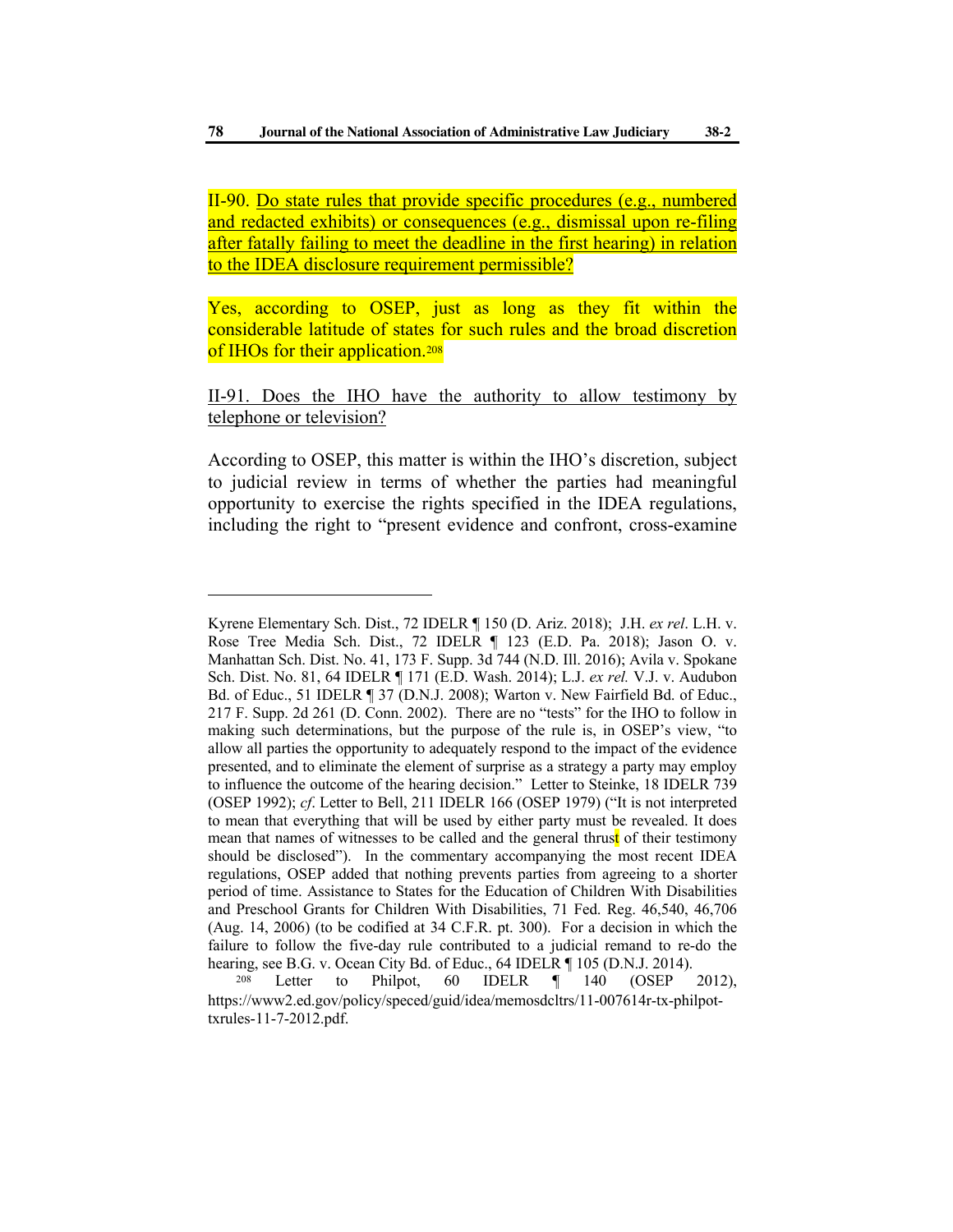and compel the attendance of witnesses."<sup>209</sup> However, except where the parties jointly agree or where state law provides such authority, $210$ the applicable case law is inconclusive. $211$ 

II-92. Do IHOs have the authority to compel the appearance of witness, including those who are not district employees?

According to OSEP, yes.<sup>212</sup>

II-93. May an IHO order the LEA to provide the parent with e-mails from or to school district personnel?

Presumably this discretion is within the IHO's subpoena power, <sup>213</sup> even though the e-mails may not be student records under FERPA.<sup>214</sup>

<sup>209</sup> *E.g.*, Letter to Anonymous, 23 IDELR 1073 (OSEP 1995) (citing 34 C.F.R. § 300.512(a)(2)).

<sup>210</sup> *E.g.*, E.D. v. Enterprise City Bd. of Educ., 213 F. Supp. 2d 1252 (N.D. Ala. 2003).

<sup>211</sup> *Compare* Greenwich Bd. of Educ. v. G.M. *ex rel*. K.M., 66 IDELR ¶ 128 (D. Conn. 2016) (ruling against such IHO authority), *and* Genn v. New Haven Bd. of Educ., 65 IDELR ¶ 73 (D. Conn. 2015) (ruling against IHO authority), *and* Walled Lake Consol. Sch. v. Jones *ex rel*. Thomas, 24 IDELR 738 (E.D. Mich. 1996) (ruling against IHO authority), *with* Draper v. Atlanta Indep. Sch. Sys., 480 F. Supp. 2d 1331 (N.D. Ga. 2007) (ruling in favor of such IHO authority), *aff'd on other grounds*, 518 F. 3d 1275 (11th Cir. 2008); *cf.* Hampton Sch. Dist. v. Dobrowolski, 17 IDELR 518 (D.N.H. 1991) (at the judicial level) (ruling in favor of IHO authority where sufficient justification).<br><sup>212</sup> Letter to Steinke, 28 IDELR 305 (OSEP 1997) ("[IHOs] must be provided

the necessary means to ensure that parties to a due process hearing can confront, cross-examine, and compel witnesses whose testimony is needed to resolve disputes concerning the identification, evaluation, or educational placement of a child with a disability, or the provision of a [FAPE] to the child"). For state laws that specifically provide IHOs with subpoena authority, see Zirkel, *supra* note 5, at 14– 16.

<sup>213</sup> In addition to any implied subpoena power of IHOs under the IDEA, approximately 40 states laws expressly provide IHOs with this power. Zirkel, *supra* note 5, at 14–16.

<sup>214</sup> Burnett v. San Mateo Foster City Sch. Dist., 739 F. App'x 870 (9th Cir. 2018); S.A. *ex rel*. L.A. v. Tulare Cnty. Off. of Educ., 53 IDELR ¶ 111 (E.D. Cal. 2009) (ruling that only those e-mails that not only personally identify the student but also are in the student's permanent file qualify as education records under FERPA); *see also* E.D. *ex rel*. T.D. v. Colonial Sch. Dist., 69 IDELR ¶ 245 (E.D. Pa. 2017)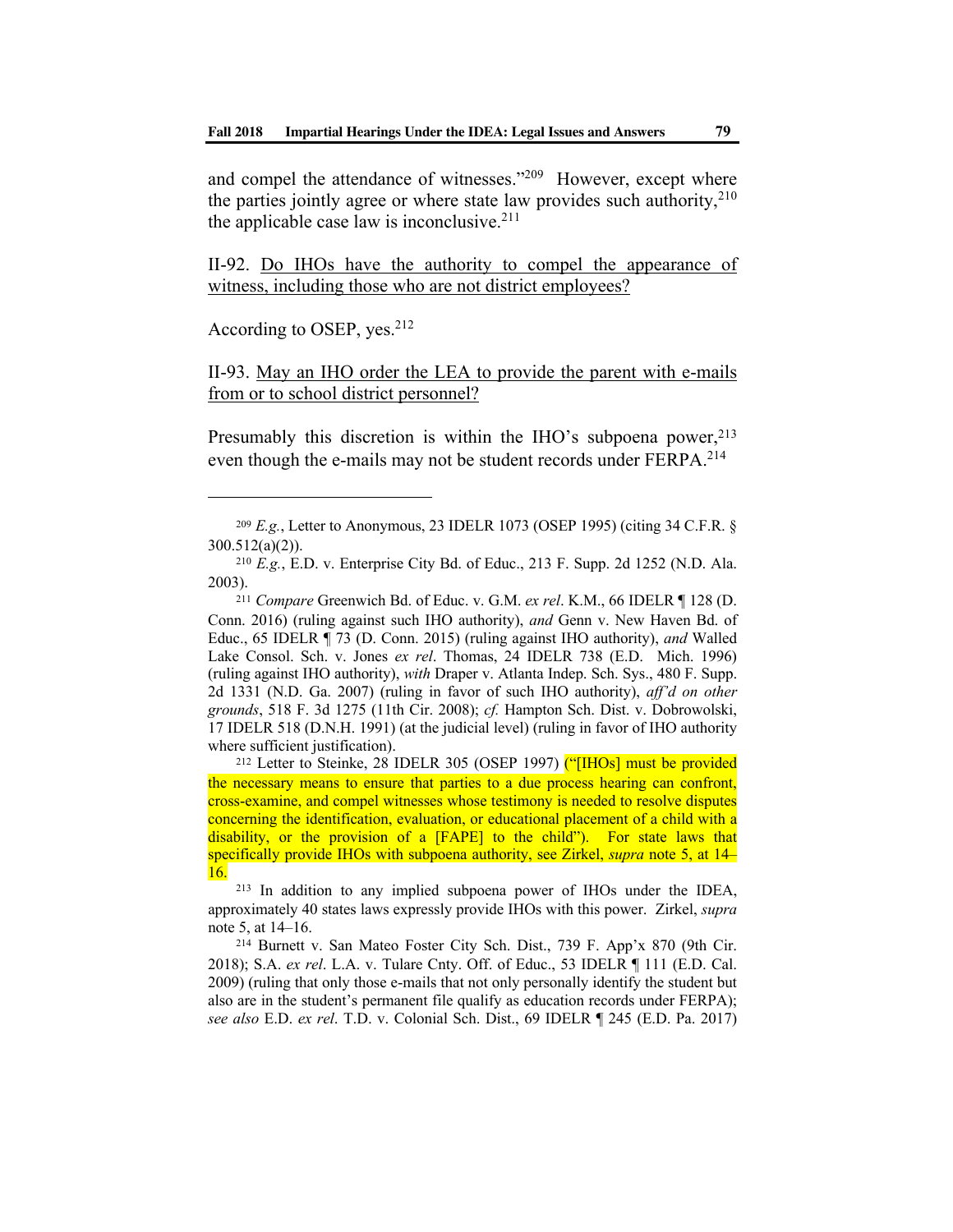II-94. Do IHOs have authority to order the district to provide the parent with access to the records of one or more other students as part of an impartial hearing?

Not without the consent of the parents of the other students, according to the Family Policy Compliance Office (FPCO), which is responsible for administering FERPA. For the hearing in question, which concerned a disciplinary record that included identifiable information about not only the student with disabilities whose parent initiated the hearing but also other students, FPCO provided this guidance:

> [A] school district should redact the names of, or information which would be directly related to, any other students mentioned in another student's education records before providing a parent access to the student's education records. In instances where joint records cannot be easily redacted or the information segregated out, the school district may satisfy a request for access by informing the parent about the contents of the record which relate to his or her child.215

Adding support for this answer, a federal district court recently upheld an IHO's refusal to allow the parents, via their expert, to access the records of other students. The court reasoned that even if the parents had obtained a court order to compel the district to produce redacted copies, the IHO would not have erred in denying their request in light of the overriding individualized nature of FAPE.<sup>216</sup>

II-95. Do IHOs have contempt powers?

No, unless state law provides such authority.<sup>217</sup>

II-96. Do IHOs have the authority to issue disciplinary sanctions

<sup>(</sup>ruling that parent was not entitled to access to e-mails not maintained by district).

<sup>215</sup> Letter to Anonymous, 113 LRP 14615 (FPCO Feb. 13, 2013).

<sup>216</sup> M.A. *ex rel*. A.A. v. Jersey City Bd. of Educ., 69 IDELR ¶ 57 (D.N.J. 2016).

<sup>217</sup> *E.g.*, E.D. v. Enterprise City Bd. of Educ., 213 F. Supp. 2d 1252 (N.D. Ala. 2003).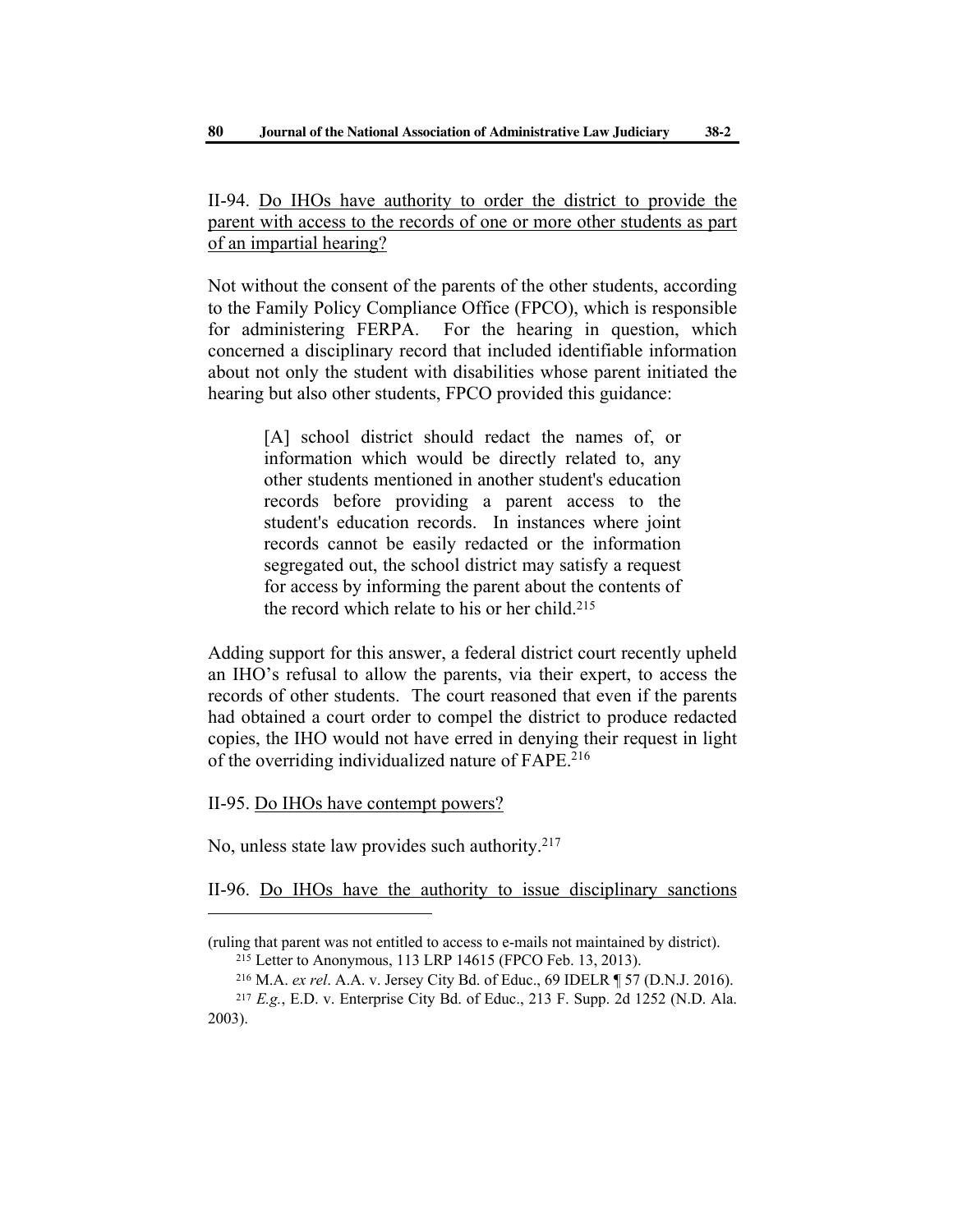against a party or the party's attorney for what the IHO regards as hearing misconduct?

Again, the answer is a matter of state law, according to OSEP.<sup>218</sup> The published case law is limited and largely supportive.<sup>219</sup>

#### II-97. May an IHO dismiss a hearing after multiple postponements?

It depends on state law. In a Massachusetts case, the court reversed such a dismissal where the hearing officer did so after granting the latest postponement request, but state law required the hearing officer to either 1) deny the motion for postponement or 2) grant it and set a new hearing date.<sup>220</sup>

## II-98. May the school district or its attorney provide the IHO with the

<sup>218</sup> Letter to Armstrong, 28 IDELR 303 (OSEP 1997).

<sup>219</sup> *E.g.*, Edward S. *ex rel*. T.S. v. W. Noble Sch. Corp. 63 IDELR ¶ 34 (N.D. Ind. 2014) (upholding IHO's dismissal with prejudice where parents repeatedly violated IHO's hearing orders); G.M. *ex rel*. Marchese v. Dry Creek Joint Elementary Sch. Dist., 59 IDELR ¶ 223 (E.D. Cal. 2012), *aff'd*, 595 F. App'x 698 (9th Cir. 2014) (upholding IHO's decision to partially award attorneys' fees of \$3880 to district for frivolous claim of parent's attorney); Silva v. District of Columbia, 57 F. Supp. 3d 62 (D.D.C. 2014) (upholding conditional dismissal with prejudice if not refiled within 30 days after withdrawal one week before hearing); Nicholas W. v Nw. Indep. Sch. Dist., 53 IDELR ¶ 43 (E.D. Tex. 2009) (upholding dismissal without prejudice where an alternative sanction was not available due to in forma pauperis status of complainant); K.S. *ex rel.* P.S. v. Fremont Unified Sch. Dist., 545 F. Supp. 2d 995 (N.D. Cal. 2008) (upholding IHO's decision to grant sanctions against parent's attorney); Poway Unified Sch. Dist. v. Stewart, 2008 WL 607530 (Cal. Ct. App. Mar. 6, 2008) (upholding ALJ sanction of \$3091 for parent's withdrawal on morning before the hearing); Stancourt v. Worthington City Sch. Dist., 841 N.E.2d 812 (Ohio Ct. App. 2005) (ruling that IHO has implied powers similar to those of a court but in this case the sanction of dismissal with prejudice was too harsh); Moubry v. Indep. Sch. Dist. No. 696, 32 IDELR ¶ 90 (D. Minn. 2000) (upholding IHO's order for parent's attorney to pay \$2,432 as a sanction for filing a frivolous fourth hearing request–based on Minnesota statute repealed in 2004. The majority of these cases arose in states with laws providing express grant to HO for sanctioning authority, but some viewed this authority as inherent. For a comprehensive analysis, see Salma A. Khaleq, *The Sanctioning Authority of Hearing Officers in Special Education*, 32 J. NAT'L ASS'N ADMIN. L. JUDICIARY 1 (2012).

<sup>220</sup> Philbin *ex rel*. S.P. v. Bureau of Special Educ. Appeals, 54 IDELR ¶ 96 (D. Mass. 2010).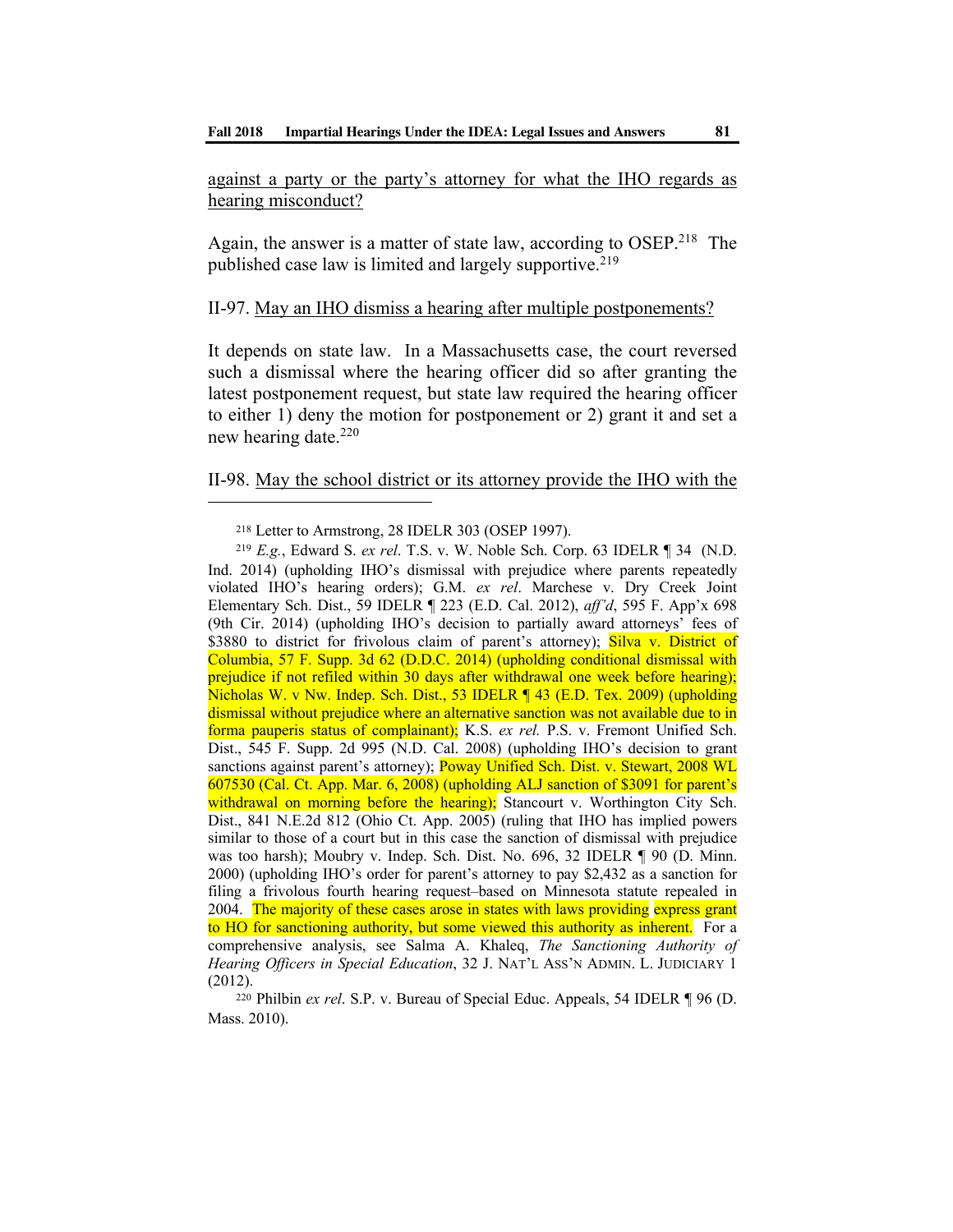student's education records without prior consent of the parent?

Yes, according to OSEP, if the parent filed for the hearing. Conversely, according to OSEP, if the district filed for a hearing, the school district may do so but only after providing due disclosure to the parent and via witnesses, not on an *ex parte* basis..<sup>221</sup>

II-99. Does the IDEA entitle the parent to a choice between a written or electronic record of the hearing?

Yes. Although the IDEA previously did not offer the parent a choice, $222$  the 1997 amendments revised the language to provide parents with "the right to a written, or, at the option of the parents, electronic verbatim record of such hearing."223 The 2004 amendments have retained this choice-providing language. However, the choice is for one or the other, not both. <sup>224</sup>

II-100. Does an audio-tape qualify as an "electronic verbatim record of the hearing"?

Probably yes.<sup>225</sup>

II-101. Does this right to a transcript or other verbatim record extend to prehearing sessions?

<sup>221</sup> Letter to Stadler, 24 IDELR 973 (OSEP 1996).

<sup>222</sup> *E.g.*, Edward B. v. Paul, 814 F.2d 52, 54 (1st Cir. 1987).

<sup>223</sup> Individuals with Disabilities Education Act, 20 U.S.C. § 1415(h)(3) (2018). Thus, the First Circuit's aforementioned (*supra* note 221) *Edward B.* decision is no longer good law. *E.g.*, Stringer v. St. James Sch. Dist., 446 F.3d 799 (8th Cir.  $2006$ ).

Letter to Maldonado, 49 IDELR ¶ 257 (OSEP 2007), https://www2.ed.gov/policy/speced/guid/idea/letters/2007- 3/maldonado091107dueprocess3q2007.pdf.

 $225$  One reason is that at the time of the 1997 Amendments to the IDEA, the availability of digital records was much more limited than now, thus affecting the determination of Congressional intent. Second, the Eighth Circuit reasoned that in reenacting the phrase Congress is presumed to have been aware of the previous judicial interpretation that "an audio recording is included as an electronic verbatim record under the IDEA." *Stringer v. St. James Sch. Dist.,* 446 F.3d at 804–05.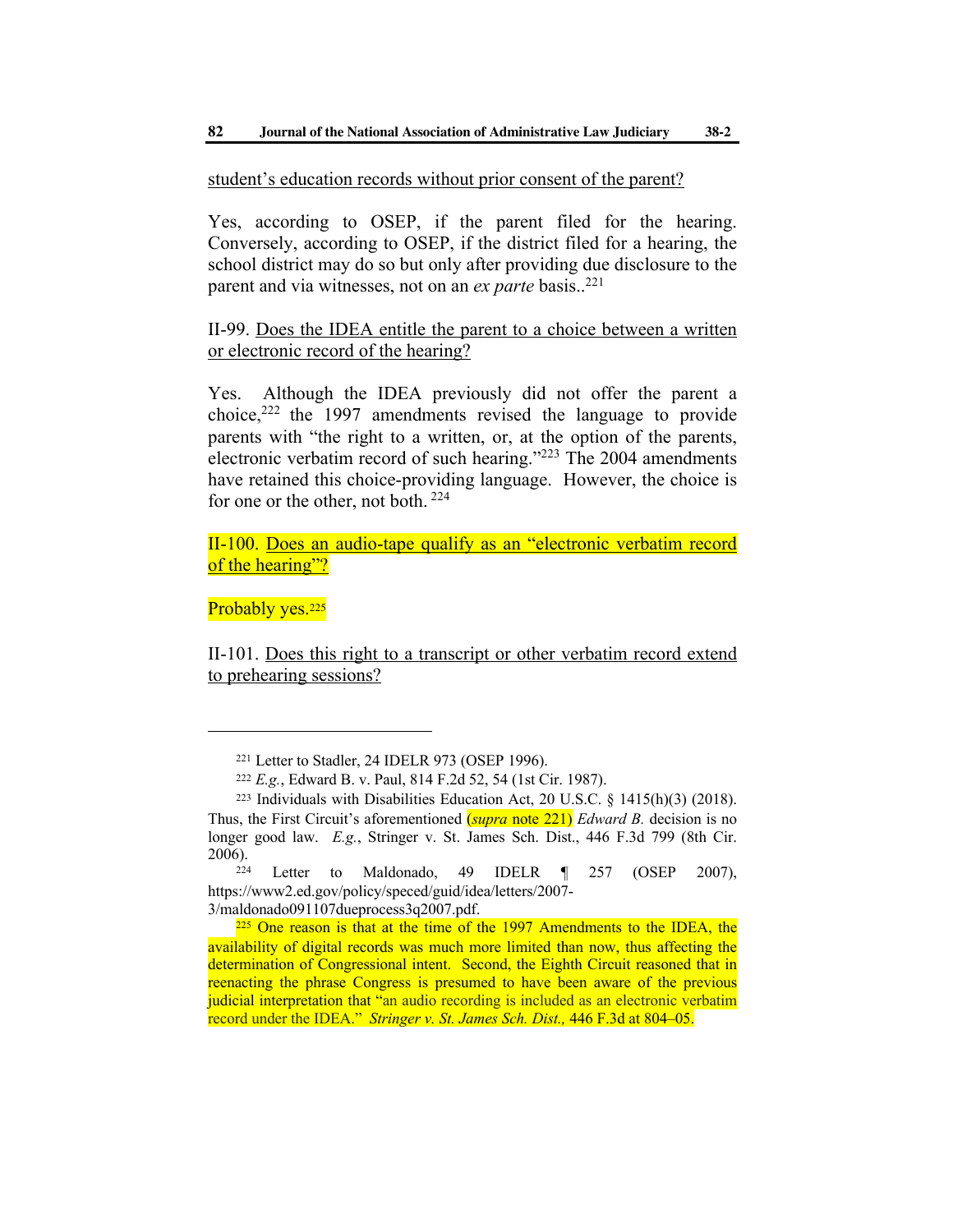No, according to an unpublished Eleventh Circuit decision, unless state law expressly provides otherwise.<sup>226</sup>

II-102. Do the parties have a right to a transcript or other verbatim record before their closing oral arguments or written briefs?

Probably not under the IDEA, unless state law provides otherwise. The reason is that OSEP has interpreted the timing of the availability of the oral or written verbatim record as relatively open-ended, extending even after the expiration of the period to appeal the IHO's decision.<sup>227</sup>

II-103. Is the parent entitled to a translation of the hearing transcript into his or her native language?

Not in the absence of a state law according to a Pennsylvania appellate court in a gifted education case.<sup>228</sup>

II-104. Does the failure to provide the parent with the complete transcript or recording amount to a denial of FAPE?

It depends on whether the missing testimony is significant in terms of affecting the child's substantive right to FAPE.<sup>229</sup>

II-105. May IHOs take official notice of a fact or standard akin to a court's power of judicial notice?

The pertinent case law is insufficient to provide a clear answer where state law does not expressly provide this power.<sup>230</sup>

<sup>226</sup> A.L. v. Jackson Cnty. Sch. Bd., 635 F. App'x 774 (11th Cir. 2015).

<sup>227</sup> *Dispute Resolution Procedures*, *supra* note 18, at item C-24.

<sup>228</sup> Zhou v. Bethlehem Area Sch. Dist., 976 A.2d 1284 (Pa. Commw. Ct. 2009).

<sup>229</sup> *E.g.*, Kingsmore v. District of Columbia, 466 F.3d 118 (D.C. Cir. 2006); J.R. *ex rel*. W.R. v. Sylvan Union Sch. Dist., 50 IDELR ¶ 130 (E.D. Cal. 2008).

<sup>230</sup> *E.g.*, J.W. v. Fresno Unified Sch. Dist., 626 F.3d 431 (9th Cir. 2010) (rejecting challenge to non-use in connection with applicable state law); Ross v. Framingham Sch. Comm., 44 F. Supp. 2d 104 (D. Mass. 1999), *aff'd mem.*, 229 F.3d 1133 (1st Cir. 2000) (rejecting challenge to use but not addressing this issue squarely); *cf*. Brandon H. v. Kennewick Sch. Dist., 82 F. Supp. 2d 1174 (E.D. Wash.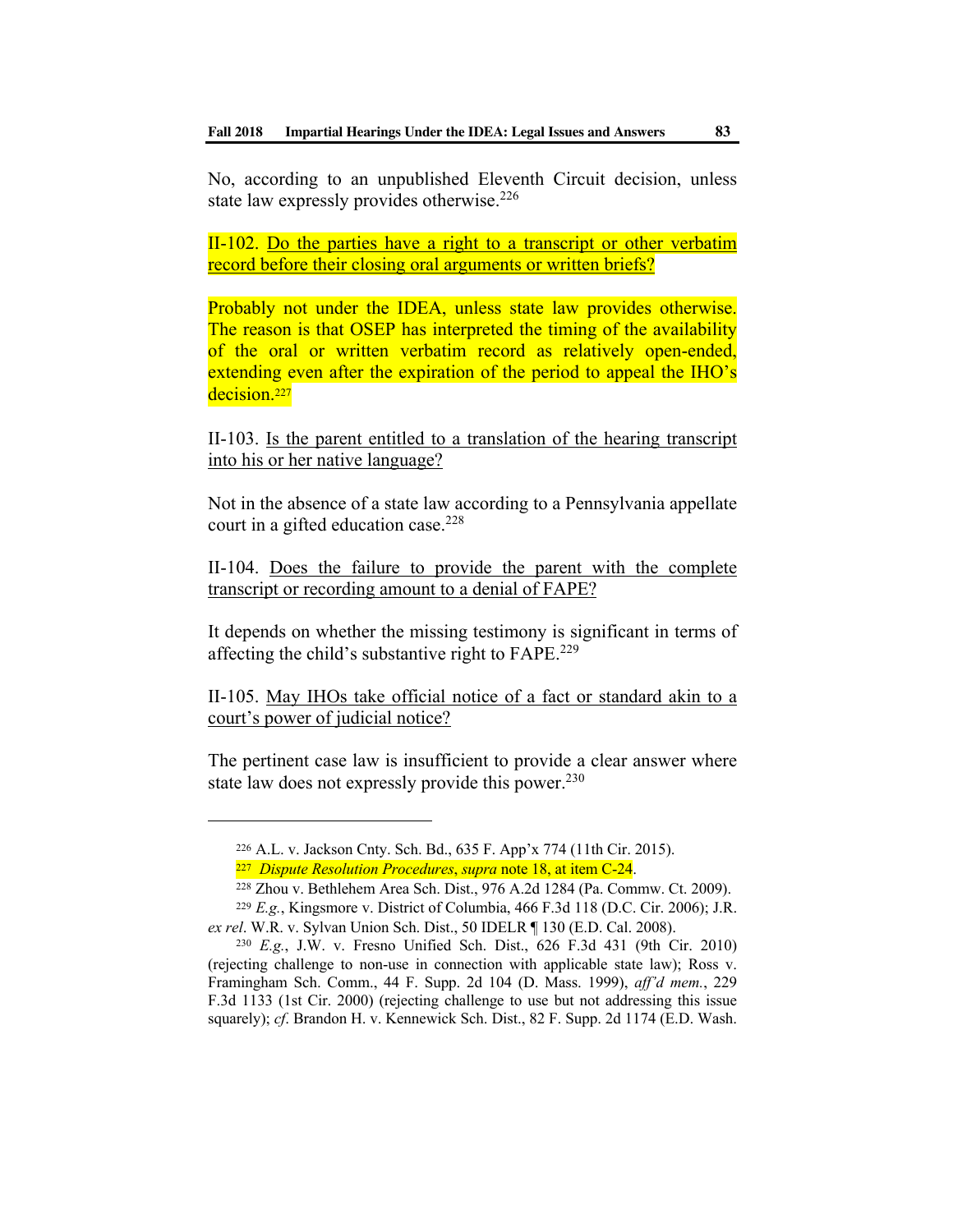#### II-106. May an IHO admit hearsay evidence?

Generally, yes unless state law dictates otherwise,<sup>231</sup> but relying on it in the IHO's decision without corroborative proof may be problematic.232

# II-107. May an IHO admit evidence from the period prior to the applicable statute of limitations?

Yes. This determination is within the IHO's broad discretion,<sup>233</sup> which allows for three overlapping bases. First, the calculation of this period provides latitude between the triggering KOSHK date and "the alleged action that forms the basis of the due process complaint."234 Second, courts have distinguished the relevant claims period from the relevant evidentiary period.<sup>235</sup> Finally, the IHO's discretion extends to

<sup>2000) (</sup>citing Washington law specifying said authority); C.S. v. N.Y.C. Dep't of Educ., 67 IDELR ¶ 87 (S.D.N.Y. 2016) (sidestepping the challenge where the IHO's use of judicial notice was not essential to his ruling).

<sup>231</sup> *E.g.*, Jalloh *ex rel.* R.H. v. District of Columbia, 535 F. Supp. 2d 13 (D.D.C. 2008); Sykes v. District of Columbia, 581 F. Supp. 2d 261 (D.D.C. 2007); Glendale Unified Sch. Dist. v. Almasi, 122 F. Supp. 1093 (C.D. Cal. 2000).

<sup>232</sup> *E.g.*, Speight v. Dep't of Corrections, 989 A.2d 77 (Pa. Commw. Ct. 2010) (ruling in context of administrative hearings generally, rather than IDEA IHO hearings specifically, in Pennsylvania).

<sup>233</sup> *E.g.*, Assistance to States for the Education of Children With Disabilities and Preschool Grants for Children With Disabilities, 71 Fed. Reg. 46,540, 46,706 (Aug. 14, 2006) (to be codified at 34 C.F.R. pt. 300) (listing compliance with the statute of limitations as one of the examples of the IHO's broad discretion).<br><sup>234</sup> 20 U.S.C. § 1415(f)(3)(C).

<sup>235</sup> E.g., Phyllene W. v. Huntsville City Bd. of Educ., 630 F. App'x 917, 925–26 (11th Cir. 2015) ("[S]tatutes of limitations operate to bar *claims* that mature outside the applicable limitations period. . . . But, *evidence* that is relevant to establish claims maturing within this limitations period is admissible."); M.S. v. Randolph Bd. of Educ., 75 IDELR ¶ 103 (D.N.J. 2019) ("a statute of limitations will not preclude the introduction of evidence that predates the start of the limitations period if it is relevant to events that give rise to a timely claim."); J.Y. *ex rel.* E.Y. v. Dothan City Bd. of Educ., 63 IDELR ¶ 33 (M.D. Ala. 2014) ("Statutes of limitations operate only to bar claims that accrue outside the applicable limitations period; evidence that is relevant to establish claims that accrued within the limitations period is generally admissible.").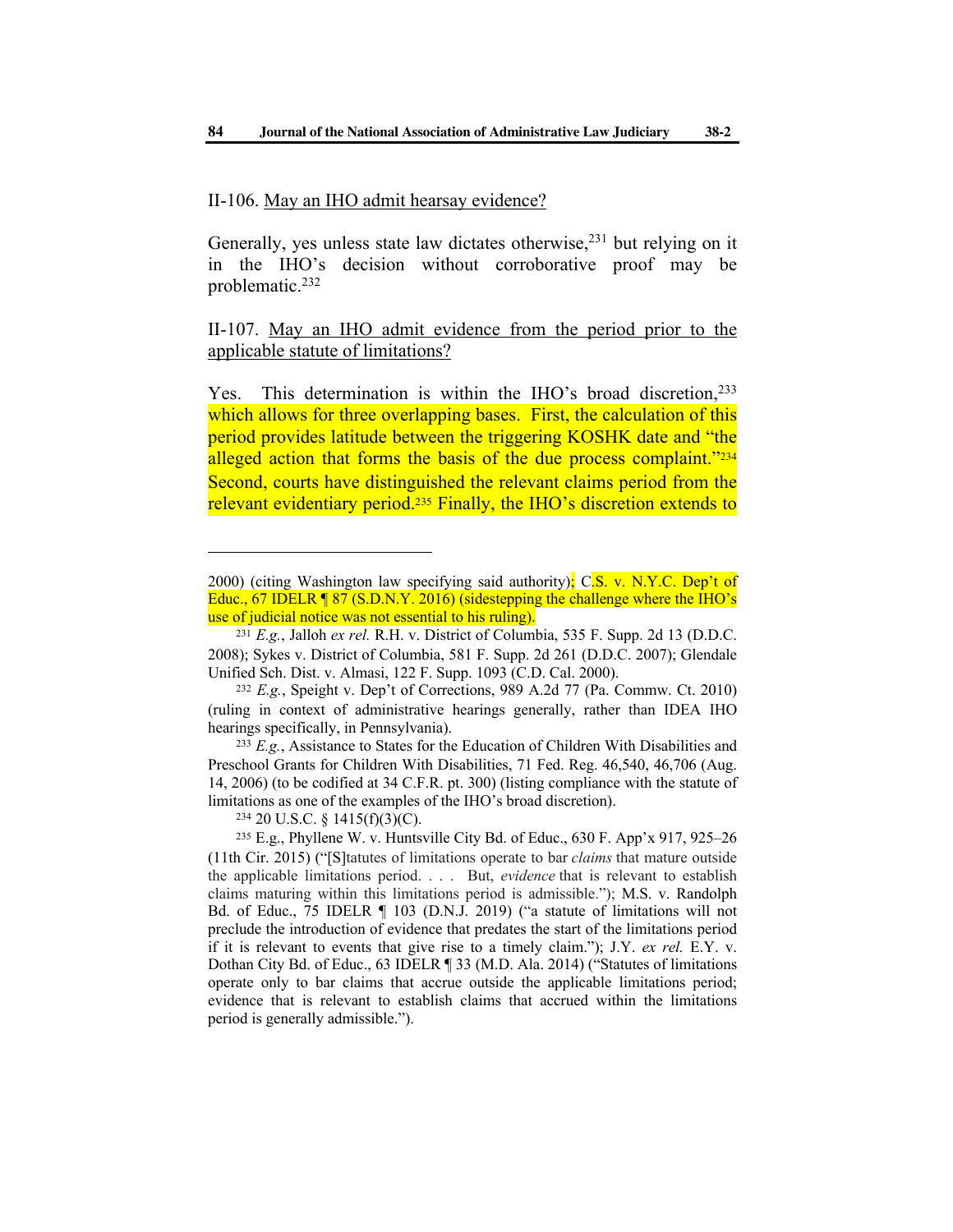limited evidence for contextual purposes.<sup>236</sup>

II-108. Does the "snapshot" rule, or evidentiary standard, apply for IHO's assessment of the appropriateness of IEPs?

It depends on the jurisdiction. For example, the First, Second, Third, Fourth, Ninth, and D.C. Circuits have adopted this standard,  $237$ whereas the Tenth Circuit partially disagreed<sup>238</sup> previous to the seeming endorsement of the snapshot approach in *Endrew F*.<sup>239</sup> This approach considers the time of the educational decision, not the adjudicator's deliberations, as controlling to determine appropriateness.

# II-109. On the other hand, what is the "four corners" evidentiary rule in relation to FAPE determinations?

This standard, which originates in contract law, exclusively restricts consideration to the final version of the IEP that the school system offered during the IEP process.240 Various circuits have adopted it but typically only in limited circumstances or with exceptions.<sup>241</sup>

<sup>236</sup> *E.g.*, Haw. Dep't of Educ. v. E.B. *ex rel.* J.B., 45 IDELR ¶ 249 (D. Haw. 2006) (consistent with [the] statute of limitations, the [IHO] was permitted to consider . . . prior events for other purposes, such as to provide context").

<sup>237</sup> *E.g.*, R.F. v. Cecil Cnty. Pub. Sch., 919 F.3d 237, 250 (4th Cir. 2019); Z.B. v. District of Columbia, 888 F.3d 515, 524 (D.C. Cir. 2018); R.E. v. N.Y.C. Dep't of Educ., 694 F.3d 167, 186 (2d Cir. 2012); Lessard v. Wilton Lyndeborough Coop. Sch. Dist., 518 F.3d 18, 29 (1st Cir. 2008); Adams v. Or., 195 F.3d 1141, 1149 (9th Cir. 1999); Fuhrmann v. E. Hanover Bd. of Educ., 993 F.2d 1031, 1041 (3d Cir. 1993) (Mansmann, J., concurring)

<sup>238</sup> *E.g.*, M.S. *ex rel*. Simchick v. Fairfax Cnty. Sch. Bd., 553 F.3d 315, 326—27 (4th Cir. 2009); O'Toole v. Olathe Dist. Sch. Unified Sch. Dist., 144 F.3d 692, 702- 03 (10th Cir. 1998).

<sup>239</sup> Endrew F. v. Douglas Cnty. Sch. Dist. RE-1, 137 S. Ct. 988, 999 (2017) ("recognition that crafting an appropriate program of education requires a prospective judgment by school official.").

<sup>240</sup> *E.g.*, C.G. v. Five Town Cmty. Sch. Dist., 513 F.3d 279, 285 (2d Cir. 2008) (explaining but not either adopting or rejecting this standard).

<sup>241</sup> *E.g.*, R.E. v. N.Y.C. Dep't of Educ., 694 F.3d 167 (2d Cir. 2012); D.S. v. Bayonne Bd. of Educ., 602 F.3d 503 (3d Cir. 2010); Sytsema v. Acad. Sch. Dist., 538 F.3d 1306 (10th Cir. 2008); A.K. v. Alexandria City Sch. Bd., 484 F.3d 672 (4th Cir. 2007); Knable v. Bexley City. Sch. Dist., 238 F.3d 755 (6th Cir. 2001); Union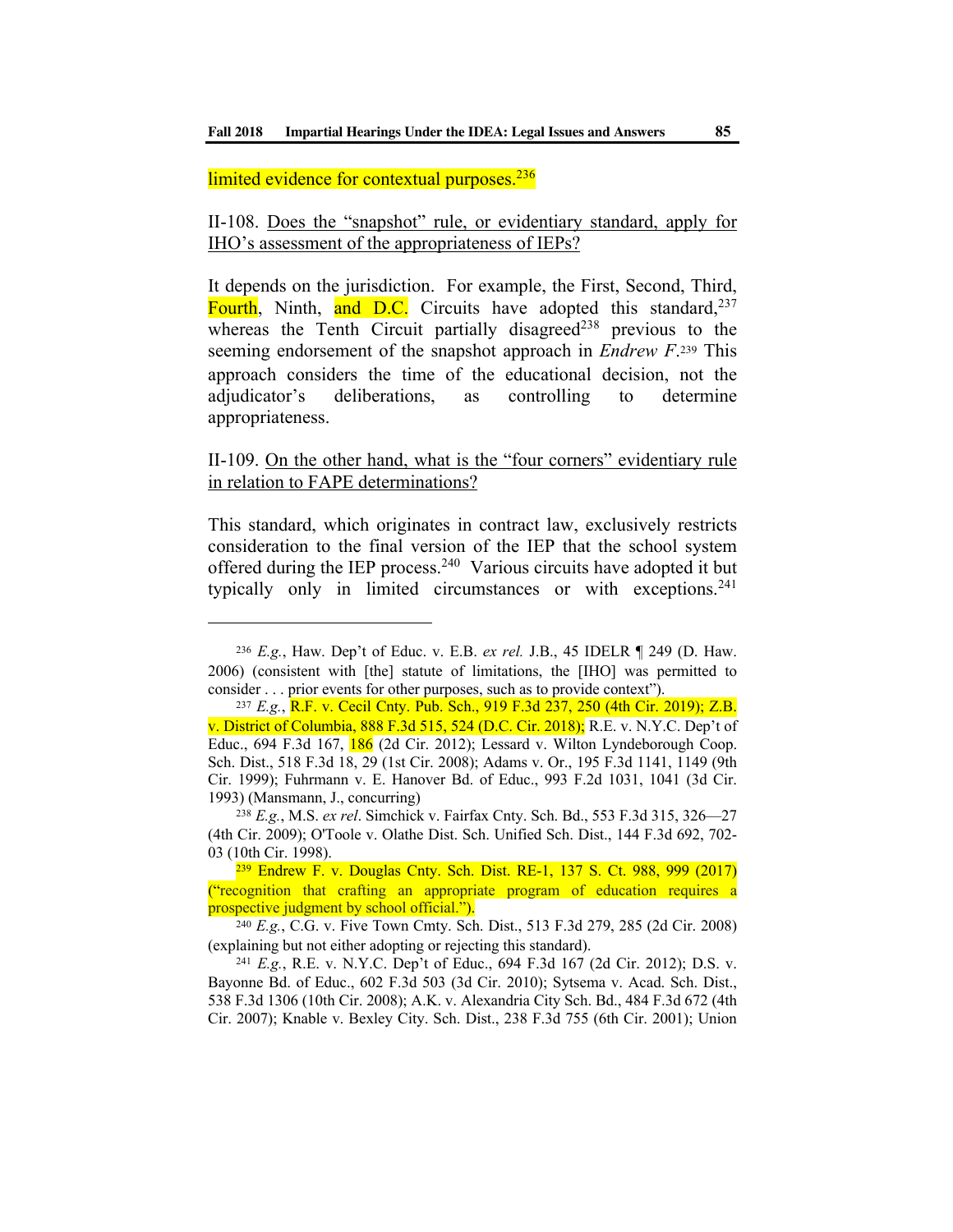However, on occasion it is fused or confused with the abovementioned snapshot approach, which is overlapping but separable.<sup>242</sup>

II-110. May the party that requested the hearing generally raise issues not in the complaint?

No,<sup>243</sup> unless the other either party agrees<sup>244</sup> or—at least in the Second Circuit—"open[s] the door" (e.g., via its opening statement or via its questioning of witnesses).<sup>245</sup> Clarifying that "the waiver rule is not to be mechanically applied," the Second Circuit has explained that "[t]he key … is fair notice and preventing parents from 'sandbag[ging] the school district' by raising claims after the expiration of the resolution period."246 In a subsequent decision, a federal district court in New York concluded that the parent had provided fair notice of the issue of methodology via a general reference in the complaint to the lack of sufficient progress in a similar program.<sup>247</sup> Reaching a similar result as the Second Circuit's exceptions, the Ninth Circuit found applicable

Sch. Dist. v. Smith, 15 F.3d 1519 (9th Cir. 1994). For a more recent, state appellate court decision, see Jenna R.P. v. City of Chi. Sch. Dist. No. 229, 3 N.E.3d 921 (Ill. Ct. App. 2013).

<sup>242</sup> *E.g*., Montgomery Cnty. Intermediate Unit 23 v. A.F., 506 F. Supp. 3d 293, 313–15 (E.D. Pa. 2020).

<sup>243</sup> *E.g.*, R.E. v. N.Y.C. Dep't of Educ., 694 F.3d 167, 187–88 (2d Cir. 2012); Cnty. of San Diego v. Cal. Special Educ. Hearing Off., 93 F.2d 1458 (9th Cir. 1996). For examples of enforcement of this stricture, see McAllister v. District of Columbia, 53 F. Supp. 3d 55 (D.D.C. 2014); T.G. *ex rel.* R.P. v. N.Y.C. Dep't of Educ., 973 F. Supp. 2d 320 (S.D.N.Y. 2013); Saki *ex rel.* Saki v. Haw. Dep't of Educ., 50 IDELR ¶ 103 (D. Haw. 2008).

<sup>&</sup>lt;sup>244</sup> Individuals with Disabilities Education Act, 20 U.S.C.  $\S$  1415(f)(3)(B) (2018); OSERS Assistance to States for the Education of Children with Disabilities, 34 C.F.R. § 300.511(d) (2019). For application of this general requirement to the levels beyond the IHO, see, e.g., R.C. *ex rel.* M.C. v. Byram Hills Sch. Dist., 906 F. Supp. 2d 256, 268-69 (S.D.N.Y. 2012); 245 M.H. v. N.Y.C. Dep't of Educ., 685 F.3d 217, 250 (2d Cir. 2012); Y.S. v.

N.Y.C. Dep't of Educ., 62 IDELR ¶ 56 (S.D.N.Y. 2013) (via its witnesses and via cross examination of the other side's witnesses). This exception is narrowly limited. *E.g.*, B.P. v. N.Y.C. Dep't of Educ., 634 F. App'x 845, 849–50 (2d Cir. 2015). 246 A.S. *ex rel*. Mr. S. v. N.Y.C. Dep't of Educ., 573 F. App'x 63, 65 (2d Cir.

<sup>2014) (</sup>citing C.F. *ex rel*. R.F. v. N.Y.C. Dep't of Educ., 746 F.3d 68, 78 (2d Cir. 2014)).

<sup>247</sup> J.W. *ex rel*. Jake W. v. N.Y.C. Dep't of Educ., 95 F. Supp. 3d 592, 603 (S.D.N.Y. 2015).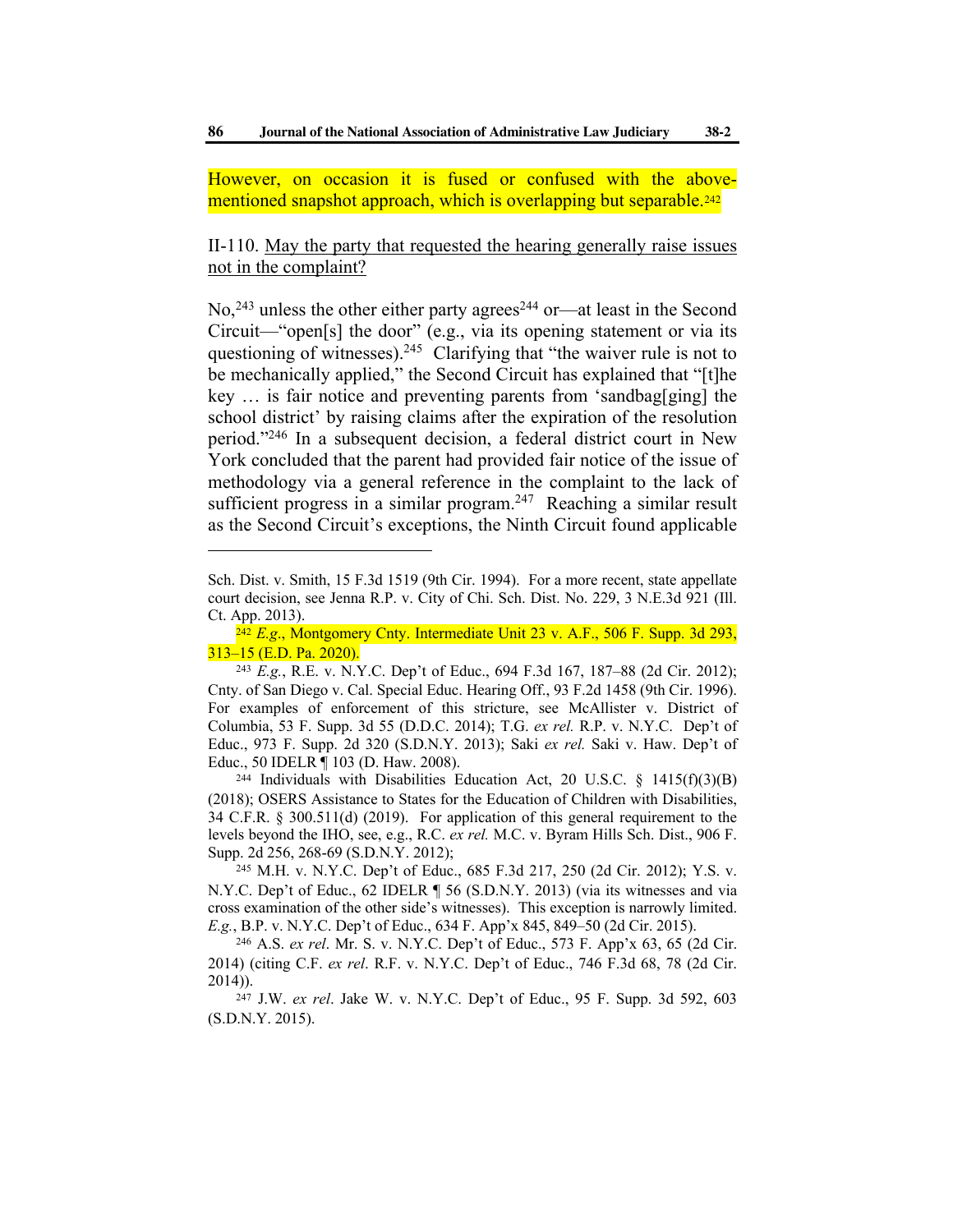to IDEA hearings the federal evidentiary rule that treats issues as raised in the complaint if tried by express or implied consent.<sup>248</sup>

II-111. May the complaining party raise additional issues specifically via a reservation of rights provision in their complaint?

No, according to a published federal court decision in New York.<sup>249</sup>

II-112. May the other (i.e., noncomplaining) party raise issues not in the complaint?

The regulations do not address this question, but the accompanying commentary takes the position that the answer is a matter of state procedures and, in their absence, the IHO's discretion.250

II-113. Does an IHO have authority to proceed with the hearing in the absence of a party?

In general, courts review such matters on an abuse of discretion standard, which makes it advisable for the IHO to provide and document due notice to the non-appearing party and ample opportunity for rescheduling participation. Thus, it would appear to be in effect a last resort within the need for a prompt decision. In applying these limited circumstances, courts have upheld the IHO in the clear majority of cases.<sup>251</sup>

<sup>248</sup> M.C. *ex rel*. M.N. v. Antelope Union High Sch. Dist., 858 F.3d 1159, 1196 (9th Cir. 2017).

<sup>249</sup> B.P. v. N.Y.C. Dep't of Educ., 841 F. Supp. 2d 605, 611 (E.D.N.Y. 2012).

<sup>250</sup> Assistance to States for the Education of Children With Disabilities and Preschool Grants for Children With Disabilities, 71 Fed. Reg. 46,540, 46,706 (Aug. 14, 2006) (to be codified at 34 C.F.R. pt. 300); *see also* Letter to Cohen, *supra* note 23.

<sup>251</sup> *Compare* J.D. *ex rel.* Davis v. Kanawha Cnty. Bd. of Educ*.*, Civ. A. No. 2:09-cv-00139, 2009 WL 4730804 (S.D. W. Va. Dec. 4, 2009), *aff'd mem.*, 357 F. App'x 515 (4th Cir. 2009); A.S. v. William Penn Sch. Dist., 63 IDELR ¶ 62 (E.D. Pa. 2014); Horen v. Bd. of Educ. of Toledo Pub. Sch. Dist., 655 F. Supp. 2d 794 (N.D. Ohio 2009); *cf*. Doe v. E. Greenwich Sch. Dep't, 89 A.2d 1258 (R.I. 2006) (upholding dismissal via exhaustion analysis); Cnty. of Tolumne v. Special Educ. Hearing Off., No. F046485, 2006 WL 165045 (Cal. Ct. App. Jan. 14, 2006), *with* Millay *ex rel.* YRM v. Surry Sch. Dep't, 707 F. Supp. 2d 56 (D. Me. 2010).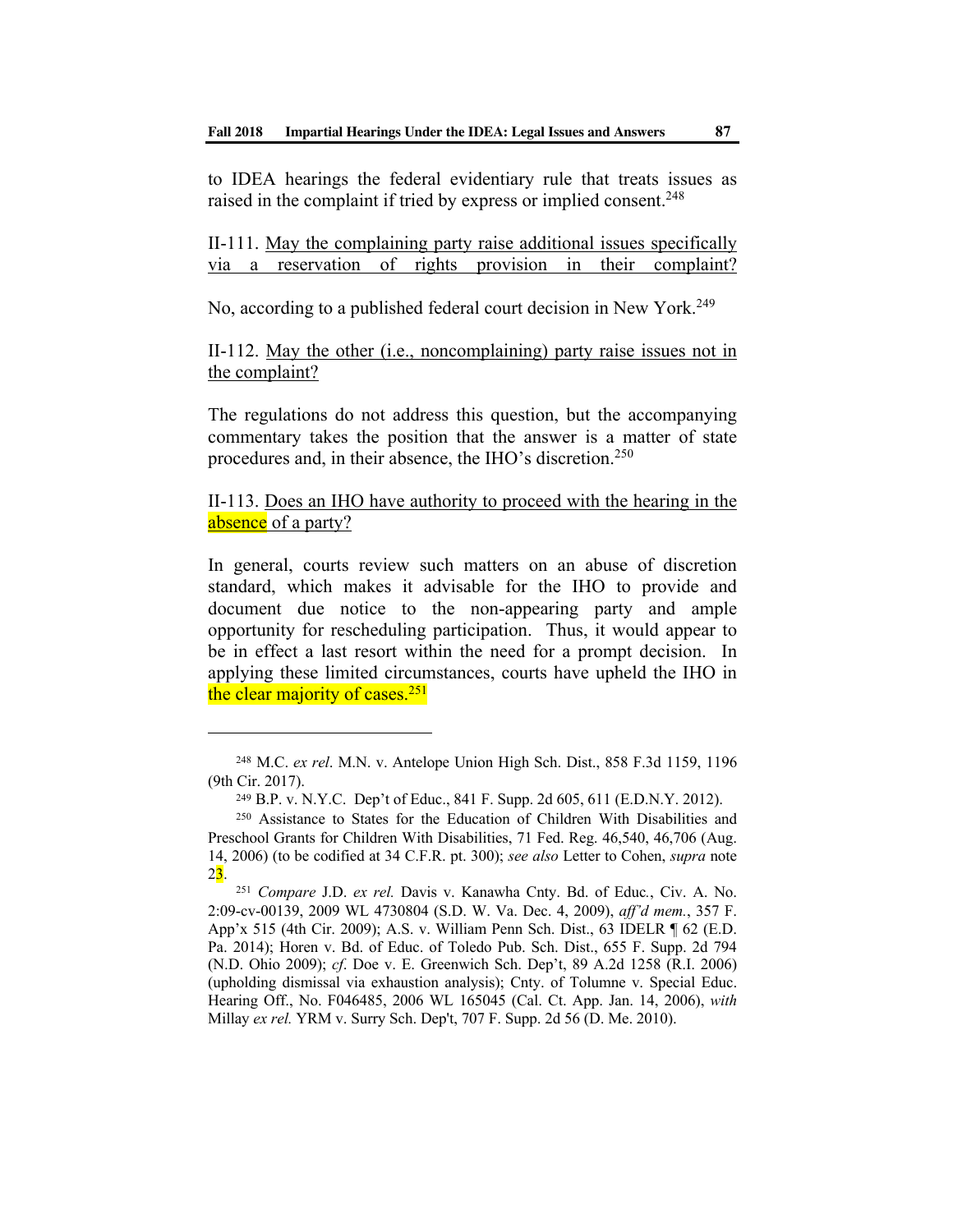II-114. May an IHO order the independent evaluation of the child? If so, who is responsible for payment of the evaluator, and are there any limits to the cost and qualifications?

The IDEA regulations make clear that if the IHO orders the evaluation it is at public expense (i.e., the district is responsible for payment).  $252$ The courts have recognized that this regulation provides the underlying authority for such an order,<sup>253</sup> including its use for providing an expert assessment for determining a compensatory education award per the qualitative approach.254 The cost and qualifications limits are those that apply to the district's use of evaluators.<sup>255</sup> However, an order for a trial period as the evaluation poses other limits,<sup>256</sup> and the issue of an IEE at public expense is also distinguishable.<sup>257</sup>

II-115. Does the school system have the legal right to object to the parent's choice to have the hearing open or closed to the public?

<sup>252</sup> OSERS Assistance to States for the Education of Children with Disabilities, 34 C.F.R. § 300.502(d) (2018).

<sup>253</sup> *E.g.*, B.D. v. District of Columbia, 817 F.3d 792 (D.C. Cir. 2016); Lopez-Young v. District of Columbia, 211 F. Supp. 3d 42 (D.D.C. 2016).

<sup>254</sup> *E.g.*, Luo v. Council Rock Sch. Dist., 68 IDELR ¶ 245 (E.D. Pa. 2016); Lyons v. Lower Merion Sch. Dist., 56 IDELR ¶ 169 (E.D. Pa. 2010); Manchester-Essex Reg'l Sch. Dist. Comm. v. Bureau of Special Educ. Appeals, 490 F. Supp. 2d 49, 54 (D. Mass. 2007). Indeed, it is reversible error for an IHO not to issue such an order in certain circumstances. *E.g.*, M.Z. *ex rel.* D.Z. v. Bethlehem Area Sch. Dist., 521 F. App'x 74, 77 (3d Cir. 2013) (ruling that the IHO erred by not ordering an IEE at public expense upon finding the district's evaluation to be inappropriate).

<sup>255</sup> OSERS Assistance to States for the Education of Children with Disabilities, 34 C.F.R. § 300.502(e). Limitations of an evaluator's implementation of the IHO's order is a separable issue. *E.g.,* Luo v. Council Rock Sch. Dist., 68 IDELR ¶ 245 (E.D. Pa. 2016) (recognizing a constitutional privacy claim upon private psychologist's access to student's records in the absence of parental consent).

<sup>256</sup> *E.g.,* Manchester-Essex Reg'l Sch. Dist. Comm. v. Bureau of Special Educ. Appeals, 490 F. Supp. 2d 49, 54 (D. Mass. 2007). Indeed, it is reversible error for

an IHO not to issue such an order in certain circumstances. 257 *E.g.*, M.Z., 521 F. App'x at 77 (ruling that the IHO erred by not ordering an IEE at public expense upon finding the district's evaluation to be inappropriate); Lyons v. Lower Merion Sch. Dist., 56 IDELR ¶ 169 (E.D. Pa. 2010) (ruling that the regulation authorizing an IHO to order an IEE "'as part of' a larger process" does not deprive an IHO of jurisdiction of a request for an IEE at public expense).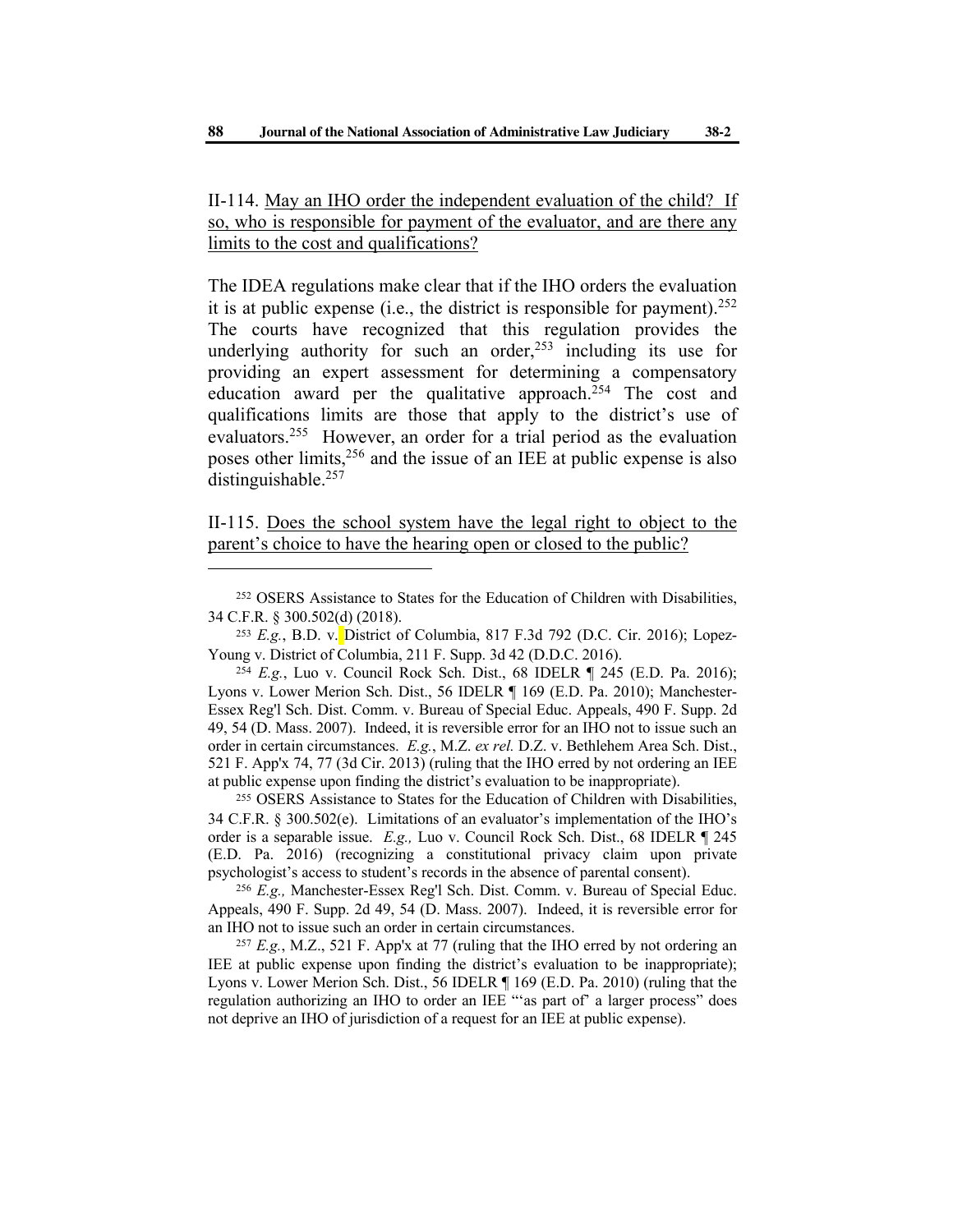Not according to OSEP.<sup>258</sup>

II-116. What is the outer boundary of a parent's right in terms of having individuals, including members of the press, attend hearing that they have chosen to be closed?

According to OSEP, the outer limit is for "individuals who have some direct relationship to the parties and/or a personal need to understand the conduct of proceedings generally," thus not extending to members of the press.259 OSEP also added the reminder that an IHO may "remove any individual in attendance whose behavior is disruptive or otherwise interferes with conducting a fair and impartial hearing."260

II-117. Do school employees, whom the parent has not invited, have the right to attend a closed hearing?

No, according to OSEP, unless (1) the parents have provided consent, (2) the IDEA regulations authorize their attendance, or they meet the FERPA exception for "legitimate educational interests."261 OSEP also emphasized that in such matters, the IHO "is in the best position to ensure that the confidentiality of personally identifiable information is properly protected and that standard legal practice is followed in the due process hearing."262

II-118. Is opposing counsel entitled to a copy of an expert's notes for cross-examination if the expert uses the notes on direct examination?

Yes, according to an unpublished decision in New Hampshire, but the

<sup>&</sup>lt;sup>258</sup> Letter to Eig,  $68$  IDELR  $\parallel$  109 (OSEP 2016), https://www2.ed.gov/policy/speced/guid/idea/memosdcltrs/osep-letter-fg-8-04- 16.pdf.

<sup>259</sup> *Id*.

<sup>260</sup> *Id*.

<sup>&</sup>lt;sup>261</sup> Letter to Reisman, 60 IDELR  $\P$  293 (OSEP 2012) (citing 34 C.F.R. §  $99.31(a)(1)$ , https://www2.ed.gov/policy/speced/guid/idea/memosdcltrs/12-015702r-pa-gran-dph-11-30-12.pdf. 262 *Id*.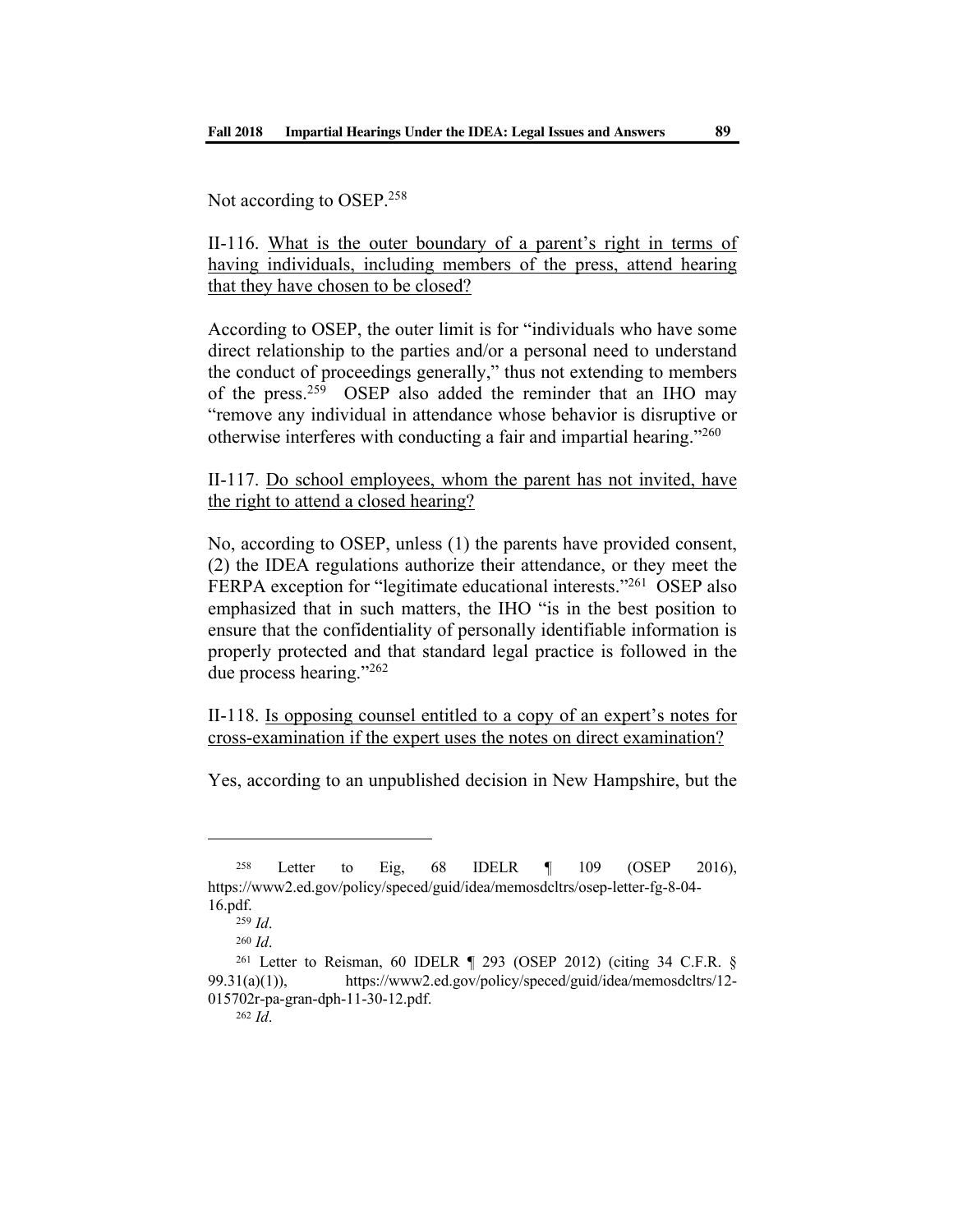court relied in part on the state-adopted Federal <mark>R</mark>ules of Evidence.<sup>263</sup>

II-119. Does attorney-client privilege apply to lay advocates in impartial hearings under the IDEA?

It depends on state law. For example, a federal magistrate concluded that New Jersey law implied an affirmative answer for impartial hearings under the IDEA.<sup>264</sup>

II-120. In a compensatory education or tuition reimbursement case, does the IHO have the discretionary authority to bifurcate the hearing so that the remedial issue is reserved for a second stage depending on the outcome of the FAPE issue?

This matter is largely unsettled. With very limited exception,  $265$  state laws do not address this question. Similarly, the directly applicable case law provides qualified but limited support.<sup>266</sup> Arguably, this procedure, if exercised prudently, fulfills the IDEA purpose of efficient hearings. Moreover, if the parties agree to the procedure and cooperate in its prompt completion, its practical utility and legal defensibility would seem to be high.

II-121. May an IHO (a) rely in part on unsworn statements of a party during the prehearing conference and (b) consider sworn testimony of the parent showing a bias for parochial schools?

According to a recent First Circuit Court of Appeals decision, the answers are (a) yes, and (b) maybe. More specifically, the court respectively (a) rejected the application of the Federal Rules of

<sup>263</sup> I.D. *ex rel*. W.D. v. Westmoreland Sch. Dist., 17 IDELR 684 (D.N.H. 1991).

<sup>264</sup> Woods *ex rel.* T.W. v. N.J. Dep't of Educ., 858 F. Supp. 51 (D.N.J. 1993).

<sup>265</sup> CONN. AGENCIES REGS. § 10-76h-14(b) (authorizing IHOs to bifurcate the hearing in tuition reimbursement cases); *cf*. N.J. ADMIN. CODE § 1:1-14.6(e) (providing more general and qualified authority for HO bifurcation of the hearing).

<sup>266</sup> L.J. v. Fair Lawn Bd. of Educ., 486 F. App'x 967 (3d Cir. 2012) (upholding the IHO's bifurcation of the hearing in a tuition reimbursement case based on state law as applied to the particular circumstances); Maple Heights City Sch. Dist. v. A.C. *ex rel*. A.W., 68 IDELR ¶ 5 (N.D. Ohio 2016) (concluding that the IHO implicitly has bifurcation authority in a compensatory education case and any delay affects both parties equally).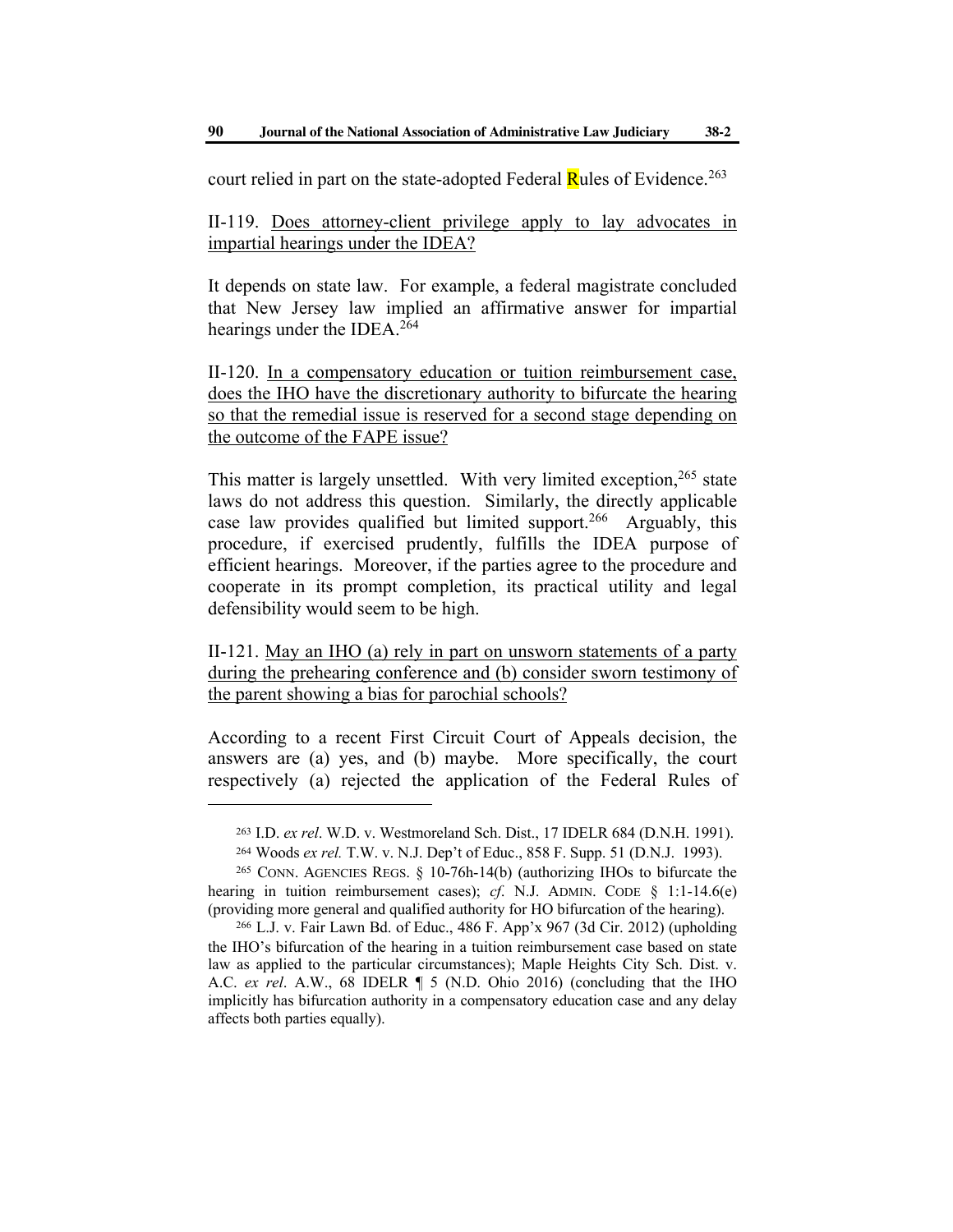Evidence regarding settlement and other such statements, and (b) concluded that this considered preference was relevant to the FAPE issue but not the ultimate foundation for the IHO's decision.<sup>267</sup>

### III. DECISION ISSUES

### *A. Decisional Factors*

III-1. What is the role of medical, psychological, and educational diagnoses that are not listed in the IDEA classifications for eligibility?

Such diagnoses may provide a supplementary role, but they are not generally necessary; in cases of conflict in definitions or criteria, the IDEA specifications are controlling. 268

III-2. Is the "educational performance" component of the eligibility definition limited to the academic, as compared with the social, dimension?

The two major appellate decisions are split on this interpretational issue.269

III-3. Are any of the procedural violations of the IDEA a per se denial of FAPE?

The only seeming possibility, depending on the interpretation of the relevant IDEA language, is where the proof is preponderant that the district "[s]ignificantly impeded the parent's opportunity to participate in the decision-making process regarding the provision of a FAPE to

<sup>267</sup> Johnson v. Bos. Pub. Sch., 906 F.3d 182 (1st Cir. 2018). This question- andanswer item overlaps with the Impartiality and Decisional Issues sections of this document.

<sup>268</sup> *E.g.*, Perry A. Zirkel, *The Role of the DSM in IDEA Case Law*, 39 COMMUNIQUÉ 30 (Jan. 2011). For illustrative policy interpretations specific to dyslexia, see, for example, Letter to Unnerstall, 68 IDELR ¶ 22 (OSEP 2016), https://www2.ed.gov/policy/speced/guid/idea/memosdcltrs/oseplettertounnerstall4- 25-16dyslexia.pdf; Dear Colleague Letter, 66 IDELR ¶ 188 (OSERS 2015).

<sup>269</sup> *Compare* C.B. *ex rel.* Z.G. v. Dep't of Educ., 322 F. App'x 20 (2d Cir. 2009) (academic only), *with* Mr. I. v. Me. Sch. Admin. Dist. No. 55, 480 F.3d 1 (1st Cir. 2007) (extends to social dimension).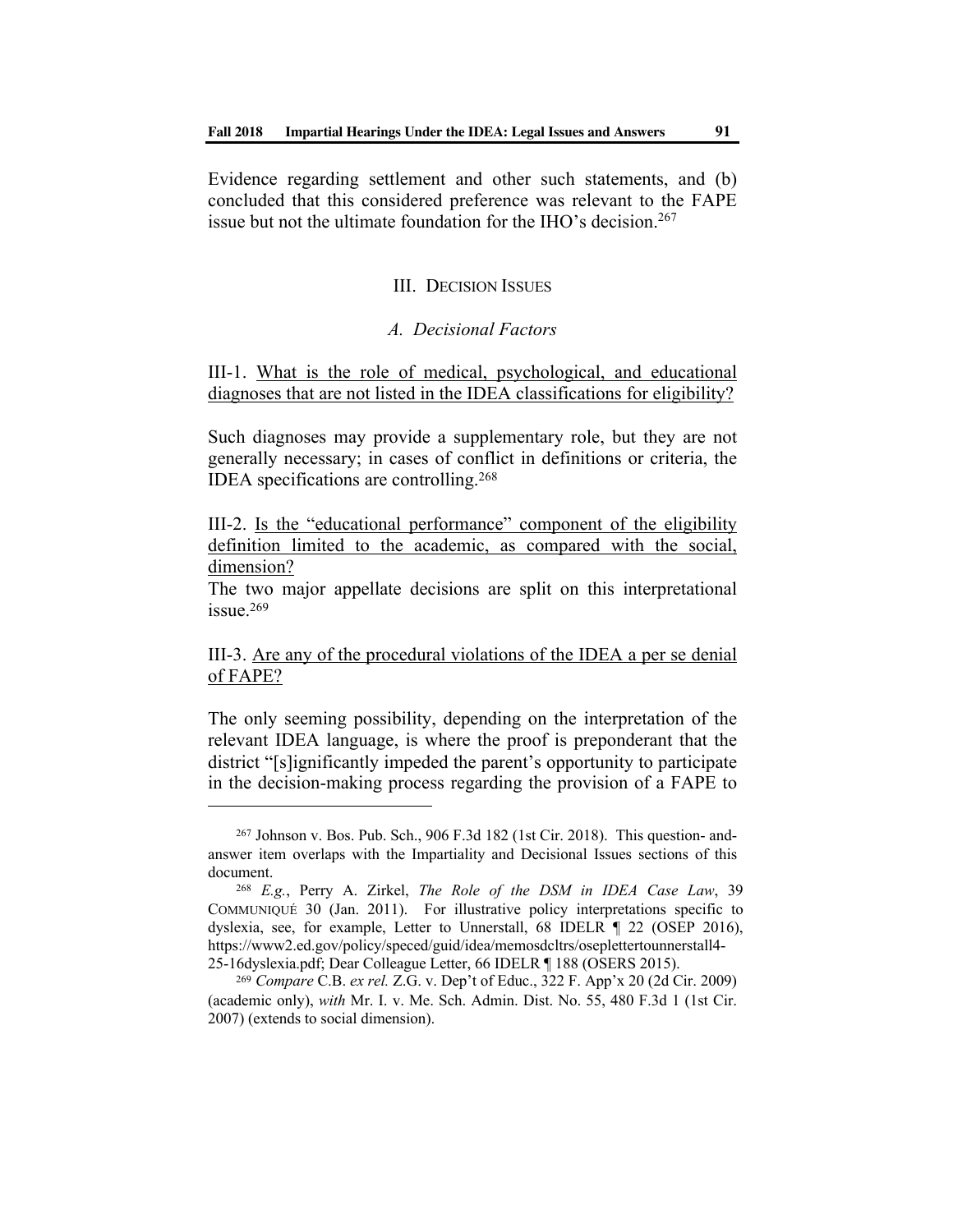the parent's child."270

III-4. Has the *Rowley* floor-based substantive standard for denial of FAPE changed?

Yes.271

III-5. What is the prevailing standard for FAPE implementation cases?

Rather than 100% compliance, the leading judicial standards are (1) failure to implement a material, i.e., substantial or significant, portion of the IEP, and (2) the same material failure plus the lack of benefit.272

III-6. Do an IHO's minor corrections of the transcript constitute per se reversible error with respect to his or her decision? No.273

III-7. Would the verbatim adoption of all of either party's proposed findings of facts undermine the traditional deference to the IHO's findings and presumption of impartiality?

It certainly could do so.274

III-8. Who has the burden of persuasion at the hearing stage?

<sup>&</sup>lt;sup>270</sup> Individuals with Disabilities Education Act, 20 U.S.C. §  $1415(f)(3)(E)$ (2018); OSERS Assistance to States for the Education of Children with Disabilities, 34 C.F.R. § 300.513(a)(2) (2018).

<sup>271</sup> In *Endrew F. v. Douglas County School District RE-1*, 137 S. Ct. at 999, the Supreme Court held, based on the confined facts and conclusions in *Rowley*, that the substantive standard is whether the IEP "is reasonably calculated to enable a child to make progress in light of the child's circumstances." 272 *Compare* Van Duyn *ex rel.* Van Duyn v. Baker Sch. Dist. 5J, 502 F.3d 811

<sup>(9</sup>th Cir. 2007) (materiality alone), *with* Hous. Indep. Sch. Dist. v. Bobby R., 200 F.3d 341 (5th Cir. 2000) (materiality/benefit). For a detailed analysis, see Perry A. Zirkel & Edward T. Bauer, *The Third Dimension of FAPE under the IDEA: IEP Implementation*, 36 J. NAT'L ASS'N ADMIN. L. JUDICIARY 409 (2016).

<sup>273</sup> *E.g.*, Paschl v. Sch. Bd., 453 F.3d 1064 (8th Cir. 2008) (ruling that IHO's corrections to the transcript were, if error, harmless).

<sup>274</sup> *E.g.*, Larson v. Indep. Sch. Dist. No. 316, 39 IDELR ¶ 66 (D. Minn. 2004).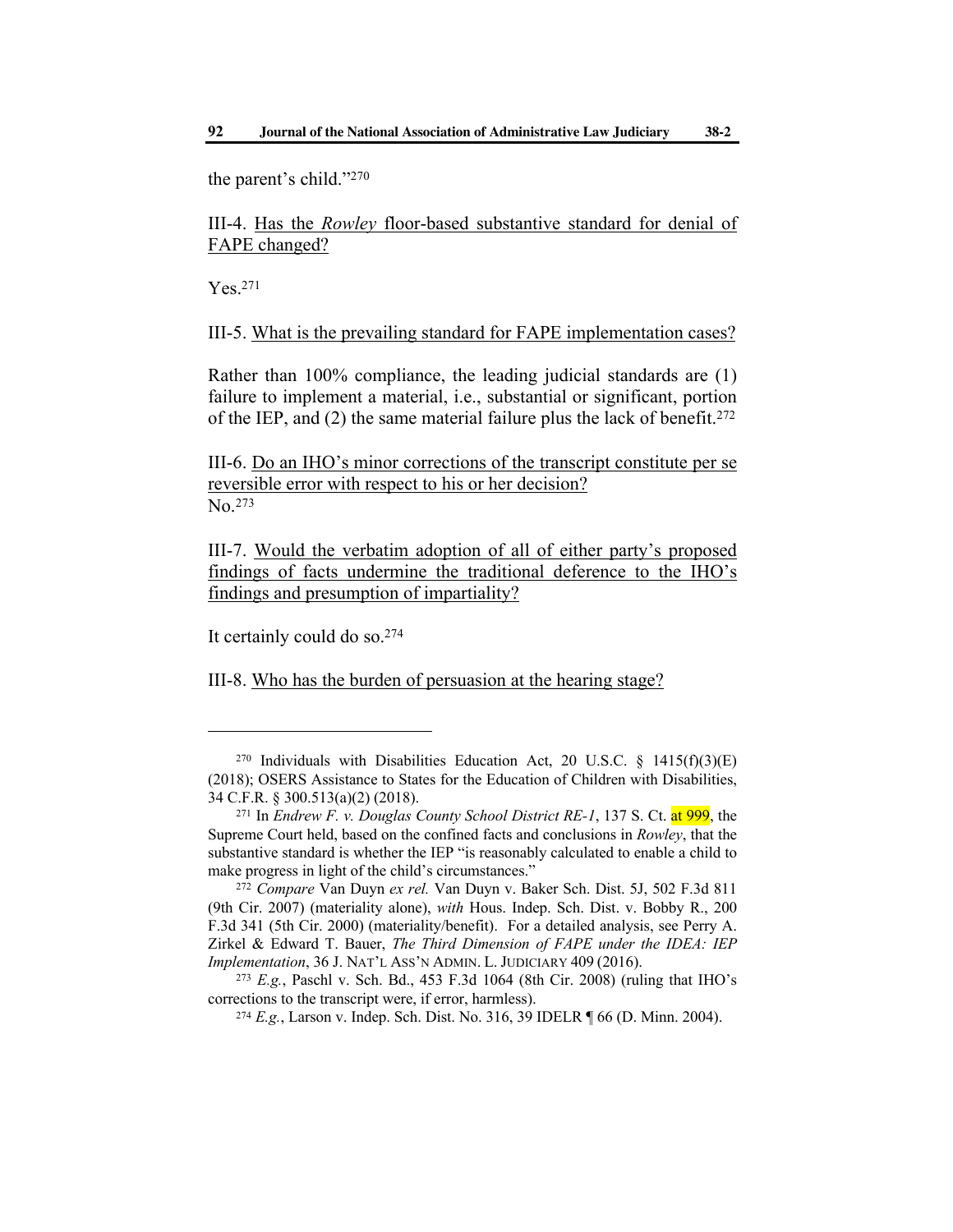For FAPE cases, the Supreme Court held that under the IDEA, which is silent on this point, the burden of persuasion is on the challenging party, i.e., the parent.<sup>275</sup> However, some state laws have put the burden of proof in such cases on the district.276 Conversely, lower courts have extended the Supreme Court's ruling to other issues, such as whether the child is eligible277 and whether the child's placement is in the least restrictive environment (LRE).278

III-9. What is the standard, or quantum, of proof at the hearing stage?

Presumably it is the general civil standard of preponderance of the evidence, as derived from the judicial review stage.279

III-10. Does an IHO have authority to grant res judicata or collateral estoppel effect to a previous IHO decision?

Yes.280

III-11. Does an IHO's FAPE or placement decision for one academic year have a binding effect, via res judicata or collateral estoppel, on FAPE or placement for the next academic year?

No, according to the Ninth Circuit; each school year represents a

<sup>275</sup> Schaffer *ex rel.* Schaffer v. Weast, 546 U.S. 49 (2005).

<sup>&</sup>lt;sup>276</sup> N.Y. EDUC. LAW § 4404(1)(c). The limited exception in New York is for the second step in tuition reimbursement cases, which is whether the parent's unilateral placement is appropriate. *Id*. Other state laws put the burden of production in FAPE cases on the district without making clear the possible distinction from the burden of persuasion. 105 ILL. COMP. STAT. 5/14-8.02a(g-55) (2018).

<sup>277</sup> Antoine M. v. Chester Upland Sch. Dist., 420 F. Supp. 2d 396 (E.D. Pa. 2006).

<sup>278</sup> L.E. v. Ramsey Bd. of Educ., 435 F.3d 384 (3d Cir. 2006).

<sup>279</sup> OSERS Assistance to States for the Education of Children with Disabilities, 34 C.F.R. § 300.516(c)(3) (2018).

<sup>280</sup> *E.g.*, Lillbask *ex rel.* Mauclaire v. Conn. Dep't of Educ., 397 F.3d 77 (2d Cir. 2005); Horen v. Bd. of Educ. of Toledo Pub. Sch. Dist., 950 F. Supp. 2d 946 (N.D. Ohio 2013); IDEA Pub. Charter Sch. v. Belton *ex rel*. C.M., 48 IDELR ¶ 90 (D.D.C. 2007).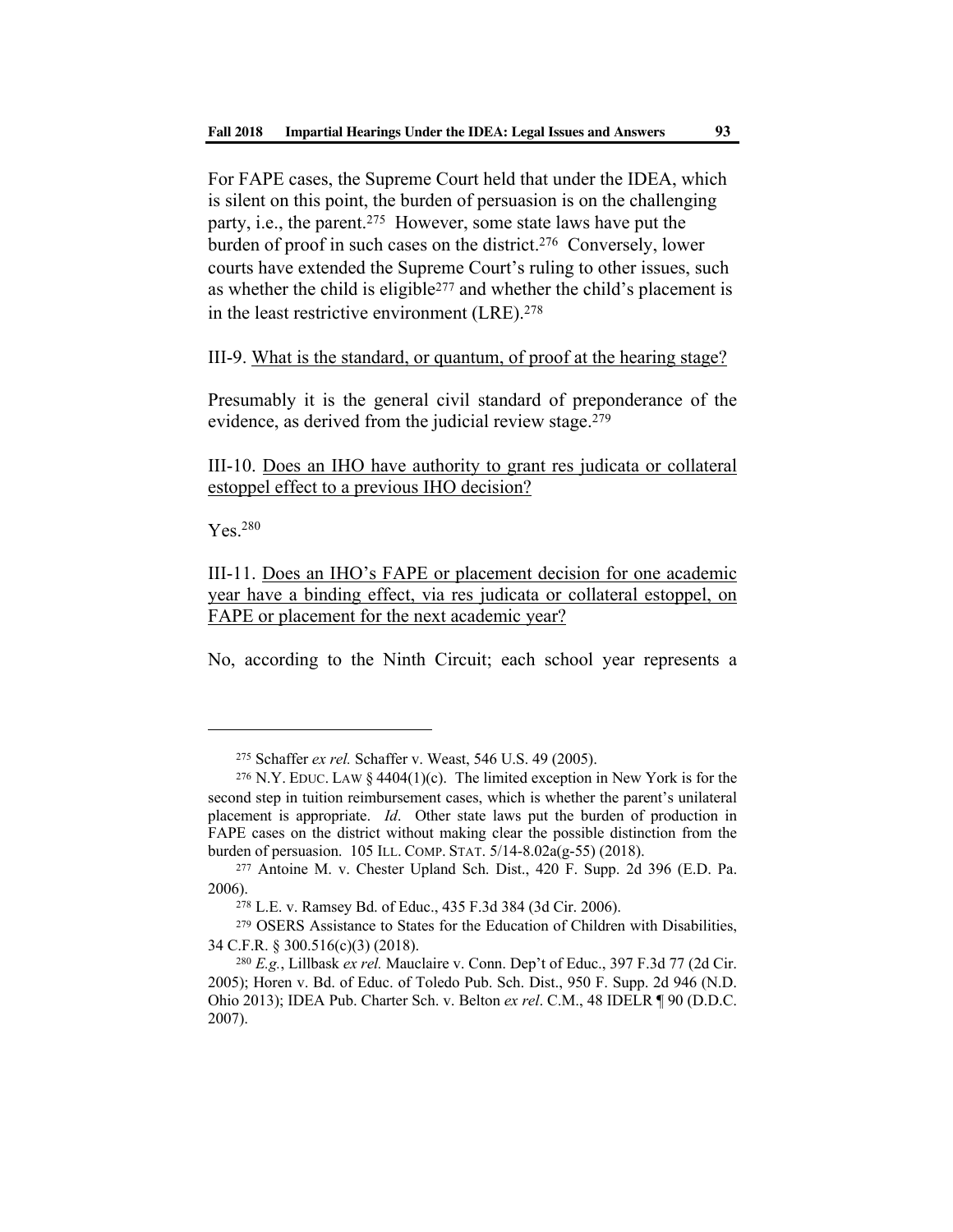separate issue.<sup>281</sup>

III-12. May an IHO remand a case to the district for further action or information rather than deciding the case?

No, such action would violate the IDEA's imperative for a timely final decision.282

## *B. Writing Features*

III-13. Does the IHO have the discretion to restate the issue(s) of the case?

Yes, within reasonable limits, based on the IHO's consideration of the parties' arguments.283

III-14. May IHOs comment in the written decision about attorney conduct at the hearing?

OSEP has indirectly addressed this issue by opining that a state law that expressly allows such comments is not contrary to the IDEA provided that the comment is 1) linked to a relevant issue (e.g., a complaint perceived to be frivolous, unreasonable, or without foundation) and 2) does not preclude a party's ability to address such

<sup>281</sup> T.G. *ex rel.* Gutierrez v. Baldwin Park Unified Sch. Dist., 443 F. App'x 273, 276 (9th Cir. 2011).

<sup>282</sup> *E.g.*, Muth *ex rel.* Muth v. Cent. Bucks Sch. Dist., 839 F.2d 113, 124–25 (3d Cir. 1988), *rev'd on other grounds,* Dellmuth v. Muth, 491 U.S. 223 (1989).

<sup>283</sup> *E.g.*, M.M. v. Lafayette Sch. Dist., 767 F.3d 842 (9th Cir. 2014); J.W. v. Fresno Unified Sch. Dist., 626 F.3d 431 (9th Cir. 2010); Ford v. Long Beach Unified Sch. Dist., 291 F.3d 1096 (9th Cir. 2002); K.E. *ex rel*. K.E. v. Indep. Sch. Dist. No. 15, 54 IDELR ¶ 215 (D. Minn. 2010), *aff'd on other grounds*, 747 F.3d 795 (8th Cir. 2011); W.H. *ex rel*. B.H. v. Clovis Unified Sch. Dist., 52 IDELR ¶ 258 (E.D. Cal. 2009); *cf*. Adam Wayne D. v. Beechwood Indep. Sch. Dist., 482 F. App'x 52 (6th Cir. 2012) (implicit notice to defendant-district); Adam J. v. Keller Indep. Sch. Dist., 328 F.3d 804 (5th Cir. 2003) (impartiality challenge); Renollett v. Indep. Sch. Dist. No. 11, 42 IDELR ¶ 201 (D. Minn. 2005), *aff'd on other grounds*, 440 F.3d 1007 (8th Cir. 2006) (limiting the issues). *But cf*. M.C. *ex rel.* M.N. v. Antelope Union High Sch. Dist., 852 F.3d 840 (9th Cir. 2017) (questioning wisdom of IHO reframing issues where the complainant has legal representation).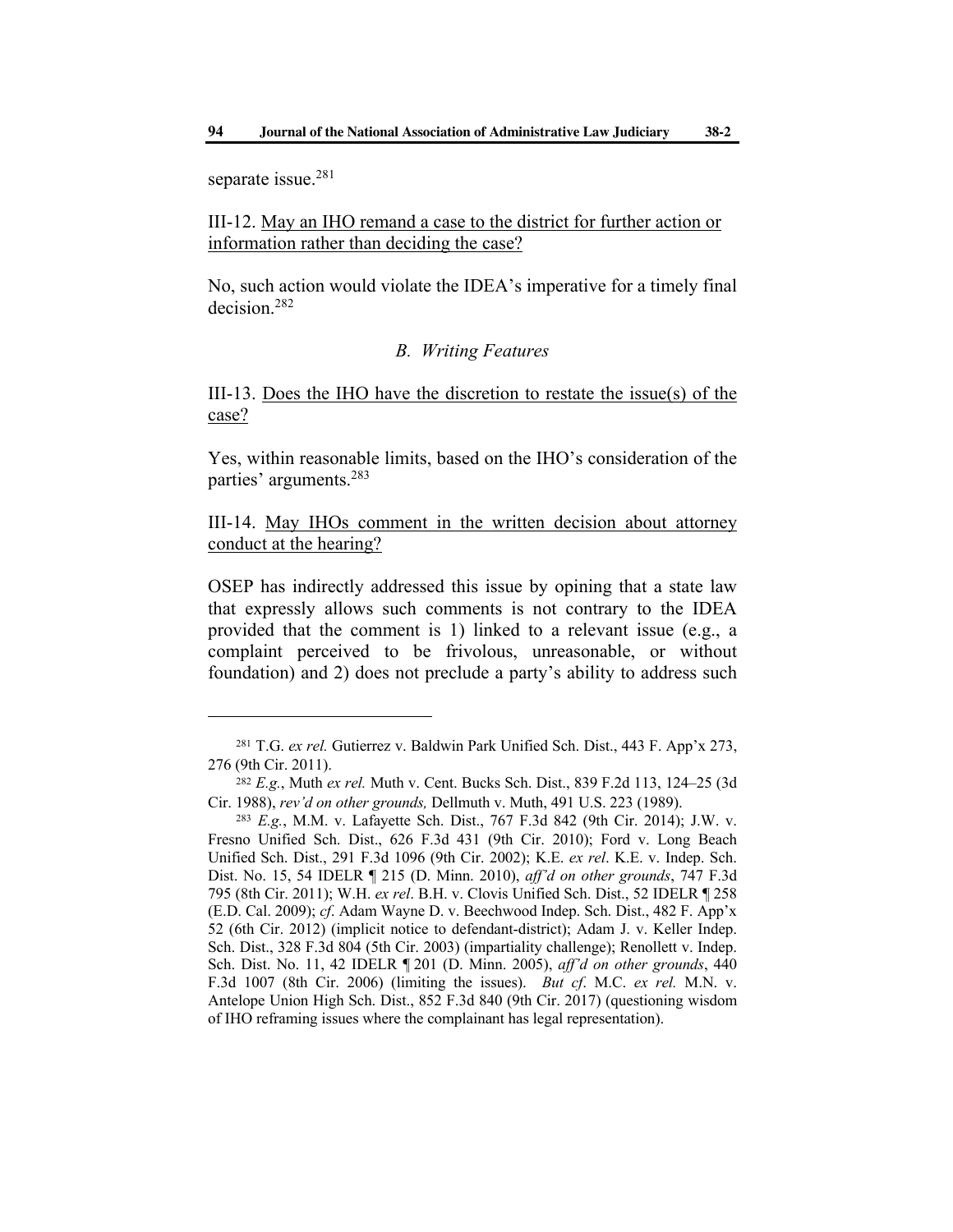comments in court or in any application for attorneys' fees.<sup>284</sup>

### III-15. Do the IHO's legal findings need support in the record?

Yes. Without such support, a court may conclude that the findings were arbitrary and capricious.<sup>285</sup> Conversely, where the IHO's legal findings are supported in the record, courts generally afford them notable deference.<sup>286</sup> In general, the deference increases where the IHO's factual findings are careful and thorough.287 Moreover, given

<sup>286</sup> *E.g.*, Lathrop R-II Sch. Dist. v. Gray, 611 F.3d 419 (8th Cir. 2010); D.B. *ex rel*. Brinson v. Craven Cnty. Bd. of Educ., 32 IDELR ¶ 86 (4th Cir. 2000); Doyle v. Arlington Cnty. Sch. Bd., 953 F.2d 100 (4th Cir. 1991); *cf*. Carlisle Area Sch. Dist. v. Scott P., 62 F.3d 520 (3d Cir. 1995) (credibility-based factual findings). However, the Seventh Circuit has made an ambiguous distinction between the "evidence" and IHO's "decision." Heather S. v. Wis., 125 F.3d 1045, 1053 (7th Cir. 1995).

<sup>287</sup> *E.g.*, Pointe Educ. Serv. v. A.T., 610 F. App'x 702 (9th Cir. 2015); J.W. v. Fresno Unified Sch. Dist., 626 F.3d 431 (9th Cir. 2010); Cerra v. Pawling Cent. Sch. Dist., 427 F.3d 186 (2d Cir. 2005); Capistrano Unified Sch. Dist. v. Wartenburg, 59 F.3d 884 (9th Cir. 1995); Doyle v. Arlington Sch. Dist., 953 F.2d 100 (4th Cir. 1991); Kerkam v. Superintendent, D.C. Sch., 931 F.2d 84 (D.C. Cir. 1991); Anchorage Sch. Dist. v. D.S., 688 F. Supp. 2d 883 (D. Alaska 2010). Interestingly, the Ninth Circuit has counted the IHO's participation in the questioning of witnesses as part, although not necessarily the controlling part, of the "thorough and careful" calculus for according deference. R.B. v. Napa Valley Unified Sch. Dist., 496 F.3d

<sup>284</sup> Letter to Zimberlin, *supra* note 120.

<sup>285</sup> *E.g.*, J.G. *ex rel.* Jimenez v. Baldwin Park Unified Sch. Dist., 78 F. Supp. 3d 1268 (C.D. Cal. 2015); M.O. v. District of Columbia, 20 F. Supp. 3d 31 (D.D.C. 2013); S.G. v. District of Columbia, 498 F. Supp. 2d 304 (D.D.C. 2007); *cf.* P.C. v. Rye City Sch. Dist., 232 F. Supp. 3d 394, 409 (S.D.N.Y. 2017) (sloppy IHO decision does not warrant deference); Haw. Dep't of Educ. v. Ria L. *ex rel*. Rita L., 64 IDELR ¶ 236 (D. Haw. 2014) (remand for failure to explain credibility findings); J.M. *ex rel*. L.M. v. N.Y.C. Dep't of Educ., 62 IDELR ¶ 120 (S.D.N.Y. 2013) (where extensive attention to facts not directly related to the core issue of the case and contradictory findings on this issue); R.C. *ex rel*. X.C. v. Great Meadows Reg'l Bd. of Educ., 62 IDELR ¶ 61 (D.N.J. 2013) (in the absence of an evidentiary hearing); Stanton v. District of Columbia, 680 F. Supp. 2d 201 (D.D.C. 2010) (failure to include sufficient findings and reasoning for calculation of compensatory education); Options Pub. Charter Sch. v. Howe, 512 F. Supp. 2d 55 (D.D.C. 2007) (entire lack of factual findings nullified IHO's decision). *But cf*. J.P. v. Cnty. Sch. Bd., 516 F.3d 254, 263 (4th Cir. 2008) (credibility-based determinations need not be detailed in light of the forty-five-day deadline); *see also* B.E.L. v. Haw. Dep't of Educ., 63 F. Supp. 3d 1215 (D. Haw. 2014); S.A. v. Weast, 898 F. Supp. 2d 869 (D. Md. 2012).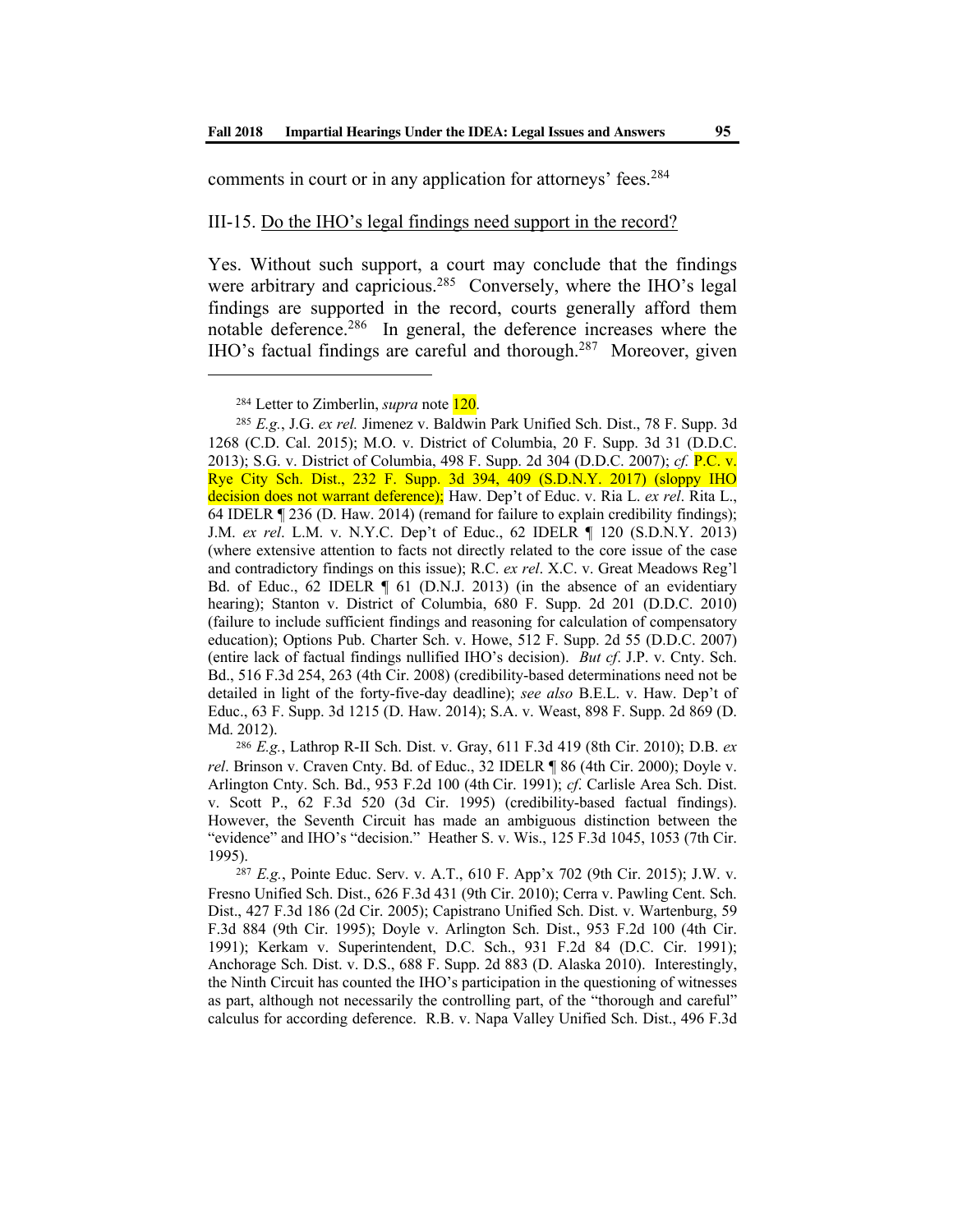the grey area of mixed questions of fact and law, the boundary between factual findings and legal conclusions under the IDEA does not amount to a bright line. For example, in the Fourth Circuit at least, the appropriateness of an IEP is a question of fact.<sup>288</sup> Finally, some state laws expressly require cited support from the record.<sup>289</sup>

III-16. Does the IHO have to limit the factual findings in the written decision to those essential for the legal conclusions?

Although it may be appropriate practice, as a matter of efficiency, to do so, there is no such legal requirement; i.e., it is not reversible error to include additional facts.290

III-17. Do IHOs have similar qualified discretion with regard to their legal conclusions?

Yes, except to the extent that some state laws have specified requirements for the legal conclusions.<sup>291</sup> For example, writing shortcuts, such as cutting and pasting a selected group of conclusions from another decision, are not legal error if well founded.<sup>292</sup> Conversely, however, an IHO's legal conclusion that fails to reference the supporting facts may not receive judicial deference.<sup>293</sup> For example, a federal court vacated and remanded a hearing officer's decision that "lack[ed] sufficiently detailed reasoning" (which in this

<sup>932, 942 (9</sup>th Cir. 2007); Park v. Anaheim High Sch. Dist., 464 F.3d 1025, 1029 (9th Cir. 2006). Conversely, a court exhibited disappointment and aversion to a case where the hearing officer adopted verbatim the 480 factual findings and 79 legal conclusions proposed by one of the parties. B.H. *ex rel*. T.H. v. Johnston Cnty. Bd. of Educ., 65 IDELR ¶ 66 (E.D.N.C. 2015). 288 *E.g.*, G. v. Fort Bragg Dependent Sch., 343 F.3d 295, 303 (4th Cir. 2003).

<sup>289</sup> Perry A. Zirkel, *State Laws for Due Process Hearings Under the Individuals with Disabilities Education Act II: The Post-Hearing Stage*, 40 J. NAT'L ASS'N ADMIN. L. JUDICIARY 1, 8–14 (2020).

<sup>290</sup> *E.g.*, B.E.L. v. Haw. Dep't of Educ., 63 F. Supp. 3d 1215 (D. Haw. 2014). <sup>291</sup> Zirkel, *supra* note 288, at 8–14.

<sup>292</sup> Joshua A. *ex rel.* Jorge A. v. Rocklin Unified Sch. Dist., 49 IDELR ¶ 249 (E.D. Cal. 2008), *aff'd*, 391 F. App'x 692 (9th Cir. 2009).

<sup>293</sup> *E.g.*, Marc M. v. Dep't of Educ., Haw., 762 F. Supp. 2d 1235 (D. Haw. 2011).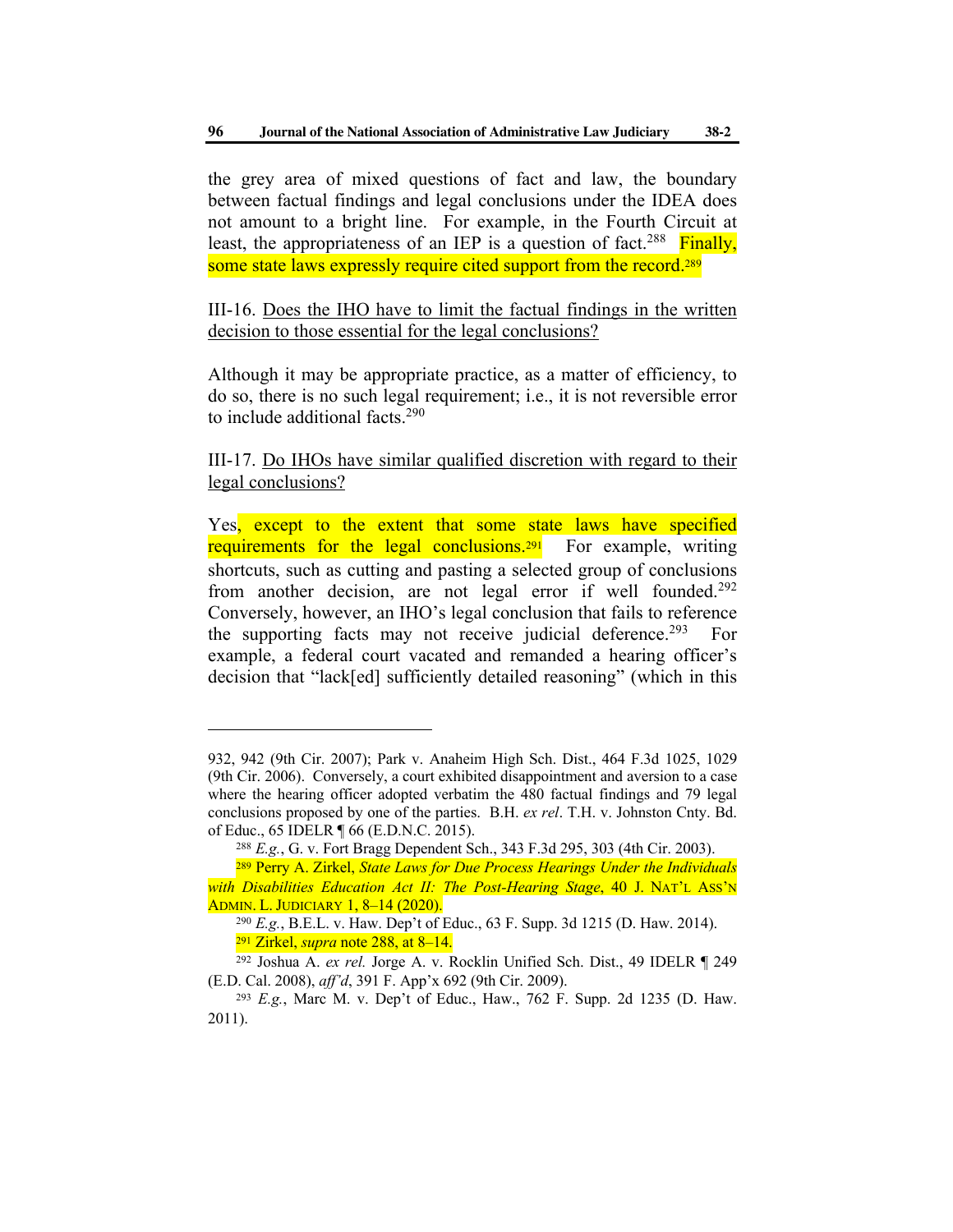case overlapped with insufficiently explained fact-finding).294

III-18. Is it appropriate for an IHO to use the term "mental retardation" in a written decision referring to a child with this classification?

No. On October 5, 2010, the President Obama signed legislation that changes the use of "mental retardation" in the IDEA and other federal legislation and regulations to "intellectual disability."295

III-19. Do IHO remedial orders need to have a specific evidentiary foundation?

Yes, but the reversals on this basis are relatively infrequent and more a matter of the underlying substance than the quality of the writing.<sup>296</sup>

III-20. Are IHOs allowed to amend their decisions for technical errors?

Yes, within the boundaries specified in some state laws<sup>297</sup> and to the extent that OSEP leaves the matter to the discretion of SEAs and IHOs, provided that both parties receive proper notice.<sup>298</sup> Such corrections may be either *sua sponte* or, when it does not change the

<sup>297</sup> Zirkel, *supra* note 288, at 15.

<sup>294</sup> M.O. v. District of Columbia, 20 F. Supp. 3d 31 (D.D.C. 2013); *see also* T.S. v. Utica Cmty. Sch., 69 IDELR ¶ 95 (E.D. Mich. 2017); J.M. v. N.Y.C. Dep't of Educ., 62 IDELR  $\P$  120 (S.D.N.Y. 2013) (unduly short analysis of the case issues).

<sup>295</sup> Rosa's Law, 124 STAT. 2643 (2010).

<sup>296</sup> *E.g.*, Somberg v. Utica Cmty. Sch., 67 IDELR ¶ 139 (E.D. Mich. 2016) (viewing IHO's denial of compensatory education as not entitled to deference due to lack of explanation and justification); L.O. v. E. Allen Cnty. Sch. Corp., 58 F. Supp. 3d 882 (N.D. Ind. 2014) (invalidating various IHO orders in the absence of sufficient factual foundation or legal violations); District of Columbia, v. Pearson, 923 F. Supp. 2d 82 (D.D.C. 2013) (ruling that any FAPE-related remedial relief requires not only ruling that district denied FAPE but also reasonably specific evidentiary basis); *cf*. Cupertino Union Sch. Dist. v. K.A., 75 F. Supp. 3d 1088 (N.D. Cal. 2014) (vacating and remanding IHO compensatory education award for lack of evidentiary support).

<sup>298</sup> Assistance to States for the Education of Children With Disabilities and the Early Intervention Program for Infants and Toddlers with Disabilities, 64 Fed. Reg. 12,406, 12,614 (Mar. 12, 1999) (to be codified at 34 C.F.R. pt. 300).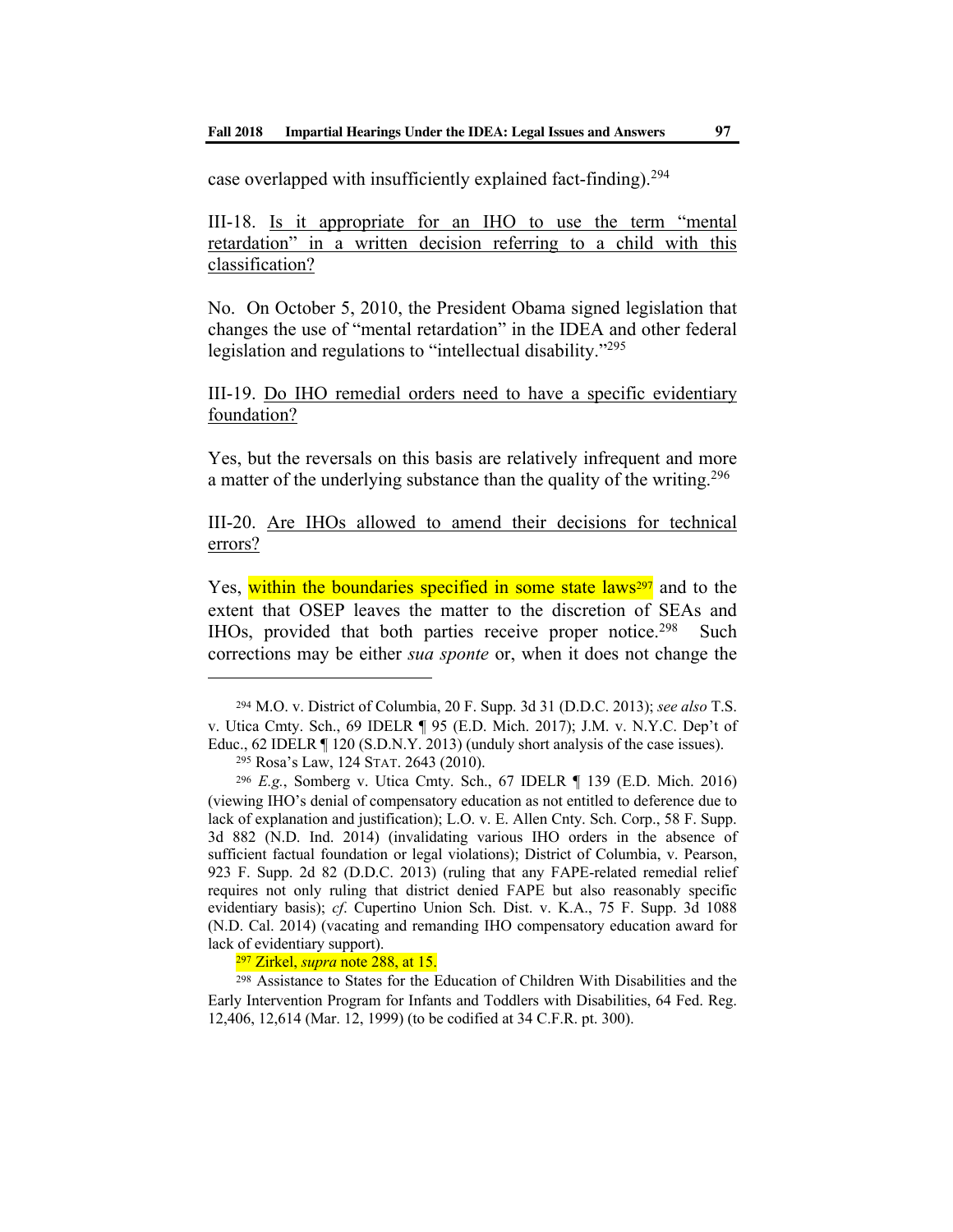substance or outcome of the decision, at the request of either party.<sup>299</sup>

III-21. Must IHOs redact their written decisions to avoid information that is not personally identifiable to the student(s)?

This issue is reserved to state law and policy, but OSEP has clarified that the SEA is ultimately responsible for redacting, before public dissemination of the decision, "any personal characteristics or other information that would make it possible to identify the student who is the subject of the written decision with reasonable certainty or make the student's identity easily traceable."300 This redaction does not extend to the IHO's name, the district's name, or the case number unless it would result in personally identifiable information to the student(s). $301$ 

III-22. Do IHO decisions have a precedential effect on other IHO decisions within the state?

No, not as binding authority. However, as California law makes explicit,<sup>302</sup> it is generally understood that IHOs have the discretion to cite these decisions as persuasive.

#### IV. MISCELLANEOUS

IV-1. Does a noncustodial parent have standing to file for a due process hearing?

Yes, according to the Seventh Circuit, unless (a) unless the divorce decree expressly eliminates all rights in educational matters or (b) the

<sup>299</sup> *Dispute Resolution Procedures*, *supra* note 18, at item C-25.

<sup>300</sup> Letter to Anderson, 48 IDELR ¶ 105 (OSEP 2006), https://www2.ed.gov/policy/speced/guid/idea/letters/2006- 4/anderson101306confident4q2006.pdf.

Letter to Anonymous,  $67$  IDELR  $\parallel$  188 (OSEP 2016), https://www2.ed.gov/policy/speced/guid/idea/memosdcltrs/16-000584 iepdevelopmentandimplementation-acc.pdf.

<sup>302</sup> CAL. CODE REGS. tit. 5, § 3085 (2017).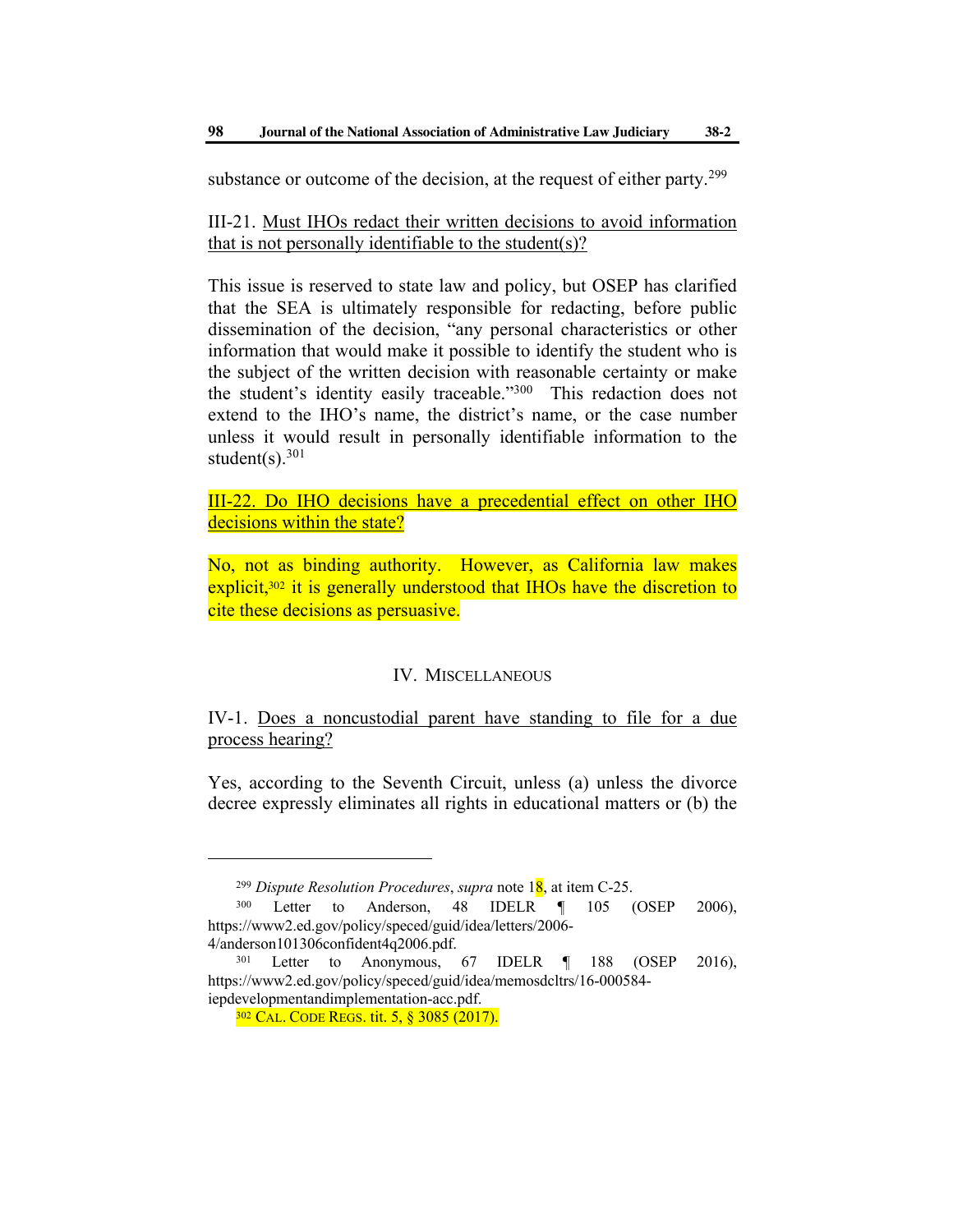custodial parent's exercise of the decreed rights trumps this right.<sup>303</sup> However, the hearing right is limited to the noncustodial parent's rights, such as records access and meeting notices, not the child's rights, such as FAPE.<sup>304</sup>

### IV-2. May IHOs hold the hearing ex parte?

Yes, if the IHO provided reasonable notice and opportunity for the missing party's appearance. Courts will generally review such matters on an abuse of discretion standard, with due attention to the specific circumstances and apply applicable state laws.<sup>305</sup>

## IV-3. What is the standard of judicial review for an IHO's decision?

The lower courts have varied in their interpretation and application of the Supreme Court's "due weight"306 standard.307 However, the general theme is to provide (1) presumptive deference to the IHO's factual findings, particularly for the credibility of witnesses, and (2) de novo review for the IHO's legal conclusions.<sup>308</sup> The deference for factual findings tends to be less for those that are based on additional evidence<sup>309</sup> and more for those that are careful and thorough.<sup>310</sup>

<sup>303</sup> Navin v. Park Ridge Sch. Dist., 270 F.3d 1147 (7th Cir. 2001), *after remand*, 49 F. App'x 69 (7th Cir. 2003).

<sup>304</sup> Smith v. Meeks, 225 F. Supp. 3d 696 (N.D. Ill. 2016).

<sup>305</sup> *E.g.,* A.S. v. William Penn Sch. Dist., 63 IDELR ¶ 62 (E.D. Pa. 2014); D.Z. v. Bethlehem Area Sch. Dist., 2 A.3d 712, 721 (Pa. Commw. Ct. 2010).<br><sup>306</sup> Bd. of Educ. of Hendrick Hudson Cent. Sch. Dist. v. Rowley, 458 U.S. 176,

<sup>206 (1982).</sup>

<sup>307</sup> *See generally* Perry A. Zirkel & Cathy Skidmore, *Judicial Appeal of Due Process Rulings*, 29 J. DISABILITY POL'Y STUD. 22 (2018); Perry A. Zirkel, *Judicial Appeals of Hearing/Review Officer Decisions under the IDEA*, 78 EXCEPTIONAL CHILD. 375 (2012); James Newcomer & Perry A. Zirkel, *An Analysis of Judicial Outcomes of Special Education Cases*, 65 EXCEPTIONAL CHILD. 469 (1999); *cf*. Perry A. Zirkel, *The Standard of Review Applicable to Pennsylvania's Special Education Appeals Panel*, 3 WIDENER J. PUB. L. 871 (1994) (proposing the analogous standard for IDEA review officers). 308 *E.g.*, Shore Reg'l High Sch. Bd. of Educ. v. P.S., 381 F.3d 194, 200 (3d Cir.

<sup>2004);</sup> Amanda J. *ex rel.* Annette J. v. Clark Cnty. Sch. Dist., 267 F.3d 877, 887 (9th Cir. 2001); Doyle v. Arlington Cnty. Sch. Bd., 953 F.2d 100, 103 (4th Cir. 1991).

<sup>309</sup> *E.g.*, Alex R., *ex rel.* Beth R. v. Forrestville Cmty. Unit Sch. Dist., 375 F.3d 603, 612 (7th Cir. 2004).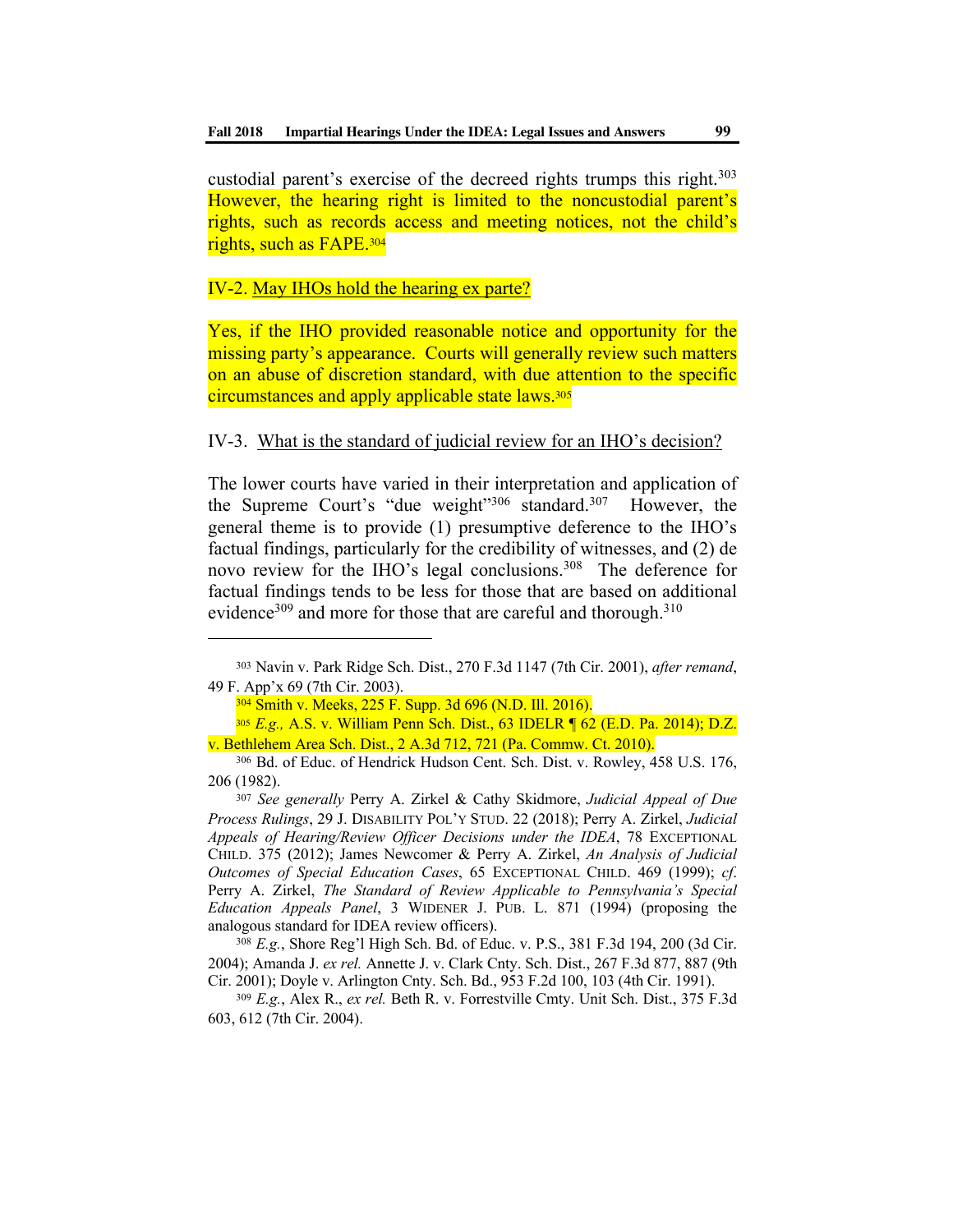Overall, the party challenging an IHO's decision faces a steep "uphill climb."311

# IV-4. Does an IHO have authority to confer consent decree status on a settlement agreement?

The likely answer is "in limited circumstances," although the case law is not sufficiently on point for a more definitive answer. More specifically, the court decisions concerning whether the parent is entitled to attorneys' fees as the prevailing party of a consent decree are indirectly applicable and have varying limits.<sup>312</sup>  $\overline{A}$  few states prohibit hearing officers from using the settlement agreement as their decision.<sup>313</sup>

#### IV-5. May lay advocates represent parents at due process hearings?

It depends primarily on state law. In survey data published in 2007, 10 states prohibited their representation, and 12 permitted it.<sup>314</sup>  $\overline{A}$ more recent and direct canvassing of state laws found 7 states that expressly permitted it.<sup>315</sup> In other states, the decision is within the IHO's discretion, with some IHOs not allowing it as the unauthorized

<sup>310</sup> *E.g.*, Capistrano Unified Sch. Dist. v. Wartenberg, 59 F.3d 884, 891 (9th Cir. 1995). *See supra* notes 285–86 and accompanying text. Moreover, the Ninth Circuit recently clarified that this deference does not apply for a lengthy IHO decision that failed to address all the issues and evidence. M.C. *ex rel.* M.N. v. Antelope Valley Union High Sch. Dist., 858 F.3d 1189, 1194 (9th Cir. 2017).

<sup>311</sup> *E.g.*, James S. *ex rel*. J.S. v. Town of Lincoln, 59 IDELR ¶ 191 (D.R.I. 2012). For an empirical analysis that shows the high correlation in outcomes upon judicial review, see Zirkel & Skidmore, *Judicial Appeal of Due Process Rulings*, *supra* note 306. 312 *E.g*., Justin R. v. Matayoshi, 561 F. App'x 619, 620 (9th Cir. 2014); Traverse

Bay Area Intermediate Sch. Dist. v. Mich. Dep't of Educ., 615 F.3d 622, 626-31 (4th Cir. 2010); Maria C. *ex rel.* Camacho v. Sch. Dist., 142 F. App'x 78, 81–82 (3d Cir. 2005); V.G. v. Auburn Enlarged Cent. Sch. Dist., 349 F. App'x 582, 584 (2d Cir. 2009).

<sup>313</sup> *E.g.*, 7-1 VT. CODE R. § 2365.1.6.14(b); N.Y. COMP. CODES R. & REGS. tit. 8, § 200.5(*l*)(4)(iii).

<sup>314</sup> Perry A. Zirkel, *Lay Advocates and Parent Experts under the IDEA*, 217 EDUC. L. REP. 19, 21 (2007).

<sup>315</sup> Zirkel, *supra* note 5, at 19.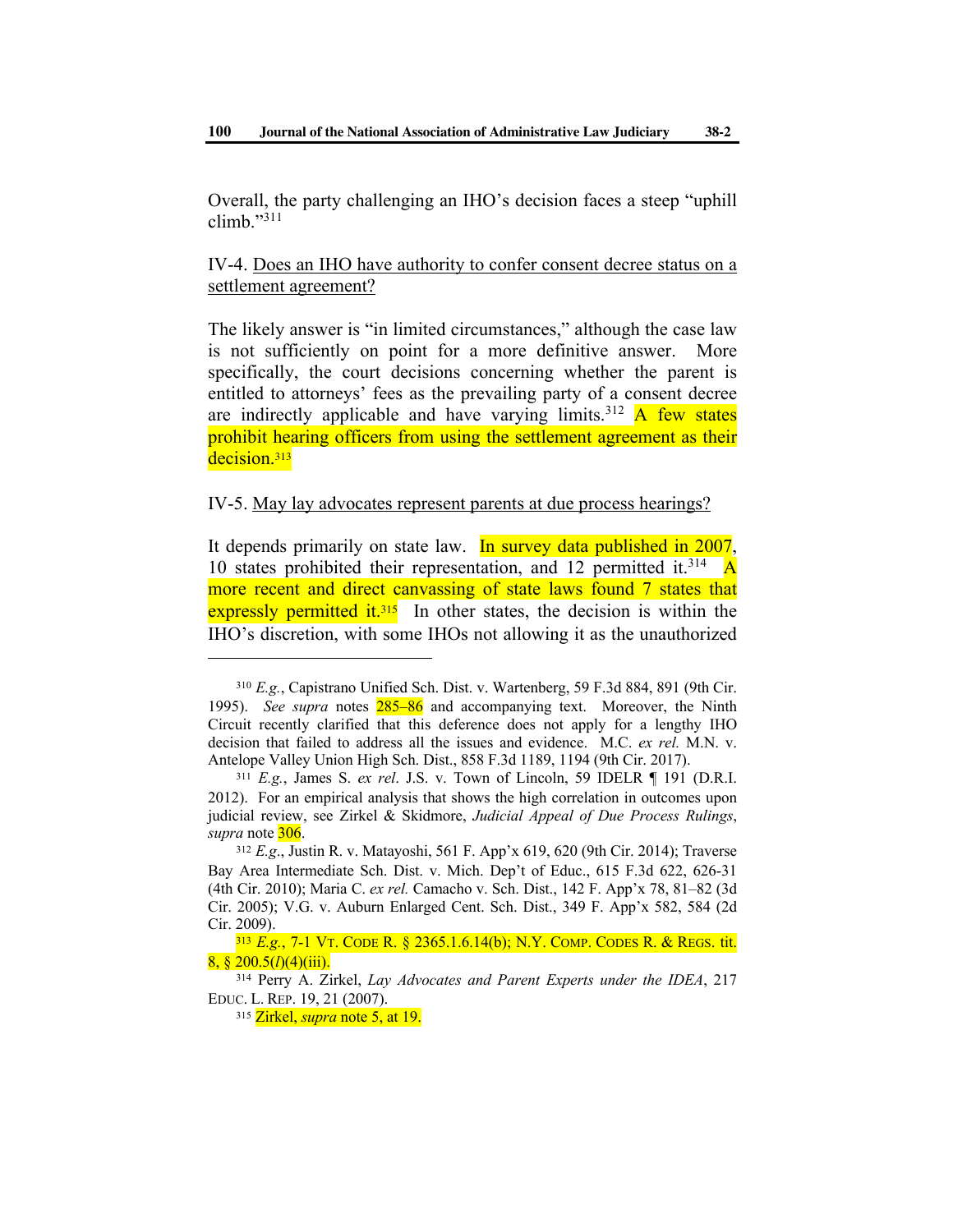practice of law.316

IV-6. When lay advocates represent parents at due process hearings, are their communications privileged at subsequent judicial proceedings to the same extent as under the attorney-client privilege?

Yes, according to a published federal magistrate's decision in New Jersey.<sup>317</sup>

IV-7. May an IHO reconsider a decision upon the request of either party or both parties?

Only if (1) the state's applicable procedures allow it,  $318$  and (2) the reconsideration is before the final decision and is issued within the forty-five-day, or properly extended timeline.<sup>319</sup>

IV-8. May an IHO clarify the decision upon the request of either or both parties?

Only if the state procedures allow it<sup>320</sup> and within a limited time.<sup>321</sup>

<sup>318</sup> Zirkel, *supra* note 288, at 15.

<sup>320</sup> Zirkel, *supra* note 288, at 15.

<sup>316</sup> Zirkel, *supra* note 313, at 22–24*. But cf*. Kay H. Seven & Perry A. Zirkel, *In the Matter of Arons: Construction of the IDEA's Lay Advocate Provision Too Narrow?*, 9 GEORGETOWN J. ON POVERTY L. & POL'Y 193 (2002) (criticizing the Delaware decision, which ruled that the lay advocate who represented the parents had engaged in unauthorized practice of law).

<sup>317</sup> Woods v. N.J. Dep't of Educ., 858 F. Supp. 51, 55 (D.N.J. 1993). The court did not definitively rule on the related question of work-product protection, although seeming to lean in the same direction for that answer. *Id*.

<sup>319</sup> C.C. v. Beaumont Indep. Sch. Dist., 65 IDELR ¶ 109 (E.D. Tex. 2015); *Dispute Resolution Procedures, supra* note 18, at item C-25; Letter to Colleye, 111 LRP 45430 (OSEP Oct. 20, 2010), https://www2.ed.gov/policy/speced/guid/idea/letters/2010- 4/colleye102010dph4q2010.pdf; Letter to Weiner, 57 IDELR ¶ 79 (OSEP 2011).

For the similar but separable issue of whether the state may clarify the IHO's order via CRP, see Gumm *ex rel.* Gumm v. Nev. Dep't of Educ., 113 P.3d 853, 858 (Nev. 2005).

<sup>321</sup> *E.g.*, T.G. *ex rel.* T.G. v. Midland Sch. Dist. 7, 848 F. Supp. 2d 902, 930–31 (C.D. Ill. 2012); *see also* Assistance to States for the Education of Children With Disabilities and the Early Intervention Program for Infants and Toddlers with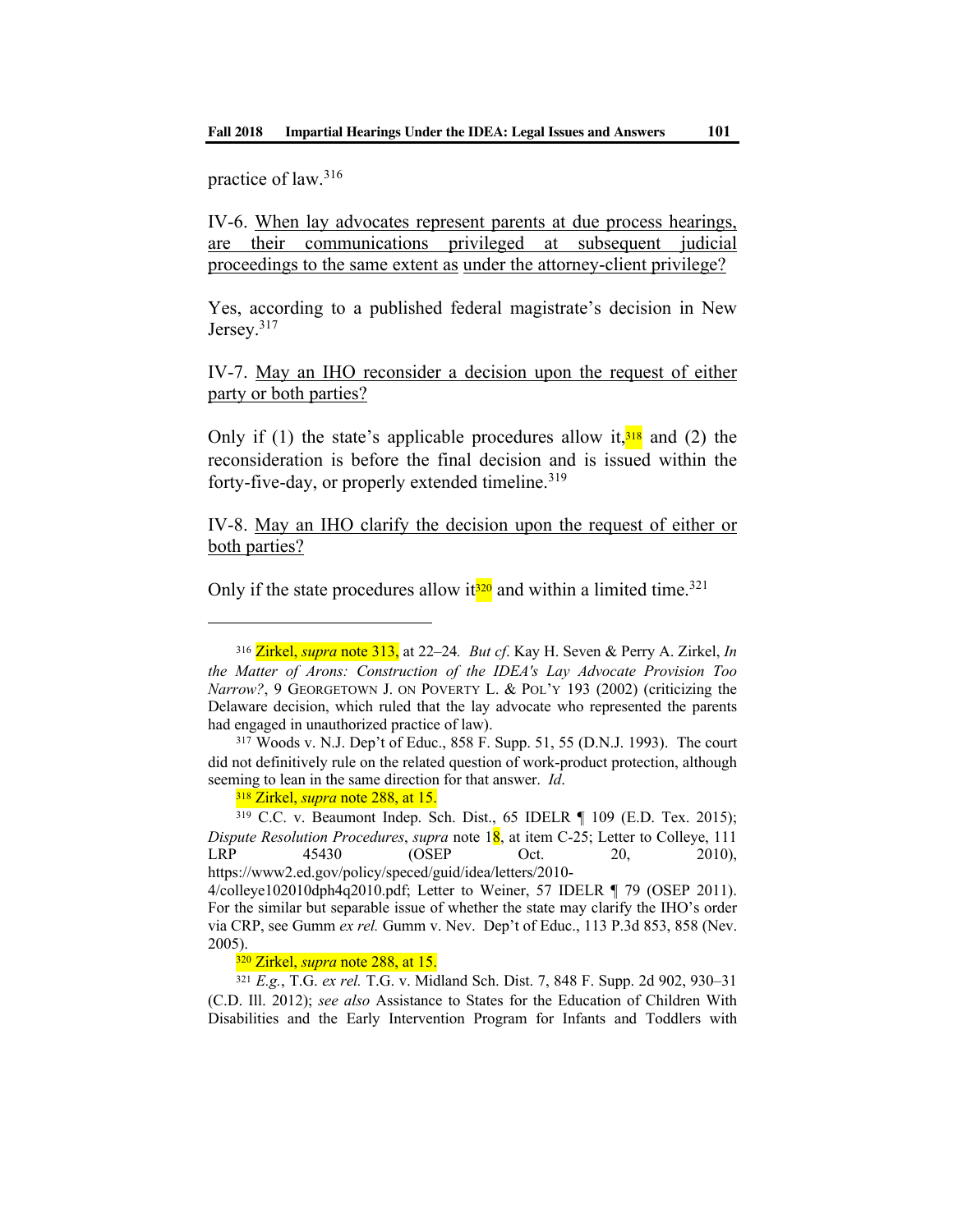IV-9. Does an IHO have the authority to retain jurisdiction *sua sponte* after issuance of the decision?

No, according to the limited case law due to the finality requirement for IHO decisions.322

IV-10. Do parents have the right to place under seal the transcript and exhibits of an open due process hearing for which the redacted IHO decision is available on the SEA website?

Yes, according to an unpublished decision in Ohio, in which the court relied on FERPA and the child's right to privacy.<sup>323</sup>

IV-11. Does the IDEA permit interlocutory appeals of IHO prehearing orders or interim rulings (e.g., partial dismissal) to court?

No, according to various courts.<sup>324</sup>

IV-12. In a tuition reimbursement case, does the IDEA require payment during the stay-put period?

Not necessarily, according to OSEP. It is a state law matter, subject to

Disabilities, 64 Fed. Reg. 12,406, 12,613 (Mar. 12, 1999) (to be codified at 34 C.F.R. pt. 300). For a review officer decision that vacated an IHO's clarified decision as not meeting these criteria, see *In re* Student with a Disability, No. 17- 021, 117 LRP 25324 (N.Y. SEA May 22, 2017). 322 *E.g.*, Indep. Sch. Dist. No. 283 v. S.D. *ex rel.* J.D., 948 F. Supp. 860, 888 (D.

Minn. 1995).

<sup>323</sup> Oakstone Cmty. Sch. v. Williams, 58 IDELR ¶ 256 (S.D. Ohio 2012), *rev'd on other grounds*, 615 F. App'x 284 (6th Cir. 2015).

<sup>324</sup> J.G. *ex rel.* Greenberg v. Haw. Dep't of Educ., 728 F. App'x 764, 765 (9th Cir. 2018); M.M. v. Lafayette Sch. Dist., 681 F.3d 1082, 1088–90 (9th Cir. 2012); Hopewell Valley Reg'l Bd. of Educ. v. J.R. *ex rel*. S.R., 67 IDELR ¶ 202 (D.N.J. 2016); I.K. *ex rel.* B.K. v. Sch. Dist. of Haverford Twp., 961 F. Supp. 2d 674, 688 (E.D. Pa. 2013), *rev'd on other grounds*, 567 F. App'x 135 (3d Cir. 2014). Stay-put is a possible exception. *E.g.,* Hous. Indep. Sch. Dist. v. V.P., 582 F.3d 576, 592 (5th Cir. 2009).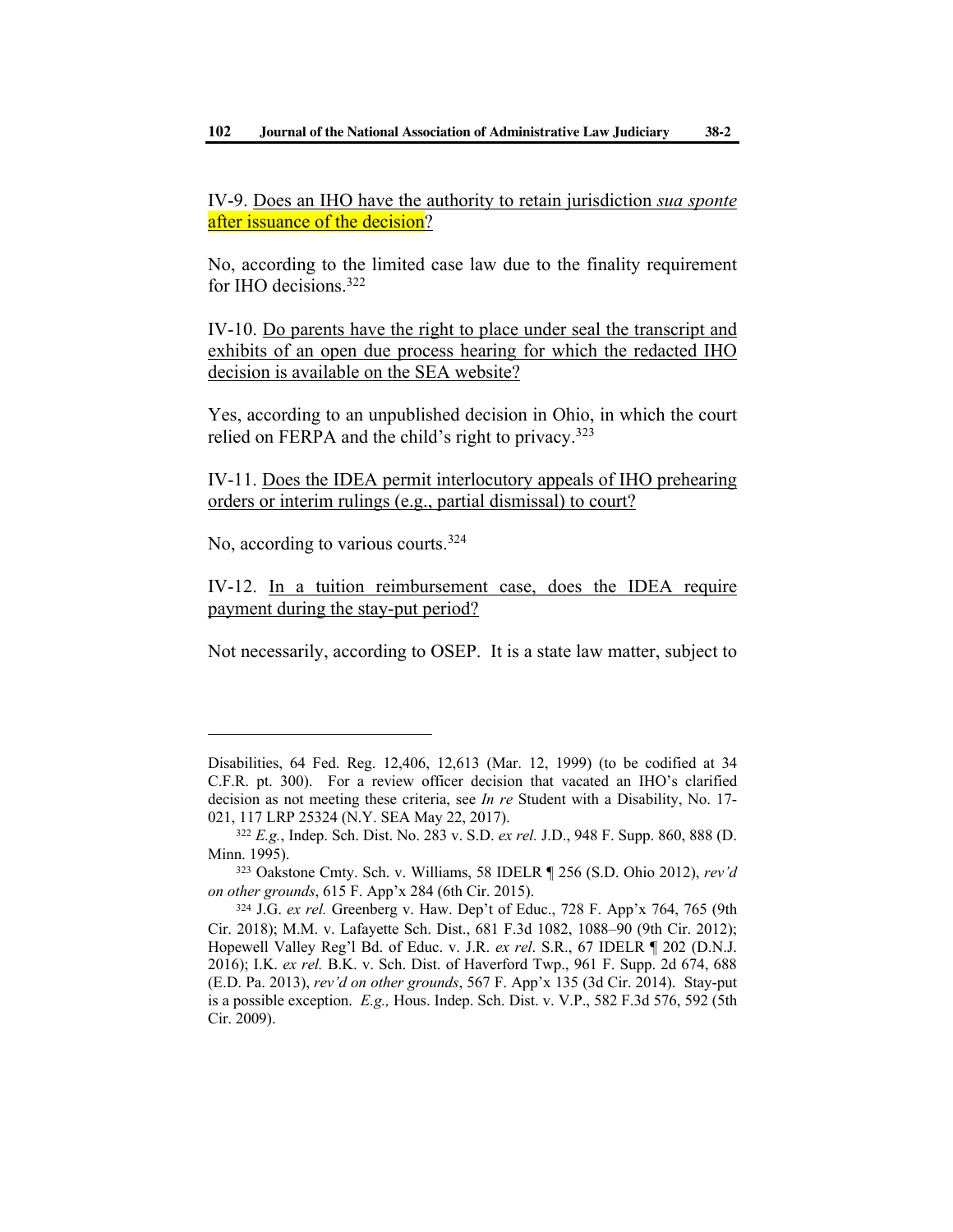IHO and court interpretation.<sup>325</sup> However, various courts have interpreted stay-put to apply to an IHO's—or, in a two-tier state, a review officer's—decision that orders tuition reimbursement.<sup>326</sup>

IV-13. May a school district delay in implementing an IHO's remedial order in favor of the parent prior to expiration of the period for appeal?

It depends, according to OSEP. The threshold criteria are whether (1) state law allows it, and (2) the state's appeal period is reasonable.<sup>327</sup> However, the ultimate criterion is what is a "reasonable period of time" in the particular case, which is a factual matter based on various factors that include the timing of the district's appeal and the nature of the IHO-ordered relief.328

### IV-14. Do IHOs have authority to enter a contingent final order?

Yes, in limited circumstances, according to a federal district court case.329 As the second step of its analysis, the court concluded that the IHO did not abuse her discretion in conditionally dismissing the parent's case with prejudice if she did not file a new complaint within thirty days.330

IV-15. Do IHOs have a constitutional right to a hearing upon their termination?

No, according to the limited case law authority where the IHO received notice of the findings and an opportunity to reply in writing

 $325$  Letter to Philpot, 60 IDELR ¶ 140 (OSEP 2012), https://www2.ed.gov/policy/speced/guid/idea/memosdcltrs/11-007614r-tx-philpottxrules-11-7-2012.pdf.

<sup>326</sup> *E.g.*, Joshua A. *ex rel.* Jorge A. v. Rocklin Unified Sch. Dist., 559 F.3d 1036, 1040 (9th Cir. 2009); Bd. of Educ. of Pawling Cent. Sch. Dist. v. Schutz, 290 F.3d 476, 487 (2d Cir. 2002); St. Tammany Parish Sch. Bd. v. Louisiana, 142 F.3d 776, 789–91 (5th Cir. 1998); Susquenita Sch. Dist. v. Raelee S. *ex rel.* Heidi S., 96 F.3d 78, 83–85 (3d Cir. 1996).

<sup>327</sup> Letter to Anonymous, 29 IDELR 179 (OSEP 1993).

<sup>328</sup> Letter to Voigt, *supra* note 110.

<sup>329</sup> Silva v. District of Columbia, 57 F. Supp. 3d 62, 67–68 (D.D.C. 2014). <sup>330</sup> *Id*.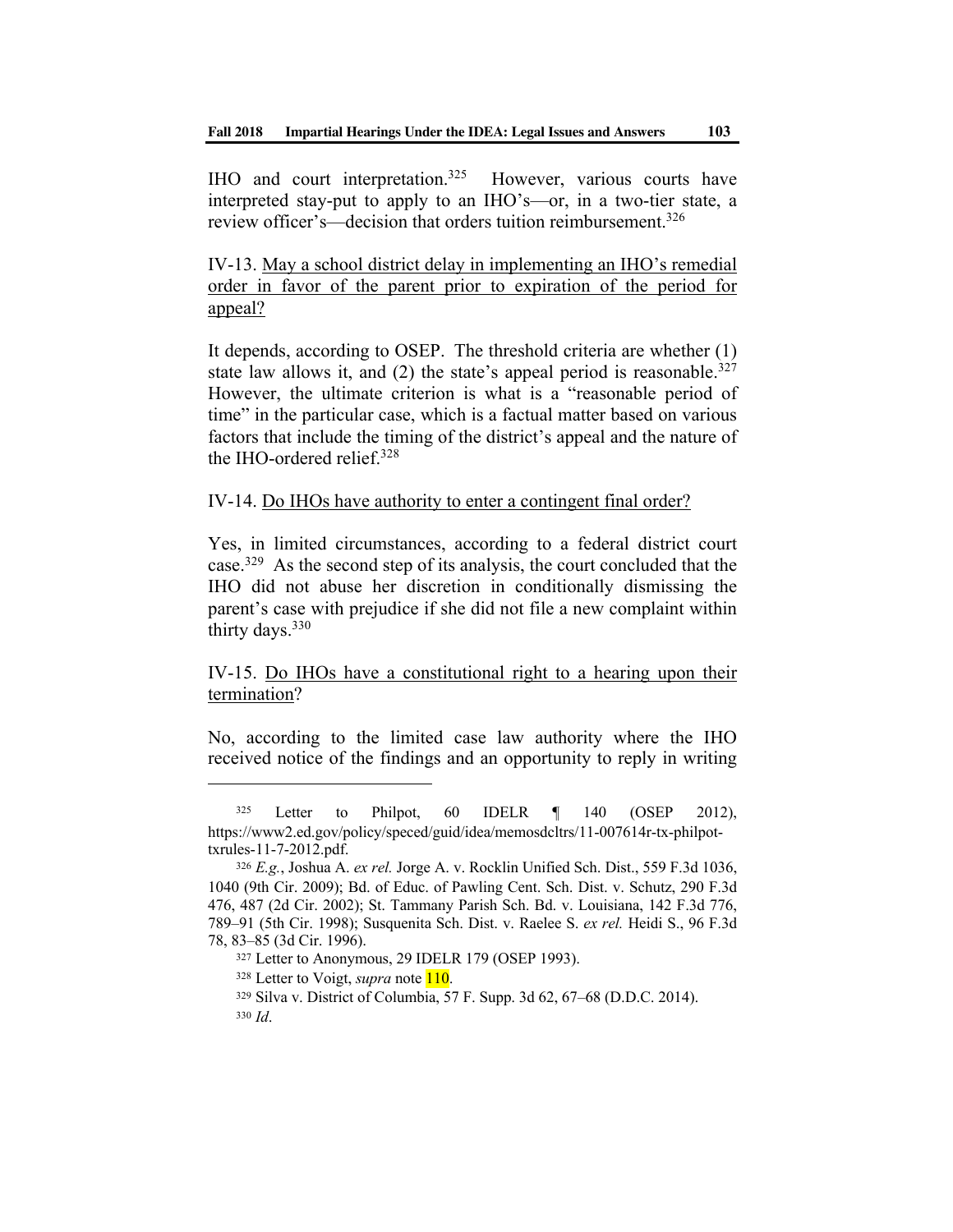under the applicable state law.331

IV-16. Is an IHO's prehearing order appealable to court?

No, according to the Ninth Circuit.<sup>332</sup> The court reasoned that the principles underlying the "final judgment rule"—the promotion of judicial efficiency and the avoidance of multiple lawsuits—also applied to reviews of IHO decisions under the IDEA.333

IV-17. Do the two specifically authorized IHO remedies for disciplinary changes in placement at 34 C.F.R. § 300.432(b)(2) preclude additional or alternative remedies in such cases?

No, according to OSEP.334 In some of these expedited cases, OSEP offered compensatory education as an example of a permissible remedy.335

IV-18. Does an IHO have authority to order a district to comply with a violated procedural requirement even if the violation does not amount to a denial of FAPE?

Yes, just as long the order is limited to ordering prospective procedural compliance.<sup>336</sup>

IV-19. To resolve the issue of res judicata or collateral estoppel, may a SEA assign a case to the same IHO who adjudicated a prior case with the same parties?

Yes, according to OSEP.337

<sup>331</sup> Tyk v. N.Y. State Educ. Dep't, 796 N.Y.S.2d 405, 428–29 (App. Div. 2005).

<sup>332</sup> *M.M. v. Lafayette Sch. Dist*., 681 F.3d at 1088–90.

<sup>333</sup> *Id.*

<sup>334</sup> Letter to Zirkel, 119 LRP 19543 (OSEP May 13, 2019).

<sup>335</sup> *Id*.

<sup>336</sup> Individuals with Disabilities Education Act, 20 U.S.C. § 1415(f)(3)(E)(iii) (2018). *See, e.g.*, Dawn G. *ex rel*. D.B. v. Mabank Indep. Sch. Dist., 63 IDELR ¶ 63 (N.D. Tex. 2014).

<sup>337</sup> Letter to McDowell, 213 IDELR 162 (OSEP 1988).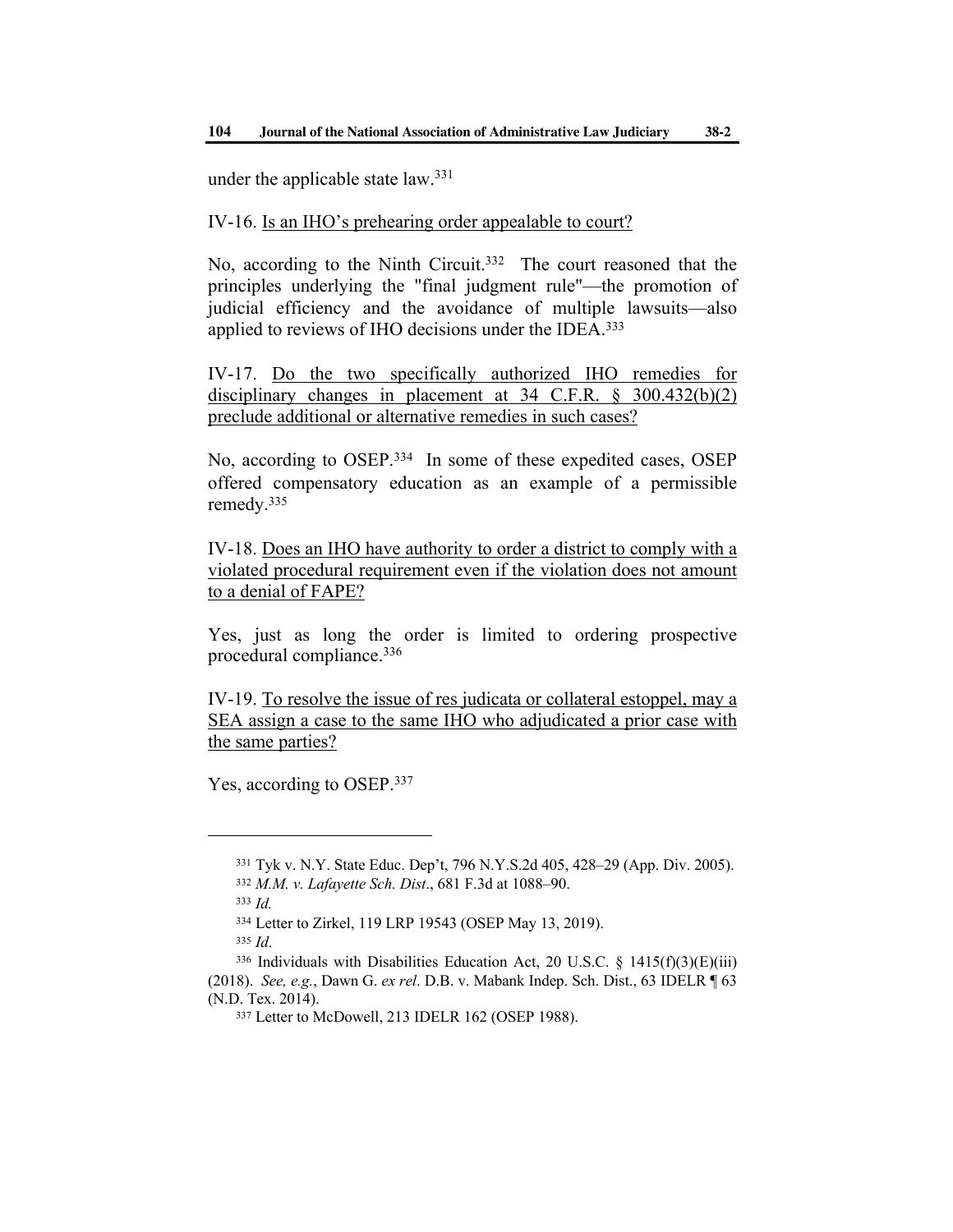IV-20. Must the SEA make IHO decisions available to the public? If so, for how long?

Yes. <sup>338</sup> OSEP has added that this availability should be FERPArequired redaction. 339 The agency clarified that the required redaction includes information that (a) would make the student identifiable with reasonable certainty, or (b) would "make the student's identity easily traceable if disclosed to the school's community or the community at large."340

For the period, OSEP stated: "We view [a] five and a half year[] time period as the most reasonable *minimum* time period during which States must make due process and State-level review findings and decisions available to the public under [the IDEA regulations]."341

IV-21. Do the provisions of a state hearing officer manual have the force of law?

Generally not, unless the state has issued it via the applicable rulemaking process.<sup>342</sup>

IV-22. After a parent files a complaint for investigation under the SEA's complaint procedures process, may a district file for a due process hearing on the same issue(s) so as to trigger the IDEA regulations' mandatory deferral?

Yes, although OSEP strongly encouraged districts not to do so, instead recommending mediation or other informal dispute resolution

<sup>338</sup> OSERS Assistance to States for the Education of Children with Disabilities, 34 C.F.R. §§ 300.513(d)(2), 300.514(c)(2) (2018).

<sup>339</sup> *Dispute Resolution Procedures*, *supra* note 18, at item C-27.

<sup>340</sup> Letter to Anonymous, 67 IDELR ¶ 188 (OSEP 2016), https://www2.ed.gov/policy/speced/guid/idea/memosdcltrs/16-000584 iepdevelopmentandimplementation-acc.pdf.

<sup>341</sup> Letter to Anonymous, 69 IDELR ¶ 253 (OSEP 2017), https://www2.ed.gov/ policy/speced/guid/idea/memosdcltrs/osep-letter-to-anonymous-2-27-17 recordretention.pdf.

<sup>342</sup> *E.g.*, Bethlehem Area Sch. Dist. v. Zhou, 976 A.2d 1284, 1287–88 (Pa. Commw. Ct. 2009).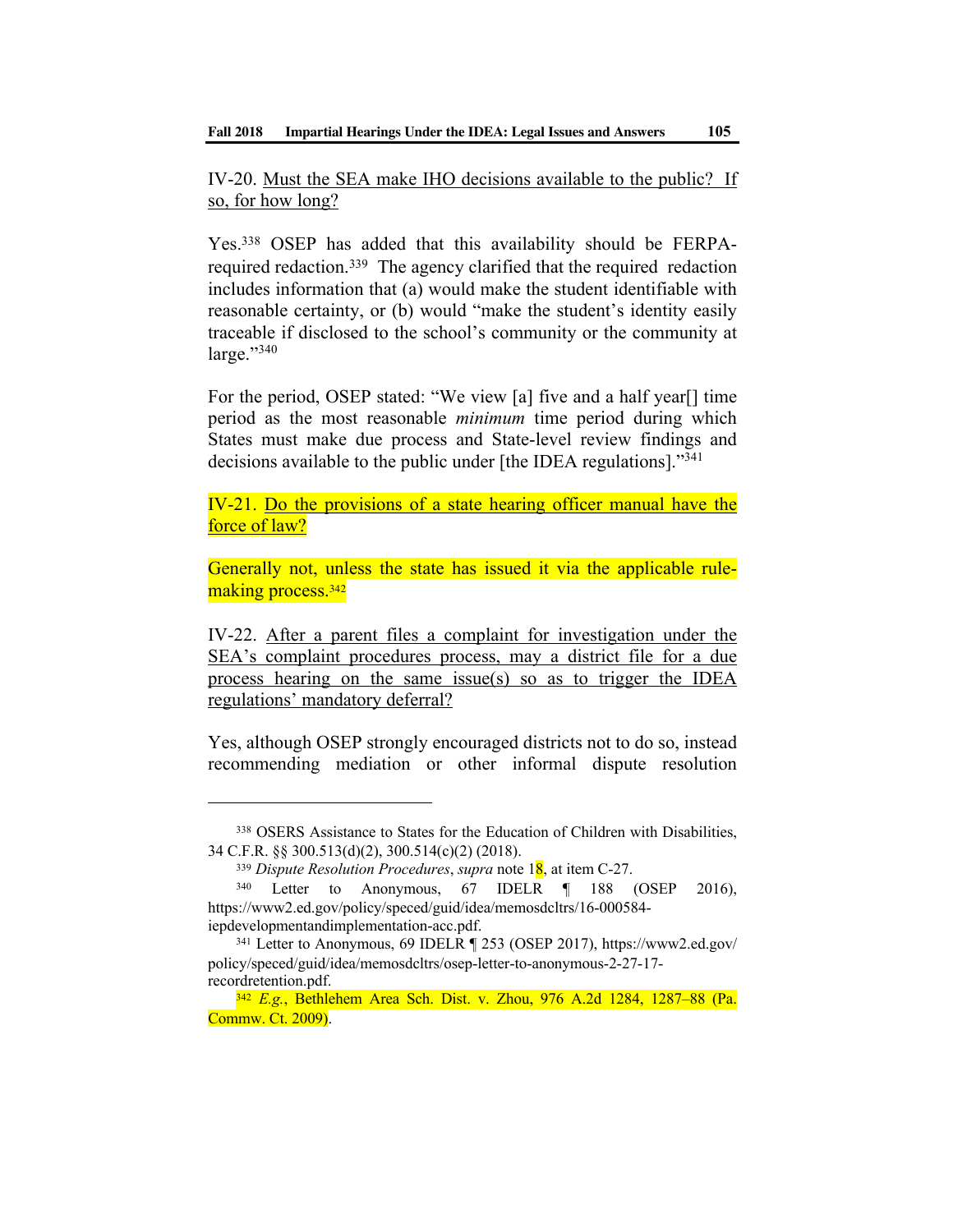procedures. 343 OSEP's rationale was as follows:

Public agencies that seek to force parents who have already exercised their right to file a State complaint into a potentially more adversarial due process hearing harm the "cooperative process" that should be the goal of all stakeholders. Moreover, diverting resources into adversarial processes between parents and public agencies is contrary to Congressional intent in the 2004 amendments to IDEA's dispute resolution procedures to give parents and schools expanded opportunities to resolve their disagreements in positive and constructive ways.<sup>344</sup>

## IV-23. What should the IHO do if the parents file for a hearing after closure of the charter school that their child attended?

First, the answer depends on the status of the charter school under state law, with the two primary but not exclusive categories being the charter school as a LEA or being part of an LEA.345 If the charter school is part of an LEA, the LEA is the proper party (unless state law assigns responsibility to another public entity).<sup>346</sup> However, if the school is an LEA, the SEA would appear to have the ultimate obligation in the matter,  $347$  and the IHO's actions will depend on whether the parents file against the SEA as an additional or alternative party.348 If not, the IHO faces the difficulty of a charter school defendant who may not appear or, upon appearing, may claim

<sup>343</sup> Dear Colleague Letter, 65 IDELR ¶ 151 (OSEP 2015), https://www2.ed.gov/policy/speced/guid/idea/memosdcltrs/dcl04152015disputeresol ution2q2015.pdf.

<sup>&</sup>lt;sup>344</sup> *Id.* For a proposed interpretation that would disallow such district tactics, see Perry A. Zirkel, *Questionable Initiation of Both Decisional Dispute Resolution Processes under the IDEA: Proposed Regulatory Interpretations*, 49 J.L. & EDUC. 99 (2020).

<sup>345</sup> Frequently Asked Questions about the Rights of Students with Disabilities in Public Charter Schools under the IDEA, 69 IDELR ¶ 78 (OSERS 2016), at item 6.

<sup>346</sup> *Id*. at items 7 and 49.

<sup>347</sup> *Id*. at item 9. *See, e.g.*, Charlene R. v. Solomon Charter Sch., 63 F. Supp. 3d 510, 519–20 (E.D. Pa. 2014).

<sup>348</sup> *E.g.*, Rodriguez v. Creative Educ. Preparatory Inst., No. DPH 1516-28, 117 LRP 4367 (N.M. SEA Jan. 12, 2017).